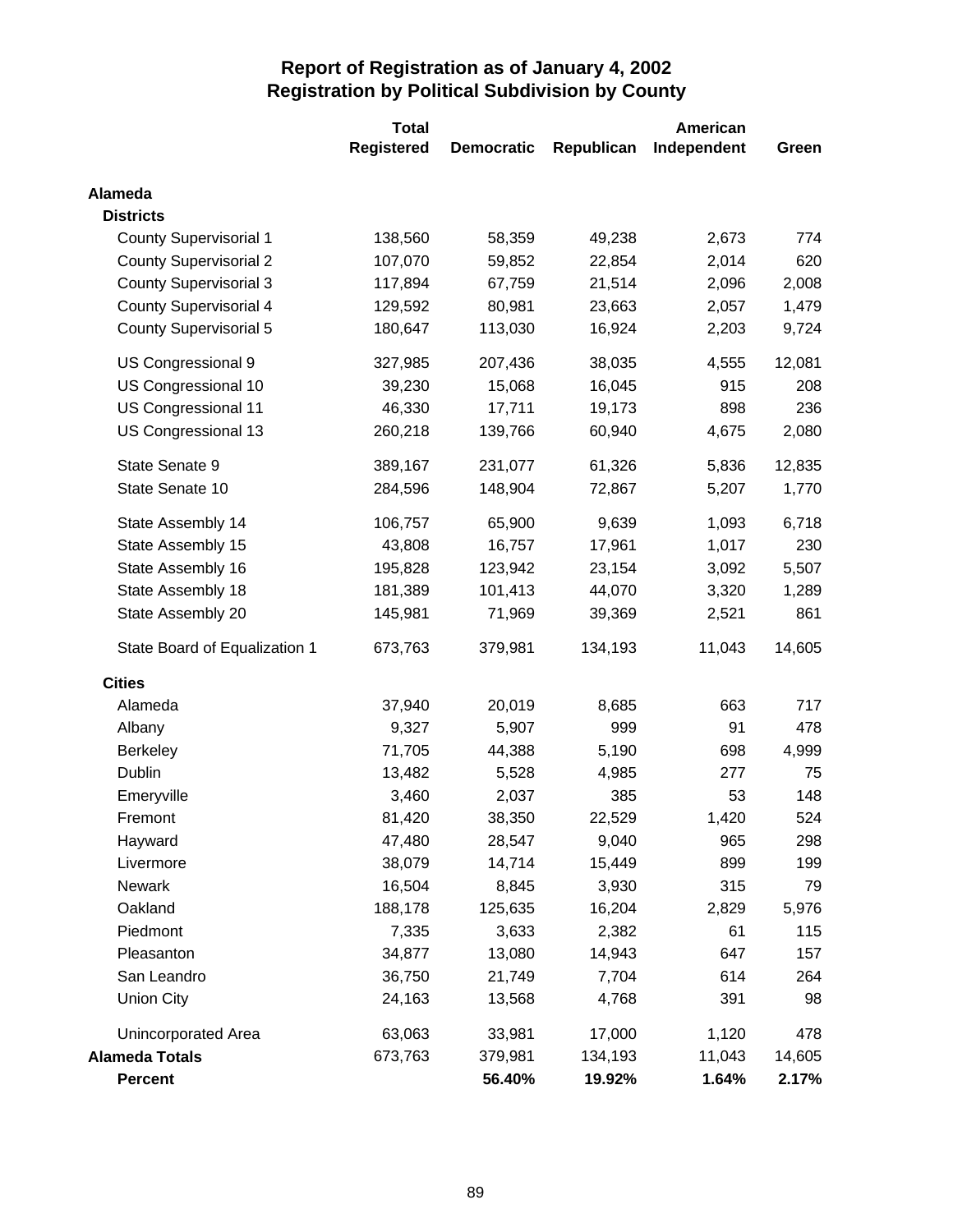|                               |             |                    |        |                      | <b>Declined to</b> |
|-------------------------------|-------------|--------------------|--------|----------------------|--------------------|
|                               | Libertarian | <b>Natural Law</b> | Reform | <b>Miscellaneous</b> | <b>State</b>       |
| Alameda                       |             |                    |        |                      |                    |
| <b>Districts</b>              |             |                    |        |                      |                    |
| <b>County Supervisorial 1</b> | 765         | 107                | 409    | 1,175                | 25,060             |
| <b>County Supervisorial 2</b> | 536         | 243                | 328    | 1,252                | 19,371             |
| <b>County Supervisorial 3</b> | 598         | 355                | 262    | 1,620                | 21,682             |
| <b>County Supervisorial 4</b> | 522         | 827                | 371    | 1,593                | 18,099             |
| <b>County Supervisorial 5</b> | 1,084       | 826                | 310    | 3,329                | 33,217             |
| US Congressional 9            | 1,679       | 1,845              | 678    | 5,521                | 56,155             |
| US Congressional 10           | 224         | 23                 | 116    | 286                  | 6,345              |
| US Congressional 11           | 224         | 28                 | 128    | 350                  | 7,582              |
| US Congressional 13           | 1,378       | 462                | 758    | 2,812                | 47,347             |
| State Senate 9                | 2,043       | 1,860              | 795    | 6,026                | 67,369             |
| State Senate 10               | 1,462       | 498                | 885    | 2,943                | 50,060             |
| State Assembly 14             | 708         | 375                | 200    | 1,833                | 20,291             |
| State Assembly 15             | 243         | 25                 | 129    | 320                  | 7,126              |
| State Assembly 16             | 916         | 1,274              | 315    | 3,462                | 34,166             |
| State Assembly 18             | 856         | 475                | 589    | 1,867                | 27,510             |
| State Assembly 20             | 782         | 209                | 447    | 1,487                | 28,336             |
| State Board of Equalization 1 | 3,505       | 2,358              | 1,680  | 8,969                | 117,429            |
| <b>Cities</b>                 |             |                    |        |                      |                    |
| Alameda                       | 241         | 54                 | 71     | 445                  | 7,045              |
| Albany                        | 54          | 17                 | 31     | 111                  | 1,639              |
| Berkeley                      | 497         | 298                | 130    | 1,353                | 14,152             |
| <b>Dublin</b>                 | 76          | 15                 | 53     | 107                  | 2,366              |
| Emeryville                    | 30          | 7                  | 5      | 58                   | 737                |
| Fremont                       | 471         | 93                 | 248    | 850                  | 16,935             |
| Hayward                       | 249         | 128                | 165    | 574                  | 7,514              |
| Livermore                     | 217         | 23                 | 109    | 283                  | 6,186              |
| Newark                        | 98          | 32                 | 63     | 152                  | 2,990              |
| Oakland                       | 819         | 1,421              | 303    | 3,486                | 31,505             |
| Piedmont                      | 18          | $6\phantom{1}6$    | 9      | 54                   | 1,057              |
| Pleasanton                    | 154         | 17                 | 81     | 253                  | 5,545              |
| San Leandro                   | 150         | 75                 | 100    | 342                  | 5,752              |
| <b>Union City</b>             | 89          | 57                 | 57     | 297                  | 4,838              |
| Unincorporated Area           | 342         | 115                | 255    | 604                  | 9,168              |
| <b>Alameda Totals</b>         | 3,505       | 2,358              | 1,680  | 8,969                | 117,429            |
| <b>Percent</b>                | 0.52%       | 0.35%              | 0.25%  | 1.33%                | 17.43%             |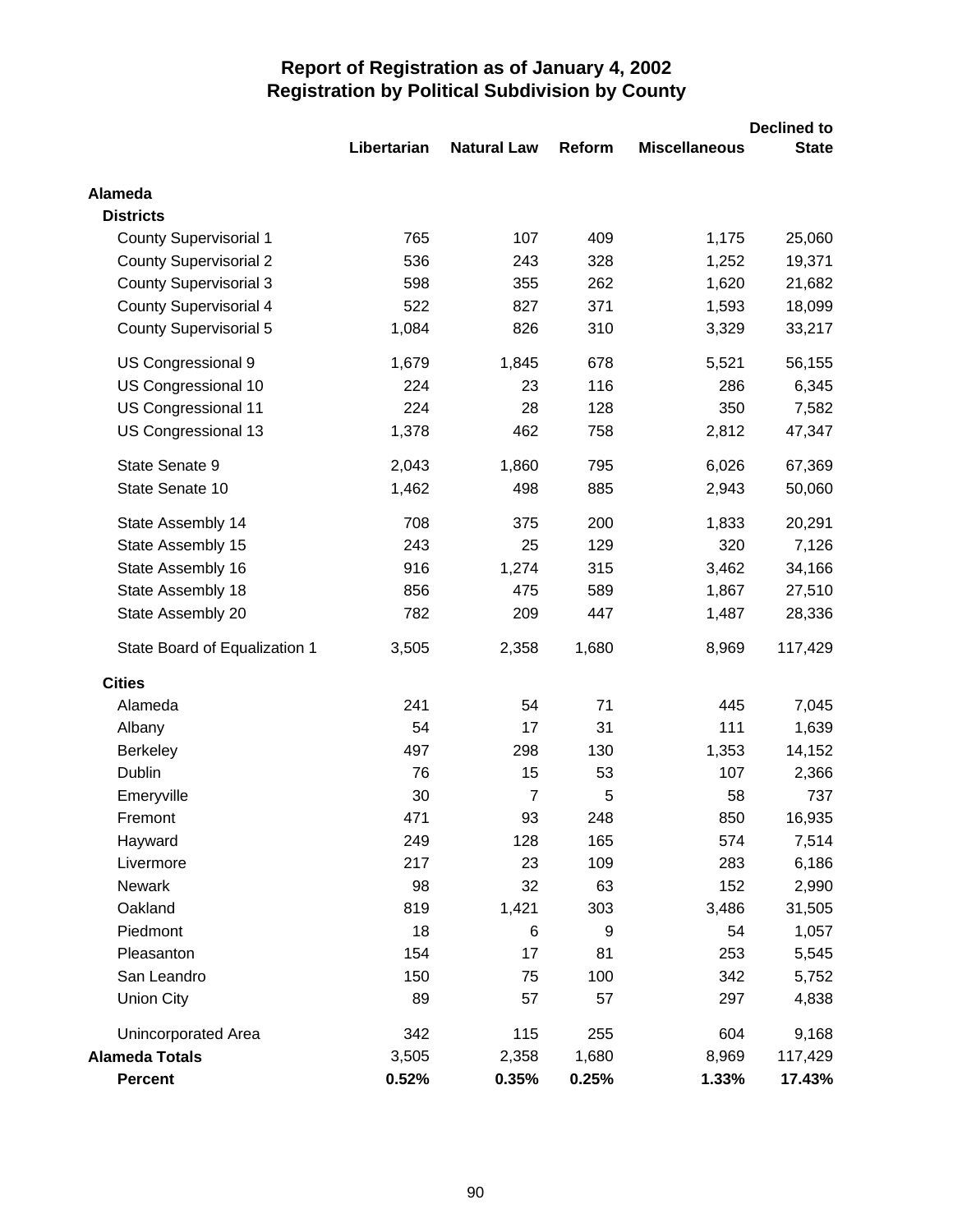|                               | <b>Total</b>      |                   |            | American    |                         |
|-------------------------------|-------------------|-------------------|------------|-------------|-------------------------|
|                               | <b>Registered</b> | <b>Democratic</b> | Republican | Independent | Green                   |
| <b>Alpine</b>                 |                   |                   |            |             |                         |
| <b>Districts</b>              |                   |                   |            |             |                         |
| <b>County Supervisorial 1</b> | 178               | 60                | 58         | 10          | 3                       |
| <b>County Supervisorial 2</b> | 168               | 55                | 76         | 4           | 1                       |
| <b>County Supervisorial 3</b> | 108               | 49                | 12         | 10          | $\pmb{0}$               |
| <b>County Supervisorial 4</b> | 196               | 68                | 89         | 1           | 3                       |
| <b>County Supervisorial 5</b> | 171               | 51                | 83         | 6           | $\mathbf 0$             |
| US Congressional 3            | 821               | 283               | 318        | 31          | $\overline{7}$          |
| State Senate 1                | 821               | 283               | 318        | 31          | $\overline{7}$          |
| State Assembly 4              | 821               | 283               | 318        | 31          | $\overline{7}$          |
| State Board of Equalization 2 | 821               | 283               | 318        | 31          | $\overline{7}$          |
| <b>Cities</b>                 |                   |                   |            |             |                         |
| <b>Unincorporated Area</b>    | 821               | 283               | 318        | 31          | $\overline{7}$          |
| <b>Alpine Totals</b>          | 821               | 283               | 318        | 31          | $\overline{7}$          |
| <b>Percent</b>                |                   | 34.47%            | 38.73%     | 3.78%       | 0.85%                   |
| <b>Amador</b>                 |                   |                   |            |             |                         |
| <b>Districts</b>              |                   |                   |            |             |                         |
| <b>County Supervisorial 1</b> | 3,632             | 1,485             | 1,593      | 101         | 17                      |
| <b>County Supervisorial 2</b> | 3,459             | 1,297             | 1,600      | 110         | 19                      |
| <b>County Supervisorial 3</b> | 3,780             | 1,524             | 1,656      | 104         | 32                      |
| <b>County Supervisorial 4</b> | 3,827             | 1,501             | 1,790      | 94          | 25                      |
| <b>County Supervisorial 5</b> | 3,971             | 1,560             | 1,732      | 106         | 40                      |
| US Congressional 3            | 18,669            | 7,367             | 8,371      | 515         | 133                     |
| State Senate 1                | 18,669            | 7,367             | 8,371      | 515         | 133                     |
| State Assembly 10             | 18,669            | 7,367             | 8,371      | 515         | 133                     |
| State Board of Equalization 2 | 18,669            | 7,367             | 8,371      | 515         | 133                     |
| <b>Cities</b>                 |                   |                   |            |             |                         |
| Amador                        | 128               | 55                | 48         | 1           | 6                       |
| Ione                          | 1,597             | 593               | 768        | 44          | $\overline{\mathbf{4}}$ |
| Jackson                       | 2,245             | 966               | 947        | 66          | 10                      |
| Plymouth                      | 482               | 194               | 203        | 19          | 5                       |
| <b>Sutter Creek</b>           | 1,404             | 613               | 602        | 27          | 13                      |
| Unincorporated Area           | 12,813            | 4,946             | 5,803      | 358         | 95                      |
| <b>Amador Totals</b>          | 18,669            | 7,367             | 8,371      | 515         | 133                     |
| <b>Percent</b>                |                   | 39.46%            | 44.84%     | 2.76%       | 0.71%                   |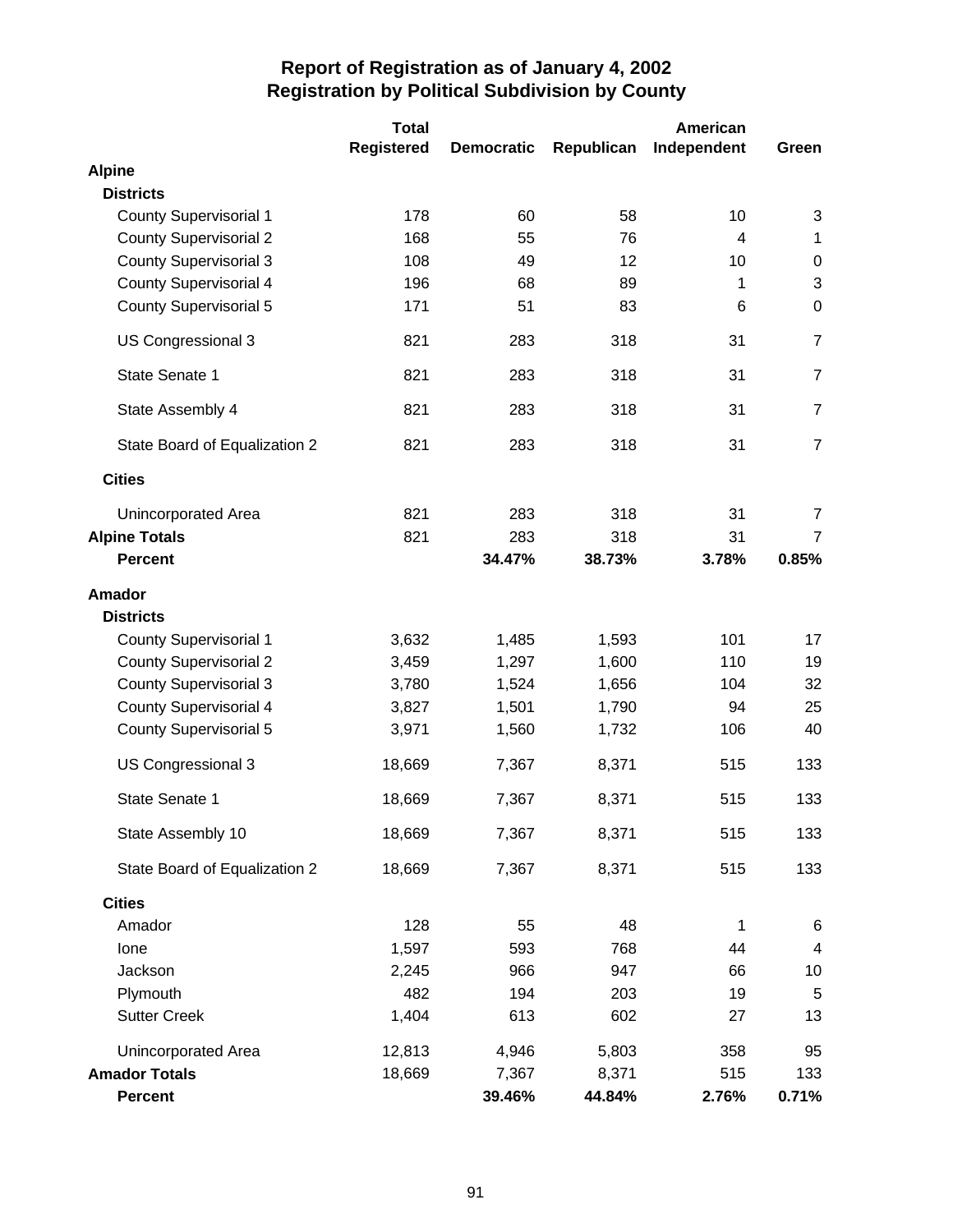|                               |                |                    |        |                      | <b>Declined to</b> |
|-------------------------------|----------------|--------------------|--------|----------------------|--------------------|
| <b>Alpine</b>                 | Libertarian    | <b>Natural Law</b> | Reform | <b>Miscellaneous</b> | <b>State</b>       |
| <b>Districts</b>              |                |                    |        |                      |                    |
| <b>County Supervisorial 1</b> | $\overline{2}$ | 1                  | 3      | 1                    | 40                 |
| <b>County Supervisorial 2</b> | $\mathbf 0$    | 0                  | 3      | 0                    | 29                 |
| <b>County Supervisorial 3</b> | 0              | 0                  | 0      | 1                    | 36                 |
| <b>County Supervisorial 4</b> | 5              | 0                  | 0      | 1                    | 29                 |
| <b>County Supervisorial 5</b> | 1              | 0                  | 0      | 0                    | 30                 |
| US Congressional 3            | 8              | 1                  | 6      | 3                    | 164                |
| State Senate 1                | 8              | $\mathbf 1$        | 6      | 3                    | 164                |
| State Assembly 4              | 8              | 1                  | 6      | 3                    | 164                |
| State Board of Equalization 2 | 8              | 1                  | 6      | 3                    | 164                |
| <b>Cities</b>                 |                |                    |        |                      |                    |
| Unincorporated Area           | 8              | 1                  | 6      | 3                    | 164                |
| <b>Alpine Totals</b>          | 8              | 1                  | 6      | 3                    | 164                |
| <b>Percent</b>                | 0.97%          | 0.12%              | 0.73%  | 0.37%                | 19.98%             |
| <b>Amador</b>                 |                |                    |        |                      |                    |
| <b>Districts</b>              |                |                    |        |                      |                    |
| <b>County Supervisorial 1</b> | 25             | 1                  | 20     | 43                   | 347                |
| <b>County Supervisorial 2</b> | 27             | 4                  | 19     | 52                   | 331                |
| <b>County Supervisorial 3</b> | 21             | $\overline{c}$     | 29     | 50                   | 362                |
| County Supervisorial 4        | 22             | 6                  | 15     | 38                   | 336                |
| <b>County Supervisorial 5</b> | 37             | 1                  | 27     | 60                   | 408                |
| US Congressional 3            | 132            | 14                 | 110    | 243                  | 1,784              |
| State Senate 1                | 132            | 14                 | 110    | 243                  | 1,784              |
| State Assembly 10             | 132            | 14                 | 110    | 243                  | 1,784              |
| State Board of Equalization 2 | 132            | 14                 | 110    | 243                  | 1,784              |
| <b>Cities</b>                 |                |                    |        |                      |                    |
| Amador                        | $\mathbf 0$    | 1                  | 0      | 3                    | 14                 |
| Ione                          | 17             | $\boldsymbol{0}$   | 12     | 25                   | 134                |
| Jackson                       | 15             | 1                  | 15     | 27                   | 198                |
| Plymouth                      | 3              | $\pmb{0}$          | 1      | 9                    | 48                 |
| <b>Sutter Creek</b>           | 6              | 3                  | 8      | 13                   | 119                |
| Unincorporated Area           | 91             | 9                  | 74     | 166                  | 1,271              |
| <b>Amador Totals</b>          | 132            | 14                 | 110    | 243                  | 1,784              |
| <b>Percent</b>                | 0.71%          | 0.07%              | 0.59%  | 1.30%                | 9.56%              |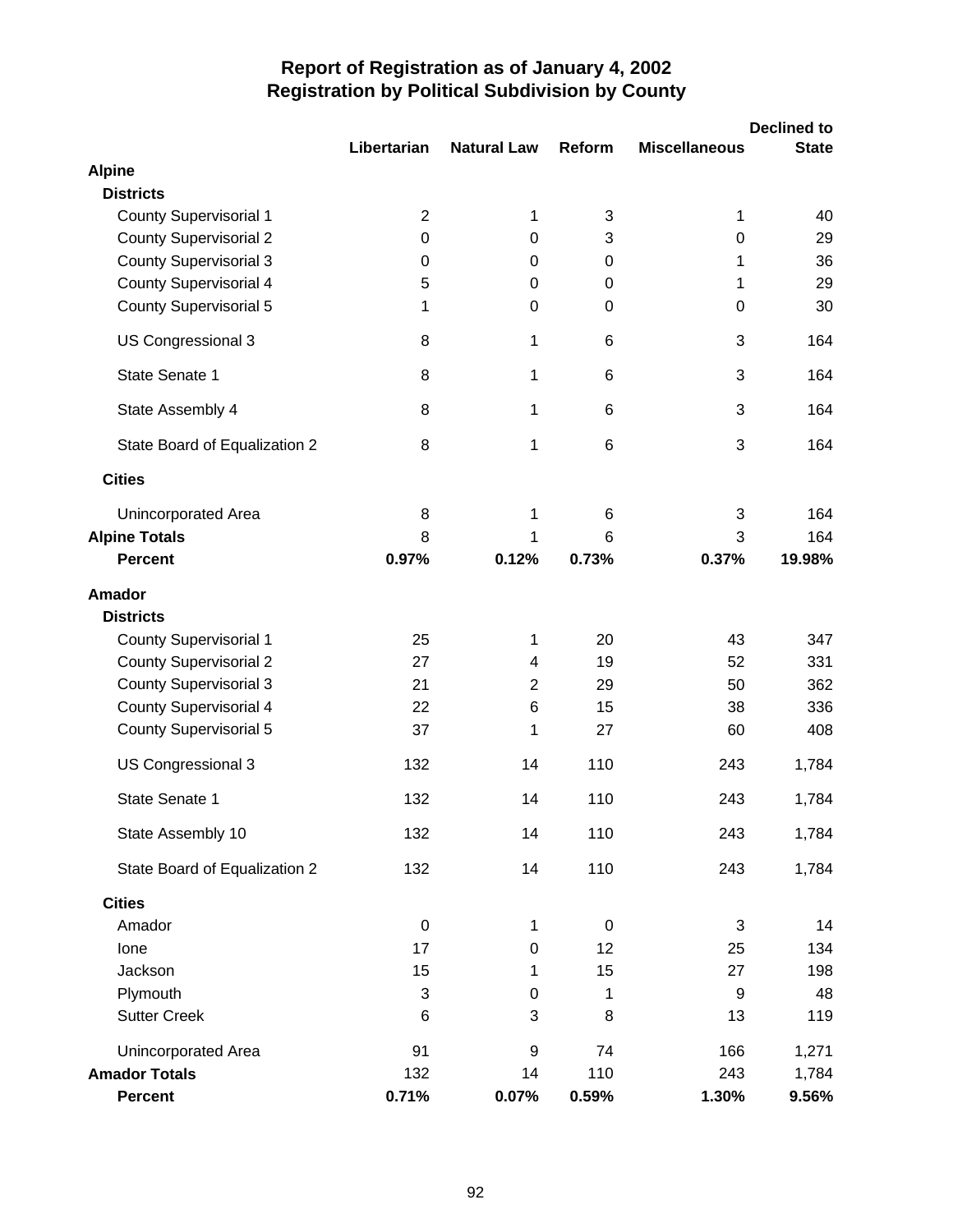|                               | <b>Total</b>      |                   |            | American    |                |
|-------------------------------|-------------------|-------------------|------------|-------------|----------------|
|                               | <b>Registered</b> | <b>Democratic</b> | Republican | Independent | Green          |
| <b>Butte</b>                  |                   |                   |            |             |                |
| <b>Districts</b>              |                   |                   |            |             |                |
| <b>County Supervisorial 1</b> | 20,163            | 7,588             | 8,577      | 695         | 129            |
| <b>County Supervisorial 2</b> | 20,740            | 8,217             | 6,699      | 561         | 1,036          |
| <b>County Supervisorial 3</b> | 25,108            | 9,099             | 10,876     | 578         | 579            |
| <b>County Supervisorial 4</b> | 21,474            | 7,497             | 10,046     | 604         | 200            |
| <b>County Supervisorial 5</b> | 24,701            | 8,570             | 11,367     | 702         | 318            |
| US Congressional 2            | 90,071            | 32,528            | 38,250     | 2,349       | 2,150          |
| US Congressional 4            | 22,115            | 8,443             | 9,315      | 791         | 112            |
| State Senate 4                | 112,186           | 40,971            | 47,565     | 3,140       | 2,262          |
| State Assembly 2              | 9,165             | 2,777             | 4,943      | 192         | 88             |
| State Assembly 3              | 103,021           | 38,194            | 42,622     | 2,948       | 2,174          |
| State Board of Equalization 2 | 112,186           | 40,971            | 47,565     | 3,140       | 2,262          |
| <b>Cities</b>                 |                   |                   |            |             |                |
| <b>Biggs</b>                  | 738               | 325               | 291        | 13          | $\overline{2}$ |
| Chico                         | 32,260            | 12,399            | 11,820     | 837         | 1,257          |
| Gridley                       | 2,147             | 930               | 818        | 51          | 8              |
| Oroville                      | 5,186             | 2,013             | 2,083      | 209         | 28             |
| Paradise                      | 16,661            | 5,668             | 7,818      | 464         | 194            |
| Unincorporated Area           | 55,194            | 19,636            | 24,735     | 1,566       | 773            |
| <b>Butte Totals</b>           | 112,186           | 40,971            | 47,565     | 3,140       | 2,262          |
| <b>Percent</b>                |                   | 36.52%            | 42.40%     | 2.80%       | 2.02%          |
| <b>Calaveras</b>              |                   |                   |            |             |                |
| <b>Districts</b>              |                   |                   |            |             |                |
| <b>County Supervisorial 1</b> | 4,965             | 1,809             | 2,339      | 137         | 35             |
| <b>County Supervisorial 2</b> | 4,817             | 1,960             | 1,874      | 117         | 89             |
| <b>County Supervisorial 3</b> | 4,424             | 1,625             | 2,062      | 92          | 61             |
| <b>County Supervisorial 4</b> | 4,992             | 1,796             | 2,231      | 137         | 52             |
| <b>County Supervisorial 5</b> | 4,935             | 1,766             | 2,247      | 155         | 21             |
| US Congressional 3            | 24,133            | 8,956             | 10,753     | 638         | 258            |
| State Senate 1                | 24,133            | 8,956             | 10,753     | 638         | 258            |
| State Assembly 25             | 24,133            | 8,956             | 10,753     | 638         | 258            |
| State Board of Equalization 2 | 24,133            | 8,956             | 10,753     | 638         | 258            |
| <b>Cities</b>                 |                   |                   |            |             |                |
| Angels                        | 1,845             | 669               | 812        | 48          | 11             |
| Unincorporated Area           | 22,288            | 8,287             | 9,941      | 590         | 247            |
| <b>Calaveras Totals</b>       | 24,133            | 8,956             | 10,753     | 638         | 258            |
| <b>Percent</b>                |                   | 37.11%            | 44.56%     | 2.64%       | 1.07%          |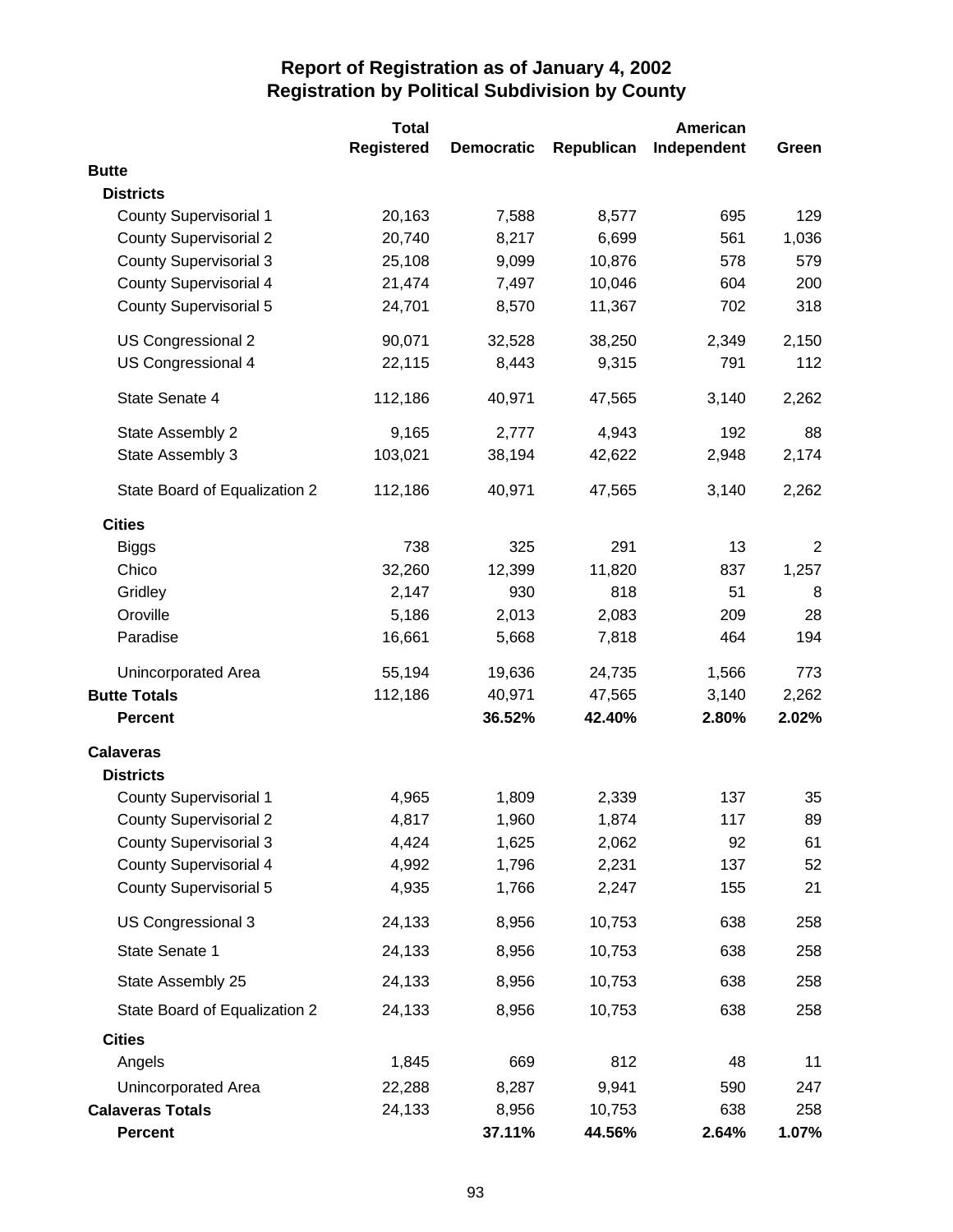|                               |             |                    |        |                      | <b>Declined to</b> |
|-------------------------------|-------------|--------------------|--------|----------------------|--------------------|
| <b>Butte</b>                  | Libertarian | <b>Natural Law</b> | Reform | <b>Miscellaneous</b> | <b>State</b>       |
| <b>Districts</b>              |             |                    |        |                      |                    |
| <b>County Supervisorial 1</b> | 117         | 23                 | 68     | 220                  | 2,746              |
| <b>County Supervisorial 2</b> | 216         | 11                 | 42     | 302                  | 3,656              |
| <b>County Supervisorial 3</b> | 165         | 18                 | 62     | 238                  | 3,493              |
| <b>County Supervisorial 4</b> | 145         | 14                 | 35     | 168                  | 2,765              |
| <b>County Supervisorial 5</b> | 167         | 12                 | 101    | 282                  | 3,182              |
| <b>US Congressional 2</b>     | 688         | 56                 | 242    | 982                  | 12,826             |
| US Congressional 4            | 122         | 22                 | 66     | 228                  | 3,016              |
| State Senate 4                | 810         | 78                 | 308    | 1,210                | 15,842             |
| State Assembly 2              | 50          | $\overline{7}$     | 10     | 62                   | 1,036              |
| State Assembly 3              | 760         | 71                 | 298    | 1,148                | 14,806             |
| State Board of Equalization 2 | 810         | 78                 | 308    | 1,210                | 15,842             |
| <b>Cities</b>                 |             |                    |        |                      |                    |
| <b>Biggs</b>                  | 3           | 1                  | 1      | 0                    | 102                |
| Chico                         | 278         | 21                 | 66     | 404                  | 5,178              |
| Gridley                       | 16          | 4                  | 5      | 12                   | 303                |
| Oroville                      | 24          | 4                  | 13     | 62                   | 750                |
| Paradise                      | 101         | 9                  | 66     | 201                  | 2,140              |
| Unincorporated Area           | 388         | 39                 | 157    | 531                  | 7,369              |
| <b>Butte Totals</b>           | 810         | 78                 | 308    | 1,210                | 15,842             |
| <b>Percent</b>                | 0.72%       | 0.07%              | 0.27%  | 1.08%                | 14.12%             |
| <b>Calaveras</b>              |             |                    |        |                      |                    |
| <b>Districts</b>              |             |                    |        |                      |                    |
| <b>County Supervisorial 1</b> | 60          | 5                  | 20     | 7                    | 553                |
| <b>County Supervisorial 2</b> | 80          | 28                 | 34     | 29                   | 606                |
| <b>County Supervisorial 3</b> | 55          | $\pmb{0}$          | 22     | 28                   | 479                |
| <b>County Supervisorial 4</b> | 114         | 4                  | 27     | 33                   | 598                |
| <b>County Supervisorial 5</b> | 57          | $\overline{2}$     | 23     | 18                   | 646                |
| US Congressional 3            | 366         | 39                 | 126    | 115                  | 2,882              |
| State Senate 1                | 366         | 39                 | 126    | 115                  | 2,882              |
| State Assembly 25             | 366         | 39                 | 126    | 115                  | 2,882              |
| State Board of Equalization 2 | 366         | 39                 | 126    | 115                  | 2,882              |
| <b>Cities</b>                 |             |                    |        |                      |                    |
| Angels                        | 47          | $\overline{2}$     | 8      | 11                   | 237                |
| Unincorporated Area           | 319         | 37                 | 118    | 104                  | 2,645              |
| <b>Calaveras Totals</b>       | 366         | 39                 | 126    | 115                  | 2,882              |
| <b>Percent</b>                | 1.52%       | 0.16%              | 0.52%  | 0.48%                | 11.94%             |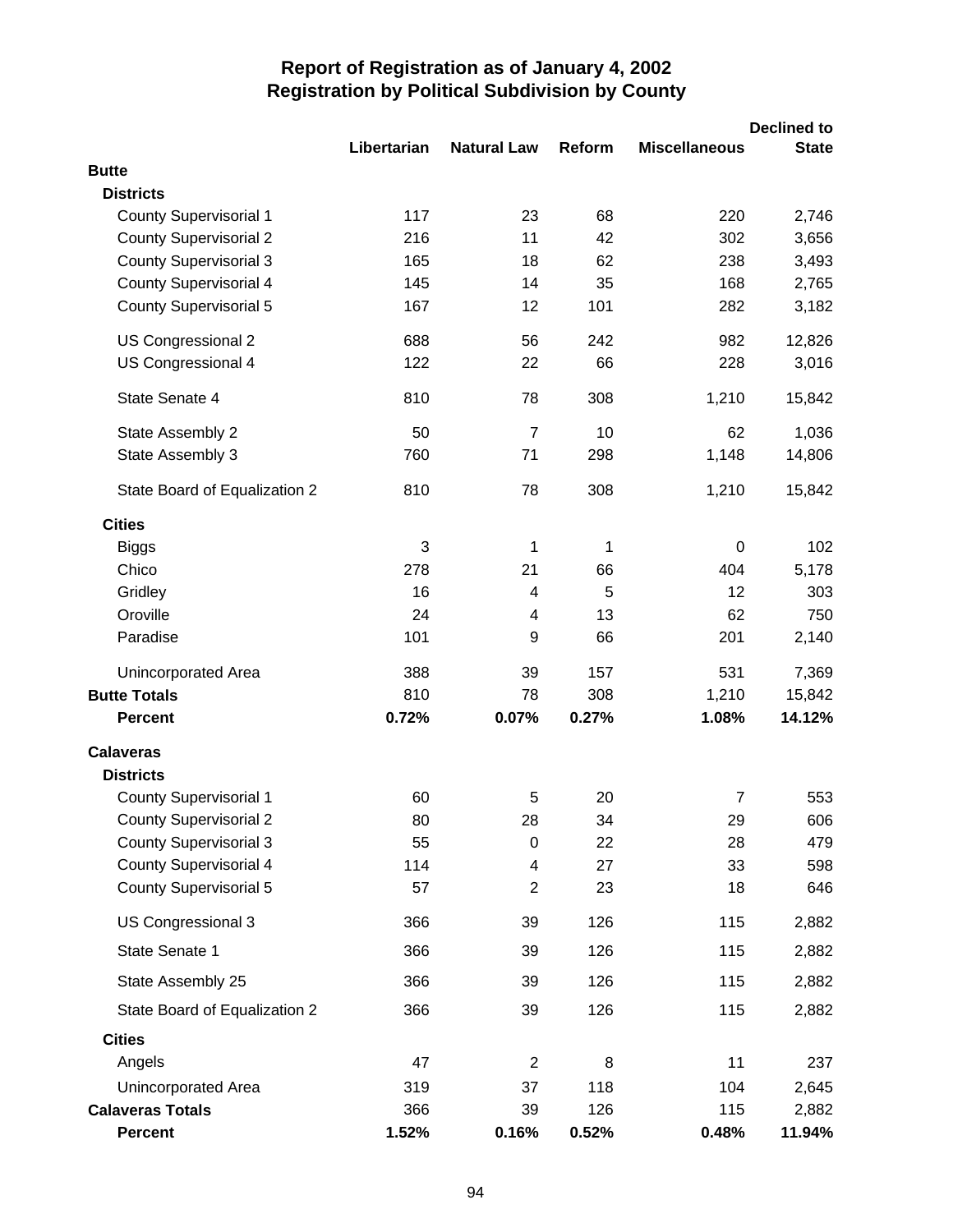|                               | <b>Total</b>      | American          |            |             |                |
|-------------------------------|-------------------|-------------------|------------|-------------|----------------|
|                               | <b>Registered</b> | <b>Democratic</b> | Republican | Independent | Green          |
| Colusa                        |                   |                   |            |             |                |
| <b>Districts</b>              |                   |                   |            |             |                |
| <b>County Supervisorial 1</b> | 1,324             | 545               | 565        | 37          | 2              |
| <b>County Supervisorial 2</b> | 1,663             | 699               | 739        | 40          | $\mathbf 1$    |
| <b>County Supervisorial 3</b> | 1,065             | 437               | 456        | 40          | $\overline{2}$ |
| <b>County Supervisorial 4</b> | 1,638             | 686               | 698        | 48          | 4              |
| <b>County Supervisorial 5</b> | 1,723             | 641               | 849        | 34          | 9              |
| US Congressional 2            | 7,413             | 3,008             | 3,307      | 199         | 18             |
| State Senate 4                | 7,413             | 3,008             | 3,307      | 199         | 18             |
| State Assembly 2              | 7,413             | 3,008             | 3,307      | 199         | 18             |
| State Board of Equalization 1 | 7,413             | 3,008             | 3,307      | 199         | 18             |
| <b>Cities</b>                 |                   |                   |            |             |                |
| Colusa                        | 2,321             | 964               | 1,050      | 52          | 3              |
| Williams                      | 879               | 434               | 295        | 28          | 1              |
| Unincorporated Area           | 4,213             | 1,610             | 1,962      | 119         | 14             |
| <b>Colusa Totals</b>          | 7,413             | 3,008             | 3,307      | 199         | 18             |
| <b>Percent</b>                |                   | 40.58%            | 44.61%     | 2.68%       | 0.24%          |
| <b>Contra Costa</b>           |                   |                   |            |             |                |
| <b>Districts</b>              |                   |                   |            |             |                |
| <b>County Supervisorial 1</b> | 77,057            | 52,244            | 10,269     | 1,069       | 1,584          |
| <b>County Supervisorial 2</b> | 106,317           | 49,681            | 37,095     | 1,689       | 996            |
| <b>County Supervisorial 3</b> | 114,234           | 40,093            | 53,884     | 1,878       | 574            |
| <b>County Supervisorial 4</b> | 94,851            | 44,421            | 32,126     | 1,816       | 772            |
| <b>County Supervisorial 5</b> | 84,784            | 49,195            | 20,975     | 1,923       | 302            |
| US Congressional 7            | 169,433           | 101,968           | 35,479     | 3,072       | 1,855          |
| US Congressional 10           | 232,841           | 108,341           | 82,740     | 3,990       | 2,103          |
| US Congressional 11           | 74,969            | 25,325            | 36,130     | 1,313       | 270            |
| State Senate 7                | 442,185           | 210,292           | 151,161    | 7,824       | 3,559          |
| State Senate 9                | 35,058            | 25,342            | 3,188      | 551         | 669            |
| State Assembly 11             | 195,430           | 105,718           | 53,194     | 3,965       | 1,296          |
| State Assembly 14             | 129,467           | 72,580            | 33,136     | 1,775       | 2,113          |
| State Assembly 15             | 152,346           | 57,336            | 68,019     | 2,635       | 819            |
| State Board of Equalization 1 | 477,243           | 235,634           | 154,349    | 8,375       | 4,228          |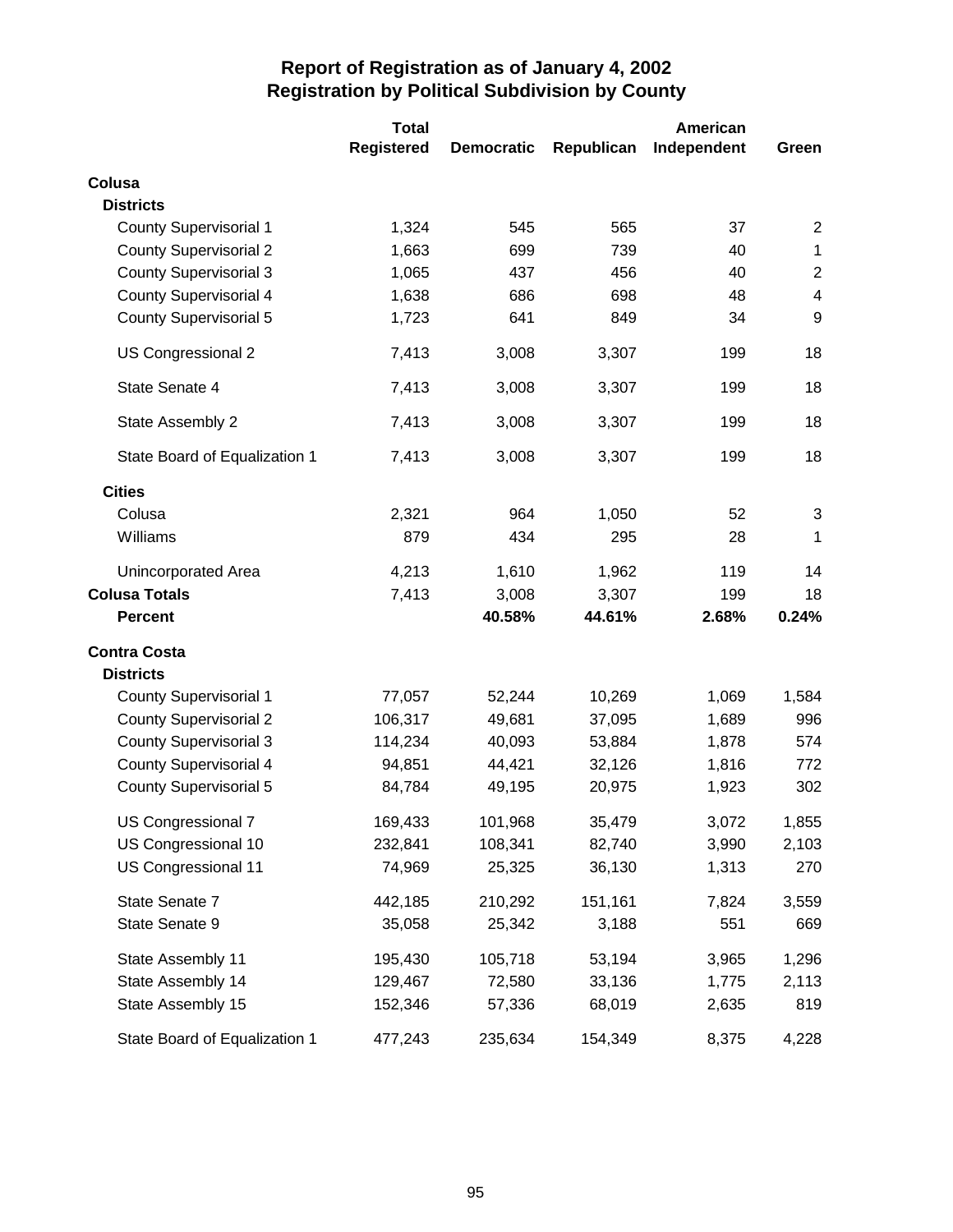|                               | Libertarian    | <b>Natural Law</b> | Reform | <b>Miscellaneous</b> | <b>Declined to</b><br><b>State</b> |
|-------------------------------|----------------|--------------------|--------|----------------------|------------------------------------|
| Colusa                        |                |                    |        |                      |                                    |
| <b>Districts</b>              |                |                    |        |                      |                                    |
| <b>County Supervisorial 1</b> | 8              | 0                  | 3      | $\overline{2}$       | 162                                |
| <b>County Supervisorial 2</b> | 8              | 0                  | 6      | 8                    | 162                                |
| <b>County Supervisorial 3</b> | $\overline{2}$ | 1                  | 0      | 3                    | 124                                |
| <b>County Supervisorial 4</b> | 6              | 1                  | 5      | $\overline{4}$       | 186                                |
| <b>County Supervisorial 5</b> | 12             | 1                  | 4      | 12                   | 161                                |
| US Congressional 2            | 36             | 3                  | 18     | 29                   | 795                                |
| State Senate 4                | 36             | 3                  | 18     | 29                   | 795                                |
| State Assembly 2              | 36             | 3                  | 18     | 29                   | 795                                |
| State Board of Equalization 1 | 36             | 3                  | 18     | 29                   | 795                                |
| <b>Cities</b>                 |                |                    |        |                      |                                    |
| Colusa                        | 14             | 1                  | 6      | 18                   | 213                                |
| Williams                      | $\overline{2}$ | $\overline{2}$     | 0      | 3                    | 114                                |
| Unincorporated Area           | 20             | 0                  | 12     | 8                    | 468                                |
| <b>Colusa Totals</b>          | 36             | 3                  | 18     | 29                   | 795                                |
| <b>Percent</b>                | 0.49%          | 0.04%              | 0.24%  | 0.39%                | 10.72%                             |
| <b>Contra Costa</b>           |                |                    |        |                      |                                    |
| <b>Districts</b>              |                |                    |        |                      |                                    |
| <b>County Supervisorial 1</b> | 314            | 343                | 238    | 3,582                | 7,414                              |
| <b>County Supervisorial 2</b> | 524            | 213                | 497    | 3,542                | 12,080                             |
| <b>County Supervisorial 3</b> | 517            | 154                | 362    | 3,615                | 13,157                             |
| <b>County Supervisorial 4</b> | 592            | 232                | 421    | 3,421                | 11,050                             |
| <b>County Supervisorial 5</b> | 362            | 116                | 240    | 3,299                | 8,372                              |
| US Congressional 7            | 826            | 576                | 647    | 7,207                | 17,803                             |
| US Congressional 10           | 1,147          | 400                | 890    | 7,838                | 25,392                             |
| US Congressional 11           | 336            | 82                 | 221    | 2,414                | 8,878                              |
| State Senate 7                | 2,197          | 808                | 1,667  | 15,548               | 49,129                             |
| State Senate 9                | 112            | 250                | 91     | 1,911                | 2,944                              |
| State Assembly 11             | 1,019          | 416                | 759    | 7,502                | 21,561                             |
| State Assembly 14             | 587            | 420                | 472    | 5,048                | 13,336                             |
| State Assembly 15             | 703            | 222                | 527    | 4,909                | 17,176                             |
| State Board of Equalization 1 | 2,309          | 1,058              | 1,758  | 17,459               | 52,073                             |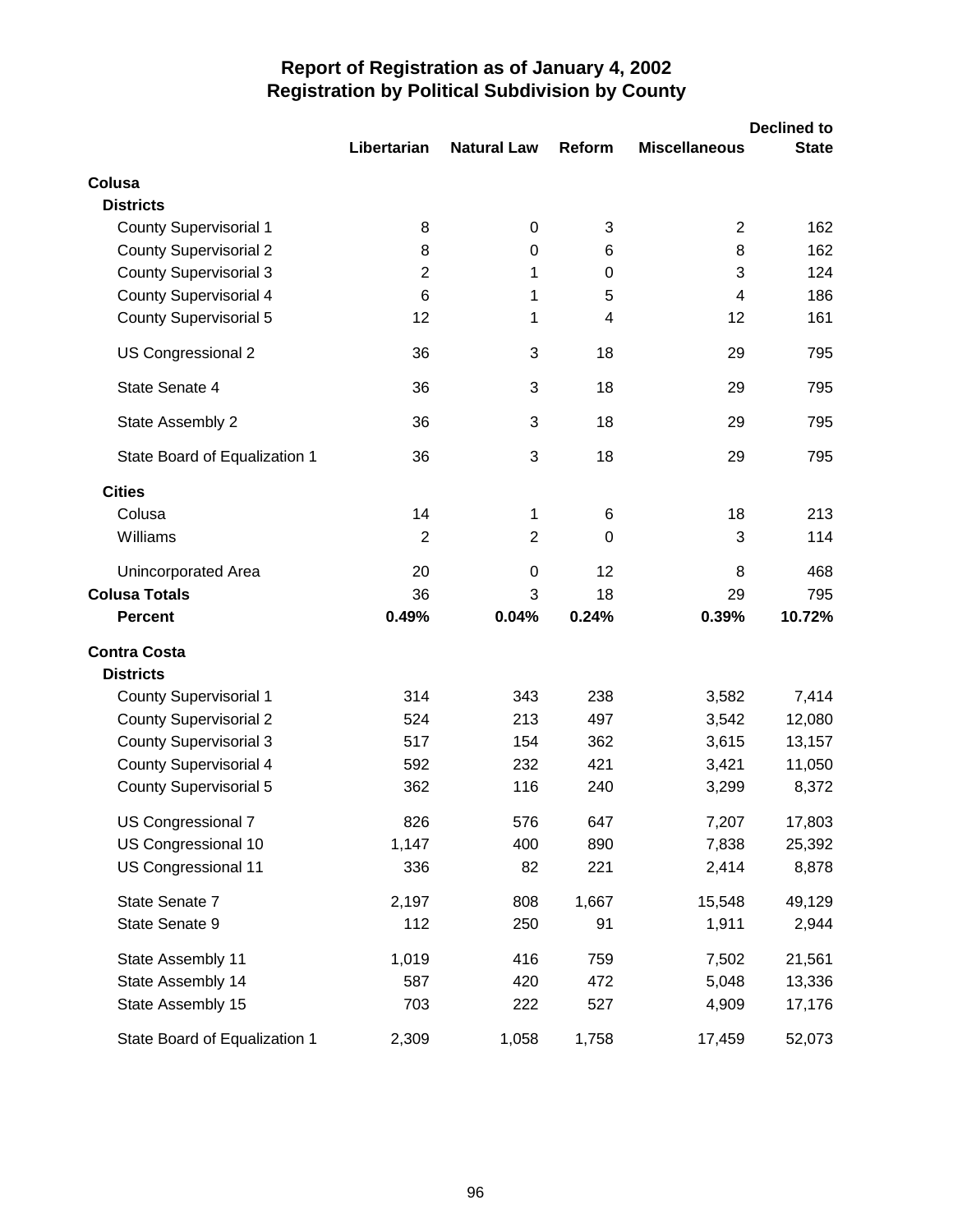|                               | <b>Total</b>      |                   |            | American    |       |
|-------------------------------|-------------------|-------------------|------------|-------------|-------|
|                               | <b>Registered</b> | <b>Democratic</b> | Republican | Independent | Green |
| <b>Cities</b>                 |                   |                   |            |             |       |
| Antioch                       | 41,134            | 23,034            | 11,230     | 937         | 122   |
| Brentwood                     | 11,577            | 5,040             | 4,615      | 256         | 33    |
| Clayton                       | 7,197             | 2,699             | 3,343      | 125         | 24    |
| Concord                       | 56,431            | 27,526            | 17,955     | 1,124       | 436   |
| Danville                      | 26,401            | 8,325             | 13,598     | 378         | 93    |
| El Cerrito                    | 13,607            | 8,427             | 2,254      | 108         | 413   |
| <b>Hercules</b>               | 8,898             | 5,204             | 1,720      | 145         | 55    |
| Lafayette                     | 15,392            | 6,228             | 6,477      | 227         | 178   |
| Martinez                      | 20,857            | 10,307            | 6,292      | 379         | 201   |
| Moraga                        | 10,097            | 3,659             | 4,704      | 124         | 76    |
| Oakley                        | 11,647            | 5,910             | 3,584      | 317         | 42    |
| Orinda                        | 12,232            | 4,887             | 5,359      | 128         | 118   |
| Pinole                        | 9,107             | 5,314             | 2,103      | 147         | 89    |
| Pittsburg                     | 22,745            | 14,740            | 4,097      | 470         | 86    |
| <b>Pleasant Hill</b>          | 18,595            | 8,701             | 6,249      | 330         | 219   |
| Richmond                      | 38,525            | 27,618            | 4,040      | 539         | 693   |
| San Pablo                     | 7,292             | 5,013             | 829        | 143         | 71    |
| San Ramon                     | 24,858            | 8,698             | 11,091     | 467         | 120   |
| <b>Walnut Creek</b>           | 42,046            | 17,344            | 17,508     | 610         | 344   |
| Unincorporated Area           | 78,605            | 36,960            | 27,301     | 1,421       | 815   |
| <b>Contra Costa Totals</b>    | 477,243           | 235,634           | 154,349    | 8,375       | 4,228 |
| <b>Percent</b>                |                   | 49.37%            | 32.34%     | 1.75%       | 0.89% |
| <b>Del Norte</b>              |                   |                   |            |             |       |
| <b>Districts</b>              |                   |                   |            |             |       |
| <b>County Supervisorial 1</b> | 1,839             | 764               | 674        | 63          | 16    |
| <b>County Supervisorial 2</b> | 2,082             | 835               | 721        | 75          | 22    |
| <b>County Supervisorial 3</b> | 2,557             | 994               | 1,052      | 67          | 16    |
| <b>County Supervisorial 4</b> | 2,582             | 918               | 1,110      | 86          | 17    |
| <b>County Supervisorial 5</b> | 2,648             | 1,073             | 1,022      | 85          | 29    |
| US Congressional 1            | 11,708            | 4,584             | 4,579      | 376         | 100   |
| State Senate 4                | 11,708            | 4,584             | 4,579      | 376         | 100   |
| State Assembly 1              | 11,708            | 4,584             | 4,579      | 376         | 100   |
| State Board of Equalization 1 | 11,708            | 4,584             | 4,579      | 376         | 100   |
| <b>Cities</b>                 |                   |                   |            |             |       |
| <b>Crescent City</b>          | 1,590             | 626               | 576        | 58          | 16    |
| Unincorporated Area           | 10,118            | 3,958             | 4,003      | 318         | 84    |
| <b>Del Norte Totals</b>       | 11,708            | 4,584             | 4,579      | 376         | 100   |
| Percent                       |                   | 39.15%            | 39.11%     | 3.21%       | 0.85% |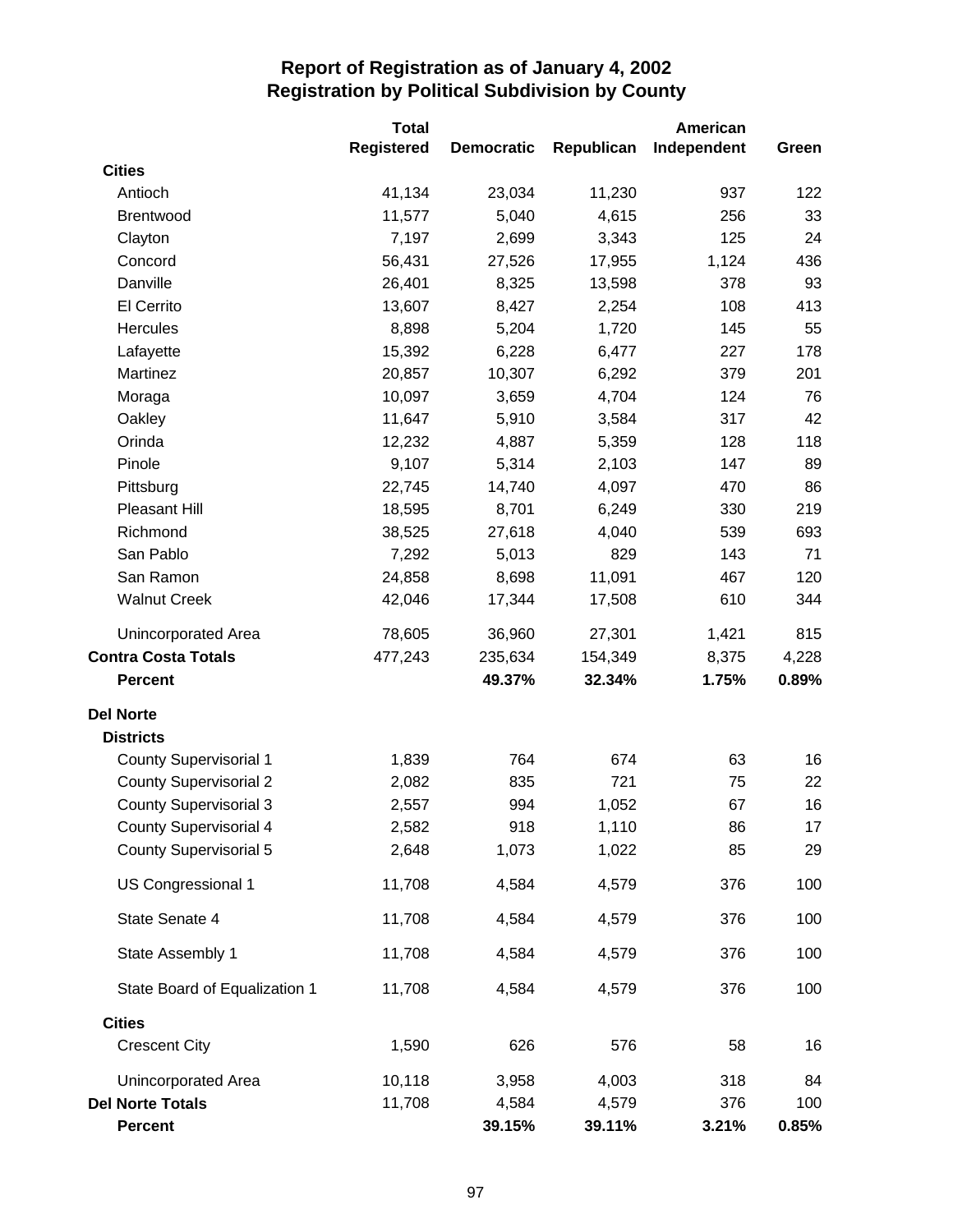|                               |             |                    |        |                      | <b>Declined to</b> |
|-------------------------------|-------------|--------------------|--------|----------------------|--------------------|
| <b>Cities</b>                 | Libertarian | <b>Natural Law</b> | Reform | <b>Miscellaneous</b> | <b>State</b>       |
| Antioch                       | 159         | 42                 | 100    | 1,417                | 4,093              |
| Brentwood                     | 54          | 6                  | 28     | 396                  | 1,149              |
| Clayton                       | 30          | $6\phantom{1}6$    | 20     | 177                  | 773                |
| Concord                       | 364         | 157                | 254    | 2,173                | 6,442              |
| Danville                      | 112         | 38                 | 86     | 816                  | 2,955              |
| El Cerrito                    | 79          | 18                 | 40     | 588                  | 1,680              |
| Hercules                      | 23          | 41                 | 27     | 449                  | 1,234              |
| Lafayette                     | 75          | 24                 | 81     | 418                  | 1,684              |
| Martinez                      | 146         | 35                 | 132    | 645                  | 2,720              |
| Moraga                        | 43          | 15                 | 37     | 282                  | 1,157              |
| Oakley                        | 53          | 13                 | 37     | 444                  | 1,247              |
| Orinda                        | 61          | 16                 | 45     | 348                  | 1,270              |
| Pinole                        | 32          | 21                 | 32     | 354                  | 1,015              |
| Pittsburg                     | 87          | 39                 | 56     | 1,020                | 2,150              |
| Pleasant Hill                 | 113         | 39                 | 96     | 630                  | 2,218              |
| Richmond                      | 111         | 242                | 103    | 1,832                | 3,347              |
| San Pablo                     | 27          | 38                 | 24     | 483                  | 664                |
| San Ramon                     | 127         | 30                 | 86     | 845                  | 3,394              |
| <b>Walnut Creek</b>           | 187         | 93                 | 171    | 1,336                | 4,453              |
|                               |             |                    |        |                      |                    |
| Unincorporated Area           | 426         | 145                | 303    | 2,806                | 8,428              |
| <b>Contra Costa Totals</b>    | 2,309       | 1,058              | 1,758  | 17,459               | 52,073             |
| <b>Percent</b>                | 0.48%       | 0.22%              | 0.37%  | 3.66%                | 10.91%             |
| <b>Del Norte</b>              |             |                    |        |                      |                    |
| <b>Districts</b>              |             |                    |        |                      |                    |
| <b>County Supervisorial 1</b> | 11          | $\overline{2}$     | 13     | 11                   | 285                |
| <b>County Supervisorial 2</b> | 12          | 1                  | 13     | 21                   | 382                |
| <b>County Supervisorial 3</b> | 21          | 1                  | 11     | 12                   | 383                |
| <b>County Supervisorial 4</b> | 11          | 1                  | 17     | 12                   | 410                |
| <b>County Supervisorial 5</b> | 18          | $\mathbf 0$        | 17     | 13                   | 391                |
| US Congressional 1            | 73          | 5                  | 71     | 69                   | 1,851              |
| State Senate 4                | 73          | 5                  | 71     | 69                   | 1,851              |
| State Assembly 1              | 73          | 5                  | 71     | 69                   | 1,851              |
| State Board of Equalization 1 | 73          | 5                  | 71     | 69                   | 1,851              |
| <b>Cities</b>                 |             |                    |        |                      |                    |
| <b>Crescent City</b>          | 9           | 3                  | 6      | 18                   | 278                |
| Unincorporated Area           | 64          | $\mathbf 2$        | 65     | 51                   | 1,573              |
| <b>Del Norte Totals</b>       | 73          | 5                  | 71     | 69                   | 1,851              |
| <b>Percent</b>                | 0.62%       | 0.04%              | 0.61%  | 0.59%                | 15.81%             |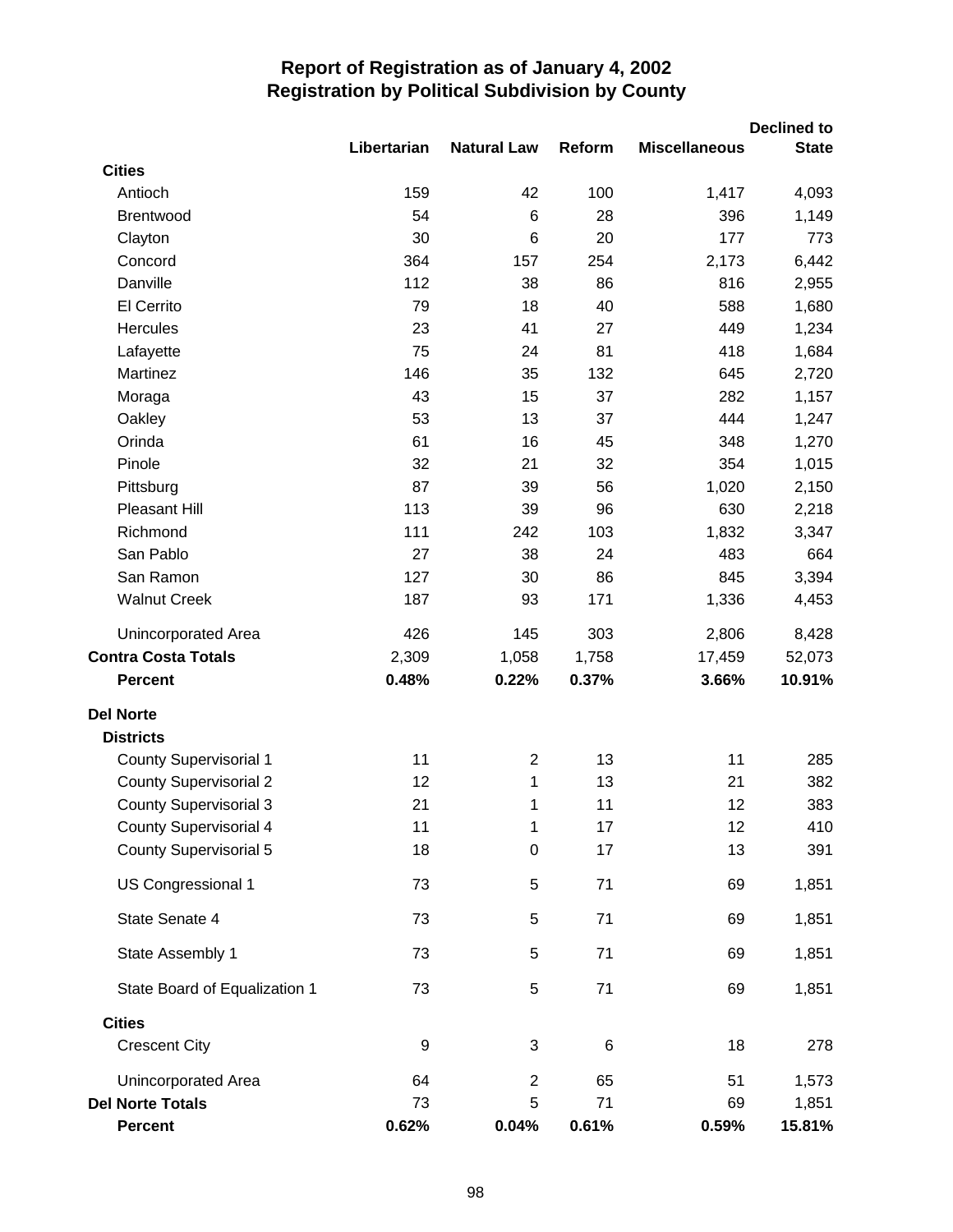|                               | <b>Total</b>      |                   |            | American    |       |
|-------------------------------|-------------------|-------------------|------------|-------------|-------|
|                               | <b>Registered</b> | <b>Democratic</b> | Republican | Independent | Green |
| <b>El Dorado</b>              |                   |                   |            |             |       |
| <b>Districts</b>              |                   |                   |            |             |       |
| <b>County Supervisorial 1</b> | 17,751            | 5,049             | 9,968      | 327         | 75    |
| <b>County Supervisorial 2</b> | 19,772            | 6,665             | 9,544      | 502         | 182   |
| <b>County Supervisorial 3</b> | 18,170            | 6,752             | 8,028      | 544         | 172   |
| <b>County Supervisorial 4</b> | 19,854            | 6,433             | 9,845      | 491         | 184   |
| <b>County Supervisorial 5</b> | 13,966            | 5,547             | 4,640      | 448         | 266   |
| US Congressional 4            | 89,513            | 30,446            | 42,025     | 2,312       | 879   |
| State Senate 1                | 89,513            | 30,446            | 42,025     | 2,312       | 879   |
| State Assembly 4              | 74,570            | 26,290            | 33,459     | 2,066       | 820   |
| State Assembly 10             | 14,943            | 4,156             | 8,566      | 246         | 59    |
| State Board of Equalization 2 | 89,513            | 30,446            | 42,025     | 2,312       | 879   |
| <b>Cities</b>                 |                   |                   |            |             |       |
| Placerville                   | 5,241             | 2,049             | 2,121      | 179         | 80    |
| South Lake Tahoe              | 8,404             | 3,443             | 2,664      | 292         | 140   |
| Unincorporated Area           | 75,868            | 24,954            | 37,240     | 1,841       | 659   |
| <b>El Dorado Totals</b>       | 89,513            | 30,446            | 42,025     | 2,312       | 879   |
| <b>Percent</b>                |                   | 34.01%            | 46.95%     | 2.58%       | 0.98% |
| <b>Fresno</b>                 |                   |                   |            |             |       |
| <b>Districts</b>              |                   |                   |            |             |       |
| <b>County Supervisorial 1</b> | 53,565            | 25,492            | 20,896     | 1,089       | 176   |
| <b>County Supervisorial 2</b> | 87,177            | 30,254            | 45,705     | 1,417       | 423   |
| <b>County Supervisorial 3</b> | 46,421            | 23,500            | 16,168     | 897         | 346   |
| <b>County Supervisorial 4</b> | 48,538            | 22,358            | 20,252     | 872         | 101   |
| <b>County Supervisorial 5</b> | 76,082            | 27,412            | 38,128     | 1,555       | 331   |
| US Congressional 18           | 1,288             | 468               | 689        | 17          | 4     |
| US Congressional 19           | 112,433           | 42,567            | 54,842     | 2,023       | 590   |
| US Congressional 20           | 79,252            | 42,004            | 26,783     | 1,491       | 328   |
| US Congressional 21           | 118,810           | 43,977            | 58,835     | 2,299       | 455   |
| State Senate 14               | 206,561           | 74,274            | 104,672    | 3,839       | 960   |
| State Senate 16               | 105,222           | 54,742            | 36,477     | 1,991       | 417   |
| State Assembly 29             | 176,994           | 63,543            | 89,832     | 3,241       | 804   |
| State Assembly 30             | 13,776            | 5,239             | 6,613      | 326         | 29    |
| State Assembly 31             | 121,013           | 60,234            | 44,704     | 2,263       | 544   |
| State Board of Equalization 2 | 311,783           | 129,016           | 141,149    | 5,830       | 1,377 |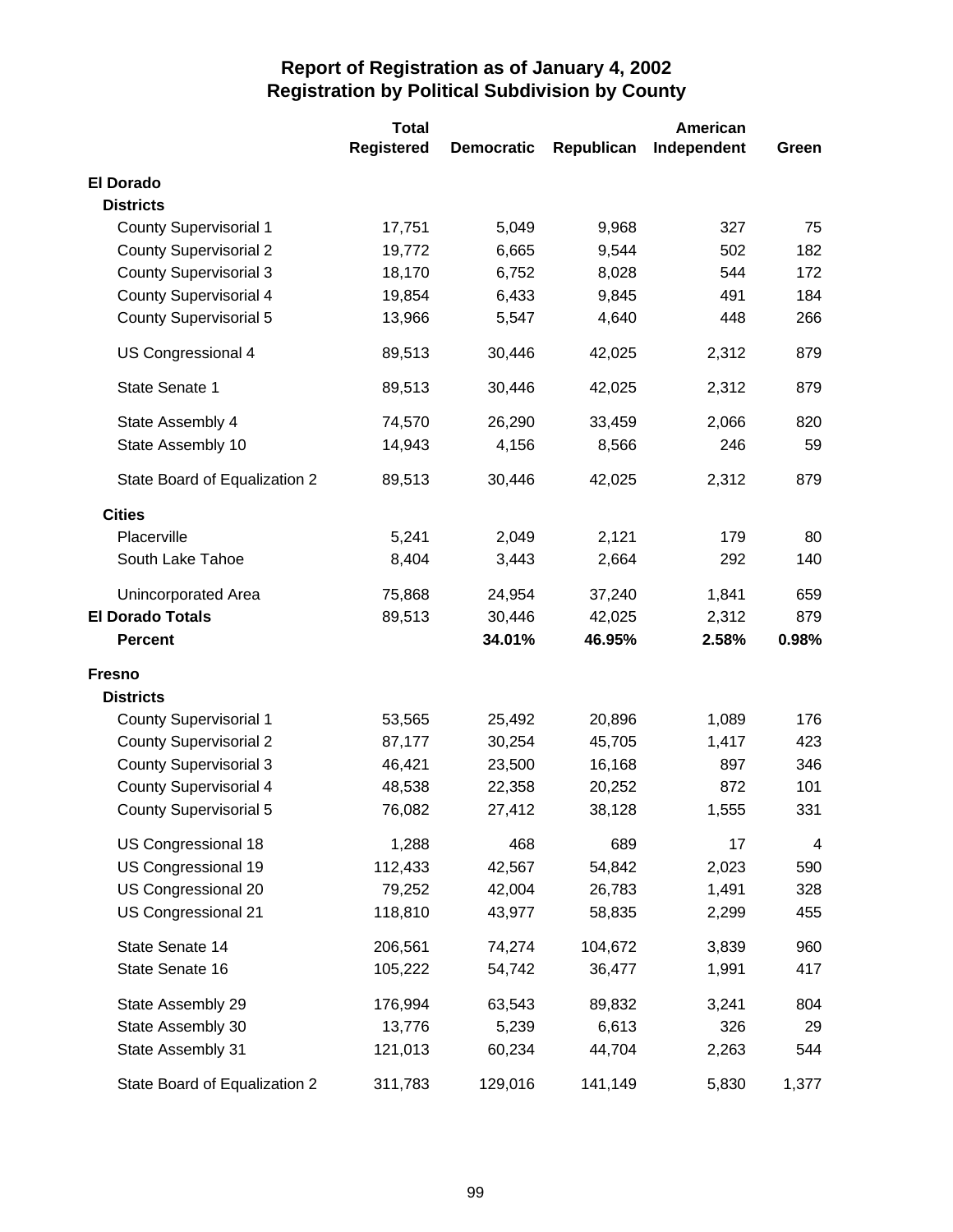|                               |             |                    |                |                      | <b>Declined to</b> |
|-------------------------------|-------------|--------------------|----------------|----------------------|--------------------|
|                               | Libertarian | <b>Natural Law</b> | Reform         | <b>Miscellaneous</b> | <b>State</b>       |
| <b>El Dorado</b>              |             |                    |                |                      |                    |
| <b>Districts</b>              |             |                    |                |                      |                    |
| <b>County Supervisorial 1</b> | 103         | 8                  | 62             | 77                   | 2,082              |
| <b>County Supervisorial 2</b> | 166         | 8                  | 76             | 133                  | 2,496              |
| <b>County Supervisorial 3</b> | 123         | 18                 | 71             | 150                  | 2,312              |
| <b>County Supervisorial 4</b> | 150         | 10                 | 107            | 124                  | 2,510              |
| <b>County Supervisorial 5</b> | 121         | 31                 | 53             | 173                  | 2,687              |
| US Congressional 4            | 663         | 75                 | 369            | 657                  | 12,087             |
| State Senate 1                | 663         | 75                 | 369            | 657                  | 12,087             |
| State Assembly 4              | 598         | 73                 | 334            | 605                  | 10,325             |
| State Assembly 10             | 65          | $\overline{2}$     | 35             | 52                   | 1,762              |
| State Board of Equalization 2 | 663         | 75                 | 369            | 657                  | 12,087             |
| <b>Cities</b>                 |             |                    |                |                      |                    |
| Placerville                   | 38          | $\overline{7}$     | 14             | 45                   | 708                |
| South Lake Tahoe              | 69          | 27                 | 36             | 108                  | 1,625              |
| Unincorporated Area           | 556         | 41                 | 319            | 504                  | 9,754              |
| <b>El Dorado Totals</b>       | 663         | 75                 | 369            | 657                  | 12,087             |
| <b>Percent</b>                | 0.74%       | 0.08%              | 0.41%          | 0.73%                | 13.50%             |
| <b>Fresno</b>                 |             |                    |                |                      |                    |
| <b>Districts</b>              |             |                    |                |                      |                    |
| <b>County Supervisorial 1</b> | 212         | 47                 | 169            | 187                  | 5,297              |
| <b>County Supervisorial 2</b> | 360         | 86                 | 190            | 147                  | 8,595              |
| <b>County Supervisorial 3</b> | 231         | 60                 | 137            | 195                  | 4,887              |
| <b>County Supervisorial 4</b> | 143         | 52                 | 100            | 151                  | 4,509              |
| <b>County Supervisorial 5</b> | 341         | 64                 | 198            | 181                  | 7,872              |
| US Congressional 18           | 3           | 1                  | $\overline{2}$ | $\overline{2}$       | 102                |
| US Congressional 19           | 500         | 112                | 319            | 243                  | 11,237             |
| US Congressional 20           | 305         | 89                 | 182            | 331                  | 7,739              |
| US Congressional 21           | 479         | 107                | 291            | 285                  | 12,082             |
| State Senate 14               | 885         | 193                | 525            | 439                  | 20,774             |
| State Senate 16               | 402         | 116                | 269            | 422                  | 10,386             |
| State Assembly 29             | 749         | 166                | 432            | 355                  | 17,872             |
| State Assembly 30             | 43          | 15                 | 25             | 48                   | 1,438              |
| State Assembly 31             | 495         | 128                | 337            | 458                  | 11,850             |
| State Board of Equalization 2 | 1,287       | 309                | 794            | 861                  | 31,160             |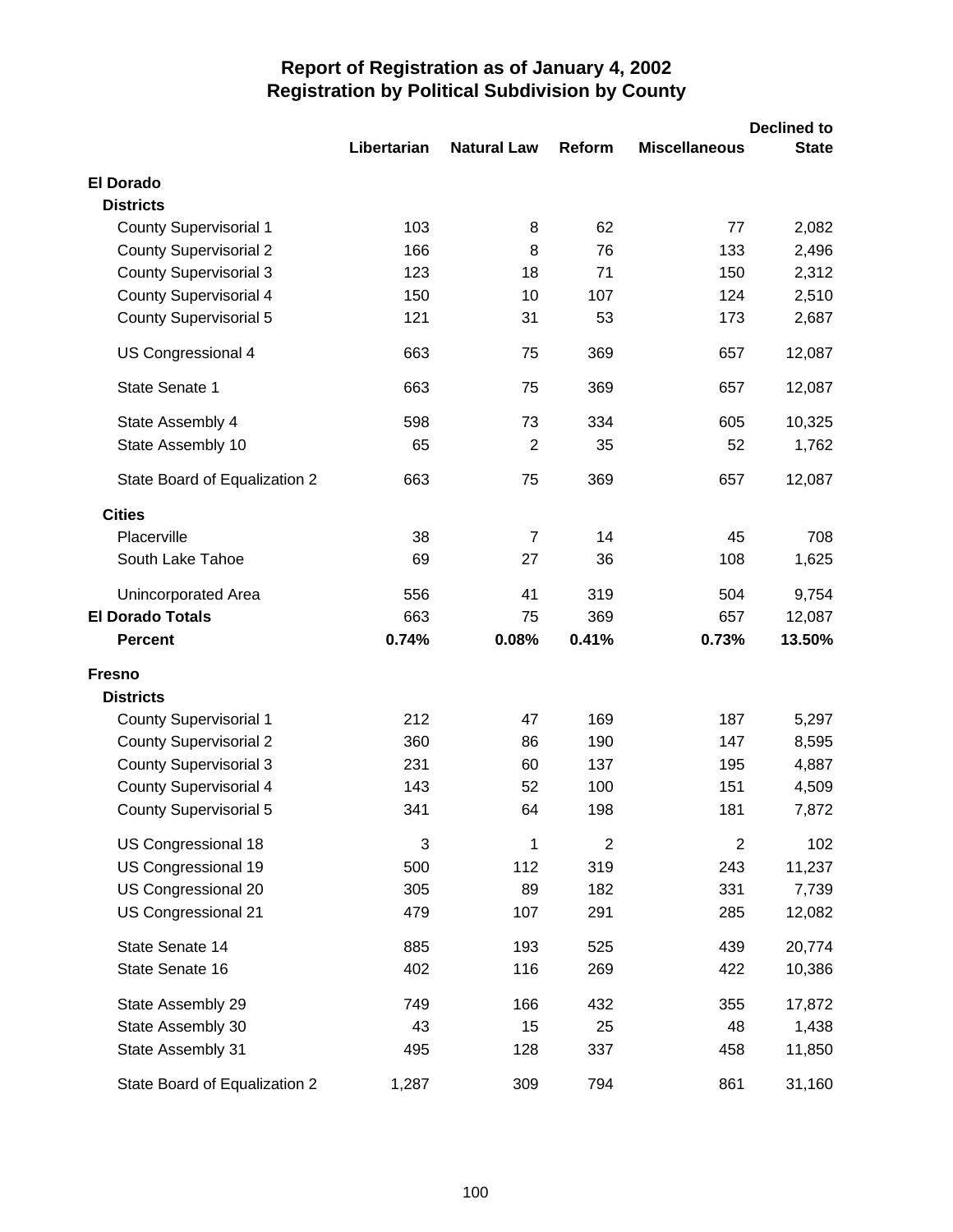|                               | <b>Total</b>      |                   |            | American       |                  |
|-------------------------------|-------------------|-------------------|------------|----------------|------------------|
|                               | <b>Registered</b> | <b>Democratic</b> | Republican | Independent    | Green            |
| <b>Cities</b>                 |                   |                   |            |                |                  |
| Clovis                        | 33,748            | 11,257            | 17,734     | 715            | 124              |
| Coalinga                      | 3,681             | 1,513             | 1,521      | 129            | 10               |
| Firebaugh                     | 1,358             | 781               | 386        | 25             | $\overline{2}$   |
| Fowler                        | 1,409             | 736               | 511        | 16             | $\mathbf{1}$     |
| Fresno                        | 168,446           | 71,636            | 73,405     | 3,178          | 893              |
| Huron                         | 800               | 572               | 129        | 14             | 1                |
| Kerman                        | 2,577             | 1,220             | 955        | 64             | 5                |
| Kingsburg                     | 4,418             | 1,369             | 2,451      | 93             | 11               |
| Mendota                       | 1,585             | 1,132             | 244        | 20             | 3                |
| Orange Cove                   | 1,440             | 945               | 335        | 20             | 1                |
| Parlier                       | 2,585             | 1,778             | 504        | 35             | $\overline{7}$   |
| Reedley                       | 6,849             | 2,767             | 3,215      | 114            | 20               |
| San Joaquin                   | 470               | 308               | 87         | $\overline{7}$ | $\boldsymbol{0}$ |
| Sanger                        | 6,209             | 3,650             | 1,806      | 89             | 18               |
| Selma                         | 6,318             | 3,095             | 2,570      | 96             | 8                |
| <b>Unincorporated Area</b>    | 69,890            | 26,257            | 35,296     | 1,215          | 273              |
| <b>Fresno Totals</b>          | 311,783           | 129,016           | 141,149    | 5,830          | 1,377            |
| <b>Percent</b>                |                   | 41.38%            | 45.27%     | 1.87%          | 0.44%            |
| Glenn                         |                   |                   |            |                |                  |
| <b>Districts</b>              |                   |                   |            |                |                  |
| <b>County Supervisorial 1</b> | 2,270             | 831               | 1,032      | 72             | 8                |
| <b>County Supervisorial 2</b> | 2,217             | 824               | 1,031      | 56             | $\overline{7}$   |
| <b>County Supervisorial 3</b> | 2,736             | 931               | 1,361      | 76             | 4                |
| <b>County Supervisorial 4</b> | 2,297             | 860               | 994        | 67             | 5                |
| <b>County Supervisorial 5</b> | 2,009             | 823               | 915        | 40             | 9                |
| US Congressional 2            | 11,529            | 4,269             | 5,333      | 311            | 33               |
| State Senate 4                | 11,529            | 4,269             | 5,333      | 311            | 33               |
| State Assembly 2              | 11,529            | 4,269             | 5,333      | 311            | 33               |
| State Board of Equalization 2 | 11,529            | 4,269             | 5,333      | 311            | 33               |
| <b>Cities</b>                 |                   |                   |            |                |                  |
| Orland                        | 2,429             | 922               | 1,094      | 59             | 9                |
| Willows                       | 2,629             | 986               | 1,114      | 80             | 7                |
| Unincorporated Area           | 6,471             | 2,361             | 3,125      | 172            | 17               |
| <b>Glenn Totals</b>           | 11,529            | 4,269             | 5,333      | 311            | 33               |
| Percent                       |                   | 37.03%            | 46.26%     | 2.70%          | 0.29%            |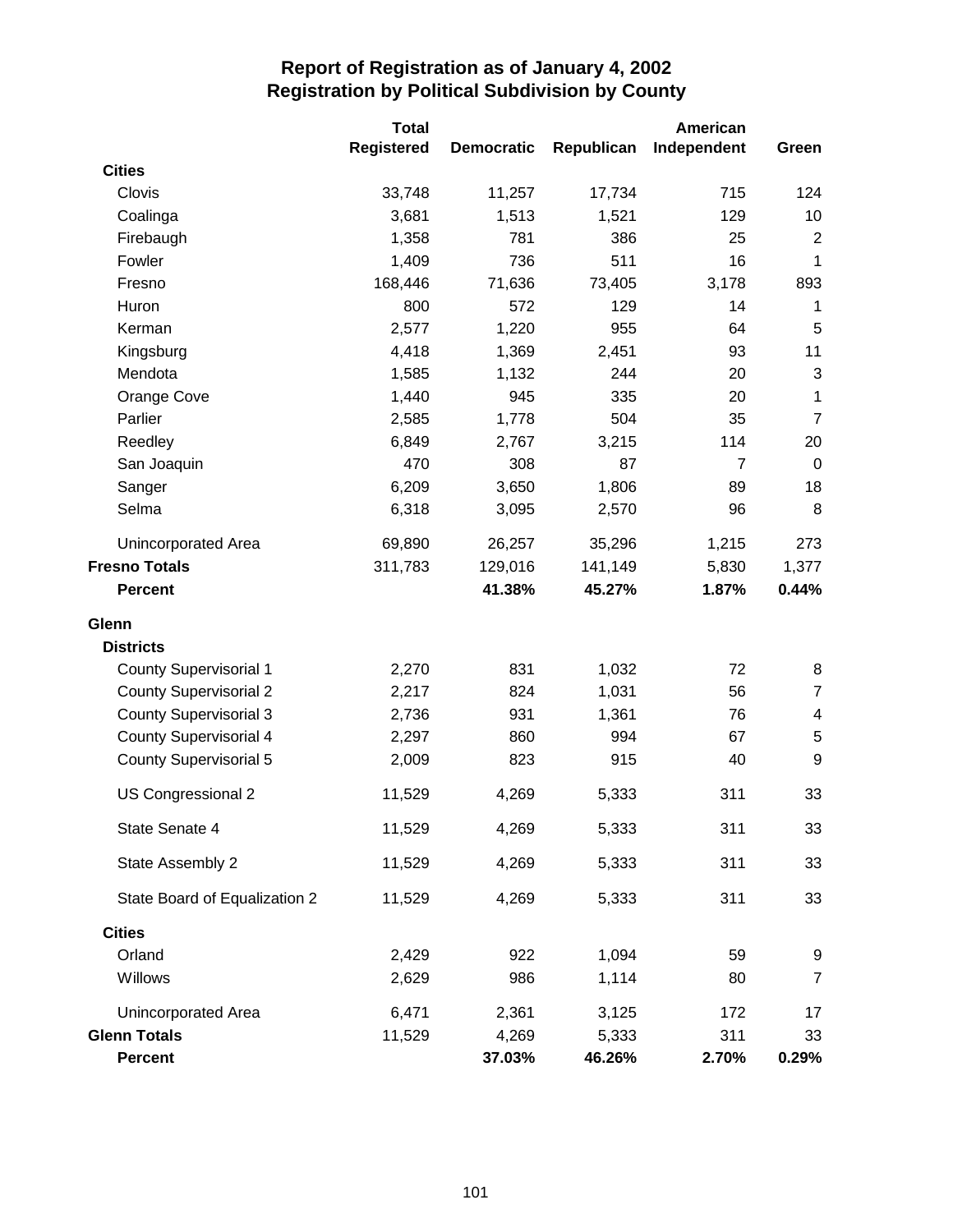|                               |                |                          |                |                      | <b>Declined to</b> |
|-------------------------------|----------------|--------------------------|----------------|----------------------|--------------------|
|                               | Libertarian    | <b>Natural Law</b>       | Reform         | <b>Miscellaneous</b> | <b>State</b>       |
| <b>Cities</b><br>Clovis       | 122            | 29                       | 68             | 71                   |                    |
|                               | 18             | 5                        | 8              | 14                   | 3,628<br>463       |
| Coalinga                      | 3              | 1                        | 1              | 10                   | 149                |
| Firebaugh<br>Fowler           | $\overline{4}$ | 1                        | $\overline{2}$ | $\overline{2}$       | 136                |
| Fresno                        | 748            | 184                      | 474            | 478                  | 17,450             |
| Huron                         | $\overline{2}$ | $\pmb{0}$                | 1              | $\overline{7}$       | 74                 |
| Kerman                        | 10             | 1                        | 6              | 12                   | 304                |
| Kingsburg                     | 12             | $\overline{\mathbf{4}}$  | 10             | 11                   | 457                |
| Mendota                       | $\overline{7}$ | 1                        | $\overline{2}$ | 8                    | 168                |
| Orange Cove                   | $\overline{2}$ | 3                        | 3              | $\overline{7}$       | 124                |
| Parlier                       | $\overline{4}$ | $\overline{4}$           | 6              | 16                   | 231                |
| Reedley                       | 24             | 11                       | 15             | 19                   | 664                |
| San Joaquin                   | $\mathbf 0$    | $\mathbf 0$              | $\mathbf 0$    | 5                    | 63                 |
| Sanger                        | 19             | 8                        | 15             | 22                   | 582                |
| Selma                         | 13             | 3                        | 9              | 15                   | 509                |
| Unincorporated Area           | 299            | 54                       | 174            | 164                  | 6,158              |
| <b>Fresno Totals</b>          | 1,287          | 309                      | 794            | 861                  | 31,160             |
| <b>Percent</b>                | 0.41%          | 0.10%                    | 0.25%          | 0.28%                | 9.99%              |
| Glenn                         |                |                          |                |                      |                    |
| <b>Districts</b>              |                |                          |                |                      |                    |
| <b>County Supervisorial 1</b> | 10             | $\overline{2}$           | 4              | 10                   | 301                |
| <b>County Supervisorial 2</b> | 11             | 3                        | 5              | $\overline{7}$       | 273                |
| <b>County Supervisorial 3</b> | 12             | 3                        | 4              | 12                   | 333                |
| <b>County Supervisorial 4</b> | $\,6$          | $\overline{2}$           | 5              | 23                   | 335                |
| <b>County Supervisorial 5</b> | $\overline{7}$ | $\mathbf 0$              | 1              | 9                    | 205                |
| US Congressional 2            | 46             | 10                       | 19             | 61                   | 1,447              |
| State Senate 4                | 46             | 10                       | 19             | 61                   | 1,447              |
| State Assembly 2              | 46             | 10                       | 19             | 61                   | 1,447              |
| State Board of Equalization 2 | 46             | 10                       | 19             | 61                   | 1,447              |
| <b>Cities</b>                 |                |                          |                |                      |                    |
| Orland                        | 12             | 4                        | 5              | 7                    | 317                |
| Willows                       | $\,6$          | $\overline{2}$           | $\,6$          | 26                   | 402                |
| Unincorporated Area           | 28             | $\overline{\mathcal{A}}$ | 8              | 28                   | 728                |
| <b>Glenn Totals</b>           | 46             | 10                       | 19             | 61                   | 1,447              |
| <b>Percent</b>                | 0.40%          | 0.09%                    | 0.16%          | 0.53%                | 12.55%             |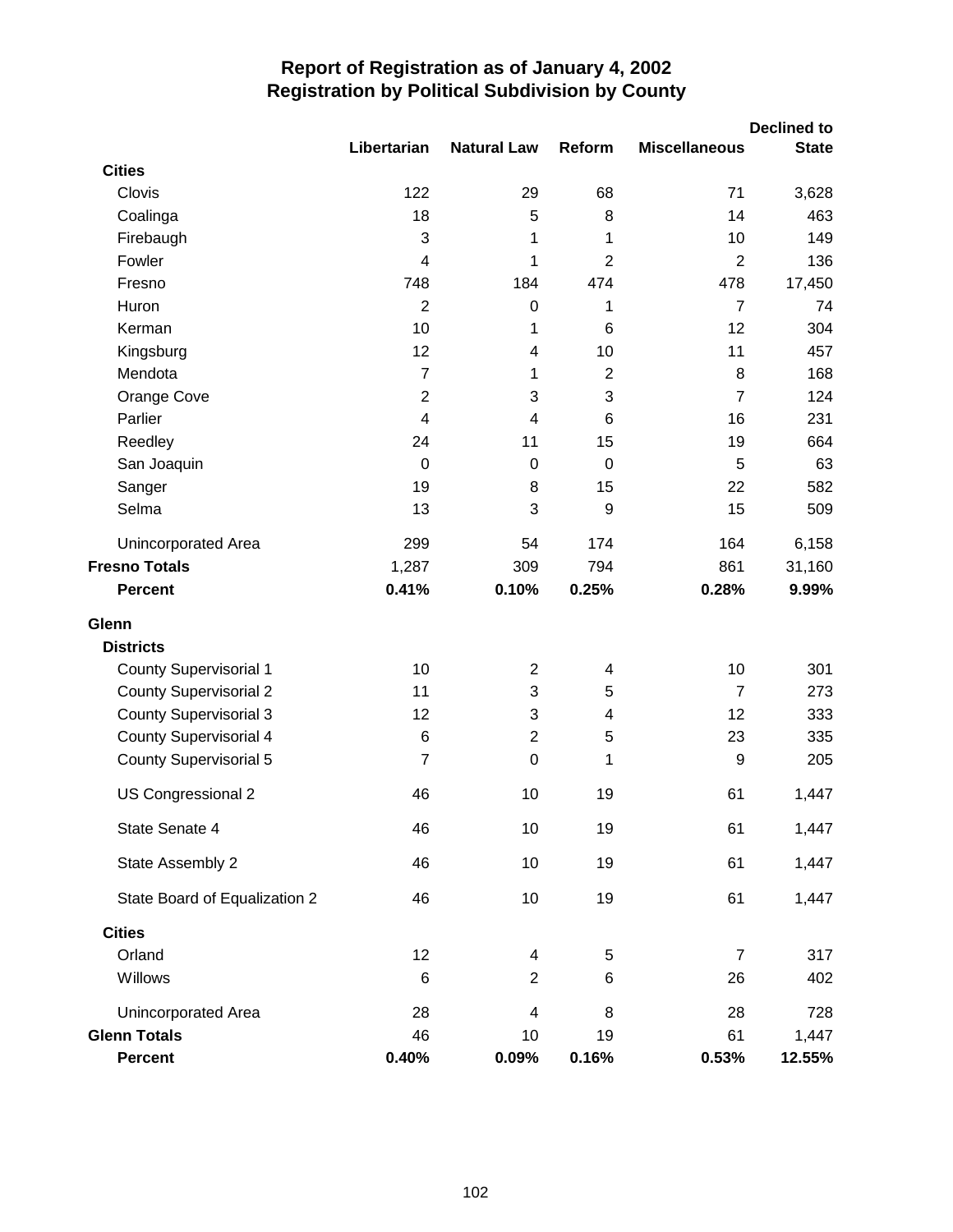|                               | <b>Total</b>      |                   |            | American    |             |
|-------------------------------|-------------------|-------------------|------------|-------------|-------------|
|                               | <b>Registered</b> | <b>Democratic</b> | Republican | Independent | Green       |
| Humboldt                      |                   |                   |            |             |             |
| <b>Districts</b>              |                   |                   |            |             |             |
| <b>County Supervisorial 1</b> | 14,456            | 5,760             | 5,785      | 323         | 419         |
| <b>County Supervisorial 2</b> | 14,781            | 6,194             | 5,203      | 412         | 650         |
| <b>County Supervisorial 3</b> | 15,484            | 6,432             | 3,202      | 300         | 2,273       |
| <b>County Supervisorial 4</b> | 12,302            | 5,419             | 3,701      | 338         | 569         |
| <b>County Supervisorial 5</b> | 15,071            | 6,747             | 4,393      | 410         | 896         |
| <b>US Congressional 1</b>     | 72,094            | 30,552            | 22,284     | 1,783       | 4,807       |
| State Senate 2                | 72,094            | 30,552            | 22,284     | 1,783       | 4,807       |
| State Assembly 1              | 72,094            | 30,552            | 22,284     | 1,783       | 4,807       |
| State Board of Equalization 1 | 72,094            | 30,552            | 22,284     | 1,783       | 4,807       |
| <b>Cities</b>                 |                   |                   |            |             |             |
| Arcata                        | 9,775             | 3,983             | 1,495      | 202         | 1,731       |
| <b>Blue Lake</b>              | 759               | 349               | 195        | 18          | 66          |
| Eureka                        | 13,586            | 5,910             | 4,350      | 349         | 599         |
| Ferndale                      | 925               | 335               | 424        | 16          | 20          |
| Fortuna                       | 5,516             | 2,167             | 2,374      | 148         | 56          |
| Rio Dell                      | 1,440             | 577               | 558        | 51          | 17          |
| Trinidad                      | 294               | 127               | 75         | 6           | 27          |
| Unincorporated Area           | 39,799            | 17,104            | 12,813     | 993         | 2,291       |
| <b>Humboldt Totals</b>        | 72,094            | 30,552            | 22,284     | 1,783       | 4,807       |
| <b>Percent</b>                |                   | 42.38%            | 30.91%     | 2.47%       | 6.67%       |
| <b>Imperial</b>               |                   |                   |            |             |             |
| <b>Districts</b>              |                   |                   |            |             |             |
| <b>County Supervisorial 1</b> | 10,187            | 6,628             | 1,405      | 164         | 32          |
| <b>County Supervisorial 2</b> | 8,919             | 4,270             | 3,012      | 185         | 18          |
| <b>County Supervisorial 3</b> | 8,825             | 4,127             | 3,030      | 216         | 16          |
| <b>County Supervisorial 4</b> | 9,194             | 4,449             | 3,233      | 221         | 16          |
| <b>County Supervisorial 5</b> | 8,781             | 4,991             | 2,236      | 228         | 18          |
| US Congressional 51           | 45,906            | 24,465            | 12,916     | 1,014       | 100         |
| State Senate 40               | 45,906            | 24,465            | 12,916     | 1,014       | 100         |
| State Assembly 80             | 45,906            | 24,465            | 12,916     | 1,014       | 100         |
| State Board of Equalization 3 | 45,906            | 24,465            | 12,916     | 1,014       | 100         |
| <b>Cities</b>                 |                   |                   |            |             |             |
| <b>Brawley</b>                | 7,413             | 4,161             | 2,134      | 138         | 12          |
| Calexico                      | 10,038            | 6,560             | 1,347      | 164         | 32          |
| Calipatria                    | 986               | 587               | 201        | 23          | $\mathbf 1$ |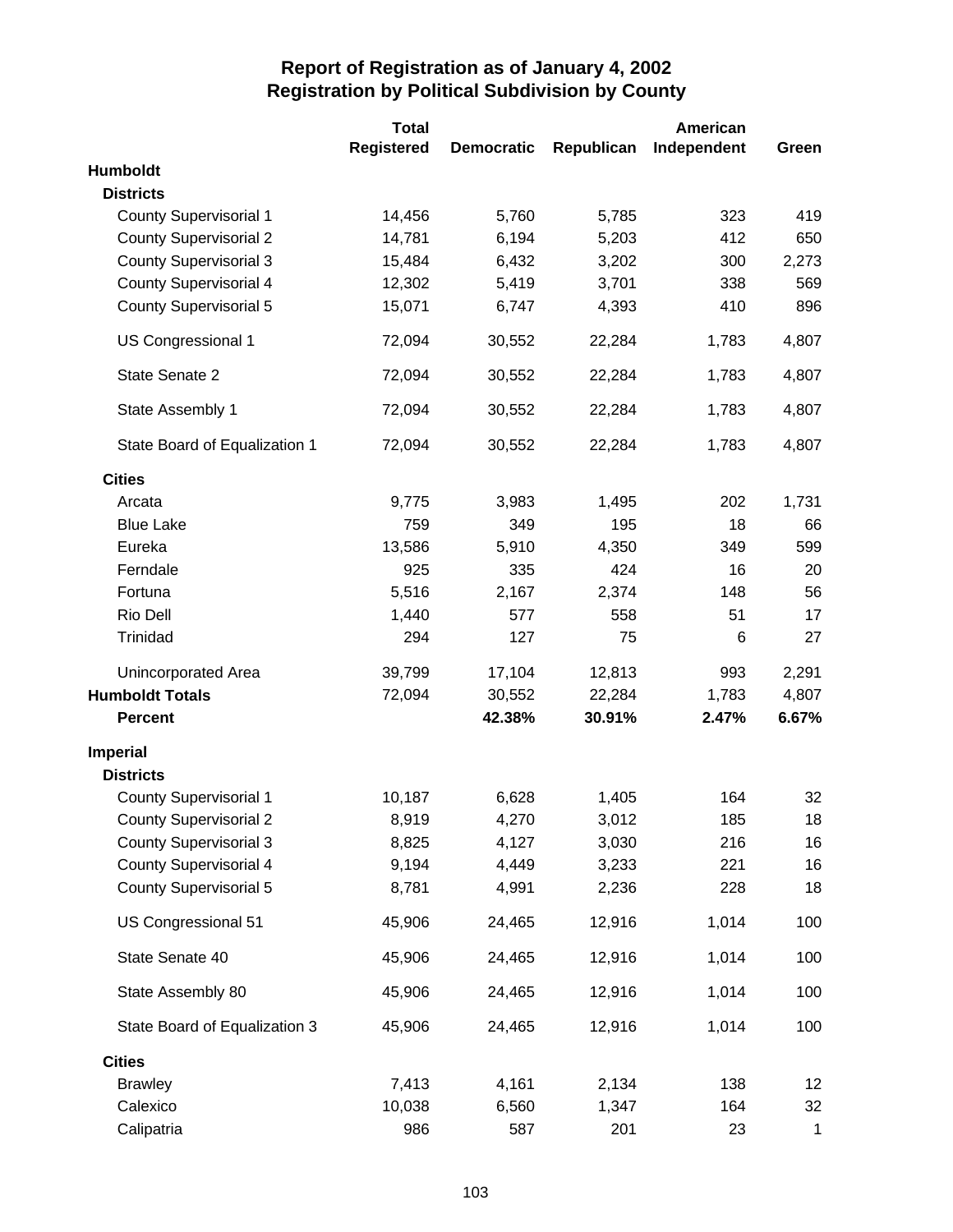|                                     |                |                    |                  |                      | <b>Declined to</b> |
|-------------------------------------|----------------|--------------------|------------------|----------------------|--------------------|
|                                     | Libertarian    | <b>Natural Law</b> | Reform           | <b>Miscellaneous</b> | <b>State</b>       |
| <b>Humboldt</b><br><b>Districts</b> |                |                    |                  |                      |                    |
| <b>County Supervisorial 1</b>       | 108            | 5                  | 74               | 68                   | 1,914              |
| <b>County Supervisorial 2</b>       | 141            | 14                 | 35               | 94                   | 2,038              |
| <b>County Supervisorial 3</b>       | 203            | 20                 | 49               | 110                  | 2,895              |
| <b>County Supervisorial 4</b>       | 140            | 16                 | 65               | 109                  | 1,945              |
| <b>County Supervisorial 5</b>       | 146            | 14                 | 40               | 107                  | 2,318              |
| US Congressional 1                  | 738            | 69                 | 263              | 488                  | 11,110             |
| State Senate 2                      | 738            | 69                 | 263              | 488                  | 11,110             |
| State Assembly 1                    | 738            | 69                 | 263              | 488                  | 11,110             |
| State Board of Equalization 1       | 738            | 69                 | 263              | 488                  | 11,110             |
| <b>Cities</b>                       |                |                    |                  |                      |                    |
| Arcata                              | 156            | 16                 | 23               | 75                   | 2,094              |
| <b>Blue Lake</b>                    | 10             | 1                  | 3                | 4                    | 113                |
| Eureka                              | 145            | 17                 | 69               | 114                  | 2,033              |
| Ferndale                            | 3              | $\mathbf 0$        | 1                | $\overline{2}$       | 124                |
| Fortuna                             | 41             | 1                  | 12               | 25                   | 692                |
| Rio Dell                            | 9              | $\overline{c}$     | 4                | 11                   | 211                |
| Trinidad                            | $\overline{2}$ | 1                  | 0                | 1                    | 55                 |
| Unincorporated Area                 | 372            | 31                 | 151              | 256                  | 5,788              |
| <b>Humboldt Totals</b>              | 738            | 69                 | 263              | 488                  | 11,110             |
| <b>Percent</b>                      | 1.02%          | 0.10%              | 0.36%            | 0.68%                | 15.41%             |
| <b>Imperial</b>                     |                |                    |                  |                      |                    |
| <b>Districts</b>                    |                |                    |                  |                      |                    |
| <b>County Supervisorial 1</b>       | 47             | 25                 | $\overline{7}$   | 112                  | 1,767              |
| <b>County Supervisorial 2</b>       | 39             | 11                 | $\overline{7}$   | 89                   | 1,288              |
| <b>County Supervisorial 3</b>       | 34             | 19                 | 8                | 95                   | 1,280              |
| <b>County Supervisorial 4</b>       | 33             | 9                  | 40               | 79                   | 1,114              |
| <b>County Supervisorial 5</b>       | 40             | 11                 | 15               | 94                   | 1,148              |
| US Congressional 51                 | 193            | 75                 | 77               | 469                  | 6,597              |
| State Senate 40                     | 193            | 75                 | 77               | 469                  | 6,597              |
| State Assembly 80                   | 193            | 75                 | 77               | 469                  | 6,597              |
| State Board of Equalization 3       | 193            | 75                 | 77               | 469                  | 6,597              |
| <b>Cities</b>                       |                |                    |                  |                      |                    |
| <b>Brawley</b>                      | 26             | 11                 | 14               | 57                   | 860                |
| Calexico                            | 46             | 24                 | $\boldsymbol{7}$ | 110                  | 1,748              |
| Calipatria                          | 6              | $\pmb{0}$          | 0                | 15                   | 153                |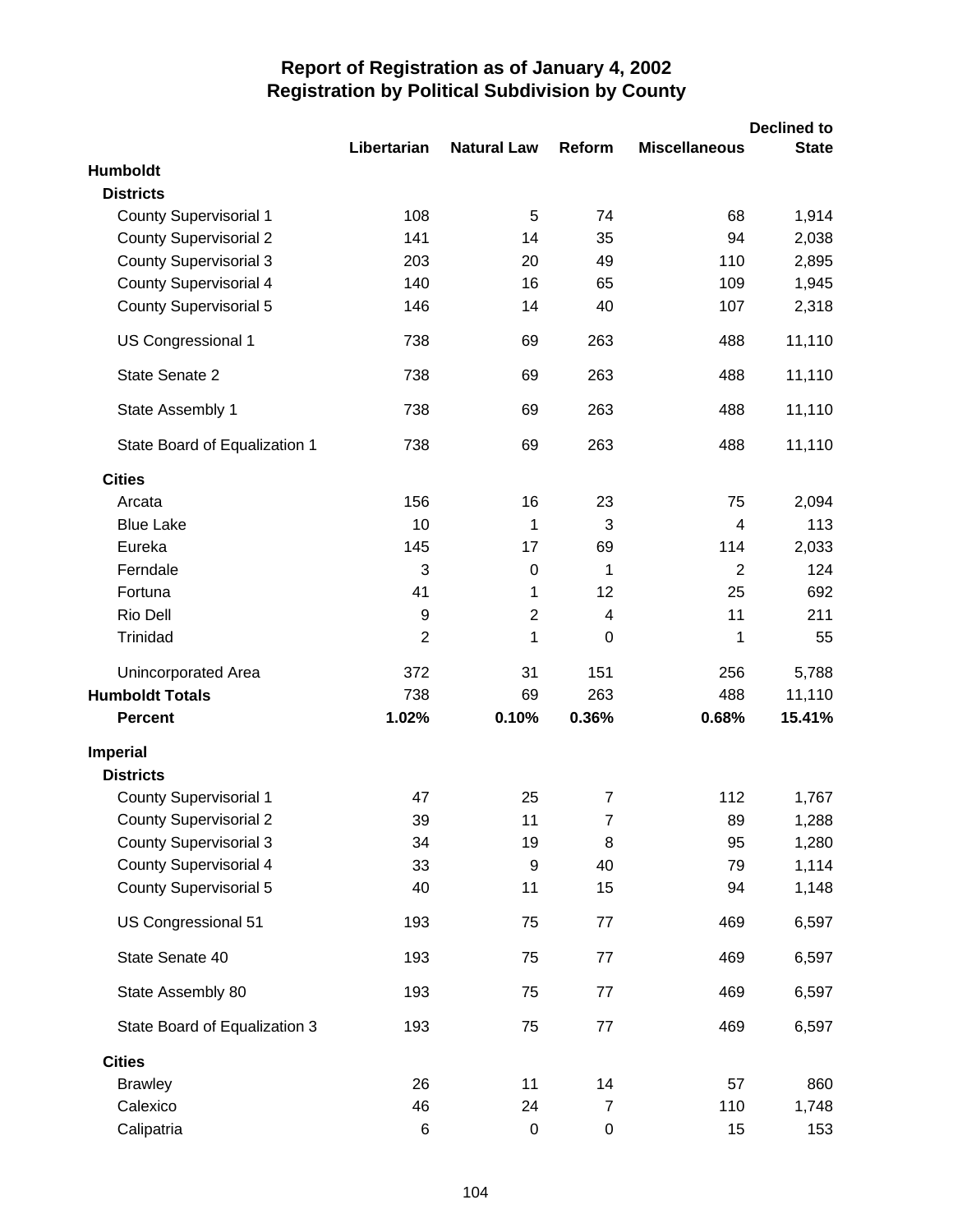|                               | <b>Total</b>      |                   |            | American    |             |
|-------------------------------|-------------------|-------------------|------------|-------------|-------------|
|                               | <b>Registered</b> | <b>Democratic</b> | Republican | Independent | Green       |
| El Centro                     | 12,254            | 6,319             | 3,667      | 266         | 20          |
| Holtville                     | 1,873             | 881               | 641        | 56          | 5           |
| Imperial                      | 2,808             | 1,206             | 1,038      | 79          | 6           |
| Westmorland                   | 633               | 368               | 170        | 21          | 1           |
| Unincorporated Area           | 9,901             | 4,383             | 3,718      | 267         | 23          |
| <b>Imperial Totals</b>        | 45,906            | 24,465            | 12,916     | 1,014       | 100         |
| <b>Percent</b>                |                   | 53.29%            | 28.14%     | 2.21%       | 0.22%       |
| Inyo                          |                   |                   |            |             |             |
| <b>Districts</b>              |                   |                   |            |             |             |
| <b>County Supervisorial 1</b> | 2,239             | 664               | 1,258      | 42          | 18          |
| <b>County Supervisorial 2</b> | 1,860             | 622               | 867        | 60          | 30          |
| <b>County Supervisorial 3</b> | 2,415             | 764               | 1,239      | 70          | 12          |
| <b>County Supervisorial 4</b> | 1,936             | 664               | 925        | 50          | 10          |
| <b>County Supervisorial 5</b> | 1,709             | 743               | 579        | 76          | 18          |
| US Congressional 25           | 10,159            | 3,457             | 4,868      | 298         | 88          |
| State Senate 18               | 10,159            | 3,457             | 4,868      | 298         | 88          |
| State Assembly 34             | 10,159            | 3,457             | 4,868      | 298         | 88          |
| State Board of Equalization 2 | 10,159            | 3,457             | 4,868      | 298         | 88          |
| <b>Cities</b>                 |                   |                   |            |             |             |
| <b>Bishop</b>                 | 1,738             | 588               | 805        | 57          | 29          |
| Unincorporated Area           | 8,421             | 2,869             | 4,063      | 241         | 59          |
| <b>Inyo Totals</b>            | 10,159            | 3,457             | 4,868      | 298         | 88          |
| <b>Percent</b>                |                   | 34.03%            | 47.92%     | 2.93%       | 0.87%       |
| Kern                          |                   |                   |            |             |             |
| <b>Districts</b>              |                   |                   |            |             |             |
| <b>County Supervisorial 1</b> | 52,411            | 20,802            | 23,216     | 1,487       | 120         |
| <b>County Supervisorial 2</b> | 55,460            | 19,256            | 26,527     | 1,758       | 146         |
| <b>County Supervisorial 3</b> | 63,348            | 20,889            | 33,468     | 1,773       | 177         |
| <b>County Supervisorial 4</b> | 63,010            | 19,401            | 34,649     | 1,626       | 160         |
| <b>County Supervisorial 5</b> | 34,269            | 19,127            | 9,796      | 1,046       | 84          |
| US Congressional 20           | 53,326            | 31,335            | 14,372     | 1,384       | 77          |
| US Congressional 22           | 215,172           | 68,140            | 113,284    | 6,306       | 610         |
| State Senate 16               | 59,909            | 34,342            | 16,901     | 1,603       | 97          |
| State Senate 17               | 5                 | $\overline{2}$    | 2          | 0           | $\mathbf 0$ |
| State Senate 18               | 208,584           | 65,131            | 110,753    | 6,087       | 590         |
| State Assembly 30             | 48,382            | 28,747            | 12,863     | 1,242       | 69          |
| State Assembly 32             | 205,442           | 65,854            | 108,186    | 5,879       | 586         |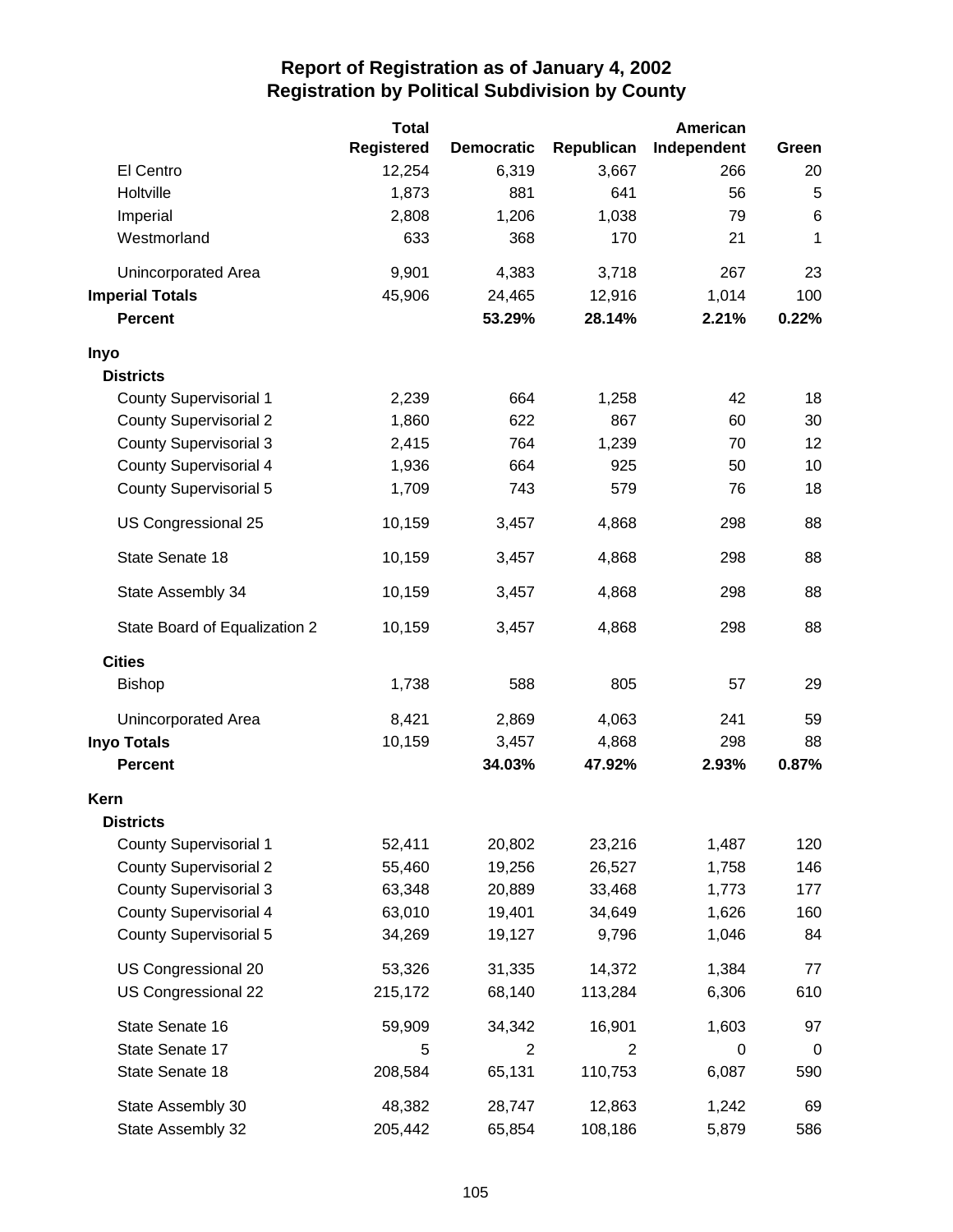|                               |                |                    |                  |                      | <b>Declined to</b> |
|-------------------------------|----------------|--------------------|------------------|----------------------|--------------------|
|                               | Libertarian    | <b>Natural Law</b> | Reform           | <b>Miscellaneous</b> | <b>State</b>       |
| El Centro                     | 58             | 20                 | 13               | 136                  | 1,755              |
| Holtville                     | 6              | 3                  | 1                | 19                   | 261                |
| Imperial                      | 8              | 6                  | 0                | 32                   | 433                |
| Westmorland                   | $\overline{2}$ | $\mathbf 0$        | $\boldsymbol{0}$ | 8                    | 63                 |
| Unincorporated Area           | 41             | 11                 | 42               | 92                   | 1,324              |
| <b>Imperial Totals</b>        | 193            | 75                 | 77               | 469                  | 6,597              |
| <b>Percent</b>                | 0.42%          | 0.16%              | 0.17%            | 1.02%                | 14.37%             |
| Inyo                          |                |                    |                  |                      |                    |
| <b>Districts</b>              |                |                    |                  |                      |                    |
| <b>County Supervisorial 1</b> | 12             | $\overline{2}$     | 5                | 17                   | 221                |
| <b>County Supervisorial 2</b> | 12             | $\overline{2}$     | 3                | 16                   | 248                |
| <b>County Supervisorial 3</b> | 9              | 1                  | $\overline{2}$   | 21                   | 297                |
| <b>County Supervisorial 4</b> | 11             | 1                  | 5                | 12                   | 258                |
| <b>County Supervisorial 5</b> | 17             | 1                  | 5                | 20                   | 250                |
| US Congressional 25           | 61             | $\overline{7}$     | 20               | 86                   | 1,274              |
| State Senate 18               | 61             | $\overline{7}$     | 20               | 86                   | 1,274              |
| State Assembly 34             | 61             | $\overline{7}$     | 20               | 86                   | 1,274              |
| State Board of Equalization 2 | 61             | $\overline{7}$     | 20               | 86                   | 1,274              |
| <b>Cities</b>                 |                |                    |                  |                      |                    |
| <b>Bishop</b>                 | 11             | $\overline{2}$     | 3                | 16                   | 227                |
| Unincorporated Area           | 50             | 5                  | 17               | 70                   | 1,047              |
| <b>Inyo Totals</b>            | 61             | $\overline{7}$     | 20               | 86                   | 1,274              |
| <b>Percent</b>                | 0.60%          | 0.07%              | 0.20%            | 0.85%                | 12.54%             |
| Kern                          |                |                    |                  |                      |                    |
| <b>Districts</b>              |                |                    |                  |                      |                    |
| <b>County Supervisorial 1</b> | 357            | 46                 | 142              | 194                  | 6,047              |
| <b>County Supervisorial 2</b> | 327            | 63                 | 273              | 191                  | 6,919              |
| <b>County Supervisorial 3</b> | 359            | 53                 | 235              | 172                  | 6,222              |
| <b>County Supervisorial 4</b> | 354            | 60                 | 197              | 128                  | 6,435              |
| <b>County Supervisorial 5</b> | 215            | 60                 | 164              | 218                  | 3,559              |
| US Congressional 20           | 269            | 81                 | 203              | 315                  | 5,290              |
| US Congressional 22           | 1,343          | 201                | 808              | 588                  | 23,892             |
| State Senate 16               | 309            | 91                 | 239              | 355                  | 5,972              |
| State Senate 17               | 1              | $\mathbf 0$        | $\mathbf 0$      | $\pmb{0}$            | 0                  |
| State Senate 18               | 1,302          | 191                | 772              | 548                  | 23,210             |
| State Assembly 30             | 226            | 66                 | 162              | 285                  | 4,722              |
| State Assembly 32             | 1,283          | 192                | 779              | 559                  | 22,124             |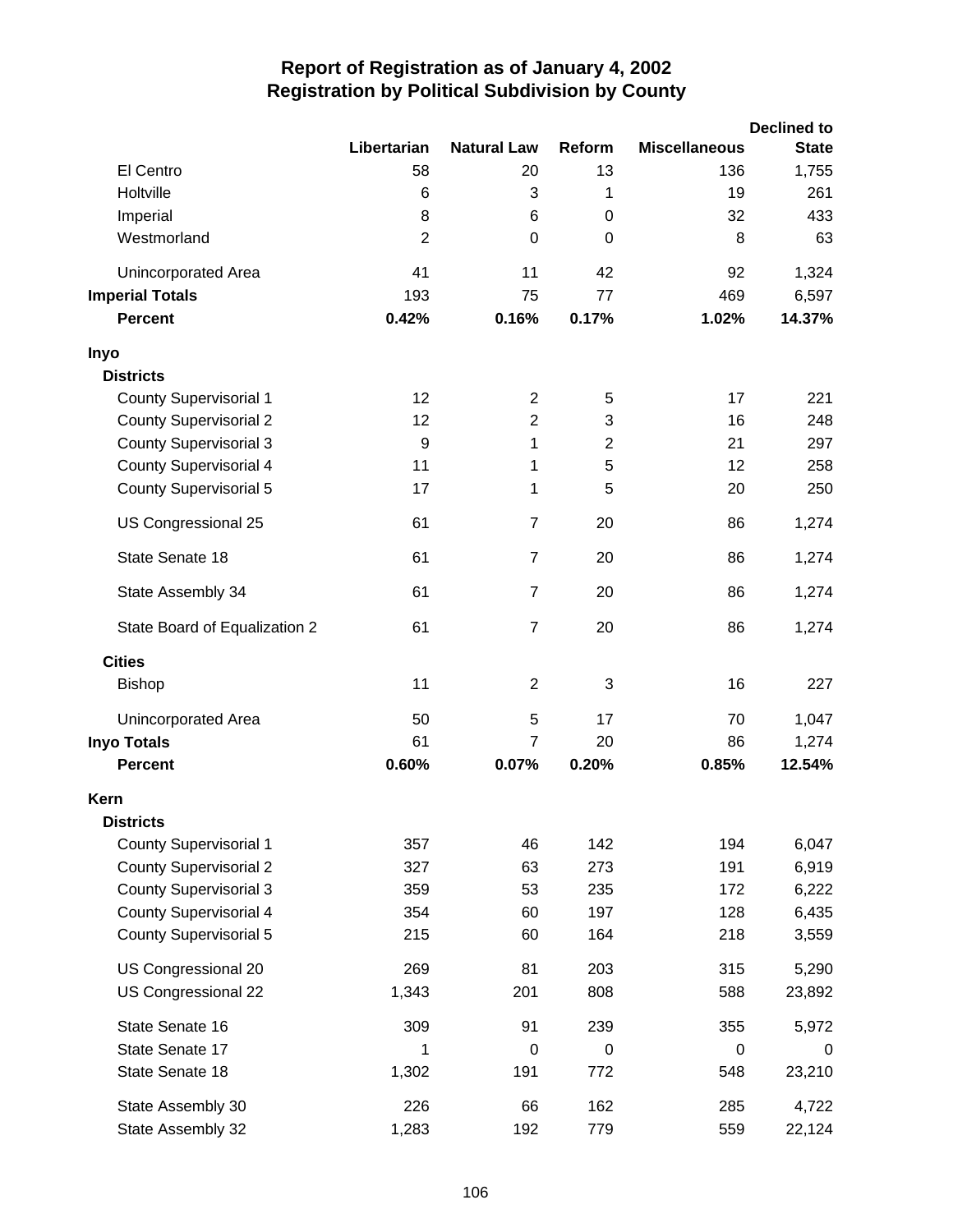|                               | <b>Total</b> |                   |                | <b>American</b> |                  |
|-------------------------------|--------------|-------------------|----------------|-----------------|------------------|
|                               | Registered   | <b>Democratic</b> | Republican     | Independent     | Green            |
| State Assembly 34             | 14,669       | 4,872             | 6,605          | 569             | 32               |
| State Assembly 37             | 5            | $\overline{2}$    | $\overline{2}$ | $\pmb{0}$       | $\mathbf 0$      |
| State Board of Equalization 2 | 268,498      | 99,475            | 127,656        | 7,690           | 687              |
| <b>Cities</b>                 |              |                   |                |                 |                  |
| Arvin                         | 2,486        | 1,624             | 512            | 58              | 3                |
| <b>Bakersfield</b>            | 110,476      | 39,057            | 55,580         | 2,806           | 286              |
| California City               | 4,297        | 1,446             | 1,863          | 159             | $\overline{7}$   |
| Delano                        | 9,370        | 6,112             | 2,070          | 177             | $\,6$            |
| Maricopa                      | 567          | 196               | 257            | 37              | $\boldsymbol{0}$ |
| McFarland                     | 2,248        | 1,465             | 483            | 54              | 1                |
| Ridgecrest                    | 13,658       | 3,770             | 6,957          | 455             | 39               |
| Shafter                       | 3,960        | 1,940             | 1,588          | 85              | 4                |
| Taft                          | 3,009        | 929               | 1,642          | 97              | $\overline{2}$   |
| Tehachapi                     | 3,108        | 1,112             | 1,426          | 129             | 18               |
| Wasco                         | 4,662        | 2,502             | 1,571          | 88              | 6                |
| Unincorporated Area           | 110,657      | 39,322            | 53,707         | 3,545           | 315              |
| <b>Kern Totals</b>            | 268,498      | 99,475            | 127,656        | 7,690           | 687              |
| <b>Percent</b>                |              | 37.05%            | 47.54%         | 2.86%           | 0.26%            |
| <b>Kings</b>                  |              |                   |                |                 |                  |
| <b>Districts</b>              |              |                   |                |                 |                  |
| <b>County Supervisorial 1</b> | 8,017        | 2,562             | 4,167          | 233             | 10               |
| <b>County Supervisorial 2</b> | 6,557        | 3,707             | 1,936          | 160             | 11               |
| <b>County Supervisorial 3</b> | 11,349       | 3,491             | 6,284          | 252             | 26               |
| <b>County Supervisorial 4</b> | 9,070        | 3,878             | 3,860          | 212             | 18               |
| <b>County Supervisorial 5</b> | 10,209       | 3,913             | 4,830          | 254             | 15               |
| US Congressional 20           | 45,202       | 17,551            | 21,077         | 1,111           | 80               |
| State Senate 16               | 45,202       | 17,551            | 21,077         | 1,111           | 80               |
| State Assembly 30             | 45,202       | 17,551            | 21,077         | 1,111           | 80               |
| State Board of Equalization 2 | 45,202       | 17,551            | 21,077         | 1,111           | 80               |
| <b>Cities</b>                 |              |                   |                |                 |                  |
| Avenal                        | 1,548        | 793               | 492            | 54              | 1                |
| Corcoran                      | 3,755        | 2,209             | 1,055          | 83              | 9                |
| Hanford                       | 19,224       | 7,293             | 9,187          | 435             | 36               |
| Lemoore                       | 8,182        | 2,503             | 4,314          | 243             | 14               |
| Unincorporated Area           | 12,493       | 4,753             | 6,029          | 296             | 20               |
| <b>Kings Totals</b>           | 45,202       | 17,551            | 21,077         | 1,111           | 80               |
| <b>Percent</b>                |              | 38.83%            | 46.63%         | 2.46%           | 0.18%            |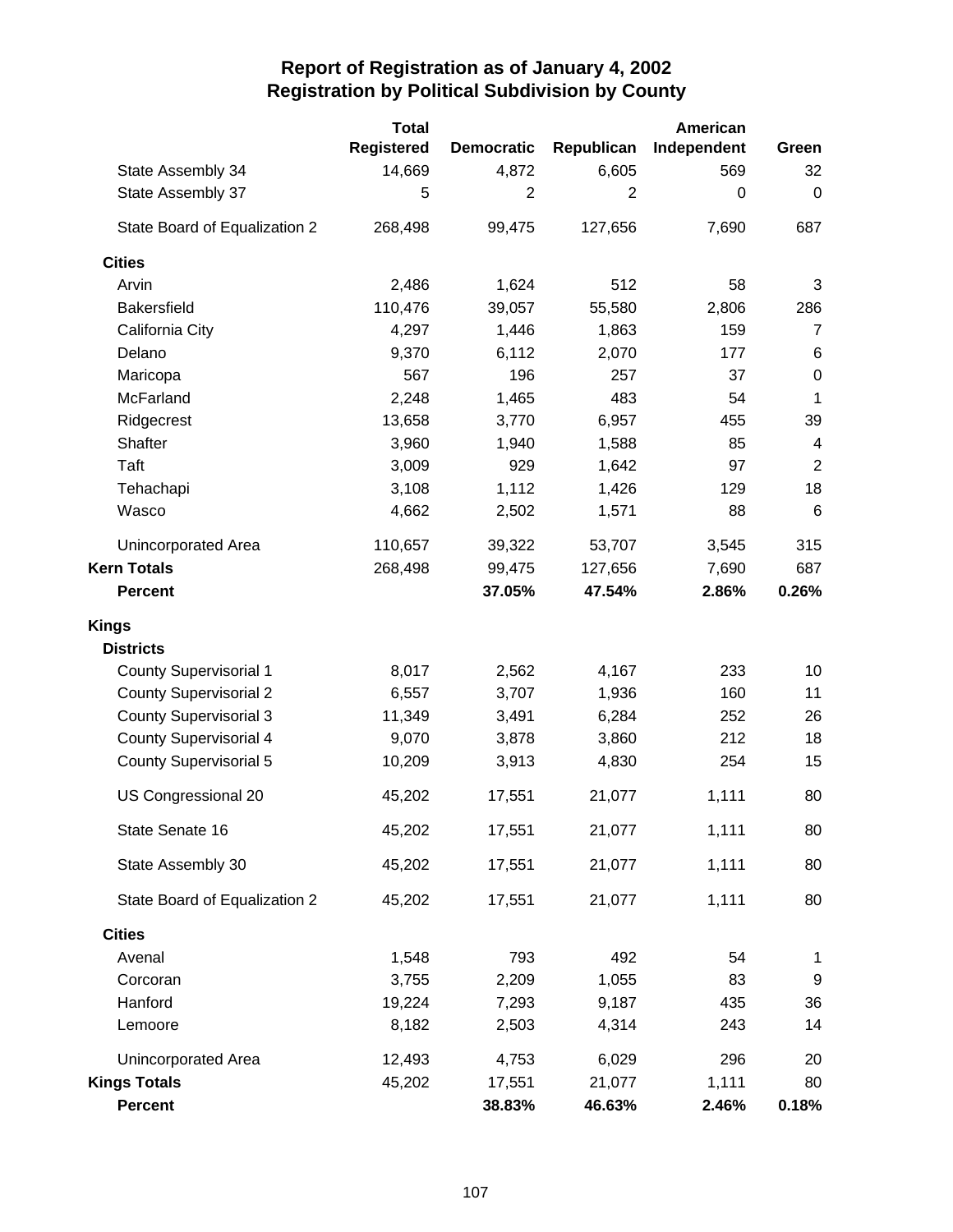|                               |                |                         |                  |                      | <b>Declined to</b> |
|-------------------------------|----------------|-------------------------|------------------|----------------------|--------------------|
|                               | Libertarian    | <b>Natural Law</b>      | Reform           | <b>Miscellaneous</b> | <b>State</b>       |
| State Assembly 34             | 102            | 24                      | 70               | 59                   | 2,336              |
| State Assembly 37             | 1              | $\mathbf 0$             | $\boldsymbol{0}$ | 0                    | $\mathbf 0$        |
| State Board of Equalization 2 | 1,612          | 282                     | 1,011            | 903                  | 29,182             |
| <b>Cities</b>                 |                |                         |                  |                      |                    |
| Arvin                         | 8              | 9                       | 3                | 12                   | 257                |
| <b>Bakersfield</b>            | 565            | 119                     | 409              | 319                  | 11,335             |
| California City               | 31             | 8                       | 16               | 15                   | 752                |
| Delano                        | 27             | 10                      | 31               | 47                   | 890                |
| Maricopa                      | 3              | $\overline{2}$          | 1                | 3                    | 68                 |
| McFarland                     | 13             | $\overline{\mathbf{4}}$ | $\overline{2}$   | 16                   | 210                |
| Ridgecrest                    | 141            | 20                      | 46               | 47                   | 2,183              |
| <b>Shafter</b>                | 13             | 1                       | 3                | 18                   | 308                |
| Taft                          | 10             | 5                       | $\overline{7}$   | 6                    | 311                |
| Tehachapi                     | 20             | 1                       | 8                | $\overline{7}$       | 387                |
| Wasco                         | 27             | $\overline{2}$          | 11               | 15                   | 440                |
| <b>Unincorporated Area</b>    | 754            | 101                     | 474              | 398                  | 12,041             |
| <b>Kern Totals</b>            | 1,612          | 282                     | 1,011            | 903                  | 29,182             |
| <b>Percent</b>                | 0.60%          | 0.11%                   | 0.38%            | 0.34%                | 10.87%             |
| Kings                         |                |                         |                  |                      |                    |
| <b>Districts</b>              |                |                         |                  |                      |                    |
| <b>County Supervisorial 1</b> | 36             | 11                      | 13               | 13                   | 972                |
| <b>County Supervisorial 2</b> | 14             | 10                      | 14               | 8                    | 697                |
| <b>County Supervisorial 3</b> | 40             | 19                      | 22               | 25                   | 1,190              |
| <b>County Supervisorial 4</b> | 14             | 12                      | 29               | 20                   | 1,027              |
| <b>County Supervisorial 5</b> | 31             | 12                      | 26               | 26                   | 1,102              |
| US Congressional 20           | 135            | 64                      | 104              | 92                   | 4,988              |
| State Senate 16               | 135            | 64                      | 104              | 92                   | 4,988              |
| State Assembly 30             | 135            | 64                      | 104              | 92                   | 4,988              |
| State Board of Equalization 2 | 135            | 64                      | 104              | 92                   | 4,988              |
| <b>Cities</b>                 |                |                         |                  |                      |                    |
| Avenal                        | $\overline{7}$ | 6                       | 1                | 1                    | 193                |
| Corcoran                      | $\overline{7}$ | 3                       | 10               | 4                    | 375                |
| Hanford                       | 52             | 29                      | 45               | 43                   | 2,104              |
| Lemoore                       | 32             | 15                      | 10               | 19                   | 1,032              |
| Unincorporated Area           | 37             | 11                      | 38               | 25                   | 1,284              |
| <b>Kings Totals</b>           | 135            | 64                      | 104              | 92                   | 4,988              |
| Percent                       | 0.30%          | 0.14%                   | 0.23%            | 0.20%                | 11.03%             |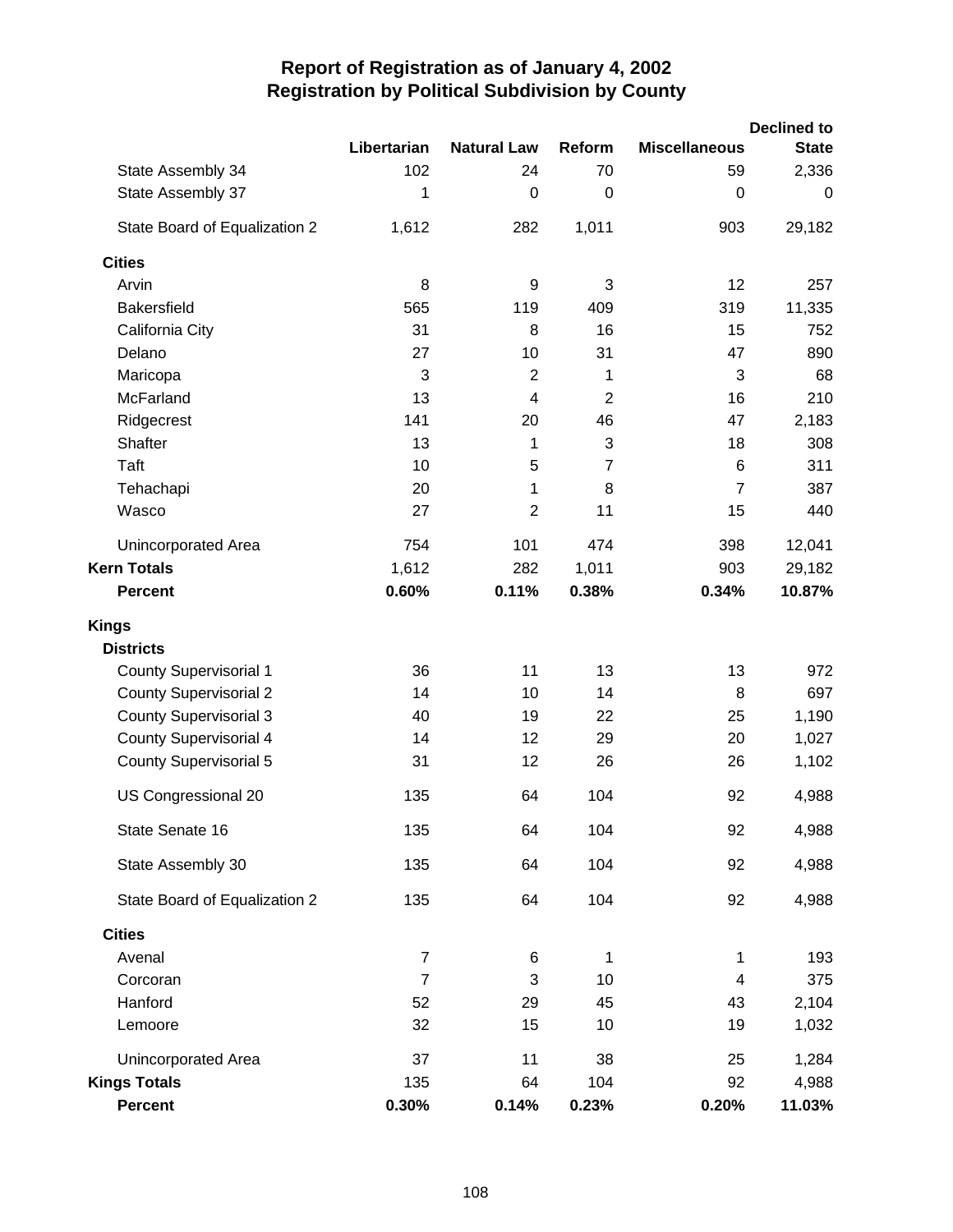|                               | <b>Total</b>      |                   |            | American    |                |
|-------------------------------|-------------------|-------------------|------------|-------------|----------------|
|                               | <b>Registered</b> | <b>Democratic</b> | Republican | Independent | Green          |
| Lake                          |                   |                   |            |             |                |
| <b>Districts</b>              |                   |                   |            |             |                |
| <b>County Supervisorial 1</b> | 6,008             | 2,698             | 2,070      | 181         | 110            |
| <b>County Supervisorial 2</b> | 5,313             | 3,055             | 1,251      | 179         | 50             |
| <b>County Supervisorial 3</b> | 6,456             | 3,166             | 1,952      | 231         | 74             |
| <b>County Supervisorial 4</b> | 6,520             | 2,624             | 2,638      | 184         | 96             |
| <b>County Supervisorial 5</b> | 6,509             | 2,803             | 2,422      | 171         | 94             |
| US Congressional 1            | 30,806            | 14,346            | 10,333     | 946         | 424            |
| State Senate 2                | 30,806            | 14,346            | 10,333     | 946         | 424            |
| State Assembly 1              | 30,806            | 14,346            | 10,333     | 946         | 424            |
| State Board of Equalization 1 | 30,806            | 14,346            | 10,333     | 946         | 424            |
| <b>Cities</b>                 |                   |                   |            |             |                |
| Clearlake                     | 5,776             | 3,308             | 1,350      | 208         | 50             |
| Lakeport                      | 2,683             | 1,075             | 1,064      | 77          | 51             |
| Unincorporated Area           | 22,347            | 9,963             | 7,919      | 661         | 323            |
| <b>Lake Totals</b>            | 30,806            | 14,346            | 10,333     | 946         | 424            |
| <b>Percent</b>                |                   | 46.57%            | 33.54%     | 3.07%       | 1.38%          |
| Lassen                        |                   |                   |            |             |                |
| <b>Districts</b>              |                   |                   |            |             |                |
| <b>County Supervisorial 1</b> | 2,999             | 1,123             | 1,170      | 138         | 17             |
| <b>County Supervisorial 2</b> | 2,924             | 1,045             | 1,104      | 133         | 19             |
| <b>County Supervisorial 3</b> | 3,112             | 981               | 1,499      | 121         | $\overline{7}$ |
| <b>County Supervisorial 4</b> | 2,748             | 869               | 1,372      | 84          | 18             |
| <b>County Supervisorial 5</b> | 2,535             | 894               | 1,019      | 135         | $\overline{4}$ |
| US Congressional 4            | 14,318            | 4,912             | 6,164      | 611         | 65             |
| State Senate 1                | 14,318            | 4,912             | 6,164      | 611         | 65             |
| State Assembly 3              | 14,318            | 4,912             | 6,164      | 611         | 65             |
| State Board of Equalization 2 | 14,318            | 4,912             | 6,164      | 611         | 65             |
| <b>Cities</b>                 |                   |                   |            |             |                |
| Susanville                    | 4,875             | 1,690             | 2,000      | 200         | 31             |
| Unincorporated Area           | 9,443             | 3,222             | 4,164      | 411         | 34             |
| <b>Lassen Totals</b>          | 14,318            | 4,912             | 6,164      | 611         | 65             |
| <b>Percent</b>                |                   | 34.31%            | 43.05%     | 4.27%       | 0.45%          |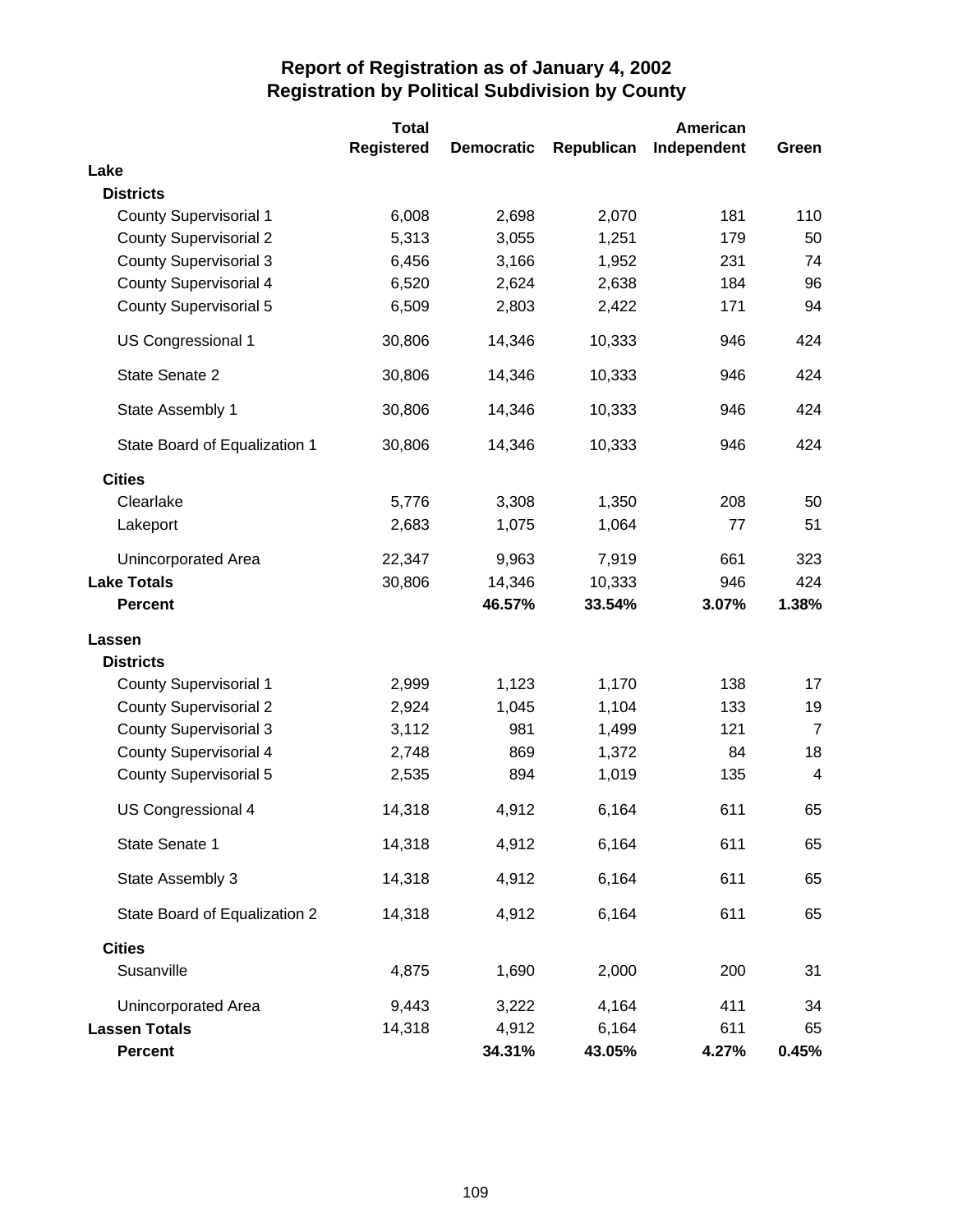|                               |             |                    |        |                      | <b>Declined to</b> |
|-------------------------------|-------------|--------------------|--------|----------------------|--------------------|
|                               | Libertarian | <b>Natural Law</b> | Reform | <b>Miscellaneous</b> | <b>State</b>       |
| Lake                          |             |                    |        |                      |                    |
| <b>Districts</b>              |             |                    |        |                      |                    |
| <b>County Supervisorial 1</b> | 47          | 9                  | 32     | 29                   | 832                |
| <b>County Supervisorial 2</b> | 40          | 6                  | 27     | 27                   | 678                |
| <b>County Supervisorial 3</b> | 51          | 10                 | 47     | 40                   | 885                |
| <b>County Supervisorial 4</b> | 44          | 6                  | 40     | 18                   | 870                |
| <b>County Supervisorial 5</b> | 51          | 8                  | 38     | 24                   | 898                |
| US Congressional 1            | 233         | 39                 | 184    | 138                  | 4,163              |
| State Senate 2                | 233         | 39                 | 184    | 138                  | 4,163              |
| State Assembly 1              | 233         | 39                 | 184    | 138                  | 4,163              |
| State Board of Equalization 1 | 233         | 39                 | 184    | 138                  | 4,163              |
| <b>Cities</b>                 |             |                    |        |                      |                    |
| Clearlake                     | 43          | 9                  | 35     | 28                   | 745                |
| Lakeport                      | 16          | 4                  | 11     | 10                   | 375                |
| Unincorporated Area           | 174         | 26                 | 138    | 100                  | 3,043              |
| <b>Lake Totals</b>            | 233         | 39                 | 184    | 138                  | 4,163              |
| <b>Percent</b>                | 0.76%       | 0.13%              | 0.60%  | 0.45%                | 13.51%             |
| Lassen                        |             |                    |        |                      |                    |
| <b>Districts</b>              |             |                    |        |                      |                    |
| <b>County Supervisorial 1</b> | 24          | 1                  | 20     | 14                   | 492                |
| <b>County Supervisorial 2</b> | 23          | 4                  | 19     | 20                   | 557                |
| <b>County Supervisorial 3</b> | 26          | $\pmb{0}$          | 13     | 10                   | 455                |
| <b>County Supervisorial 4</b> | 3           | 1                  | 5      | 12                   | 384                |
| <b>County Supervisorial 5</b> | 25          | 6                  | 15     | 21                   | 416                |
| US Congressional 4            | 101         | 12                 | 72     | 77                   | 2,304              |
| State Senate 1                | 101         | 12                 | 72     | 77                   | 2,304              |
| State Assembly 3              | 101         | 12                 | 72     | 77                   | 2,304              |
| State Board of Equalization 2 | 101         | 12                 | 72     | 77                   | 2,304              |
| <b>Cities</b>                 |             |                    |        |                      |                    |
| Susanville                    | 26          | 4                  | 25     | 26                   | 873                |
| Unincorporated Area           | 75          | 8                  | 47     | 51                   | 1,431              |
| <b>Lassen Totals</b>          | 101         | 12                 | 72     | 77                   | 2,304              |
| <b>Percent</b>                | 0.71%       | 0.08%              | 0.50%  | 0.54%                | 16.09%             |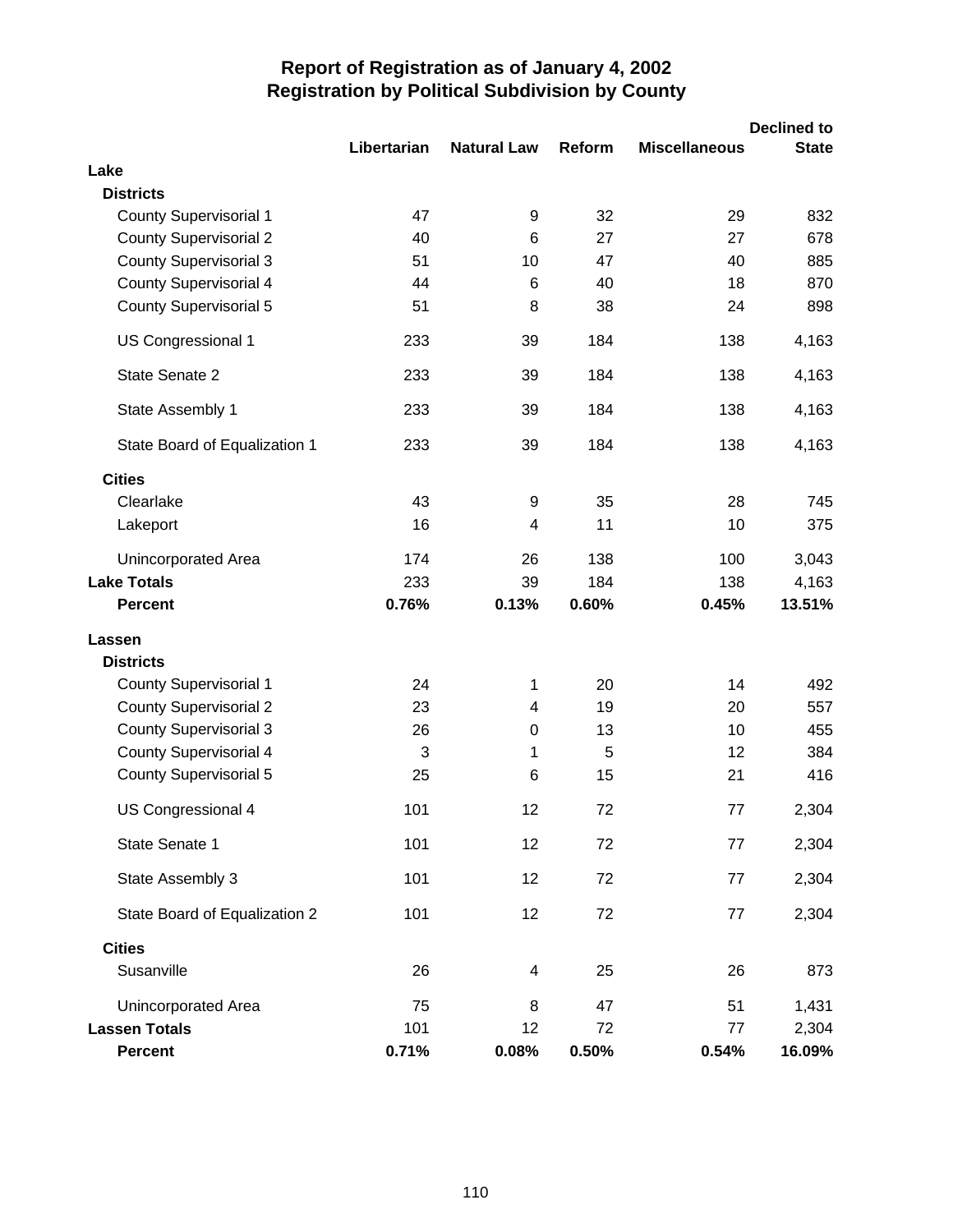|                               | <b>Total</b>      |                   |            | American    |       |
|-------------------------------|-------------------|-------------------|------------|-------------|-------|
|                               | <b>Registered</b> | <b>Democratic</b> | Republican | Independent | Green |
| <b>Los Angeles</b>            |                   |                   |            |             |       |
| <b>Districts</b>              |                   |                   |            |             |       |
| <b>County Supervisorial 1</b> | 606,293           | 370,047           | 115,486    | 10,662      | 2,911 |
| <b>County Supervisorial 2</b> | 745,225           | 519,186           | 92,014     | 11,832      | 4,761 |
| <b>County Supervisorial 3</b> | 928,041           | 498,422           | 227,662    | 16,446      | 8,866 |
| <b>County Supervisorial 4</b> | 909,922           | 420,224           | 313,182    | 16,585      | 4,940 |
| <b>County Supervisorial 5</b> | 972,953           | 391,676           | 394,515    | 18,279      | 5,343 |
| US Congressional 22           | 31,187            | 10,723            | 14,895     | 874         | 110   |
| US Congressional 25           | 211,596           | 75,152            | 97,216     | 5,173       | 839   |
| US Congressional 26           | 222,558           | 75,373            | 103,842    | 3,592       | 1,317 |
| US Congressional 27           | 295,019           | 144,070           | 92,710     | 5,627       | 1,914 |
| US Congressional 28           | 242,573           | 140,573           | 52,281     | 4,483       | 1,633 |
| US Congressional 29           | 315,794           | 143,744           | 106,264    | 5,011       | 2,057 |
| US Congressional 30           | 416,777           | 214,601           | 112,442    | 6,573       | 4,253 |
| US Congressional 31           | 183,376           | 112,744           | 31,830     | 3,009       | 1,710 |
| US Congressional 32           | 237,259           | 127,169           | 63,044     | 4,591       | 808   |
| US Congressional 33           | 299,537           | 203,131           | 38,116     | 4,544       | 2,468 |
| US Congressional 34           | 184,974           | 113,962           | 37,343     | 3,407       | 663   |
| US Congressional 35           | 257,937           | 177,520           | 35,796     | 4,310       | 1,297 |
| US Congressional 36           | 338,578           | 154,709           | 110,219    | 6,216       | 2,958 |
| US Congressional 37           | 268,194           | 168,122           | 47,622     | 5,088       | 2,262 |
| US Congressional 38           | 235,218           | 140,948           | 52,087     | 4,164       | 749   |
| US Congressional 39           | 243,154           | 133,017           | 66,198     | 4,406       | 868   |
| US Congressional 42           | 66,718            | 23,999            | 28,370     | 1,093       | 204   |
| US Congressional 46           | 111,985           | 39,998            | 52,584     | 1,643       | 711   |
| State Senate 17               | 269,649           | 99,769            | 120,703    | 6,350       | 1,121 |
| State Senate 19               | 30,187            | 9,450             | 15,184     | 588         | 140   |
| State Senate 20               | 280,569           | 154,662           | 69,337     | 5,649       | 1,578 |
| State Senate 21               | 445,611           | 211,873           | 143,734    | 7,256       | 3,460 |
| State Senate 22               | 229,301           | 139,712           | 41,542     | 3,762       | 1,510 |
| State Senate 23               | 420,066           | 216,406           | 115,474    | 6,703       | 4,092 |
| State Senate 24               | 310,695           | 171,732           | 77,027     | 5,849       | 1,032 |
| State Senate 25               | 369,397           | 232,203           | 72,404     | 6,084       | 2,134 |
| State Senate 26               | 383,650           | 258,947           | 49,456     | 5,876       | 3,201 |
| State Senate 27               | 368,027           | 192,064           | 106,703    | 6,879       | 2,284 |
| State Senate 28               | 446,813           | 217,490           | 132,789    | 8,023       | 3,619 |
| State Senate 29               | 258,615           | 90,987            | 114,051    | 4,450       | 1,423 |
| State Senate 30               | 302,177           | 177,728           | 72,797     | 5,322       | 976   |
| State Senate 32               | 47,677            | 26,532            | 11,658     | 1,013       | 251   |
| State Assembly 36             | 122,648           | 46,633            | 54,109     | 3,435       | 381   |
| State Assembly 37             | 35,701            | 13,565            | 15,168     | 735         | 218   |
| State Assembly 38             | 189,294           | 69,653            | 84,589     | 3,662       | 957   |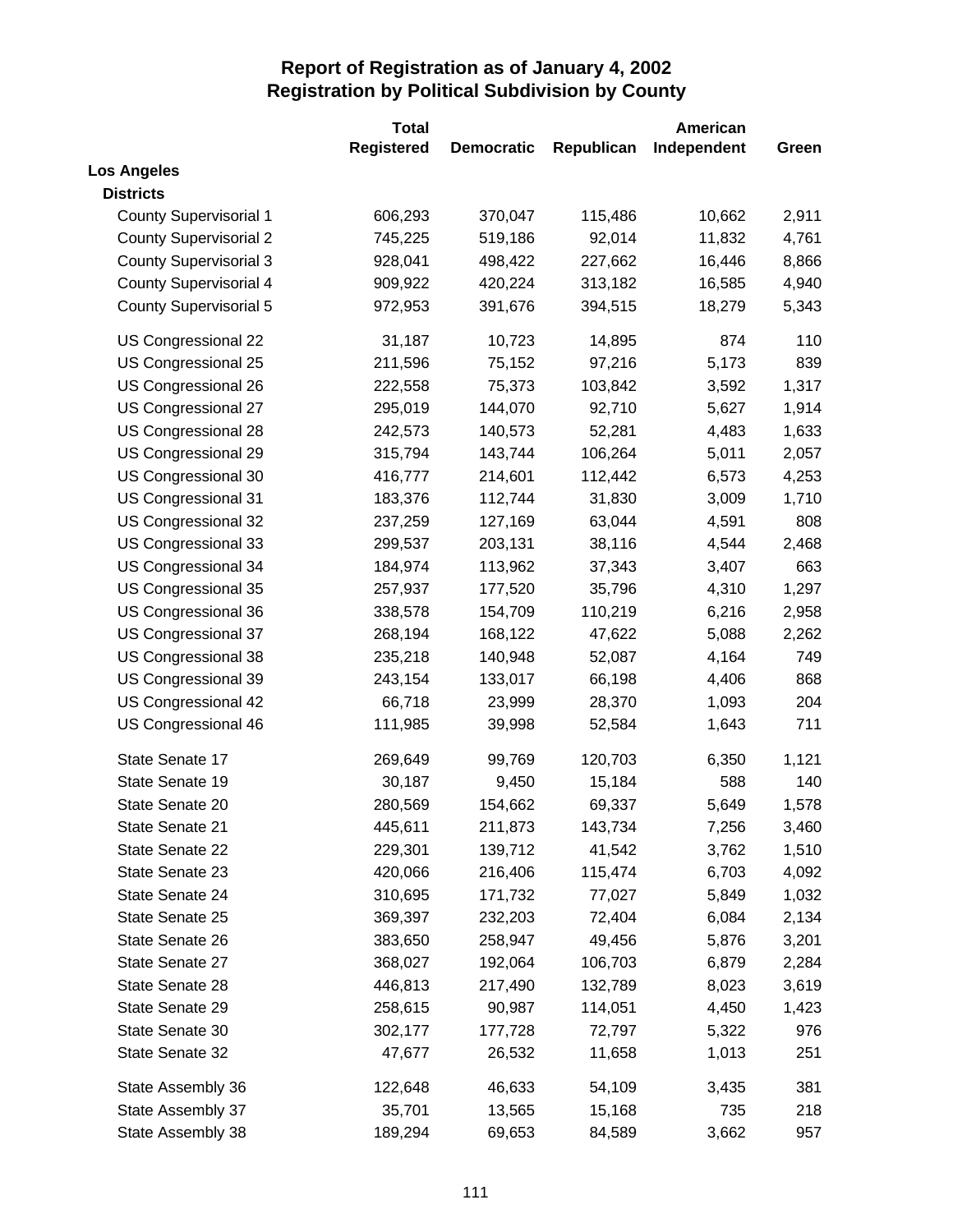|                               |             |                    |        |                      | <b>Declined to</b> |
|-------------------------------|-------------|--------------------|--------|----------------------|--------------------|
|                               | Libertarian | <b>Natural Law</b> | Reform | <b>Miscellaneous</b> | <b>State</b>       |
| <b>Los Angeles</b>            |             |                    |        |                      |                    |
| <b>Districts</b>              |             |                    |        |                      |                    |
| <b>County Supervisorial 1</b> | 2,630       | 2,318              | 1,405  | 9,120                | 91,714             |
| <b>County Supervisorial 2</b> | 2,690       | 11,545             | 3,073  | 9,241                | 90,883             |
| <b>County Supervisorial 3</b> | 6,398       | 2,733              | 4,593  | 10,037               | 152,884            |
| <b>County Supervisorial 4</b> | 4,949       | 3,803              | 3,314  | 9,679                | 133,246            |
| <b>County Supervisorial 5</b> | 5,308       | 2,260              | 3,891  | 7,675                | 144,006            |
| US Congressional 22           | 165         | 69                 | 109    | 239                  | 4,003              |
| US Congressional 25           | 1,268       | 432                | 944    | 1,431                | 29,141             |
| US Congressional 26           | 1,110       | 540                | 690    | 1,610                | 34,484             |
| US Congressional 27           | 1,961       | 690                | 1,591  | 2,944                | 43,512             |
| US Congressional 28           | 1,461       | 661                | 983    | 2,819                | 37,679             |
| US Congressional 29           | 1,657       | 828                | 1,198  | 2,842                | 52,193             |
| US Congressional 30           | 2,658       | 1,265              | 2,254  | 3,854                | 68,877             |
| US Congressional 31           | 1,065       | 935                | 519    | 2,657                | 28,907             |
| US Congressional 32           | 954         | 748                | 601    | 2,730                | 36,614             |
| US Congressional 33           | 1,538       | 2,780              | 1,450  | 3,331                | 42,179             |
| US Congressional 34           | 774         | 805                | 440    | 3,036                | 24,544             |
| US Congressional 35           | 845         | 4,942              | 1,091  | 3,061                | 29,075             |
| US Congressional 36           | 2,434       | 1,326              | 1,709  | 3,393                | 55,614             |
| US Congressional 37           | 1,201       | 3,969              | 847    | 4,577                | 34,506             |
| US Congressional 38           | 900         | 745                | 502    | 3,112                | 32,011             |
| US Congressional 39           | 1,055       | 1,457              | 709    | 2,818                | 32,626             |
| US Congressional 42           | 259         | 178                | 184    | 480                  | 11,951             |
| US Congressional 46           | 670         | 289                | 455    | 818                  | 14,817             |
| State Senate 17               | 1,544       | 548                | 1,190  | 1,903                | 36,521             |
| State Senate 19               | 169         | 34                 | 143    | 166                  | 4,313              |
| State Senate 20               | 1,603       | 818                | 1,240  | 3,488                | 42,194             |
| State Senate 21               | 2,721       | 1,188              | 1,867  | 4,130                | 69,382             |
| State Senate 22               | 1,002       | 1,186              | 572    | 3,522                | 36,493             |
| State Senate 23               | 2,693       | 1,223              | 2,250  | 3,846                | 67,379             |
| State Senate 24               | 1,278       | 942                | 732    | 3,725                | 48,378             |
| State Senate 25               | 1,338       | 6,490              | 1,409  | 4,867                | 42,468             |
| State Senate 26               | 1,989       | 3,841              | 1,829  | 4,356                | 54,155             |
| State Senate 27               | 1,910       | 2,244              | 1,154  | 4,569                | 50,220             |
| State Senate 28               | 3,017       | 2,083              | 2,199  | 4,488                | 73,105             |
| State Senate 29               | 1,332       | 680                | 840    | 1,938                | 42,914             |
| State Senate 30               | 1,144       | 1,237              | 751    | 4,000                | 38,222             |
| State Senate 32               | 235         | 145                | 100    | 754                  | 6,989              |
| State Assembly 36             | 612         | 312                | 406    | 890                  | 15,870             |
| State Assembly 37             | 244         | 65                 | 224    | 308                  | 5,174              |
| State Assembly 38             | 1,243       | 304                | 1,005  | 1,357                | 26,524             |
|                               |             |                    |        |                      |                    |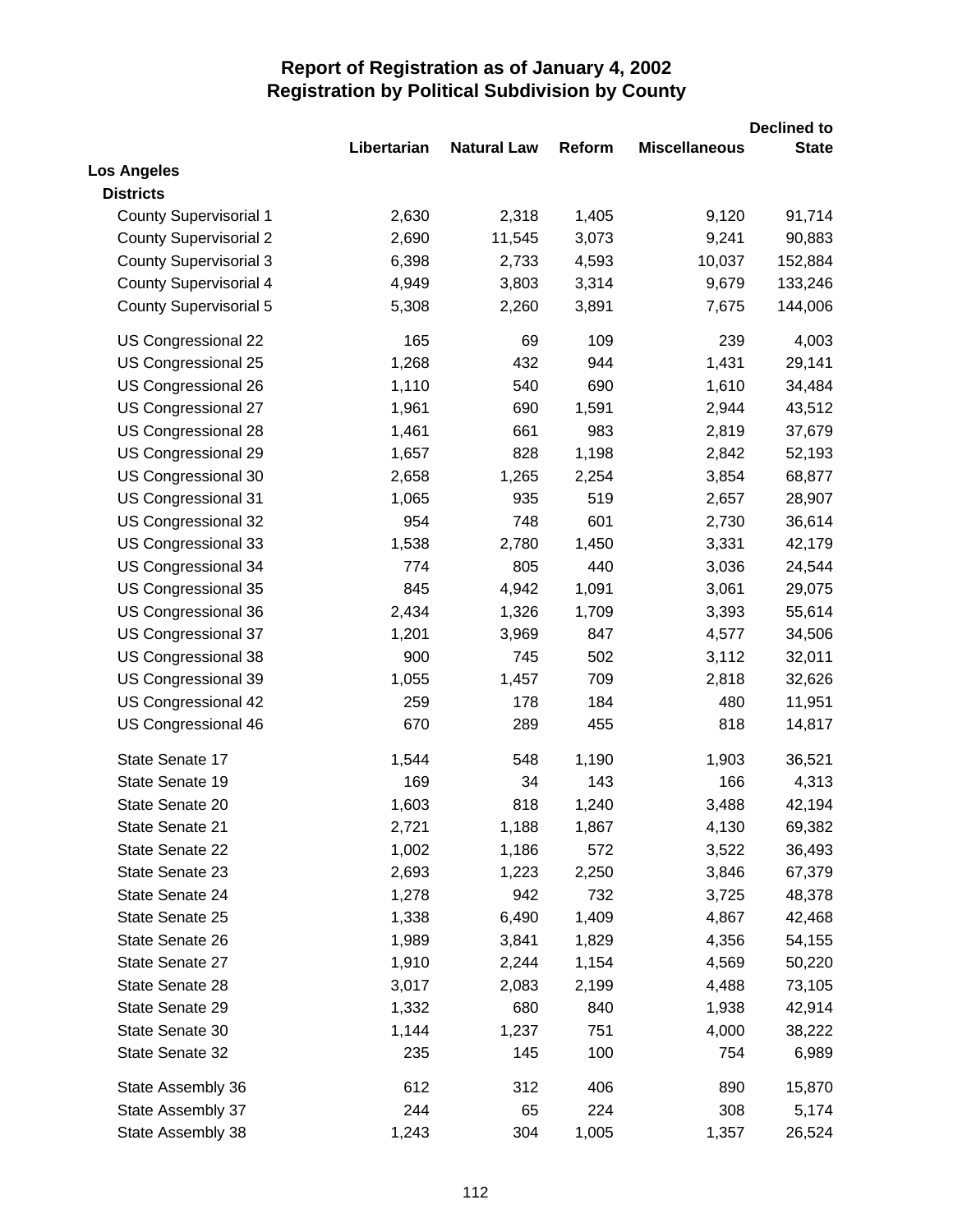|                               | <b>Total</b>      |                   |            | American    |                |
|-------------------------------|-------------------|-------------------|------------|-------------|----------------|
|                               | <b>Registered</b> | <b>Democratic</b> | Republican | Independent | Green          |
| State Assembly 39             | 121,707           | 74,020            | 24,051     | 2,329       | 548            |
| State Assembly 40             | 180,457           | 88,660            | 55,985     | 3,641       | 1,102          |
| State Assembly 41             | 195,612           | 97,361            | 57,976     | 3,069       | 2,296          |
| State Assembly 42             | 273,502           | 151,794           | 59,966     | 4,474       | 2,600          |
| State Assembly 43             | 202,547           | 92,295            | 66,670     | 3,780       | 1,587          |
| State Assembly 44             | 232,396           | 108,577           | 79,256     | 3,300       | 1,704          |
| State Assembly 45             | 136,253           | 82,893            | 22,476     | 2,354       | 1,338          |
| State Assembly 46             | 94,866            | 65,728            | 11,039     | 1,636       | 475            |
| State Assembly 47             | 225,115           | 151,206           | 30,481     | 3,193       | 1,817          |
| State Assembly 48             | 143,165           | 105,852           | 12,384     | 2,169       | 905            |
| State Assembly 49             | 154,403           | 75,748            | 41,661     | 2,588       | 586            |
| State Assembly 50             | 123,791           | 79,123            | 22,364     | 2,409       | 415            |
| State Assembly 51             | 173,239           | 112,608           | 29,438     | 2,932       | 735            |
| State Assembly 52             | 137,878           | 102,662           | 11,391     | 2,448       | 1,078          |
| State Assembly 53             | 256,397           | 108,603           | 91,150     | 4,624       | 2,344          |
| State Assembly 54             | 236,201           | 106,674           | 83,976     | 4,272       | 2,007          |
| State Assembly 55             | 176,662           | 100,459           | 42,594     | 3,314       | 809            |
| State Assembly 56             | 137,447           | 75,087            | 36,738     | 2,475       | 402            |
| State Assembly 57             | 169,594           | 88,028            | 50,155     | 3,417       | 547            |
| State Assembly 58             | 176,110           | 98,038            | 48,264     | 2,786       | 528            |
| State Assembly 59             | 126,841           | 44,057            | 59,853     | 2,245       | 920            |
| State Assembly 60             | 92,836            | 33,657            | 39,434     | 1,503       | 269            |
| State Assembly 61             | 47,772            | 26,574            | 11,691     | 1,014       | 253            |
| State Board of Equalization 2 | 380,346           | 149,720           | 159,581    | 8,749       | 1,825          |
| State Board of Equalization 3 | 122,264           | 49,626            | 49,861     | 2,050       | 897            |
| State Board of Equalization 4 | 3,659,824         | 2,000,209         | 933,417    | 63,005      | 24,099         |
| <b>Cities</b>                 |                   |                   |            |             |                |
| Agoura Hills                  | 12,256            | 5,053             | 4,826      | 235         | 84             |
| Alhambra                      | 35,707            | 17,695            | 9,220      | 556         | 191            |
| Arcadia                       | 28,540            | 8,154             | 13,706     | 365         | 107            |
| Artesia                       | 6,244             | 3,167             | 1,816      | 109         | 21             |
| Avalon                        | 1,848             | 698               | 821        | 20          | 29             |
| Azusa                         | 17,425            | 7,882             | 6,185      | 361         | 67             |
| <b>Baldwin Park</b>           | 23,392            | 13,989            | 4,716      | 464         | 52             |
| Bell                          | 8,448             | 5,415             | 1,322      | 170         | 21             |
| <b>Bell Gardens</b>           | 9,193             | 6,148             | 1,047      | 197         | 32             |
| <b>Bellflower</b>             | 29,844            | 16,686            | 8,005      | 667         | 108            |
| <b>Beverly Hills</b>          | 21,271            | 11,499            | 5,412      | 257         | 109            |
| <b>Bradbury</b>               | 603               | 136               | 371        | 10          | $\overline{2}$ |
| <b>Burbank</b>                | 56,284            | 25,088            | 19,966     | 993         | 364            |
| Calabasas                     | 12,499            | 5,769             | 4,494      | 193         | 75             |
| Carson                        | 44,299            | 28,225            | 7,671      | 714         | 126            |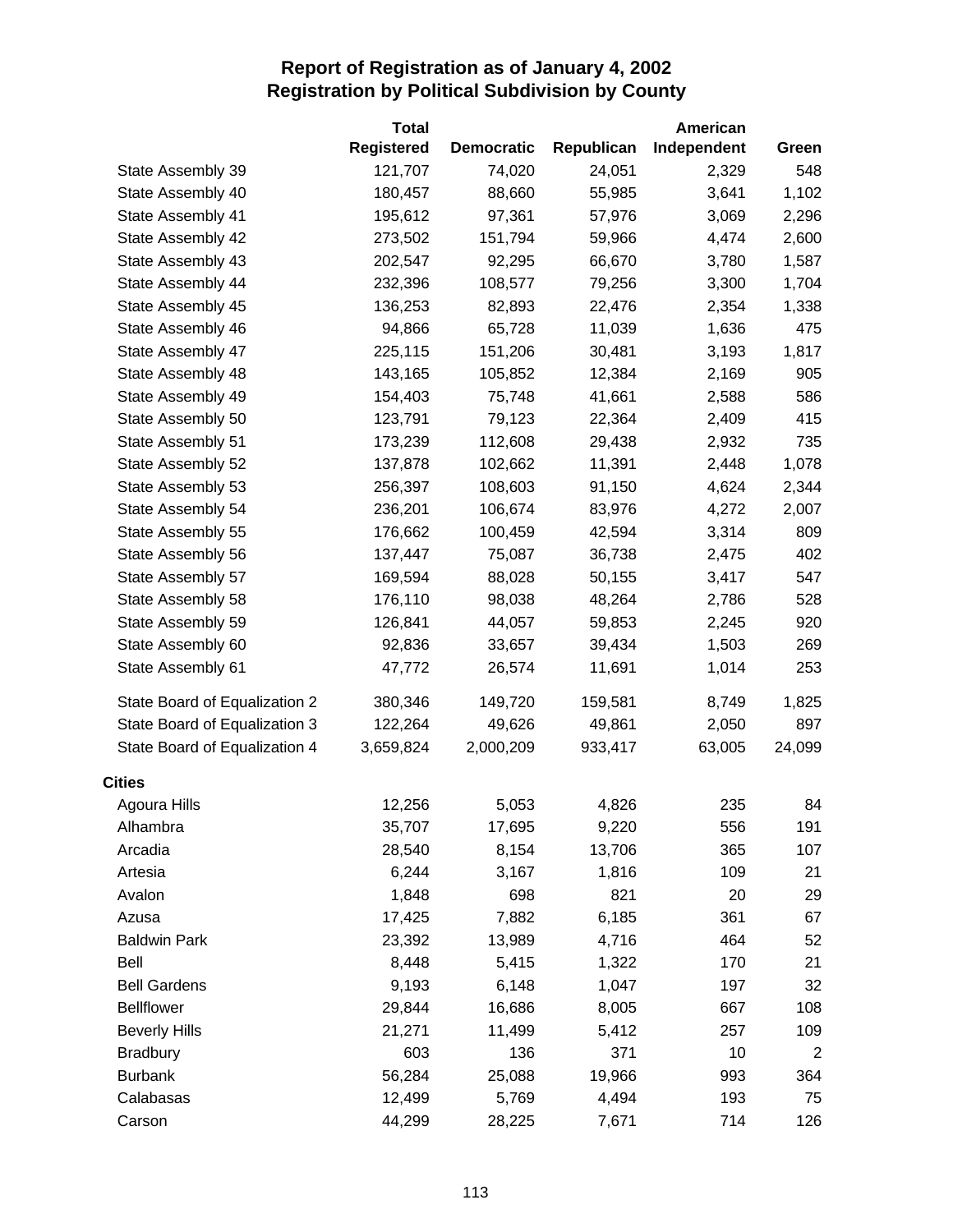|                               |             |                    |        |                      | <b>Declined to</b> |
|-------------------------------|-------------|--------------------|--------|----------------------|--------------------|
|                               | Libertarian | <b>Natural Law</b> | Reform | <b>Miscellaneous</b> | <b>State</b>       |
| State Assembly 39             | 586         | 362                | 394    | 1,651                | 17,766             |
| State Assembly 40             | 1,121       | 444                | 1,009  | 1,817                | 26,678             |
| State Assembly 41             | 1,323       | 616                | 1,140  | 1,842                | 29,989             |
| State Assembly 42             | 1,936       | 618                | 1,246  | 2,688                | 48,180             |
| State Assembly 43             | 1,359       | 485                | 999    | 2,012                | 33,360             |
| State Assembly 44             | 1,200       | 720                | 767    | 1,966                | 34,906             |
| State Assembly 45             | 979         | 534                | 416    | 2,253                | 23,010             |
| State Assembly 46             | 385         | 543                | 189    | 1,905                | 12,966             |
| State Assembly 47             | 985         | 1,941              | 1,129  | 2,241                | 32,122             |
| State Assembly 48             | 404         | 2,901              | 677    | 1,767                | 16,106             |
| State Assembly 49             | 547         | 419                | 409    | 1,709                | 30,736             |
| State Assembly 50             | 514         | 808                | 316    | 1,879                | 15,963             |
| State Assembly 51             | 681         | 2,609              | 720    | 1,928                | 21,588             |
| State Assembly 52             | 340         | 3,570              | 361    | 2,483                | 13,545             |
| State Assembly 53             | 1,937       | 834                | 1,370  | 2,340                | 43,195             |
| State Assembly 54             | 1,499       | 1,028              | 923    | 2,737                | 33,085             |
| State Assembly 55             | 837         | 1,294              | 599    | 2,404                | 24,352             |
| State Assembly 56             | 554         | 538                | 355    | 1,442                | 19,856             |
| State Assembly 57             | 723         | 477                | 418    | 1,592                | 24,237             |
| State Assembly 58             | 604         | 511                | 420    | 2,154                | 22,805             |
| State Assembly 59             | 743         | 346                | 399    | 964                  | 17,314             |
| State Assembly 60             | 384         | 234                | 285    | 669                  | 16,401             |
| State Assembly 61             | 235         | 146                | 100    | 754                  | 7,005              |
| State Board of Equalization 2 | 2,030       | 990                | 1,345  | 3,219                | 52,887             |
| State Board of Equalization 3 | 785         | 370                | 528    | 1,177                | 16,970             |
| State Board of Equalization 4 | 19,160      | 21,299             | 14,403 | 41,356               | 542,876            |
| <b>Cities</b>                 |             |                    |        |                      |                    |
| Agoura Hills                  | 99          | 23                 | 47     | 92                   | 1,797              |
| Alhambra                      | 110         | 113                | 109    | 396                  | 7,317              |
| Arcadia                       | 108         | 47                 | 118    | 159                  | 5,776              |
| Artesia                       | 25          | 26                 | 16     | 65                   | 999                |
| Avalon                        | 20          | $\overline{2}$     | 10     | 12                   | 236                |
| Azusa                         | 89          | 55                 | 43     | 209                  | 2,534              |
| <b>Baldwin Park</b>           | 82          | 76                 | 50     | 222                  | 3,741              |
| Bell                          | 21          | 37                 | 22     | 150                  | 1,290              |
| <b>Bell Gardens</b>           | 42          | 49                 | 14     | 213                  | 1,451              |
| <b>Bellflower</b>             | 151         | 131                | 96     | 290                  | 3,710              |
| <b>Beverly Hills</b>          | 87          | 26                 | 65     | 188                  | 3,628              |
| <b>Bradbury</b>               | 3           | 1                  | 4      | $\overline{2}$       | 74                 |
| <b>Burbank</b>                | 378         | 97                 | 339    | 480                  | 8,579              |
| Calabasas                     | 69          | 14                 | 45     | 103                  | 1,737              |
| Carson                        | 174         | 451                | 152    | 459                  | 6,327              |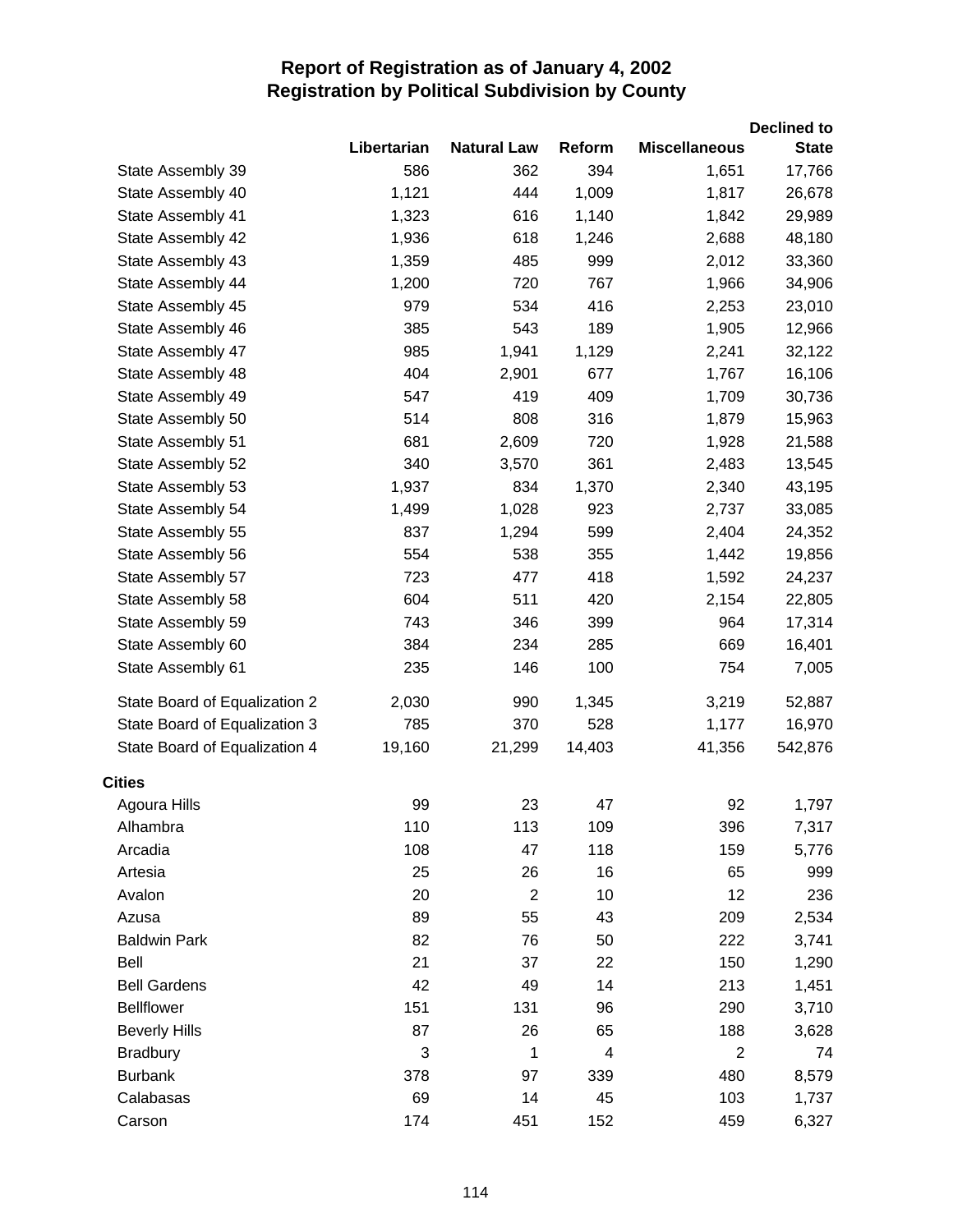|                         | <b>Total</b><br><b>Registered</b> | <b>Democratic</b> | Republican   | American<br>Independent | Green                   |
|-------------------------|-----------------------------------|-------------------|--------------|-------------------------|-------------------------|
| Cerritos                | 28,394                            | 11,859            | 10,269       | 362                     | 56                      |
| Claremont               | 21,194                            | 8,932             | 7,794        | 342                     | 336                     |
| Commerce                | 5,019                             | 3,730             | 528          | 65                      | 15                      |
|                         | 35,446                            |                   |              |                         |                         |
| Compton<br>Covina       | 24,019                            | 27,483            | 2,054        | 538<br>527              | 319<br>80               |
|                         |                                   | 10,074            | 9,752<br>626 |                         |                         |
| Cudahy                  | 4,524                             | 3,019             |              | 77                      | $\overline{7}$          |
| <b>Culver City</b>      | 23,462                            | 13,788            | 5,050        | 328                     | 215                     |
| Diamond Bar             | 29,510                            | 10,640            | 11,964       | 466                     | 80                      |
| Downey                  | 45,790                            | 23,305            | 15,589       | 758                     | 104                     |
| Duarte                  | 10,642                            | 4,891             | 3,729        | 197                     | 46                      |
| El Monte                | 29,290                            | 16,600            | 6,243        | 649                     | 81                      |
| El Segundo              | 10,632                            | 3,554             | 4,800        | 221                     | 54                      |
| Gardena                 | 24,525                            | 15,017            | 4,793        | 413                     | 104                     |
| Glendale                | 91,363                            | 34,929            | 37,352       | 1,664                   | 498                     |
| Glendora                | 29,320                            | 8,739             | 15,767       | 576                     | 114                     |
| <b>Hawaiian Gardens</b> | 4,132                             | 2,577             | 701          | 93                      | 15                      |
| Hawthorne               | 30,478                            | 18,804            | 5,587        | 580                     | 121                     |
| Hermosa Beach           | 14,061                            | 4,777             | 5,669        | 291                     | 128                     |
| <b>Hidden Hills</b>     | 1,231                             | 474               | 584          | 14                      | $\overline{7}$          |
| <b>Huntington Park</b>  | 13,391                            | 8,940             | 1,897        | 258                     | 41                      |
| Industry                | 131                               | 42                | 62           | 4                       | 1                       |
| Inglewood               | 47,148                            | 35,960            | 3,889        | 707                     | 151                     |
| Irwindale               | 766                               | 506               | 137          | 16                      | $\overline{\mathbf{4}}$ |
| La Canada Flintridge    | 13,266                            | 3,491             | 7,818        | 119                     | 51                      |
| La Habra Heights        | 3,354                             | 755               | 2,062        | 55                      | 16                      |
| La Mirada               | 24,420                            | 9,770             | 10,822       | 417                     | 65                      |
| La Puente               | 13,216                            | 8,572             | 2,255        | 258                     | 39                      |
| La Verne                | 19,087                            | 6,817             | 9,027        | 350                     | 93                      |
| Lakewood                | 43,153                            | 20,724            | 15,271       | 795                     | 135                     |
| Lancaster               | 49,003                            | 17,946            | 22,377       | 1,416                   | 139                     |
| Lawndale                | 11,191                            | 5,870             | 2,762        | 272                     | 57                      |
| Lomita                  | 10,546                            | 4,352             | 4,009        | 222                     | 58                      |
| Long Beach              | 211,959                           | 110,572           | 58,935       | 4,196                   | 1,916                   |
| Los Angeles             | 1,544,313                         | 902,149           | 329,330      | 26,565                  | 12,554                  |
| Lynwood                 | 18,071                            | 13,093            | 1,700        | 337                     | 90                      |
| Malibu                  | 9,017                             | 3,763             | 3,236        | 145                     | 125                     |
| Manhattan Beach         | 24,609                            | 8,667             | 11,216       | 401                     | 138                     |
| Maywood                 | 6,347                             | 4,119             | 805          | 129                     | 17                      |
| Monrovia                | 18,330                            | 7,550             | 7,359        | 339                     | 114                     |
| Montebello              | 25,966                            | 16,634            | 4,987        | 387                     | 93                      |
| <b>Monterey Park</b>    | 26,341                            | 12,886            | 6,356        | 371                     | 89                      |
| Norwalk                 | 37,288                            | 22,296            | 8,563        | 721                     | 98                      |
| Palmdale                | 47,351                            | 20,040            | 18,746       | 1,237                   | 128                     |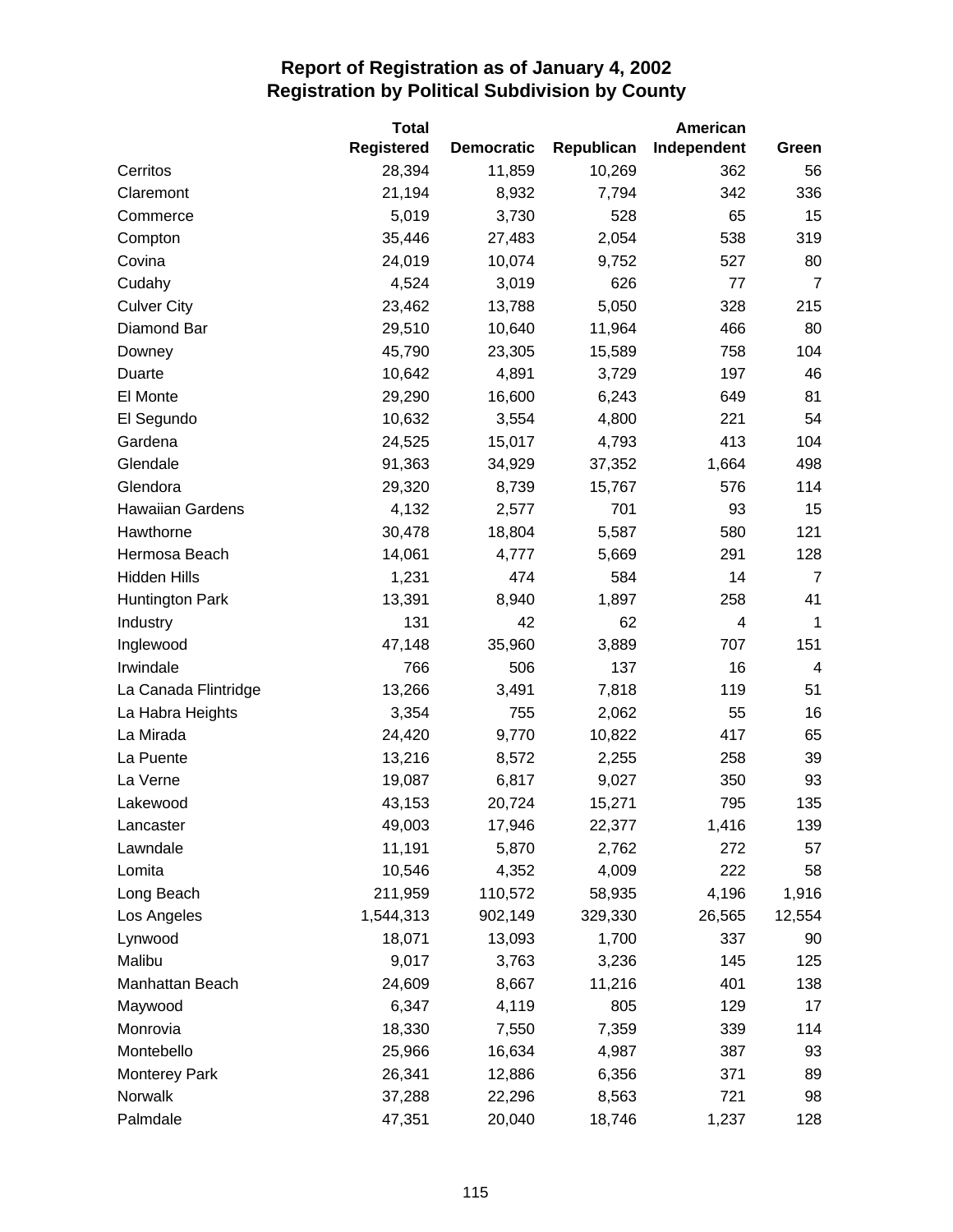|                         |             |                         |                  |                      | <b>Declined to</b> |
|-------------------------|-------------|-------------------------|------------------|----------------------|--------------------|
|                         | Libertarian | <b>Natural Law</b>      | Reform           | <b>Miscellaneous</b> | <b>State</b>       |
| Cerritos                | 95          | 111                     | 53               | 228                  | 5,361              |
| Claremont               | 129         | 182                     | 58               | 182                  | 3,239              |
| Commerce                | 20          | 9                       | 8                | 90                   | 554                |
| Compton                 | 64          | 1,221                   | 82               | 703                  | 2,982              |
| Covina                  | 109         | 52                      | 71               | 171                  | 3,183              |
| Cudahy                  | 11          | 29                      | 8                | 101                  | 646                |
| <b>Culver City</b>      | 145         | 103                     | 127              | 196                  | 3,510              |
| Diamond Bar             | 124         | 75                      | 86               | 188                  | 5,887              |
| Downey                  | 177         | 155                     | 137              | 444                  | 5,121              |
| Duarte                  | 38          | 33                      | 30               | 100                  | 1,578              |
| El Monte                | 126         | 121                     | 69               | 336                  | 5,065              |
| El Segundo              | 88          | 32                      | 58               | 121                  | 1,704              |
| Gardena                 | 89          | 317                     | 87               | 220                  | 3,485              |
| Glendale                | 550         | 198                     | 419              | 824                  | 14,929             |
| Glendora                | 146         | 49                      | 100              | 201                  | 3,628              |
| <b>Hawaiian Gardens</b> | 21          | 30                      | 10               | 57                   | 628                |
| Hawthorne               | 154         | 511                     | 120              | 397                  | 4,204              |
| Hermosa Beach           | 133         | 37                      | 94               | 138                  | 2,794              |
| <b>Hidden Hills</b>     | 5           | 1                       | 5                | 8                    | 133                |
| <b>Huntington Park</b>  | 52          | 84                      | 22               | 304                  | 1,793              |
| Industry                | 1           | $\mathbf 0$             | $\boldsymbol{0}$ | 1                    | 20                 |
| Inglewood               | 111         | 789                     | 198              | 527                  | 4,816              |
| Irwindale               | 1           | 3                       | 1                | 8                    | 90                 |
| La Canada Flintridge    | 57          | 18                      | 49               | 61                   | 1,602              |
| La Habra Heights        | 15          | $\overline{\mathbf{4}}$ | 14               | 19                   | 414                |
| La Mirada               | 121         | 52                      | 109              | 182                  | 2,882              |
| La Puente               | 51          | 33                      | 28               | 155                  | 1,825              |
| La Verne                | 103         | 28                      | 36               | 156                  | 2,477              |
| Lakewood                | 223         | 129                     | 151              | 346                  | 5,379              |
| Lancaster               | 241         | 105                     | 156              | 340                  | 6,283              |
| Lawndale                | 68          | 102                     | 43               | 160                  | 1,857              |
| Lomita                  | 68          | 51                      | 45               | 91                   | 1,650              |
| Long Beach              | 1,232       | 1,360                   | 696              | 3,348                | 29,704             |
| Los Angeles             | 9,050       | 9,400                   | 6,974            | 18,040               | 230,251            |
| Lynwood                 | 54          | 264                     | 50               | 308                  | 2,175              |
| Malibu                  | 65          | 40                      | 84               | 100                  | 1,459              |
| Manhattan Beach         | 162         | 64                      | 103              | 167                  | 3,691              |
| Maywood                 | 30          | 56                      | 12               | 126                  | 1,053              |
| Monrovia                | 123         | 44                      | 60               | 167                  | 2,574              |
| Montebello              | 68          | 66                      | 37               | 385                  | 3,309              |
| <b>Monterey Park</b>    | 77          | 49                      | 67               | 320                  | 6,126              |
| Norwalk                 | 139         | 171                     | 104              | 450                  | 4,746              |
| Palmdale                | 235         | 137                     | 130              | 363                  | 6,335              |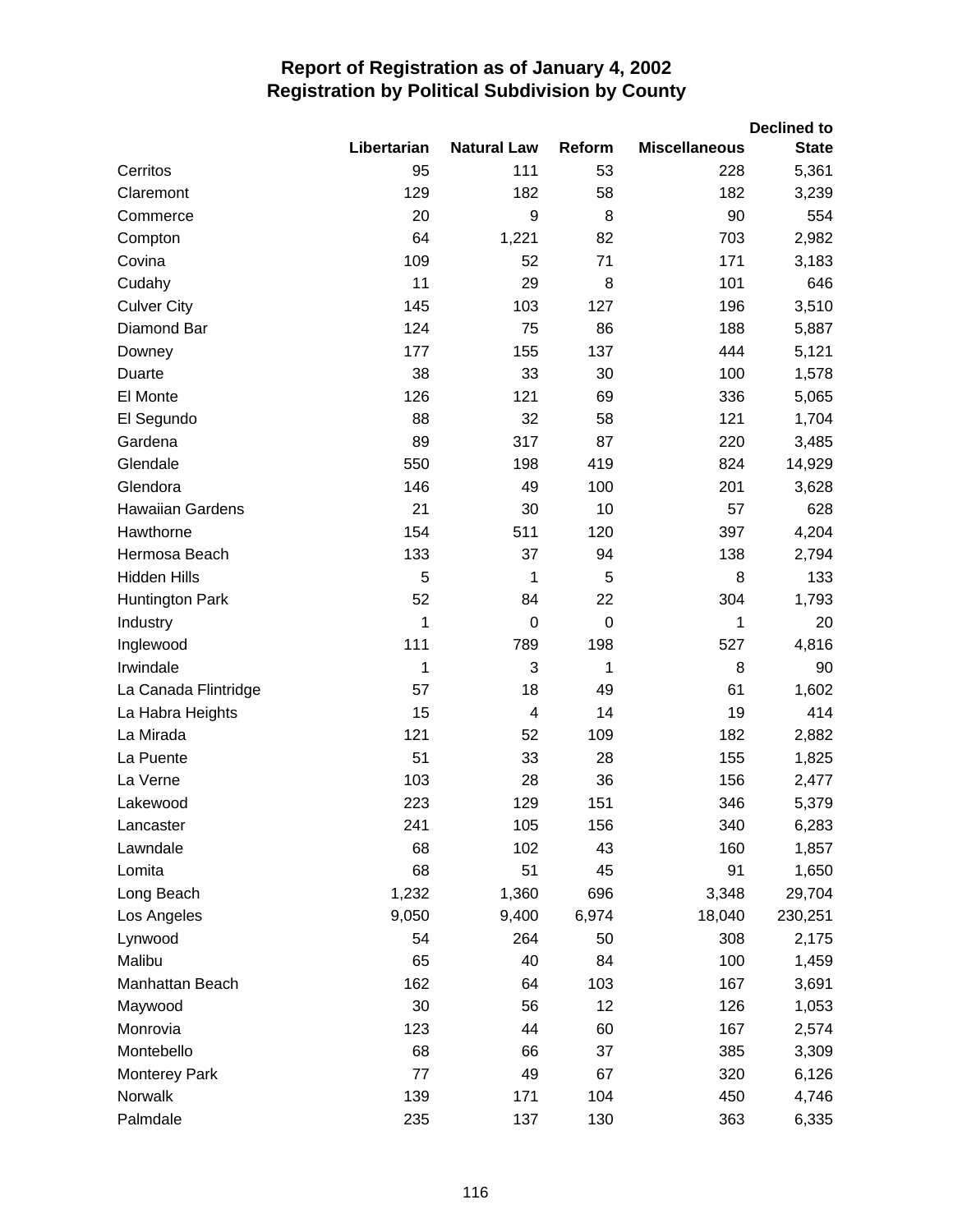|                               | <b>Total</b>      |                   |            | American    |                |
|-------------------------------|-------------------|-------------------|------------|-------------|----------------|
|                               | <b>Registered</b> | <b>Democratic</b> | Republican | Independent | Green          |
| Palos Verdes Estates          | 10,010            | 2,452             | 5,931      | 125         | 35             |
| Paramount                     | 14,800            | 9,650             | 2,323      | 295         | 41             |
| Pasadena                      | 75,947            | 38,364            | 23,843     | 1,061       | 657            |
| Pico Rivera                   | 26,961            | 19,163            | 3,963      | 386         | 59             |
| Pomona                        | 47,677            | 26,532            | 11,658     | 1,013       | 251            |
| Rancho Palos Verdes           | 27,102            | 8,418             | 14,048     | 333         | 102            |
| Redondo Beach                 | 40,364            | 15,275            | 16,001     | 782         | 281            |
| <b>Rolling Hills</b>          | 1,413             | 261               | 962        | 15          | 5              |
| <b>Rolling Hills Estates</b>  | 5,463             | 1,404             | 3,245      | 48          | 21             |
| Rosemead                      | 17,665            | 9,090             | 4,107      | 338         | 53             |
| San Dimas                     | 20,241            | 6,988             | 9,685      | 370         | 98             |
| San Fernando                  | 7,538             | 5,027             | 1,191      | 127         | 22             |
| San Gabriel                   | 15,242            | 6,833             | 4,648      | 220         | 62             |
| San Marino                    | 8,412             | 1,644             | 4,722      | 76          | 15             |
| Santa Clarita                 | 77,017            | 25,236            | 37,471     | 1,699       | 331            |
| Santa Fe Springs              | 7,949             | 5,258             | 1,516      | 134         | 14             |
| Santa Monica                  | 62,279            | 33,526            | 13,354     | 1,050       | 1,135          |
| Sierra Madre                  | 7,894             | 2,775             | 3,635      | 141         | 92             |
| Signal Hill                   | 4,864             | 2,426             | 1,388      | 106         | 28             |
| South El Monte                | 6,239             | 4,198             | 929        | 107         | 16             |
| South Gate                    | 26,663            | 17,622            | 4,147      | 497         | 82             |
| South Pasadena                | 14,550            | 6,225             | 5,077      | 197         | 149            |
| <b>Temple City</b>            | 16,637            | 6,418             | 6,475      | 292         | 90             |
| Torrance                      | 75,924            | 28,600            | 32,077     | 1,276       | 363            |
| Vernon                        | 74                | 44                | 19         | 0           | 0              |
| Walnut                        | 14,808            | 5,368             | 5,378      | 243         | 47             |
| <b>West Covina</b>            | 47,715            | 23,131            | 15,740     | 918         | 164            |
| West Hollywood                | 26,589            | 16,340            | 3,546      | 446         | 316            |
| Westlake Village              | 5,657             | 1,709             | 2,910      | 89          | 29             |
| Whittier                      | 39,926            | 18,044            | 15,492     | 697         | 199            |
| <b>Unincorporated Area</b>    | 419,665           | 227,224           | 115,328    | 7,534       | 2,084          |
| <b>Los Angeles Totals</b>     | 4,162,434         | 2,199,555         | 1,142,859  | 73,804      | 26,821         |
| <b>Percent</b>                |                   | 52.84%            | 27.46%     | 1.77%       | 0.64%          |
| <b>Madera</b>                 |                   |                   |            |             |                |
| <b>Districts</b>              |                   |                   |            |             |                |
| <b>County Supervisorial 1</b> | 10,300            | 3,249             | 5,700      | 211         | 34             |
| <b>County Supervisorial 2</b> | 7,472             | 2,702             | 3,857      | 166         | 16             |
| <b>County Supervisorial 3</b> | 7,212             | 2,933             | 3,516      | 107         | 15             |
| <b>County Supervisorial 4</b> | 4,249             | 2,146             | 1,562      | 96          | $\overline{7}$ |
| <b>County Supervisorial 5</b> | 10,980            | 3,139             | 6,250      | 262         | 90             |
| US Congressional 18           | 611               | 202               | 351        | 14          | $\overline{2}$ |
| US Congressional 19           | 39,602            | 13,967            | 20,534     | 828         | 160            |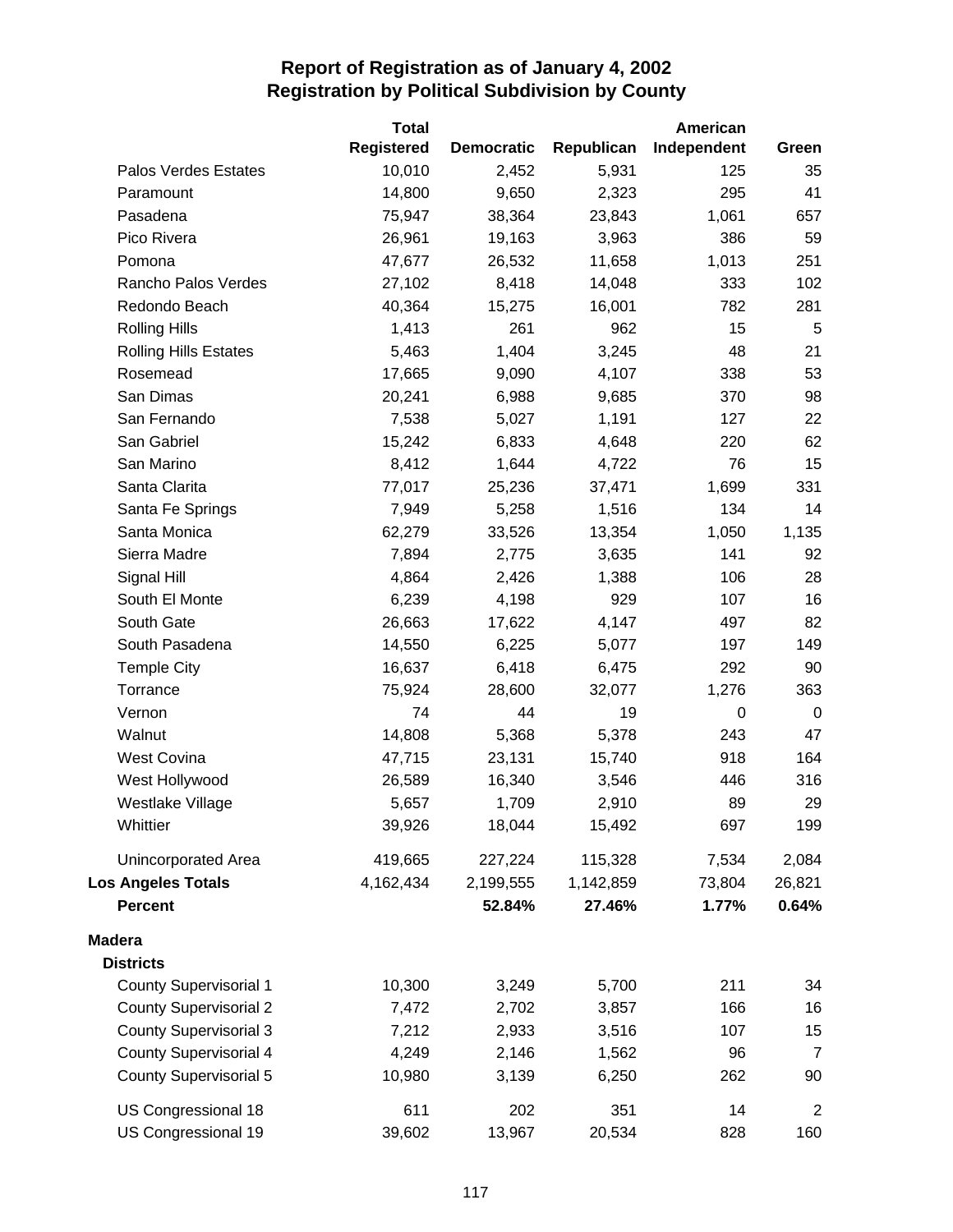|                               |                  |                    |                  |                      | <b>Declined to</b> |
|-------------------------------|------------------|--------------------|------------------|----------------------|--------------------|
|                               | Libertarian      | <b>Natural Law</b> | Reform           | <b>Miscellaneous</b> | <b>State</b>       |
| <b>Palos Verdes Estates</b>   | 45               | 12                 | 50               | 52                   | 1,308              |
| Paramount                     | 67               | 93                 | 38               | 239                  | 2,054              |
| Pasadena                      | 429              | 238                | 230              | 664                  | 10,461             |
| Pico Rivera                   | 85               | 111                | 68               | 278                  | 2,848              |
| Pomona                        | 235              | 145                | 100              | 754                  | 6,989              |
| Rancho Palos Verdes           | 153              | 45                 | 118              | 160                  | 3,725              |
| Redondo Beach                 | 341              | 115                | 225              | 332                  | 7,012              |
| <b>Rolling Hills</b>          | $\overline{2}$   | 3                  | 1                | 8                    | 156                |
| <b>Rolling Hills Estates</b>  | 22               | 14                 | 31               | 34                   | 644                |
| Rosemead                      | 71               | 59                 | 46               | 225                  | 3,676              |
| San Dimas                     | 98               | 32                 | 71               | 143                  | 2,756              |
| San Fernando                  | 29               | 8                  | 11               | 123                  | 1,000              |
| San Gabriel                   | 59               | 24                 | 55               | 138                  | 3,203              |
| San Marino                    | 26               | 12                 | 13               | 41                   | 1,863              |
| Santa Clarita                 | 441              | 119                | 410              | 474                  | 10,836             |
| Santa Fe Springs              | 25               | 20                 | 21               | 54                   | 907                |
| Santa Monica                  | 449              | 212                | 503              | 728                  | 11,322             |
| Sierra Madre                  | 63               | 17                 | 16               | 66                   | 1,089              |
| Signal Hill                   | 38               | 28                 | 22               | 50                   | 778                |
| South El Monte                | 20               | 18                 | 8                | 74                   | 869                |
| South Gate                    | 121              | 167                | 66               | 445                  | 3,516              |
| South Pasadena                | 101              | 32                 | 43               | 104                  | 2,622              |
| <b>Temple City</b>            | 57               | 49                 | 61               | 132                  | 3,063              |
| Torrance                      | 455              | 246                | 322              | 540                  | 12,045             |
| Vernon                        | $\Omega$         | 0                  | 0                | 1                    | 10                 |
| Walnut                        | 63               | 45                 | 27               | 130                  | 3,507              |
| <b>West Covina</b>            | 192              | 141                | 126              | 399                  | 6,904              |
| West Hollywood                | 182              | 69                 | 128              | 294                  | 5,268              |
| Westlake Village              | 38               | 5                  | 25               | 41                   | 811                |
| Whittier                      | 190              | 103                | 104              | 360                  | 4,737              |
| Unincorporated Area           | 1,849            | 3,014              | 1,416            | 4,800                | 56,416             |
| <b>Los Angeles Totals</b>     | 21,975           | 22,659             | 16,276           | 45,752               | 612,733            |
| <b>Percent</b>                | 0.53%            | 0.54%              | 0.39%            | 1.10%                | 14.72%             |
| <b>Madera</b>                 |                  |                    |                  |                      |                    |
| <b>Districts</b>              |                  |                    |                  |                      |                    |
| <b>County Supervisorial 1</b> | 58               | 9                  | 39               | 31                   | 969                |
| <b>County Supervisorial 2</b> | 27               | $\overline{7}$     | 12               | 27                   | 658                |
| <b>County Supervisorial 3</b> | 18               | 3                  | 11               | 33                   | 576                |
| <b>County Supervisorial 4</b> | 9                | $\overline{7}$     | 4                | 28                   | 390                |
| <b>County Supervisorial 5</b> | 78               | 8                  | 40               | 55                   | 1,058              |
| US Congressional 18           | $\boldsymbol{0}$ | $\pmb{0}$          | $\boldsymbol{0}$ | 5                    | 37                 |
| US Congressional 19           | 190              | 34                 | 106              | 169                  | 3,614              |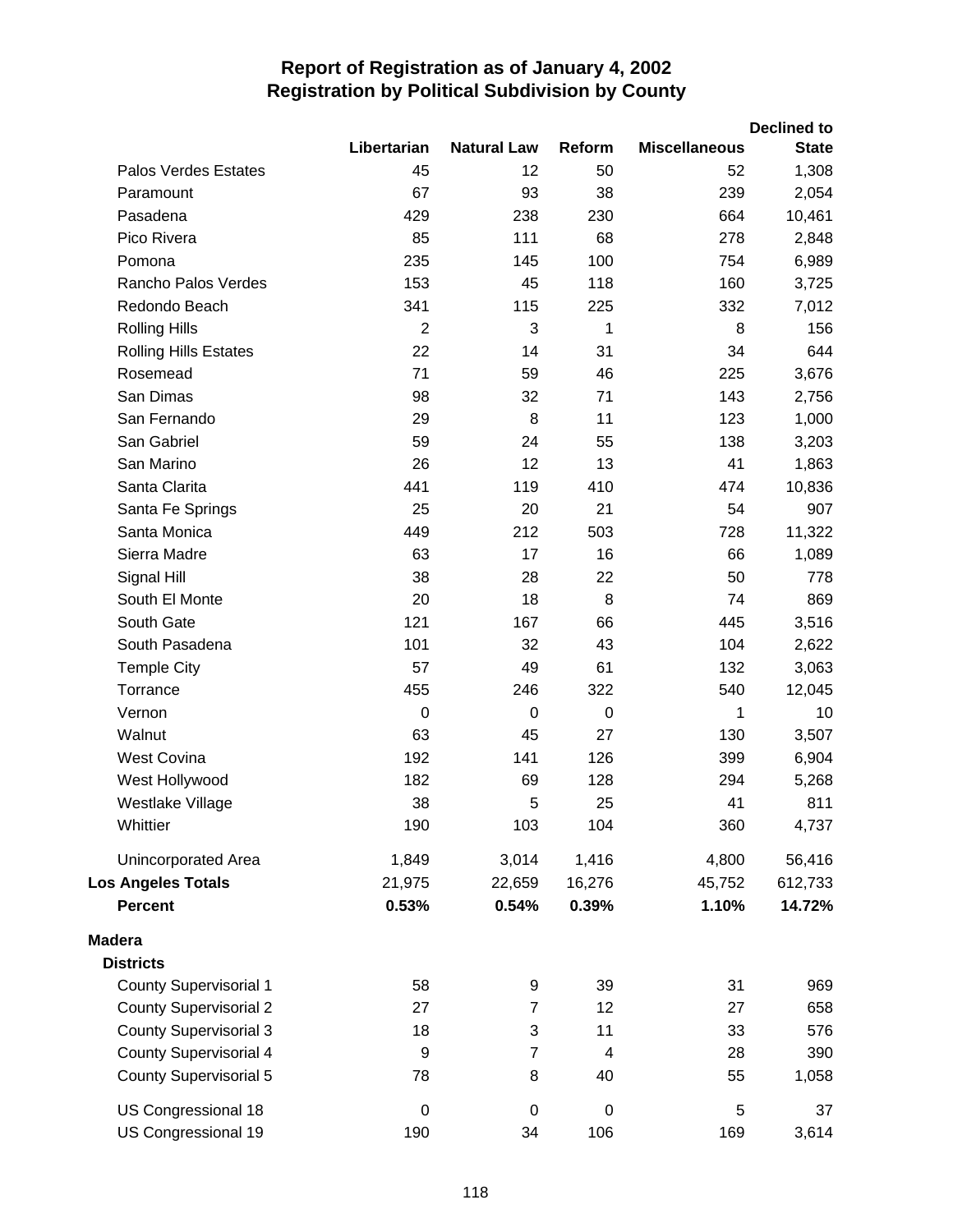|                               | <b>Total</b>      |                   |            | American    |       |
|-------------------------------|-------------------|-------------------|------------|-------------|-------|
|                               | <b>Registered</b> | <b>Democratic</b> | Republican | Independent | Green |
| State Senate 12               | 15,361            | 6,579             | 6,989      | 284         | 28    |
| State Senate 14               | 24,852            | 7,590             | 13,896     | 558         | 134   |
| State Assembly 25             | 22,654            | 7,121             | 12,454     | 522         | 130   |
| State Assembly 29             | 17,559            | 7,048             | 8,431      | 320         | 32    |
| State Board of Equalization 2 | 40,213            | 14,169            | 20,885     | 842         | 162   |
| <b>Cities</b>                 |                   |                   |            |             |       |
| Chowchilla                    | 2,482             | 895               | 1,284      | 53          | 9     |
| Madera                        | 10,382            | 4,533             | 4,690      | 174         | 20    |
| Unincorporated Area           | 27,349            | 8,741             | 14,911     | 615         | 133   |
| <b>Madera Totals</b>          | 40,213            | 14,169            | 20,885     | 842         | 162   |
| <b>Percent</b>                |                   | 35.23%            | 51.94%     | 2.09%       | 0.40% |
| <b>Marin</b>                  |                   |                   |            |             |       |
| <b>Districts</b>              |                   |                   |            |             |       |
| <b>County Supervisorial 1</b> | 28,749            | 14,291            | 8,377      | 408         | 646   |
| <b>County Supervisorial 2</b> | 31,526            | 16,799            | 7,355      | 541         | 1,205 |
| <b>County Supervisorial 3</b> | 31,071            | 15,753            | 7,846      | 498         | 745   |
| <b>County Supervisorial 4</b> | 21,320            | 11,210            | 4,719      | 338         | 997   |
| <b>County Supervisorial 5</b> | 26,633            | 12,104            | 8,694      | 541         | 364   |
| US Congressional 6            | 139,299           | 70,157            | 36,991     | 2,326       | 3,957 |
| State Senate 3                | 139,299           | 70,157            | 36,991     | 2,326       | 3,957 |
| State Assembly 6              | 139,299           | 70,157            | 36,991     | 2,326       | 3,957 |
| State Board of Equalization 1 | 139,299           | 70,157            | 36,991     | 2,326       | 3,957 |
| <b>Cities</b>                 |                   |                   |            |             |       |
| <b>Belvedere</b>              | 1,474             | 479               | 745        | 22          | 14    |
| Corte Madera                  | 5,413             | 2,858             | 1,291      | 95          | 122   |
| Fairfax                       | 4,807             | 2,807             | 570        | 77          | 435   |
| Larkspur                      | 7,478             | 3,751             | 2,119      | 131         | 136   |
| Mill Valley                   | 8,828             | 5,040             | 1,816      | 136         | 241   |
| Novato                        | 25,588            | 11,730            | 8,266      | 514         | 353   |
| Ross                          | 1,600             | 613               | 650        | 31          | 18    |
| San Anselmo                   | 7,762             | 4,552             | 1,405      | 124         | 321   |
| San Rafael                    | 27,031            | 13,663            | 7,290      | 427         | 696   |
| Sausalito                     | 4,909             | 2,367             | 1,151      | 89          | 155   |
| Tiburon                       | 5,481             | 2,374             | 1,904      | 68          | 48    |
| Unincorporated Area           | 38,928            | 19,923            | 9,784      | 612         | 1,418 |
| <b>Marin Totals</b>           | 139,299           | 70,157            | 36,991     | 2,326       | 3,957 |
| <b>Percent</b>                |                   | 50.36%            | 26.56%     | 1.67%       | 2.84% |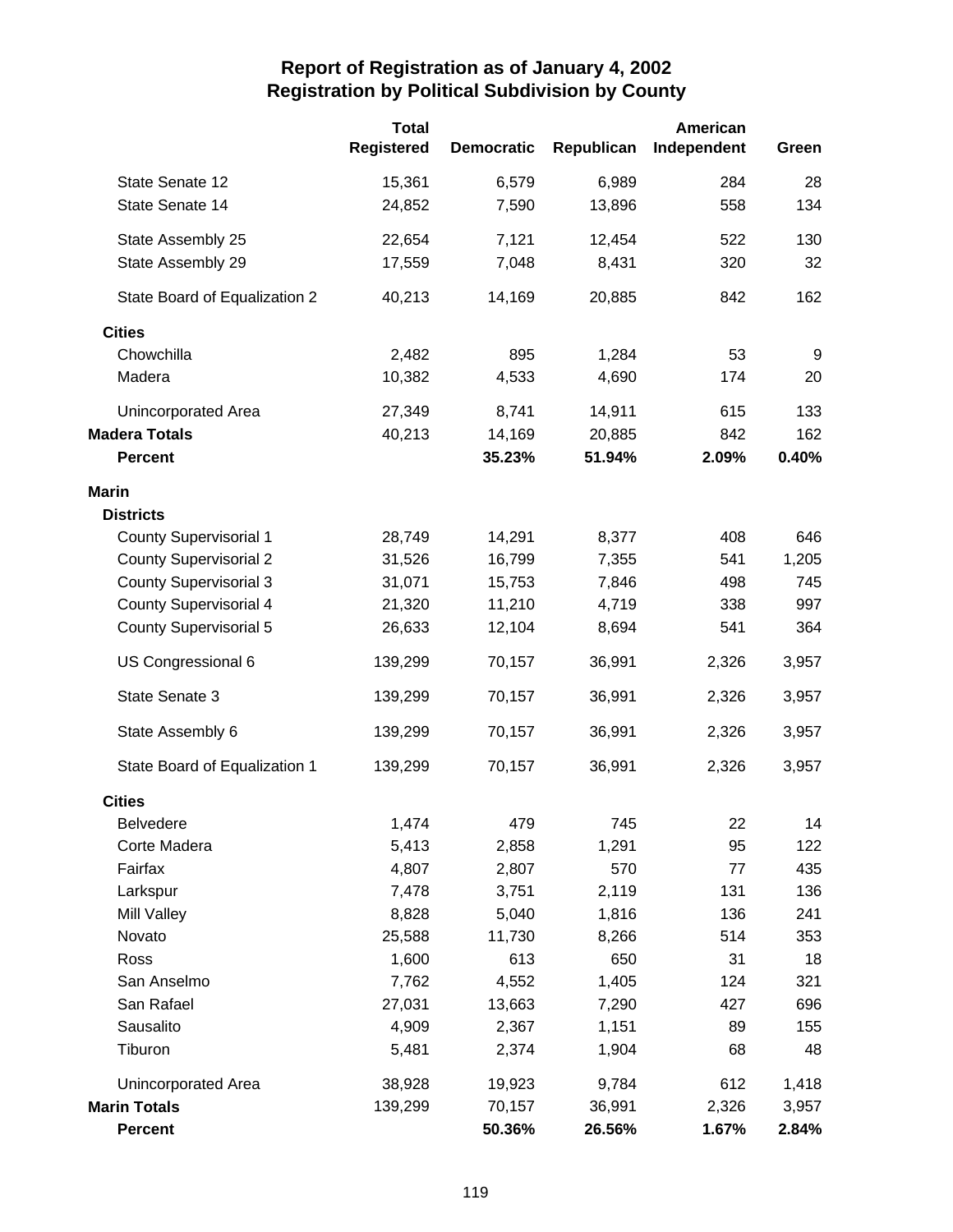|                               |             |                    |        |                      | <b>Declined to</b> |
|-------------------------------|-------------|--------------------|--------|----------------------|--------------------|
|                               | Libertarian | <b>Natural Law</b> | Reform | <b>Miscellaneous</b> | <b>State</b>       |
| State Senate 12               | 37          | 14                 | 22     | 73                   | 1,335              |
| State Senate 14               | 153         | 20                 | 84     | 101                  | 2,316              |
| State Assembly 25             | 132         | 18                 | 64     | 95                   | 2,118              |
| State Assembly 29             | 58          | 16                 | 42     | 79                   | 1,533              |
| State Board of Equalization 2 | 190         | 34                 | 106    | 174                  | 3,651              |
| <b>Cities</b>                 |             |                    |        |                      |                    |
| Chowchilla                    | 12          | $\overline{2}$     | 6      | $\overline{7}$       | 214                |
| Madera                        | 24          | 9                  | 13     | 53                   | 866                |
| Unincorporated Area           | 154         | 23                 | 87     | 114                  | 2,571              |
| <b>Madera Totals</b>          | 190         | 34                 | 106    | 174                  | 3,651              |
| <b>Percent</b>                | 0.47%       | 0.08%              | 0.26%  | 0.43%                | 9.08%              |
| <b>Marin</b>                  |             |                    |        |                      |                    |
| <b>Districts</b>              |             |                    |        |                      |                    |
| <b>County Supervisorial 1</b> | 181         | 44                 | 155    | 74                   | 4,573              |
| <b>County Supervisorial 2</b> | 186         | 46                 | 146    | 103                  | 5,145              |
| <b>County Supervisorial 3</b> | 165         | 59                 | 139    | 88                   | 5,778              |
| <b>County Supervisorial 4</b> | 146         | 26                 | 103    | 90                   | 3,691              |
| <b>County Supervisorial 5</b> | 135         | 23                 | 167    | 86                   | 4,519              |
| US Congressional 6            | 813         | 198                | 710    | 441                  | 23,706             |
| State Senate 3                | 813         | 198                | 710    | 441                  | 23,706             |
| State Assembly 6              | 813         | 198                | 710    | 441                  | 23,706             |
| State Board of Equalization 1 | 813         | 198                | 710    | 441                  | 23,706             |
| <b>Cities</b>                 |             |                    |        |                      |                    |
| <b>Belvedere</b>              | 3           | 3                  | 2      | 1                    | 205                |
| Corte Madera                  | 35          | 3                  | 23     | 14                   | 972                |
| Fairfax                       | 32          | 9                  | 14     | 37                   | 826                |
| Larkspur                      | 37          | 11                 | 37     | 15                   | 1,241              |
| <b>Mill Valley</b>            | 52          | 23                 | 20     | 25                   | 1,475              |
| Novato                        | 138         | 22                 | 162    | 75                   | 4,328              |
| Ross                          | 14          | 1                  | 4      | $\boldsymbol{0}$     | 269                |
| San Anselmo                   | 43          | 6                  | 40     | 19                   | 1,252              |
| San Rafael                    | 175         | 43                 | 138    | 89                   | 4,510              |
| Sausalito                     | 34          | 9                  | 31     | 11                   | 1,062              |
| Tiburon                       | 18          | 6                  | 26     | 16                   | 1,021              |
| Unincorporated Area           | 232         | 62                 | 213    | 139                  | 6,545              |
| <b>Marin Totals</b>           | 813         | 198                | 710    | 441                  | 23,706             |
| <b>Percent</b>                | 0.58%       | 0.14%              | 0.51%  | 0.32%                | 17.02%             |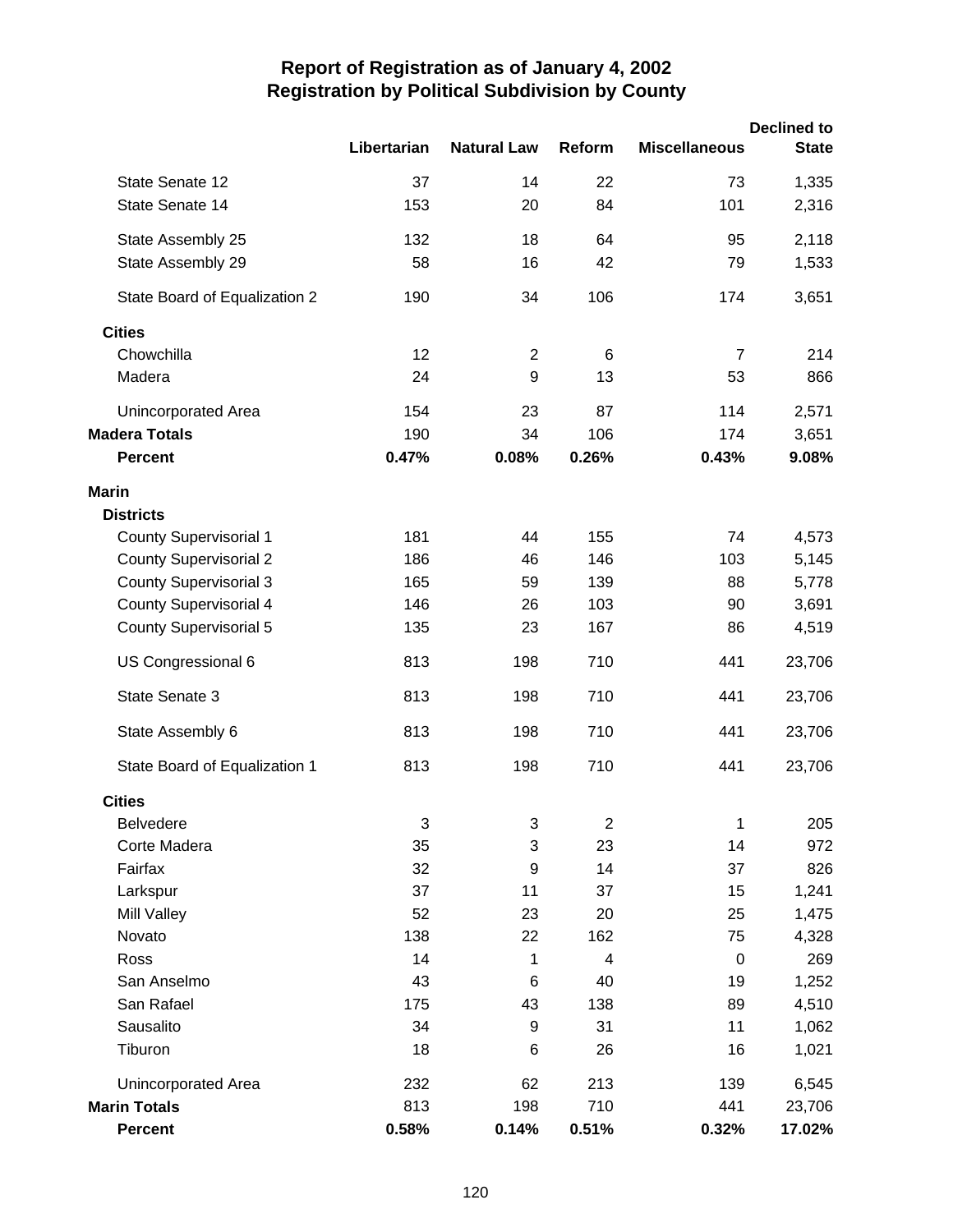|                               | <b>Total</b>      |                   |            | American    |       |
|-------------------------------|-------------------|-------------------|------------|-------------|-------|
|                               | <b>Registered</b> | <b>Democratic</b> | Republican | Independent | Green |
| <b>Mariposa</b>               |                   |                   |            |             |       |
| <b>Districts</b>              |                   |                   |            |             |       |
| <b>County Supervisorial 1</b> | 1,907             | 787               | 645        | 49          | 73    |
| <b>County Supervisorial 2</b> | 2,091             | 767               | 910        | 69          | 11    |
| <b>County Supervisorial 3</b> | 2,317             | 738               | 1,180      | 63          | 20    |
| <b>County Supervisorial 4</b> | 2,132             | 705               | 1,076      | 56          | 12    |
| <b>County Supervisorial 5</b> | 2,428             | 715               | 1,294      | 54          | 20    |
| US Congressional 19           | 10,875            | 3,712             | 5,105      | 291         | 136   |
| State Senate 14               | 10,875            | 3,712             | 5,105      | 291         | 136   |
| State Assembly 25             | 10,875            | 3,712             | 5,105      | 291         | 136   |
| State Board of Equalization 2 | 10,875            | 3,712             | 5,105      | 291         | 136   |
| <b>Cities</b>                 |                   |                   |            |             |       |
| Unincorporated Area           | 10,875            | 3,712             | 5,105      | 291         | 136   |
| <b>Mariposa Totals</b>        | 10,875            | 3,712             | 5,105      | 291         | 136   |
| <b>Percent</b>                |                   | 34.13%            | 46.94%     | 2.68%       | 1.25% |
| <b>Mendocino</b>              |                   |                   |            |             |       |
| <b>Districts</b>              |                   |                   |            |             |       |
| <b>County Supervisorial 1</b> | 9,186             | 3,839             | 3,264      | 236         | 368   |
| <b>County Supervisorial 2</b> | 8,100             | 3,740             | 2,477      | 231         | 302   |
| <b>County Supervisorial 3</b> | 9,627             | 4,323             | 2,460      | 282         | 601   |
| <b>County Supervisorial 4</b> | 9,378             | 4,759             | 2,215      | 250         | 471   |
| <b>County Supervisorial 5</b> | 9,933             | 4,834             | 2,303      | 183         | 813   |
| US Congressional 1            | 46,224            | 21,495            | 12,719     | 1,182       | 2,555 |
| State Senate 2                | 46,224            | 21,495            | 12,719     | 1,182       | 2,555 |
| State Assembly 1              | 46,224            | 21,495            | 12,719     | 1,182       | 2,555 |
| State Board of Equalization 1 | 46,224            | 21,495            | 12,719     | 1,182       | 2,555 |
| <b>Cities</b>                 |                   |                   |            |             |       |
| Fort Bragg                    | 3,312             | 1,703             | 756        | 118         | 142   |
| Point Arena                   | 244               | 104               | 43         | 8           | 21    |
| Ukiah                         | 7,315             | 3,413             | 2,251      | 200         | 272   |
| Willits                       | 2,356             | 1,115             | 621        | 69          | 113   |
| Unincorporated Area           | 32,997            | 15,160            | 9,048      | 787         | 2,007 |
| <b>Mendocino Totals</b>       | 46,224            | 21,495            | 12,719     | 1,182       | 2,555 |
| <b>Percent</b>                |                   | 46.50%            | 27.52%     | 2.56%       | 5.53% |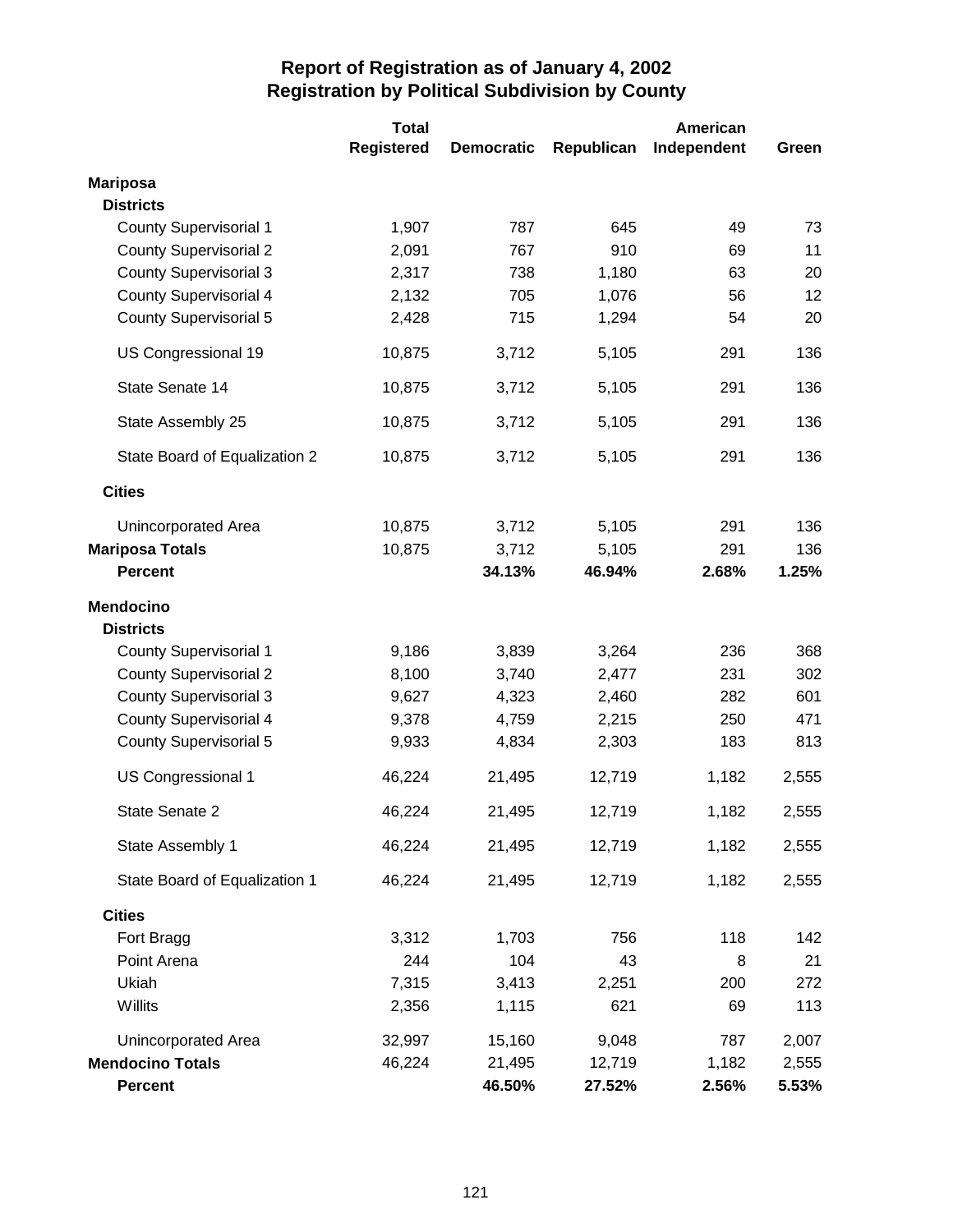|                               | Libertarian | <b>Natural Law</b> | Reform | <b>Miscellaneous</b> | <b>Declined to</b><br><b>State</b> |
|-------------------------------|-------------|--------------------|--------|----------------------|------------------------------------|
|                               |             |                    |        |                      |                                    |
| <b>Mariposa</b>               |             |                    |        |                      |                                    |
| <b>Districts</b>              |             |                    |        |                      |                                    |
| <b>County Supervisorial 1</b> | 13          | 1                  | 6      | 47                   | 286                                |
| <b>County Supervisorial 2</b> | 15          | $\overline{2}$     | 8      | 44                   | 265                                |
| <b>County Supervisorial 3</b> | 18          | 4                  | 4      | 41                   | 249                                |
| <b>County Supervisorial 4</b> | 20          | $\overline{2}$     | 6      | 34                   | 221                                |
| <b>County Supervisorial 5</b> | 32          | $\overline{2}$     | 14     | 44                   | 253                                |
| US Congressional 19           | 98          | 11                 | 38     | 210                  | 1,274                              |
| State Senate 14               | 98          | 11                 | 38     | 210                  | 1,274                              |
| State Assembly 25             | 98          | 11                 | 38     | 210                  | 1,274                              |
| State Board of Equalization 2 | 98          | 11                 | 38     | 210                  | 1,274                              |
| <b>Cities</b>                 |             |                    |        |                      |                                    |
| Unincorporated Area           | 98          | 11                 | 38     | 210                  | 1,274                              |
| <b>Mariposa Totals</b>        | 98          | 11                 | 38     | 210                  | 1,274                              |
| <b>Percent</b>                | 0.90%       | 0.10%              | 0.35%  | 1.93%                | 11.71%                             |
| <b>Mendocino</b>              |             |                    |        |                      |                                    |
| <b>Districts</b>              |             |                    |        |                      |                                    |
| <b>County Supervisorial 1</b> | 59          | 10                 | 31     | 55                   | 1,324                              |
| <b>County Supervisorial 2</b> | 49          | 14                 | 26     | 67                   | 1,194                              |
| <b>County Supervisorial 3</b> | 83          | 17                 | 163    | 135                  | 1,563                              |
| <b>County Supervisorial 4</b> | 76          | 13                 | 31     | 80                   | 1,483                              |
| <b>County Supervisorial 5</b> | 109         | 11                 | 42     | 95                   | 1,543                              |
| US Congressional 1            | 376         | 65                 | 293    | 432                  | 7,107                              |
| State Senate 2                | 376         | 65                 | 293    | 432                  | 7,107                              |
| State Assembly 1              | 376         | 65                 | 293    | 432                  | 7,107                              |
| State Board of Equalization 1 | 376         | 65                 | 293    | 432                  | 7,107                              |
| <b>Cities</b>                 |             |                    |        |                      |                                    |
| Fort Bragg                    | 20          | 8                  | 11     | 29                   | 525                                |
| Point Arena                   | $\pmb{0}$   | $\pmb{0}$          | 5      | 6                    | 57                                 |
| Ukiah                         | 43          | 13                 | 23     | 59                   | 1,041                              |
| Willits                       | 15          | 5                  | 24     | 18                   | 376                                |
| Unincorporated Area           | 298         | 39                 | 230    | 320                  | 5,108                              |
| <b>Mendocino Totals</b>       | 376         | 65                 | 293    | 432                  | 7,107                              |
| Percent                       | 0.81%       | 0.14%              | 0.63%  | 0.93%                | 15.38%                             |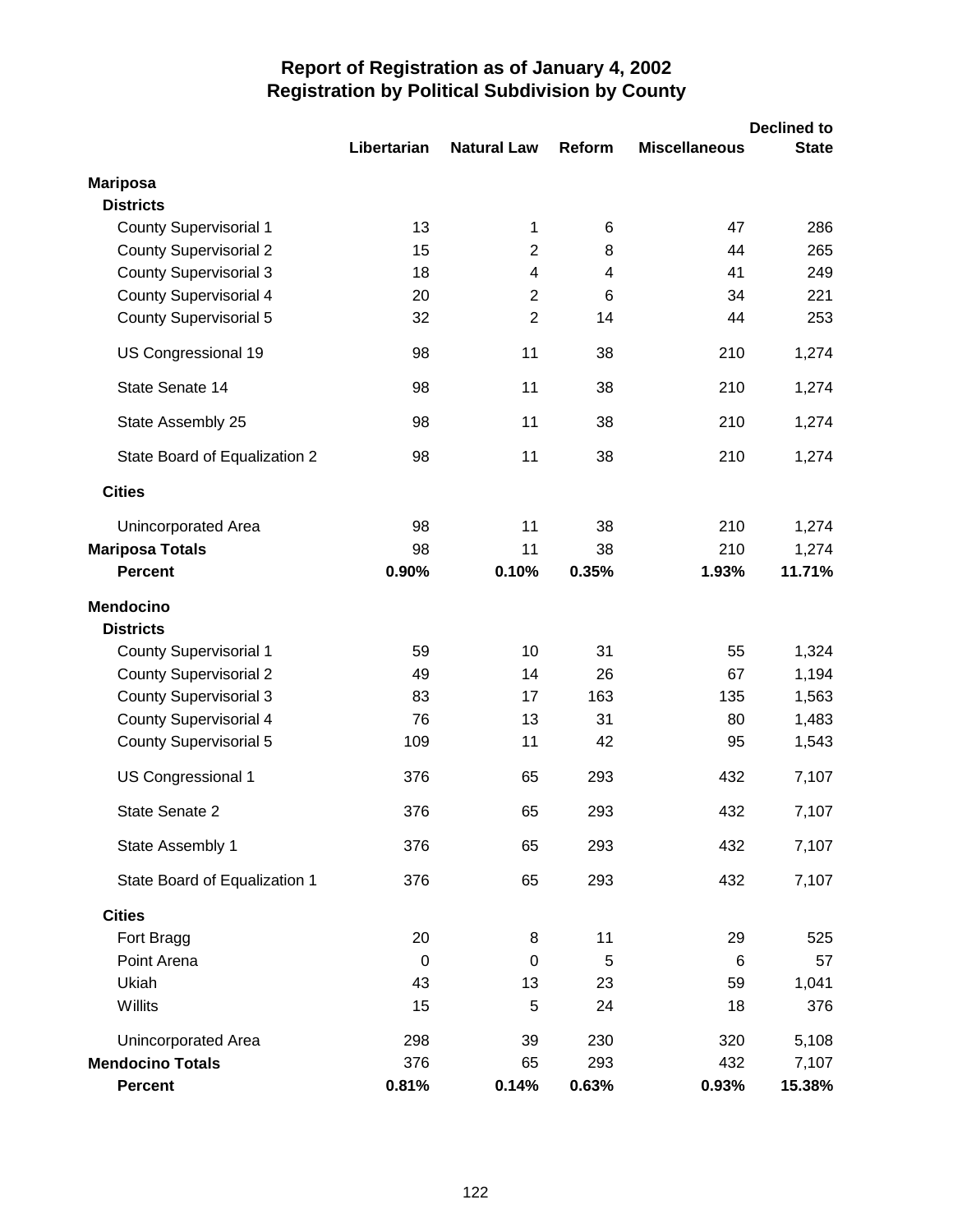|                               | <b>Total</b>      |                   |            | American    |                |
|-------------------------------|-------------------|-------------------|------------|-------------|----------------|
|                               | <b>Registered</b> | <b>Democratic</b> | Republican | Independent | Green          |
| <b>Merced</b>                 |                   |                   |            |             |                |
| <b>Districts</b>              |                   |                   |            |             |                |
| <b>County Supervisorial 1</b> | 12,076            | 6,311             | 4,368      | 206         | 33             |
| <b>County Supervisorial 2</b> | 21,419            | 9,011             | 9,942      | 346         | 112            |
| <b>County Supervisorial 3</b> | 19,542            | 7,675             | 9,372      | 399         | 65             |
| <b>County Supervisorial 4</b> | 15,278            | 6,929             | 6,336      | 348         | 24             |
| <b>County Supervisorial 5</b> | 15,952            | 7,304             | 6,788      | 312         | 31             |
| US Congressional 18           | 84,267            | 37,230            | 36,806     | 1,611       | 265            |
| State Senate 12               | 84,267            | 37,230            | 36,806     | 1,611       | 265            |
| State Assembly 17             | 84,267            | 37,230            | 36,806     | 1,611       | 265            |
| State Board of Equalization 2 | 84,267            | 37,230            | 36,806     | 1,611       | 265            |
| <b>Cities</b>                 |                   |                   |            |             |                |
| Atwater                       | 9,696             | 3,855             | 4,546      | 205         | 26             |
| Dos Palos                     | 1,823             | 824               | 773        | 55          | $\overline{2}$ |
| Gustine                       | 2,110             | 1,105             | 653        | 42          | 3              |
| Livingston                    | 2,613             | 1,588             | 777        | 53          | $\mathbf 0$    |
| Los Banos                     | 10,488            | 4,813             | 4,437      | 186         | 18             |
| Merced                        | 27,213            | 11,972            | 12,115     | 443         | 128            |
| Unincorporated Area           | 30,324            | 13,073            | 13,505     | 627         | 88             |
| <b>Merced Totals</b>          | 84,267            | 37,230            | 36,806     | 1,611       | 265            |
| <b>Percent</b>                |                   | 44.18%            | 43.68%     | 1.91%       | 0.31%          |
| <b>Modoc</b>                  |                   |                   |            |             |                |
| <b>Districts</b>              |                   |                   |            |             |                |
| <b>County Supervisorial 1</b> | 738               | 221               | 392        | 15          | 10             |
| <b>County Supervisorial 2</b> | 1,071             | 432               | 465        | 31          | 3              |
| <b>County Supervisorial 3</b> | 976               | 358               | 473        | 38          | 7              |
| <b>County Supervisorial 4</b> | 1,104             | 434               | 503        | 23          | $\pmb{0}$      |
| <b>County Supervisorial 5</b> | 979               | 349               | 481        | 35          | $\pmb{0}$      |
| US Congressional 4            | 4,868             | 1,794             | 2,314      | 142         | 20             |
| State Senate 1                | 4,868             | 1,794             | 2,314      | 142         | 20             |
| State Assembly 2              | 4,868             | 1,794             | 2,314      | 142         | 20             |
| State Board of Equalization 2 | 4,868             | 1,794             | 2,314      | 142         | 20             |
| <b>Cities</b>                 |                   |                   |            |             |                |
| Alturas                       | 1,427             | 639               | 576        | 56          | 8              |
| Unincorporated Area           | 3,441             | 1,155             | 1,738      | 86          | 12             |
| <b>Modoc Totals</b>           | 4,868             | 1,794             | 2,314      | 142         | 20             |
| <b>Percent</b>                |                   | 36.85%            | 47.53%     | 2.92%       | 0.41%          |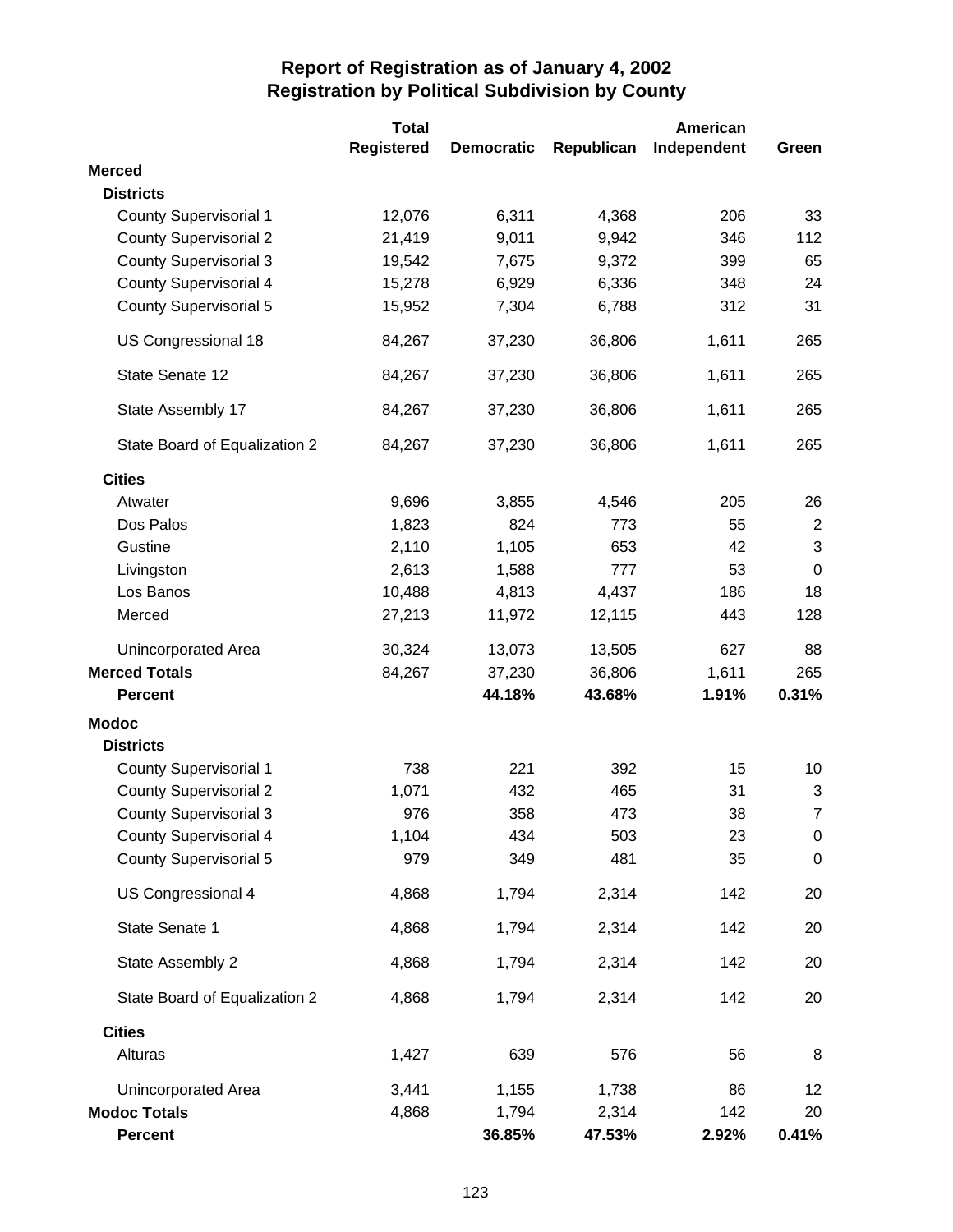|                                   |                |                    |                         |                      | <b>Declined to</b> |
|-----------------------------------|----------------|--------------------|-------------------------|----------------------|--------------------|
|                                   | Libertarian    | <b>Natural Law</b> | Reform                  | <b>Miscellaneous</b> | <b>State</b>       |
| <b>Merced</b><br><b>Districts</b> |                |                    |                         |                      |                    |
| <b>County Supervisorial 1</b>     | 31             | 12                 | 13                      | 45                   | 1,057              |
| <b>County Supervisorial 2</b>     | 70             | 10                 | 51                      | 42                   | 1,835              |
| <b>County Supervisorial 3</b>     | 66             | 10                 | 47                      | 36                   | 1,872              |
| <b>County Supervisorial 4</b>     | 70             | 6                  | 46                      | 58                   | 1,461              |
| <b>County Supervisorial 5</b>     | 48             | $\overline{7}$     | 26                      | 48                   | 1,388              |
| US Congressional 18               | 285            | 45                 | 183                     | 229                  | 7,613              |
| State Senate 12                   | 285            | 45                 | 183                     | 229                  | 7,613              |
| State Assembly 17                 | 285            | 45                 | 183                     | 229                  | 7,613              |
| State Board of Equalization 2     | 285            | 45                 | 183                     | 229                  | 7,613              |
| <b>Cities</b>                     |                |                    |                         |                      |                    |
| Atwater                           | 34             | 5                  | 29                      | 14                   | 982                |
| Dos Palos                         | 6              | $\pmb{0}$          | $\overline{2}$          | 10                   | 151                |
| Gustine                           | 9              | $\mathbf 0$        | $\overline{2}$          | 6                    | 290                |
| Livingston                        | 12             | 5                  | 4                       | 16                   | 158                |
| Los Banos                         | 36             | 5                  | 19                      | 31                   | 943                |
| Merced                            | 84             | 16                 | 59                      | 65                   | 2,331              |
| Unincorporated Area               | 104            | 14                 | 68                      | 87                   | 2,758              |
| <b>Merced Totals</b>              | 285            | 45                 | 183                     | 229                  | 7,613              |
| <b>Percent</b>                    | 0.34%          | 0.05%              | 0.22%                   | 0.27%                | 9.03%              |
| <b>Modoc</b>                      |                |                    |                         |                      |                    |
| <b>Districts</b>                  |                |                    |                         |                      |                    |
| <b>County Supervisorial 1</b>     | 5              | 0                  | $\overline{\mathbf{c}}$ | 1                    | 92                 |
| <b>County Supervisorial 2</b>     | 6              | $\mathbf 0$        | 6                       | $\overline{2}$       | 126                |
| <b>County Supervisorial 3</b>     | 4              | 0                  | 0                       | 1                    | 95                 |
| <b>County Supervisorial 4</b>     | 8              | 1                  | 4                       | 4                    | 127                |
| <b>County Supervisorial 5</b>     | 8              | 1                  | 5                       | $\overline{2}$       | 98                 |
| US Congressional 4                | 31             | $\overline{2}$     | 17                      | 10                   | 538                |
| State Senate 1                    | 31             | $\overline{2}$     | 17                      | 10                   | 538                |
| State Assembly 2                  | 31             | $\overline{2}$     | 17                      | 10                   | 538                |
| State Board of Equalization 2     | 31             | $\overline{2}$     | 17                      | 10                   | 538                |
| <b>Cities</b>                     |                |                    |                         |                      |                    |
| Alturas                           | $\overline{7}$ | $\boldsymbol{0}$   | 3                       | 3                    | 135                |
| Unincorporated Area               | 24             | $\overline{2}$     | 14                      | $\overline{7}$       | 403                |
| <b>Modoc Totals</b>               | 31             | $\overline{2}$     | 17                      | 10                   | 538                |
| Percent                           | 0.64%          | 0.04%              | 0.35%                   | 0.21%                | 11.05%             |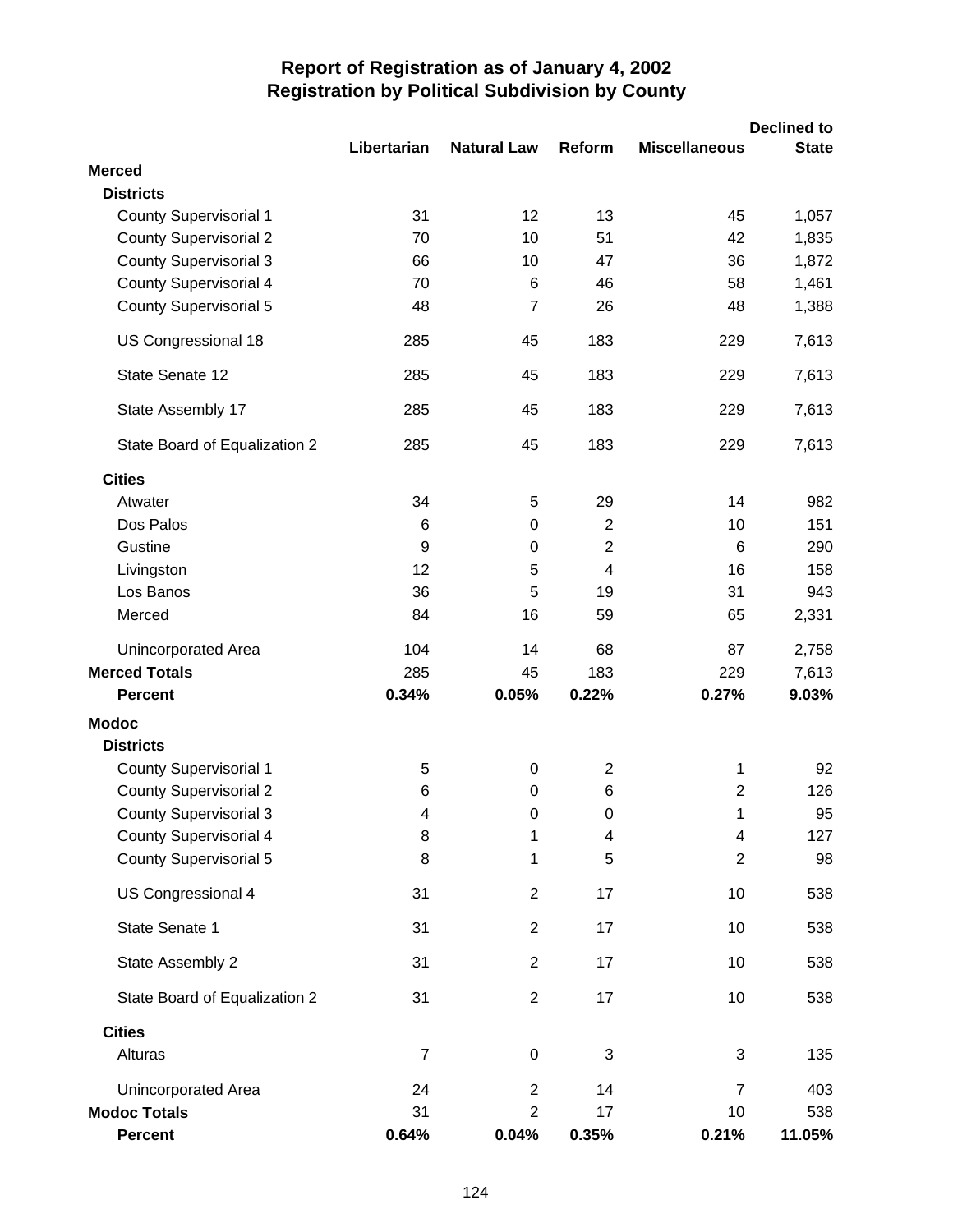|                               | <b>Total</b> |                   |            | American    |                         |
|-------------------------------|--------------|-------------------|------------|-------------|-------------------------|
|                               | Registered   | <b>Democratic</b> | Republican | Independent | Green                   |
| <b>Mono</b>                   |              |                   |            |             |                         |
| <b>Districts</b>              |              |                   |            |             |                         |
| <b>County Supervisorial 1</b> | 893          | 277               | 342        | 47          | 20                      |
| <b>County Supervisorial 2</b> | 1,248        | 433               | 543        | 37          | 16                      |
| <b>County Supervisorial 3</b> | 1,128        | 334               | 469        | 31          | 31                      |
| <b>County Supervisorial 4</b> | 1,221        | 385               | 591        | 25          | 11                      |
| <b>County Supervisorial 5</b> | 1,196        | 367               | 501        | 37          | 28                      |
| US Congressional 25           | 5,686        | 1,796             | 2,446      | 177         | 106                     |
| State Senate 1                | 5,686        | 1,796             | 2,446      | 177         | 106                     |
| State Assembly 25             | 5,686        | 1,796             | 2,446      | 177         | 106                     |
| State Board of Equalization 2 | 5,686        | 1,796             | 2,446      | 177         | 106                     |
| <b>Cities</b>                 |              |                   |            |             |                         |
| <b>Mammoth Lakes</b>          | 2,885        | 887               | 1,155      | 106         | 71                      |
| Unincorporated Area           | 2,801        | 909               | 1,291      | 71          | 35                      |
| <b>Mono Totals</b>            | 5,686        | 1,796             | 2,446      | 177         | 106                     |
| <b>Percent</b>                |              | 31.59%            | 43.02%     | 3.11%       | 1.86%                   |
| <b>Monterey</b>               |              |                   |            |             |                         |
| <b>Districts</b>              |              |                   |            |             |                         |
| <b>County Supervisorial 1</b> | 19,236       | 11,277            | 5,034      | 274         | 66                      |
| <b>County Supervisorial 2</b> | 31,249       | 15,442            | 10,386     | 686         | 194                     |
| <b>County Supervisorial 3</b> | 17,755       | 9,683             | 5,447      | 359         | 56                      |
| <b>County Supervisorial 4</b> | 31,114       | 14,553            | 10,323     | 686         | 355                     |
| <b>County Supervisorial 5</b> | 50,460       | 19,916            | 20,413     | 950         | 732                     |
| US Congressional 17           | 149,814      | 70,871            | 51,603     | 2,955       | 1,403                   |
| State Senate 12               | 62,779       | 33,631            | 19,677     | 1,087       | 235                     |
| State Senate 15               | 87,035       | 37,240            | 31,926     | 1,868       | 1,168                   |
| State Assembly 27             | 81,493       | 35,465            | 29,190     | 1,691       | 1,120                   |
| State Assembly 28             | 68,321       | 35,406            | 22,413     | 1,264       | 283                     |
| State Board of Equalization 1 | 149,814      | 70,871            | 51,603     | 2,955       | 1,403                   |
| <b>Cities</b>                 |              |                   |            |             |                         |
| Carmel-by-the-Sea             | 3,044        | 1,090             | 1,343      | 47          | 27                      |
| Del Rey Oaks                  | 1,041        | 489               | 344        | 25          | 13                      |
| Gonzales                      | 2,196        | 1,298             | 540        | 33          | 8                       |
| Greenfield                    | 2,699        | 1,787             | 569        | 58          | $\overline{\mathbf{4}}$ |
| King                          | 2,426        | 1,293             | 804        | 47          | 5                       |
| Marina                        | 7,493        | 3,464             | 2,249      | 185         | 85                      |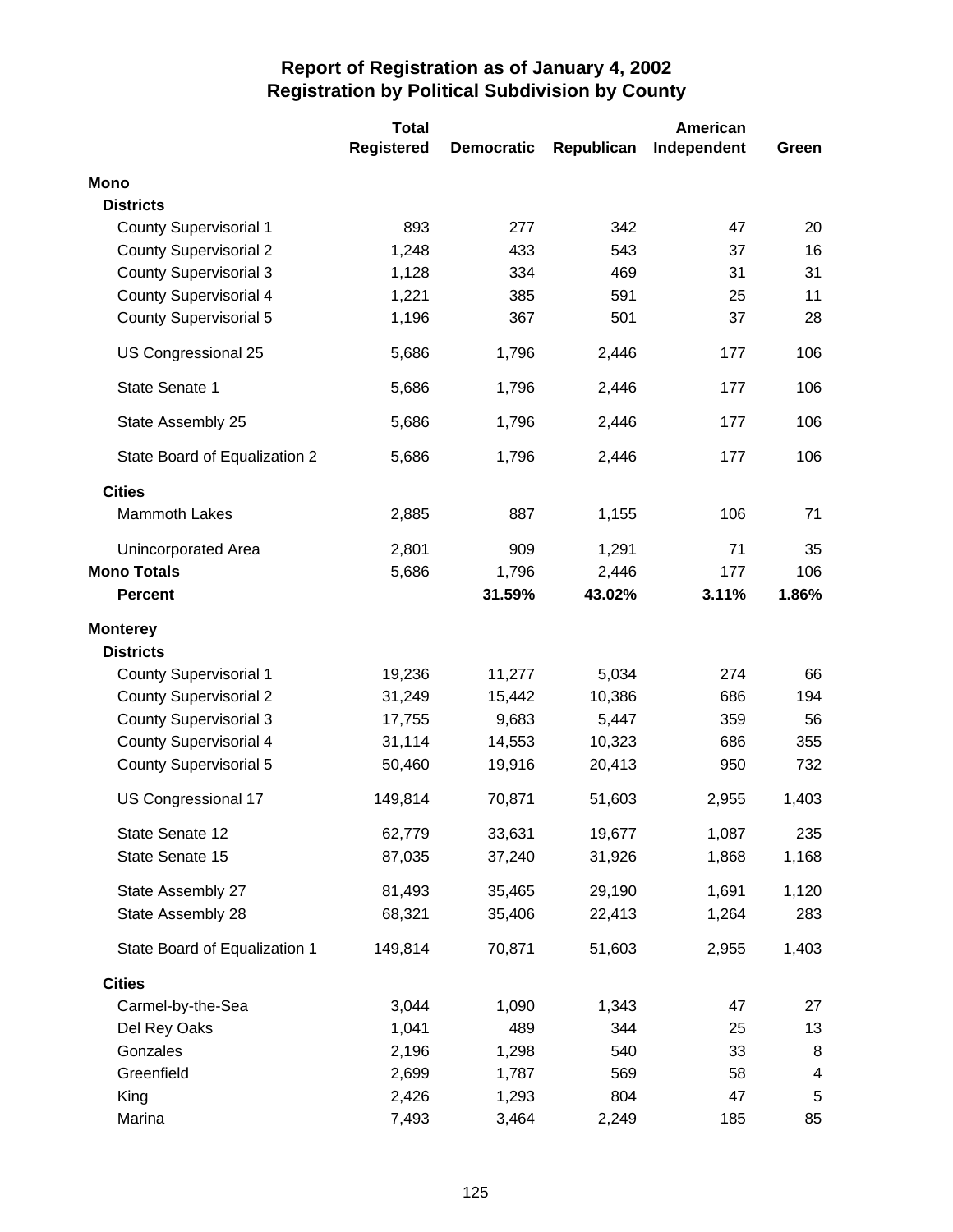|                               |             |                    |                |                      | <b>Declined to</b> |
|-------------------------------|-------------|--------------------|----------------|----------------------|--------------------|
|                               | Libertarian | <b>Natural Law</b> | Reform         | <b>Miscellaneous</b> | <b>State</b>       |
| <b>Mono</b>                   |             |                    |                |                      |                    |
| <b>Districts</b>              |             |                    |                |                      |                    |
| <b>County Supervisorial 1</b> | 18          | 0                  | 4              | 3                    | 182                |
| <b>County Supervisorial 2</b> | 10          | 0                  | 5              | 6                    | 198                |
| <b>County Supervisorial 3</b> | 18          | 1                  | $\overline{2}$ | 6                    | 236                |
| <b>County Supervisorial 4</b> | 8           | $\mathbf 0$        | $\overline{7}$ | $\overline{2}$       | 192                |
| <b>County Supervisorial 5</b> | 10          | 1                  | 1              | 6                    | 245                |
| US Congressional 25           | 64          | $\overline{2}$     | 19             | 23                   | 1,053              |
| State Senate 1                | 64          | $\overline{2}$     | 19             | 23                   | 1,053              |
| State Assembly 25             | 64          | $\overline{2}$     | 19             | 23                   | 1,053              |
| State Board of Equalization 2 | 64          | $\overline{2}$     | 19             | 23                   | 1,053              |
| <b>Cities</b>                 |             |                    |                |                      |                    |
| <b>Mammoth Lakes</b>          | 42          | $\overline{2}$     | $\overline{7}$ | 14                   | 601                |
| Unincorporated Area           | 22          | $\boldsymbol{0}$   | 12             | 9                    | 452                |
| <b>Mono Totals</b>            | 64          | $\overline{2}$     | 19             | 23                   | 1,053              |
| <b>Percent</b>                | 1.13%       | 0.04%              | 0.33%          | 0.40%                | 18.52%             |
| <b>Monterey</b>               |             |                    |                |                      |                    |
| <b>Districts</b>              |             |                    |                |                      |                    |
| <b>County Supervisorial 1</b> | 58          | 20                 | 54             | 102                  | 2,351              |
| <b>County Supervisorial 2</b> | 179         | 23                 | 96             | 118                  | 4,125              |
| <b>County Supervisorial 3</b> | 65          | 12                 | 35             | 112                  | 1,986              |
| <b>County Supervisorial 4</b> | 165         | 24                 | 133            | 127                  | 4,748              |
| <b>County Supervisorial 5</b> | 301         | 72                 | 228            | 143                  | 7,705              |
| US Congressional 17           | 768         | 151                | 546            | 602                  | 20,915             |
| State Senate 12               | 232         | 44                 | 141            | 300                  | 7,432              |
| State Senate 15               | 536         | 107                | 405            | 302                  | 13,483             |
| State Assembly 27             | 499         | 106                | 377            | 286                  | 12,759             |
| State Assembly 28             | 269         | 45                 | 169            | 316                  | 8,156              |
| State Board of Equalization 1 | 768         | 151                | 546            | 602                  | 20,915             |
| <b>Cities</b>                 |             |                    |                |                      |                    |
| Carmel-by-the-Sea             | 16          | 11                 | 13             | 11                   | 486                |
| Del Rey Oaks                  | 5           | 2                  | 9              | 2                    | 152                |
| Gonzales                      | 4           | $\boldsymbol{0}$   | 4              | 22                   | 287                |
| Greenfield                    | 4           | 4                  | $\overline{7}$ | 15                   | 251                |
| King                          | 12          | $\overline{2}$     | 6              | 14                   | 243                |
| Marina                        | 35          | 9                  | 32             | 26                   | 1,408              |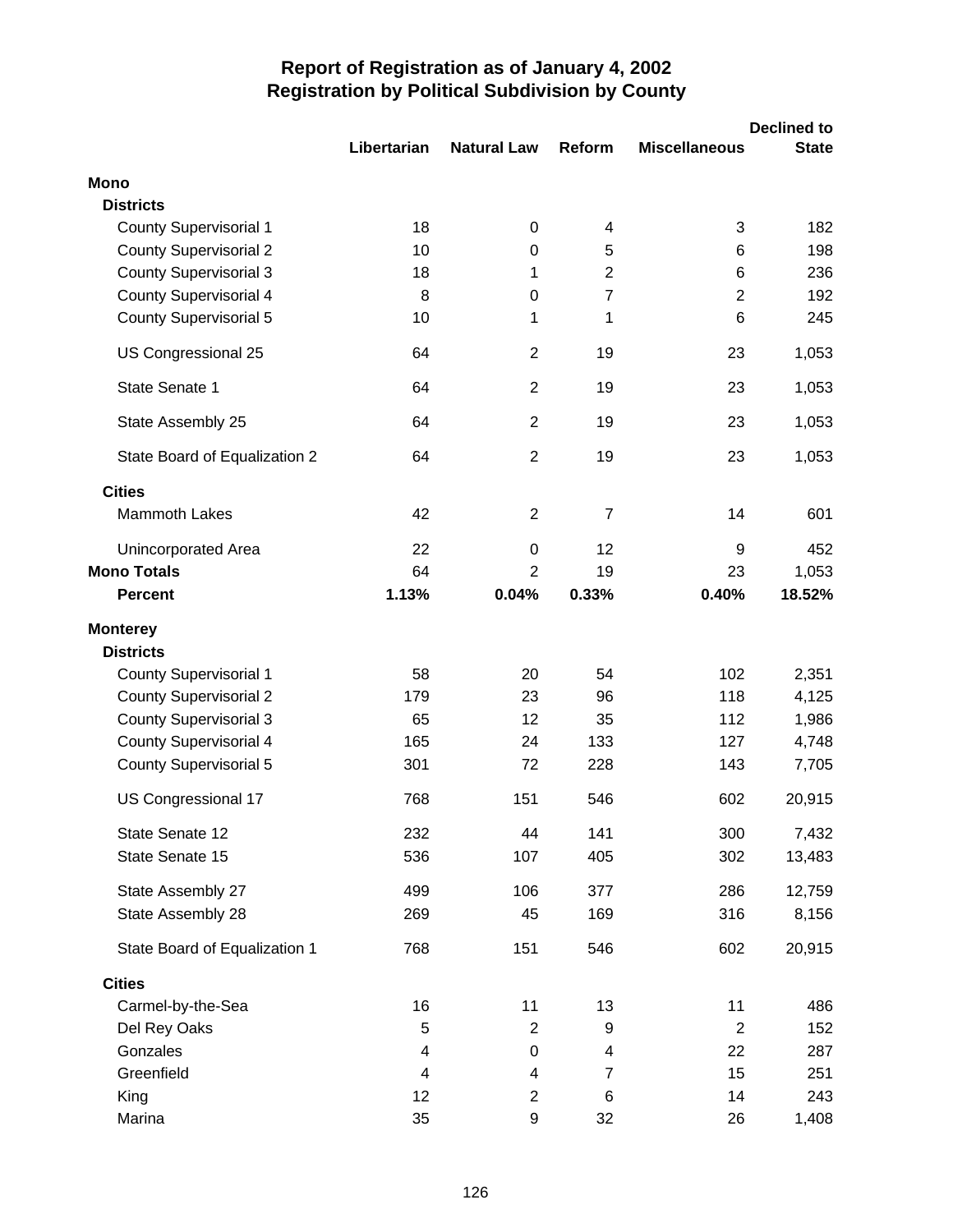|                               | <b>Total</b> |                   |            | American    |             |
|-------------------------------|--------------|-------------------|------------|-------------|-------------|
|                               | Registered   | <b>Democratic</b> | Republican | Independent | Green       |
| Monterey                      | 13,460       | 6,070             | 4,410      | 297         | 219         |
| Pacific Grove                 | 9,148        | 4,385             | 2,778      | 185         | 192         |
| Salinas                       | 46,129       | 24,105            | 14,974     | 781         | 197         |
| Sand City                     | 98           | 37                | 20         | 9           | $\mathbf 1$ |
| Seaside                       | 9,791        | 5,274             | 2,381      | 218         | 109         |
| Soledad                       | 3,256        | 2,020             | 735        | 42          | 5           |
| Unincorporated Area           | 49,033       | 19,559            | 20,456     | 1,028       | 538         |
| <b>Monterey Totals</b>        | 149,814      | 70,871            | 51,603     | 2,955       | 1,403       |
| <b>Percent</b>                |              | 47.31%            | 34.44%     | 1.97%       | 0.94%       |
| <b>Napa</b>                   |              |                   |            |             |             |
| <b>Districts</b>              |              |                   |            |             |             |
| <b>County Supervisorial 1</b> | 11,457       | 5,575             | 3,747      | 248         | 174         |
| <b>County Supervisorial 2</b> | 13,912       | 6,524             | 5,015      | 300         | 124         |
| <b>County Supervisorial 3</b> | 12,555       | 5,195             | 4,860      | 263         | 181         |
| <b>County Supervisorial 4</b> | 11,844       | 5,526             | 4,235      | 276         | 108         |
| <b>County Supervisorial 5</b> | 11,942       | 6,220             | 3,469      | 271         | 129         |
| US Congressional 1            | 61,710       | 29,040            | 21,326     | 1,358       | 716         |
| State Senate 2                | 61,710       | 29,040            | 21,326     | 1,358       | 716         |
| State Assembly 7              | 61,710       | 29,040            | 21,326     | 1,358       | 716         |
| State Board of Equalization 1 | 61,710       | 29,040            | 21,326     | 1,358       | 716         |
| <b>Cities</b>                 |              |                   |            |             |             |
| American Canyon               | 4,694        | 2,624             | 1,143      | 120         | 22          |
| Calistoga                     | 2,098        | 1,036             | 647        | 42          | 46          |
| Napa                          | 34,629       | 16,859            | 11,598     | 760         | 398         |
| St. Helena                    | 2,919        | 1,326             | 1,079      | 52          | 39          |
| Yountville                    | 2,134        | 1,072             | 683        | 53          | 23          |
| Unincorporated Area           | 15,236       | 6,123             | 6,176      | 331         | 188         |
| <b>Napa Totals</b>            | 61,710       | 29,040            | 21,326     | 1,358       | 716         |
| <b>Percent</b>                |              | 47.06%            | 34.56%     | 2.20%       | 1.16%       |
| <b>Nevada</b>                 |              |                   |            |             |             |
| <b>Districts</b>              |              |                   |            |             |             |
| <b>County Supervisorial 1</b> | 12,884       | 4,419             | 5,577      | 255         | 616         |
| <b>County Supervisorial 2</b> | 12,670       | 3,546             | 7,117      | 226         | 127         |
| <b>County Supervisorial 3</b> | 10,896       | 3,921             | 4,592      | 247         | 301         |
| <b>County Supervisorial 4</b> | 12,039       | 3,586             | 5,819      | 263         | 441         |
| <b>County Supervisorial 5</b> | 8,847        | 3,162             | 3,086      | 270         | 243         |
| US Congressional 4            | 57,336       | 18,634            | 26,191     | 1,261       | 1,728       |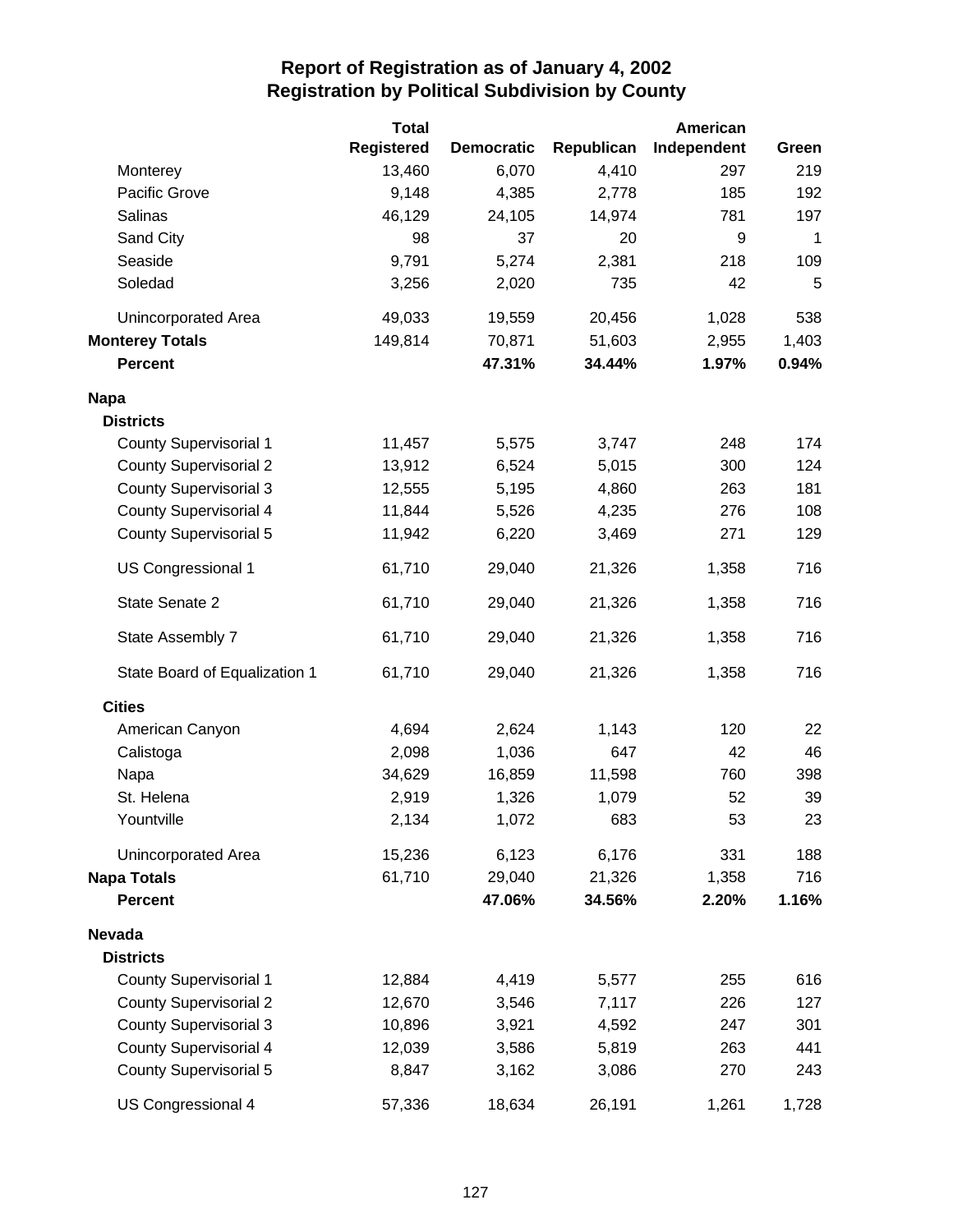|                               |             |                    |                |                      | <b>Declined to</b> |
|-------------------------------|-------------|--------------------|----------------|----------------------|--------------------|
|                               | Libertarian | <b>Natural Law</b> | Reform         | <b>Miscellaneous</b> | <b>State</b>       |
| Monterey                      | 90          | 19                 | 63             | 43                   | 2,249              |
| Pacific Grove                 | 58          | 10                 | 38             | 35                   | 1,467              |
| Salinas                       | 169         | 33                 | 111            | 180                  | 5,579              |
| Sand City                     | 1           | $\mathbf 0$        | 0              | 1                    | 29                 |
| Seaside                       | 59          | 10                 | 60             | 56                   | 1,624              |
| Soledad                       | 14          | 0                  | 3              | 30                   | 407                |
| <b>Unincorporated Area</b>    | 301         | 51                 | 200            | 167                  | 6,733              |
| <b>Monterey Totals</b>        | 768         | 151                | 546            | 602                  | 20,915             |
| Percent                       | 0.51%       | 0.10%              | 0.36%          | 0.40%                | 13.96%             |
| <b>Napa</b>                   |             |                    |                |                      |                    |
| <b>Districts</b>              |             |                    |                |                      |                    |
| <b>County Supervisorial 1</b> | 66          | 9                  | 43             | 82                   | 1,513              |
| <b>County Supervisorial 2</b> | 60          | 17                 | 53             | 123                  | 1,696              |
| <b>County Supervisorial 3</b> | 94          | 14                 | 47             | 101                  | 1,800              |
| <b>County Supervisorial 4</b> | 53          | 19                 | 42             | 88                   | 1,497              |
| <b>County Supervisorial 5</b> | 78          | 12                 | 54             | 94                   | 1,615              |
| US Congressional 1            | 351         | 71                 | 239            | 488                  | 8,121              |
| State Senate 2                | 351         | 71                 | 239            | 488                  | 8,121              |
| State Assembly 7              | 351         | 71                 | 239            | 488                  | 8,121              |
| State Board of Equalization 1 | 351         | 71                 | 239            | 488                  | 8,121              |
| <b>Cities</b>                 |             |                    |                |                      |                    |
| American Canyon               | 24          | $\overline{2}$     | 25             | 41                   | 693                |
| Calistoga                     | 11          | 1                  | 9              | 17                   | 289                |
| Napa                          | 166         | 42                 | 132            | 261                  | 4,413              |
| St. Helena                    | 14          | $\overline{2}$     | $\overline{7}$ | 16                   | 384                |
| Yountville                    | 13          | 4                  | 6              | 19                   | 261                |
| <b>Unincorporated Area</b>    | 123         | 20                 | 60             | 134                  | 2,081              |
| <b>Napa Totals</b>            | 351         | 71                 | 239            | 488                  | 8,121              |
| <b>Percent</b>                | 0.57%       | 0.12%              | 0.39%          | 0.79%                | 13.16%             |
| <b>Nevada</b>                 |             |                    |                |                      |                    |
| <b>Districts</b>              |             |                    |                |                      |                    |
| <b>County Supervisorial 1</b> | 137         | 8                  | 86             | 33                   | 1,753              |
| <b>County Supervisorial 2</b> | 72          | 9                  | 106            | 21                   | 1,446              |
| <b>County Supervisorial 3</b> | 90          | 9                  | 98             | 35                   | 1,603              |
| <b>County Supervisorial 4</b> | 120         | 15                 | 97             | 40                   | 1,658              |
| <b>County Supervisorial 5</b> | 132         | 11                 | 21             | 29                   | 1,893              |
| US Congressional 4            | 551         | 52                 | 408            | 158                  | 8,353              |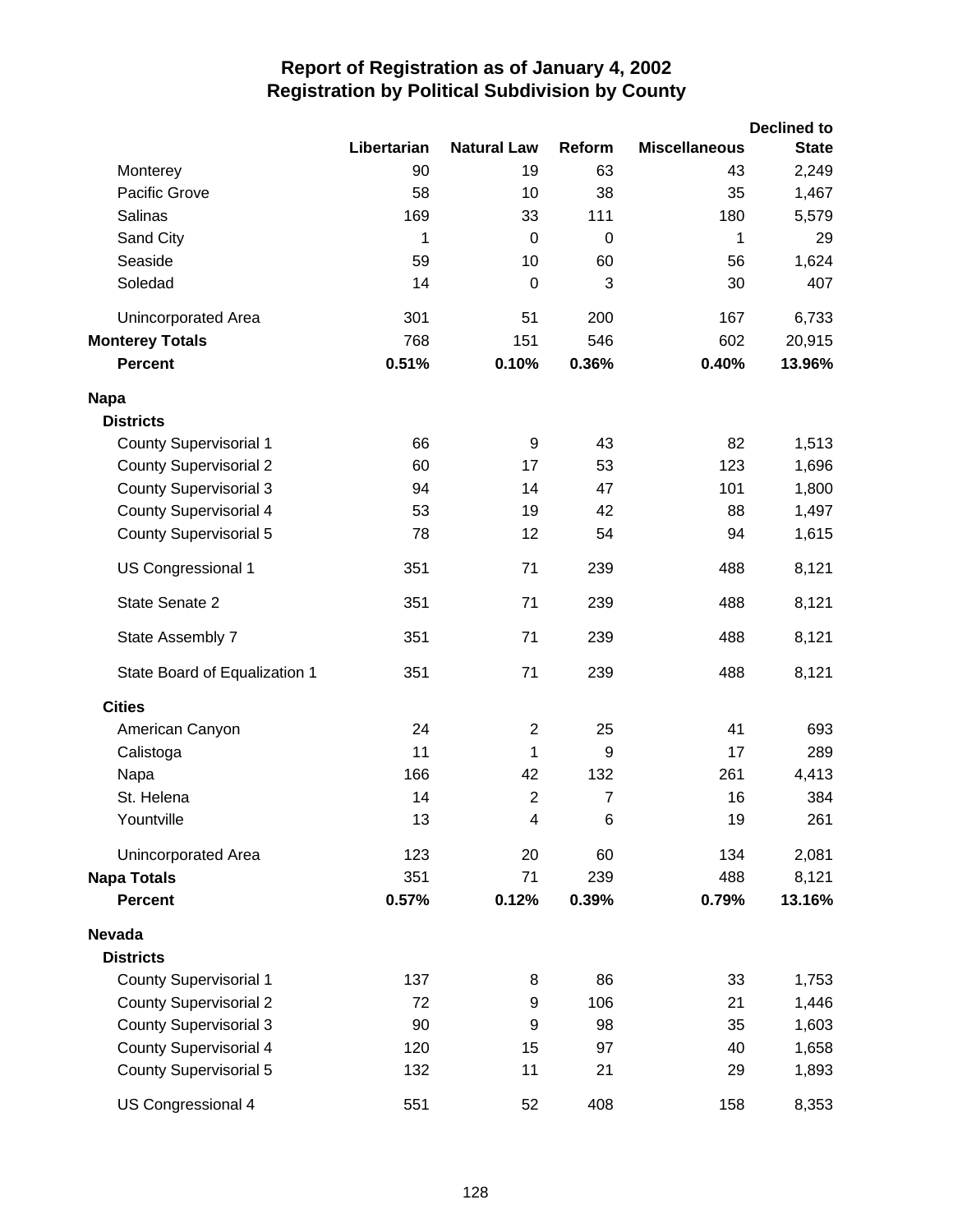|                               | <b>Total</b>      |                   |            | American    |       |
|-------------------------------|-------------------|-------------------|------------|-------------|-------|
|                               | <b>Registered</b> | <b>Democratic</b> | Republican | Independent | Green |
| State Senate 1                | 10,148            | 3,533             | 3,766      | 306         | 278   |
| State Senate 4                | 47,188            | 15,101            | 22,425     | 955         | 1,450 |
| State Assembly 3              | 57,336            | 18,634            | 26,191     | 1,261       | 1,728 |
| State Board of Equalization 2 | 57,336            | 18,634            | 26,191     | 1,261       | 1,728 |
| <b>Cities</b>                 |                   |                   |            |             |       |
| <b>Grass Valley</b>           | 5,915             | 2,164             | 2,357      | 141         | 179   |
| Nevada City                   | 1,933             | 790               | 630        | 46          | 130   |
| <b>Truckee</b>                | 7,329             | 2,651             | 2,513      | 224         | 173   |
| Unincorporated Area           | 42,159            | 13,029            | 20,691     | 850         | 1,246 |
| <b>Nevada Totals</b>          | 57,336            | 18,634            | 26,191     | 1,261       | 1,728 |
| <b>Percent</b>                |                   | 32.50%            | 45.68%     | 2.20%       | 3.01% |
| Orange                        |                   |                   |            |             |       |
| <b>Districts</b>              |                   |                   |            |             |       |
| <b>County Supervisorial 1</b> | 170,495           | 76,879            | 61,643     | 3,048       | 582   |
| <b>County Supervisorial 2</b> | 316,571           | 95,002            | 161,337    | 6,116       | 1,811 |
| <b>County Supervisorial 3</b> | 274,367           | 76,858            | 146,596    | 4,835       | 1,256 |
| <b>County Supervisorial 4</b> | 209,257           | 78,431            | 93,052     | 4,251       | 822   |
| <b>County Supervisorial 5</b> | 304,182           | 81,983            | 163,033    | 6,200       | 1,330 |
| US Congressional 40           | 278,456           | 95,201            | 133,515    | 5,343       | 1,143 |
| US Congressional 42           | 192,819           | 52,724            | 106,397    | 3,721       | 611   |
| US Congressional 44           | 49,790            | 11,491            | 28,874     | 1,027       | 247   |
| US Congressional 46           | 243,003           | 75,781            | 117,739    | 4,966       | 1,486 |
| US Congressional 47           | 161,232           | 77,515            | 54,830     | 2,900       | 531   |
| US Congressional 48           | 349,572           | 96,441            | 184,306    | 6,493       | 1,783 |
| State Senate 29               | 108,259           | 32,237            | 58,114     | 2,053       | 340   |
| State Senate 33               | 436,336           | 122,777           | 233,087    | 8,225       | 1,714 |
| State Senate 34               | 232,809           | 106,990           | 82,668     | 4,547       | 763   |
| State Senate 35               | 452,959           | 136,135           | 227,015    | 8,653       | 2,738 |
| State Senate 38               | 44,509            | 11,014            | 24,777     | 972         | 246   |
| State Assembly 56             | 28,947            | 11,966            | 11,519     | 661         | 92    |
| State Assembly 60             | 87,209            | 23,929            | 49,173     | 1,562       | 283   |
| State Assembly 67             | 217,845           | 71,721            | 104,534    | 4,306       | 1,091 |
| State Assembly 68             | 173,160           | 59,888            | 77,328     | 3,629       | 900   |
| State Assembly 69             | 97,356            | 50,280            | 30,683     | 1,550       | 337   |
| State Assembly 70             | 232,087           | 65,503            | 120,442    | 4,216       | 1,272 |
| State Assembly 71             | 137,227           | 34,996            | 77,592     | 2,589       | 452   |
| State Assembly 72             | 176,162           | 58,973            | 86,535     | 3,302       | 766   |
| State Assembly 73             | 124,879           | 31,897            | 67,855     | 2,635       | 608   |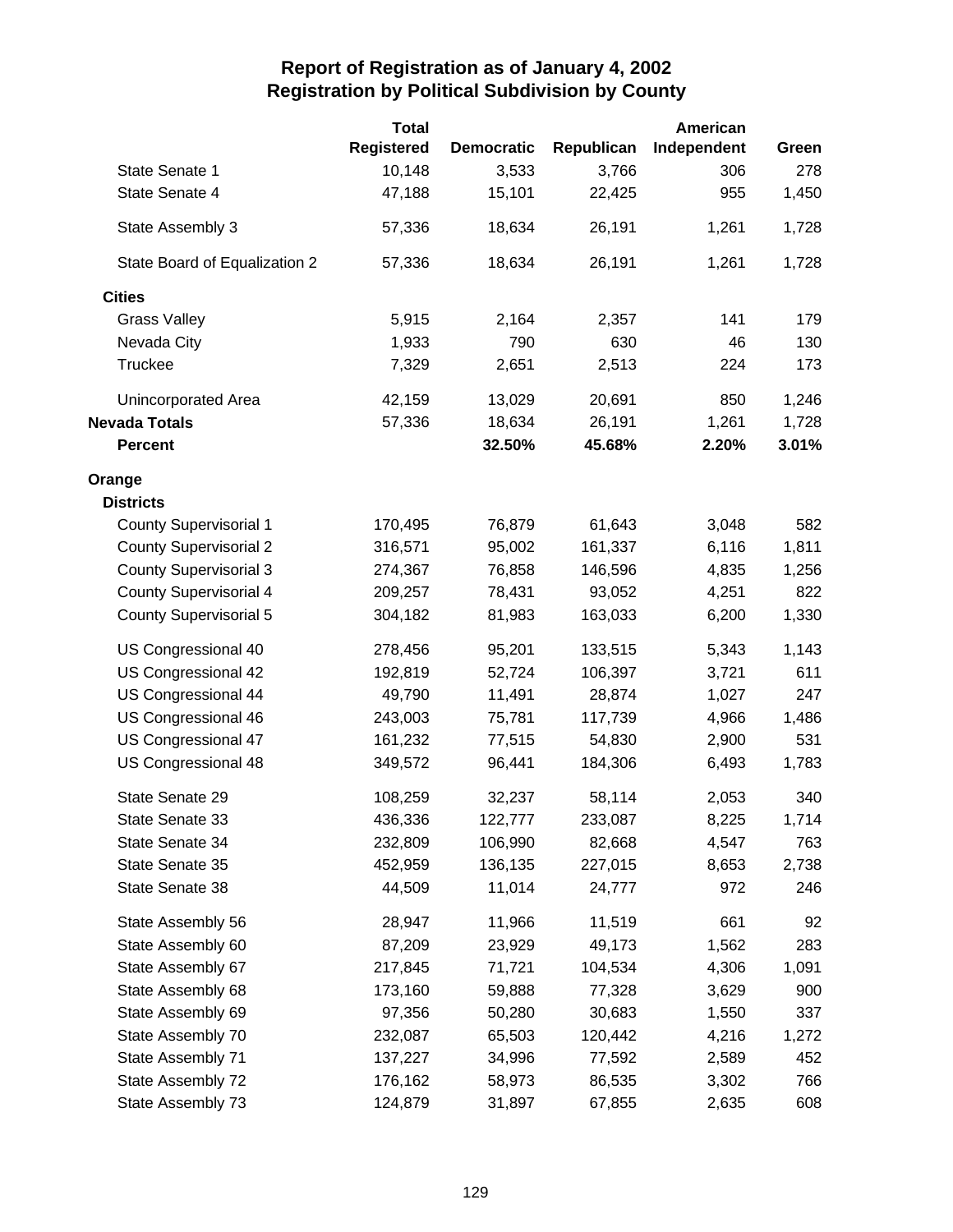|                               |             |                    |                |                      | <b>Declined to</b> |
|-------------------------------|-------------|--------------------|----------------|----------------------|--------------------|
|                               | Libertarian | <b>Natural Law</b> | Reform         | <b>Miscellaneous</b> | <b>State</b>       |
| State Senate 1                | 144         | 12                 | 26             | 28                   | 2,055              |
| State Senate 4                | 407         | 40                 | 382            | 130                  | 6,298              |
| State Assembly 3              | 551         | 52                 | 408            | 158                  | 8,353              |
| State Board of Equalization 2 | 551         | 52                 | 408            | 158                  | 8,353              |
| <b>Cities</b>                 |             |                    |                |                      |                    |
| <b>Grass Valley</b>           | 63          | 6                  | 53             | 20                   | 932                |
| Nevada City                   | 24          | 1                  | $\overline{7}$ | 9                    | 296                |
| Truckee                       | 108         | 10                 | 14             | 23                   | 1,613              |
| <b>Unincorporated Area</b>    | 356         | 35                 | 334            | 106                  | 5,512              |
| <b>Nevada Totals</b>          | 551         | 52                 | 408            | 158                  | 8,353              |
| <b>Percent</b>                | 0.96%       | 0.09%              | 0.71%          | 0.28%                | 14.57%             |
| Orange                        |             |                    |                |                      |                    |
| <b>Districts</b>              |             |                    |                |                      |                    |
| <b>County Supervisorial 1</b> | 1,076       | 487                | 722            | 947                  | 25,111             |
| <b>County Supervisorial 2</b> | 2,727       | 882                | 1,731          | 1,177                | 45,788             |
| <b>County Supervisorial 3</b> | 1,830       | 540                | 1,396          | 808                  | 40,248             |
| <b>County Supervisorial 4</b> | 1,463       | 509                | 1,093          | 1,167                | 28,469             |
| <b>County Supervisorial 5</b> | 2,077       | 572                | 1,668          | 781                  | 46,538             |
| US Congressional 40           | 1,951       | 587                | 1,491          | 1,281                | 37,944             |
| US Congressional 42           | 1,086       | 337                | 942            | 566                  | 26,435             |
| US Congressional 44           | 364         | 115                | 347            | 148                  | 7,177              |
| US Congressional 46           | 2,226       | 805                | 1,435          | 1,020                | 37,545             |
| US Congressional 47           | 1,023       | 429                | 644            | 981                  | 22,379             |
| US Congressional 48           | 2,523       | 717                | 1,751          | 884                  | 54,674             |
| State Senate 29               | 567         | 220                | 610            | 402                  | 13,716             |
| State Senate 33               | 2,929       | 733                | 2,197          | 1,282                | 63,392             |
| State Senate 34               | 1,506       | 618                | 1,046          | 1,422                | 33,249             |
| State Senate 35               | 3,801       | 1,303              | 2,376          | 1,619                | 69,319             |
| State Senate 38               | 370         | 116                | 381            | 155                  | 6,478              |
| State Assembly 56             | 193         | 52                 | 144            | 174                  | 4,146              |
| State Assembly 60             | 500         | 117                | 417            | 266                  | 10,962             |
| State Assembly 67             | 1,729       | 645                | 1,211          | 909                  | 31,699             |
| State Assembly 68             | 1,524       | 501                | 1,004          | 870                  | 27,516             |
| State Assembly 69             | 581         | 270                | 302            | 534                  | 12,819             |
| State Assembly 70             | 1,676       | 491                | 1,035          | 581                  | 36,871             |
| State Assembly 71             | 827         | 222                | 659            | 325                  | 19,565             |
| State Assembly 72             | 1,204       | 419                | 981            | 868                  | 23,114             |
| State Assembly 73             | 939         | 273                | 857            | 353                  | 19,462             |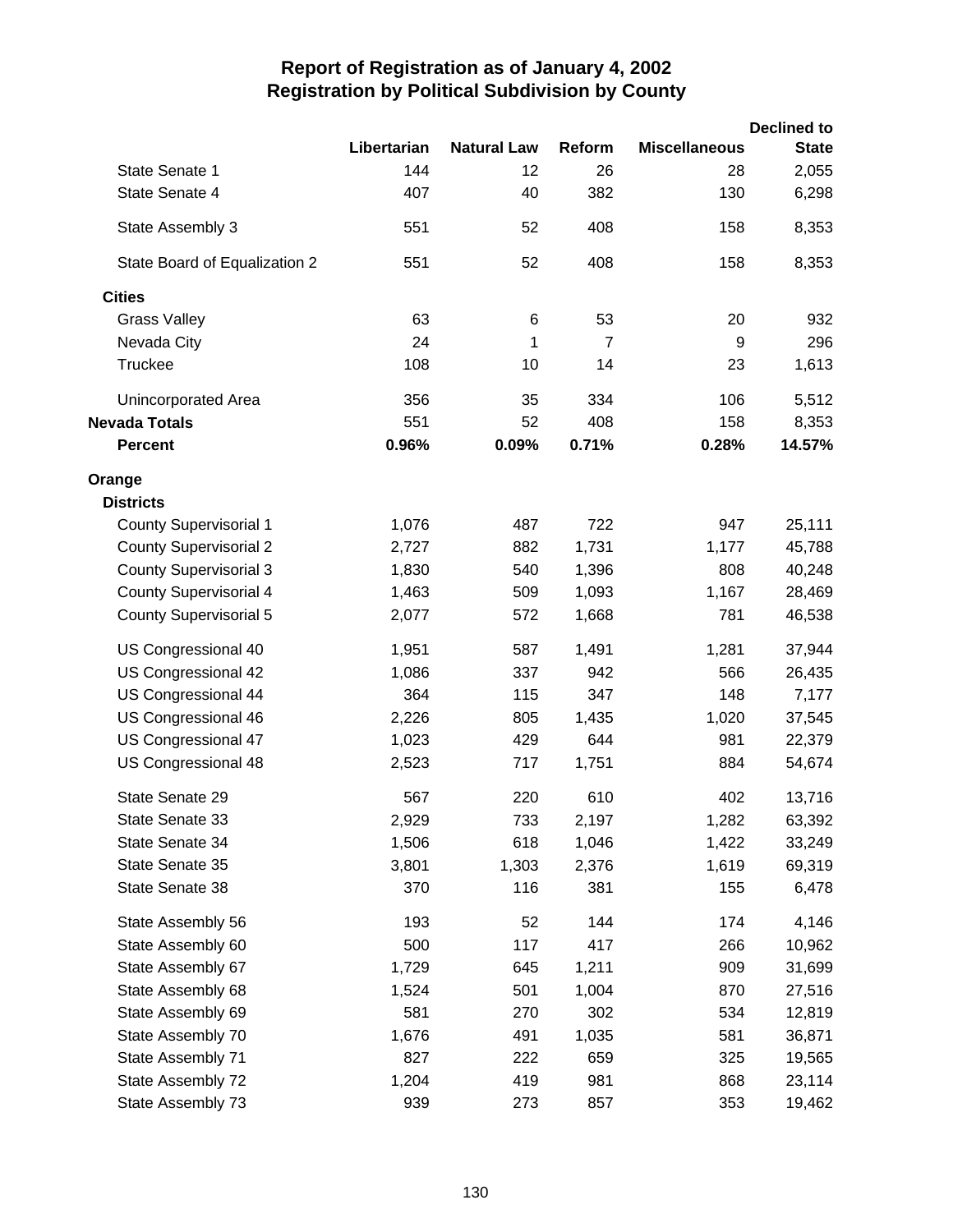| State Board of Equalization 3 | <b>Total</b><br><b>Registered</b><br>1,274,872 | <b>Democratic</b><br>409,153 | Republican<br>625,661 | American<br>Independent<br>24,450 | Green<br>5,801 |
|-------------------------------|------------------------------------------------|------------------------------|-----------------------|-----------------------------------|----------------|
|                               |                                                |                              |                       |                                   |                |
| <b>Cities</b>                 |                                                |                              |                       |                                   |                |
| Aliso Viejo                   | 21,419                                         | 5,897                        | 10,637                | 524                               | 87             |
| Anaheim                       | 110,474                                        | 40,804                       | 49,964                | 2,206                             | 354            |
| <b>Brea</b>                   | 19,313                                         | 5,614                        | 10,552                | 354                               | 57             |
| <b>Buena Park</b>             | 28,730                                         | 11,882                       | 11,410                | 658                               | 92             |
| Costa Mesa                    | 46,341                                         | 13,911                       | 22,200                | 1,097                             | 445            |
| Cypress                       | 23,404                                         | 8,351                        | 10,648                | 411                               | 92             |
| Dana Point                    | 20,863                                         | 5,497                        | 11,174                | 457                               | 122            |
| <b>Fountain Valley</b>        | 30,471                                         | 9,256                        | 15,604                | 518                               | 104            |
| Fullerton                     | 55,495                                         | 18,114                       | 27,330                | 1,004                             | 302            |
| <b>Garden Grove</b>           | 61,745                                         | 24,401                       | 25,332                | 1,181                             | 213            |
| Huntington Beach              | 107,527                                        | 31,229                       | 54,126                | 2,270                             | 696            |
| Irvine                        | 72,868                                         | 21,162                       | 35,059                | 1,215                             | 482            |
| La Habra                      | 22,479                                         | 8,493                        | 10,099                | 496                               | 80             |
| La Palma                      | 7,372                                          | 2,779                        | 3,262                 | 108                               | 13             |
| Laguna Beach                  | 16,470                                         | 6,074                        | 6,762                 | 338                               | 210            |
| Laguna Hills                  | 16,529                                         | 4,378                        | 8,727                 | 348                               | 58             |
| Laguna Niguel                 | 35,264                                         | 8,908                        | 19,305                | 665                               | 152            |
| Laguna Woods                  | 15,661                                         | 6,672                        | 6,866                 | 192                               | 27             |
| Lake Forest                   | 38,933                                         | 10,271                       | 21,014                | 837                               | 129            |
| Los Alamitos                  | 5,662                                          | 2,118                        | 2,589                 | 105                               | 24             |
| Mission Viejo                 | 53,729                                         | 14,069                       | 29,751                | 1,059                             | 180            |
| Newport Beach                 | 47,333                                         | 9,519                        | 30,196                | 801                               | 232            |
| Orange                        | 58,001                                         | 17,522                       | 30,455                | 1,123                             | 280            |
| Placentia                     | 22,625                                         | 6,994                        | 11,732                | 419                               | 81             |
| Rancho Santa Margarita        | 23,879                                         | 5,845                        | 13,362                | 518                               | 69             |
| San Clemente                  | 28,793                                         | 6,974                        | 16,042                | 631                               | 177            |
| San Juan Capistrano           | 16,091                                         | 4,129                        | 8,954                 | 350                               | 72             |
| Santa Ana                     | 78,087                                         | 41,358                       | 23,974                | 1,195                             | 275            |
| Seal Beach                    | 17,295                                         | 6,607                        | 8,219                 | 215                               | 73             |
| Stanton                       | 10,873                                         | 4,656                        | 4,017                 | 254                               | 29             |
| Tustin                        | 26,656                                         | 8,025                        | 13,140                | 511                               | 131            |
| Villa Park                    | 4,093                                          | 718                          | 2,862                 | 54                                | 4              |
| Westminster                   | 37,047                                         | 13,227                       | 15,793                | 786                               | 119            |
| Yorba Linda                   | 33,978                                         | 8,077                        | 20,584                | 600                               | 94             |
| <b>Unincorporated Area</b>    | 59,372                                         | 15,622                       | 33,920                | 950                               | 246            |
| <b>Orange Totals</b>          | 1,274,872                                      | 409,153                      | 625,661               | 24,450                            | 5,801          |
| <b>Percent</b>                |                                                | 32.09%                       | 49.08%                | 1.92%                             | 0.46%          |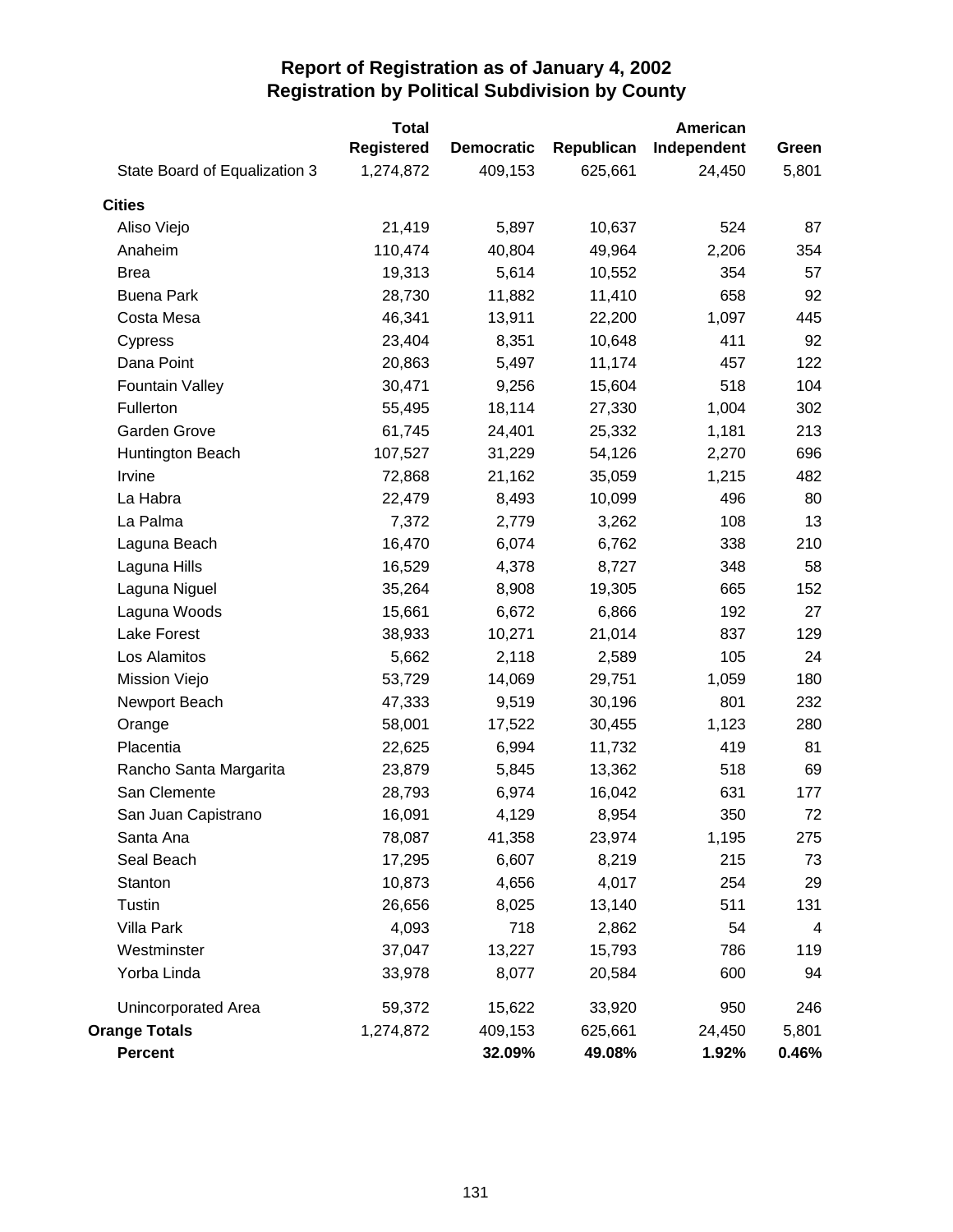|                               |             |                    |        |                      | <b>Declined to</b> |
|-------------------------------|-------------|--------------------|--------|----------------------|--------------------|
|                               | Libertarian | <b>Natural Law</b> | Reform | <b>Miscellaneous</b> | <b>State</b>       |
| State Board of Equalization 3 | 9,173       | 2,990              | 6,610  | 4,880                | 186,154            |
| <b>Cities</b>                 |             |                    |        |                      |                    |
| Aliso Viejo                   | 162         | 28                 | 96     | 50                   | 3,938              |
| Anaheim                       | 725         | 218                | 534    | 539                  | 15,130             |
| <b>Brea</b>                   | 92          | 39                 | 112    | 63                   | 2,430              |
| <b>Buena Park</b>             | 191         | 51                 | 142    | 174                  | 4,130              |
| Costa Mesa                    | 639         | 141                | 280    | 202                  | 7,426              |
| Cypress                       | 174         | 43                 | 104    | 101                  | 3,480              |
| Dana Point                    | 177         | 51                 | 171    | 65                   | 3,149              |
| <b>Fountain Valley</b>        | 196         | 88                 | 172    | 111                  | 4,422              |
| Fullerton                     | 465         | 160                | 336    | 320                  | 7,464              |
| Garden Grove                  | 409         | 174                | 332    | 350                  | 9,353              |
| Huntington Beach              | 1,005       | 423                | 695    | 432                  | 16,651             |
| Irvine                        | 520         | 242                | 274    | 178                  | 13,736             |
| La Habra                      | 130         | 55                 | 107    | 115                  | 2,904              |
| La Palma                      | 25          | 12                 | 25     | 29                   | 1,119              |
| Laguna Beach                  | 173         | 37                 | 97     | 61                   | 2,718              |
| Laguna Hills                  | 125         | 28                 | 77     | 41                   | 2,747              |
| Laguna Niguel                 | 206         | 71                 | 190    | 82                   | 5,685              |
| Laguna Woods                  | 32          | 6                  | 65     | 13                   | 1,788              |
| <b>Lake Forest</b>            | 298         | 63                 | 209    | 108                  | 6,004              |
| Los Alamitos                  | 33          | $\overline{7}$     | 26     | 27                   | 733                |
| Mission Viejo                 | 293         | 97                 | 263    | 131                  | 7,886              |
| Newport Beach                 | 335         | 81                 | 180    | 95                   | 5,894              |
| Orange                        | 430         | 82                 | 293    | 215                  | 7,601              |
| Placentia                     | 121         | 62                 | 138    | 95                   | 2,983              |
| Rancho Santa Margarita        | 154         | 51                 | 78     | 44                   | 3,758              |
| San Clemente                  | 255         | 84                 | 252    | 105                  | 4,273              |
| San Juan Capistrano           | 118         | 32                 | 131    | 52                   | 2,253              |
| Santa Ana                     | 451         | 212                | 225    | 400                  | 9,997              |
| Seal Beach                    | 92          | 22                 | 68     | 38                   | 1,961              |
| Stanton                       | 82          | 25                 | 84     | 64                   | 1,662              |
| Tustin                        | 227         | 51                 | 150    | 85                   | 4,336              |
| Villa Park                    | 16          | 3                  | 17     | $\overline{2}$       | 417                |
| Westminster                   | 244         | 115                | 194    | 213                  | 6,356              |
| Yorba Linda                   | 156         | 42                 | 185    | 91                   | 4,149              |
| Unincorporated Area           | 422         | 94                 | 308    | 189                  | 7,621              |
| <b>Orange Totals</b>          | 9,173       | 2,990              | 6,610  | 4,880                | 186,154            |
| Percent                       | 0.72%       | 0.23%              | 0.52%  | 0.38%                | 14.60%             |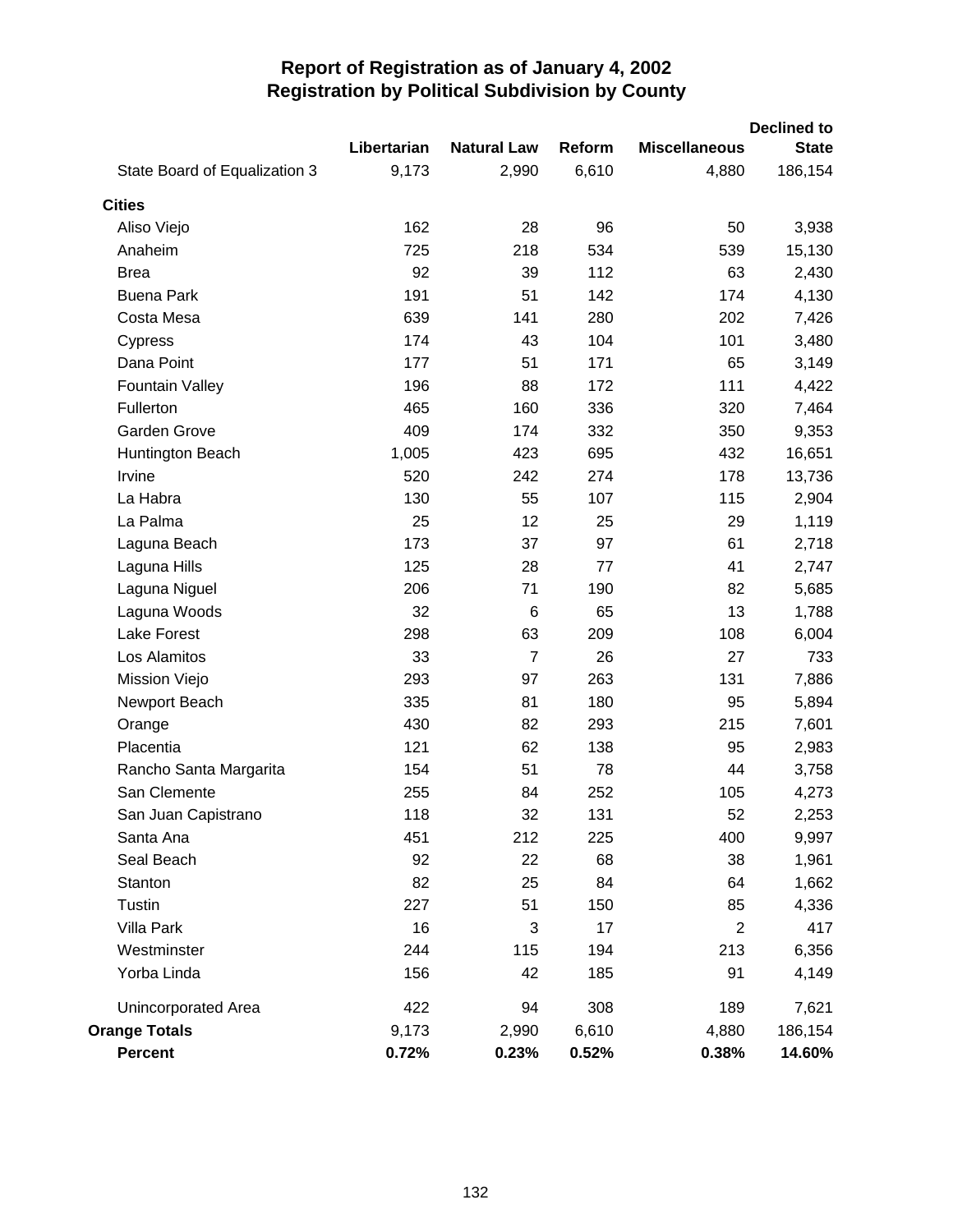|                               | <b>Total</b>      |                   |            | American    |                |
|-------------------------------|-------------------|-------------------|------------|-------------|----------------|
|                               | <b>Registered</b> | <b>Democratic</b> | Republican | Independent | Green          |
| <b>Placer</b>                 |                   |                   |            |             |                |
| <b>Districts</b>              |                   |                   |            |             |                |
| <b>County Supervisorial 1</b> | 29,710            | 10,295            | 14,663     | 586         | 138            |
| <b>County Supervisorial 2</b> | 30,674            | 9,118             | 16,432     | 621         | 155            |
| <b>County Supervisorial 3</b> | 28,157            | 9,622             | 13,525     | 568         | 271            |
| <b>County Supervisorial 4</b> | 29,960            | 8,582             | 16,728     | 518         | 162            |
| <b>County Supervisorial 5</b> | 27,413            | 9,210             | 11,953     | 671         | 413            |
| US Congressional 4            | 145,914           | 46,827            | 73,301     | 2,964       | 1,139          |
| State Senate 1                | 95,254            | 31,296            | 46,755     | 1,942       | 833            |
| State Senate 4                | 50,660            | 15,531            | 26,546     | 1,022       | 306            |
| State Assembly 3              | 15,540            | 5,047             | 7,366      | 325         | 199            |
| State Assembly 4              | 118,406           | 38,748            | 58,760     | 2,456       | 867            |
| State Assembly 5              | 11,968            | 3,032             | 7,175      | 183         | 73             |
| State Board of Equalization 2 | 145,914           | 46,827            | 73,301     | 2,964       | 1,139          |
| <b>Cities</b>                 |                   |                   |            |             |                |
| Auburn                        | 7,612             | 2,706             | 3,494      | 163         | 94             |
| Colfax                        | 844               | 291               | 358        | 20          | 17             |
| Lincoln                       | 7,529             | 2,416             | 3,830      | 177         | 33             |
| Loomis                        | 3,626             | 1,167             | 1,815      | 81          | 20             |
| Rocklin                       | 22,053            | 6,324             | 11,980     | 432         | 115            |
| Roseville                     | 45,106            | 14,940            | 22,917     | 856         | 214            |
| Unincorporated Area           | 59,144            | 18,983            | 28,907     | 1,235       | 646            |
| <b>Placer Totals</b>          | 145,914           | 46,827            | 73,301     | 2,964       | 1,139          |
| <b>Percent</b>                |                   | 32.09%            | 50.24%     | 2.03%       | 0.78%          |
| <b>Plumas</b>                 |                   |                   |            |             |                |
| <b>Districts</b>              |                   |                   |            |             |                |
| <b>County Supervisorial 1</b> | 2,144             | 842               | 822        | 81          | $\overline{7}$ |
| <b>County Supervisorial 2</b> | 2,351             | 935               | 922        | 81          | 27             |
| <b>County Supervisorial 3</b> | 2,337             | 793               | 1,206      | 61          | $\overline{7}$ |
| <b>County Supervisorial 4</b> | 2,414             | 943               | 980        | 71          | 23             |
| <b>County Supervisorial 5</b> | 2,895             | 1,052             | 1,338      | 80          | 21             |
| US Congressional 4            | 12,141            | 4,565             | 5,268      | 374         | 85             |
| State Senate 1                | 12,141            | 4,565             | 5,268      | 374         | 85             |
| State Assembly 3              | 12,141            | 4,565             | 5,268      | 374         | 85             |
| State Board of Equalization 2 | 12,141            | 4,565             | 5,268      | 374         | 85             |
| <b>Cities</b>                 |                   |                   |            |             |                |
| Portola                       | 1,032             | 472               | 306        | 41          | 4              |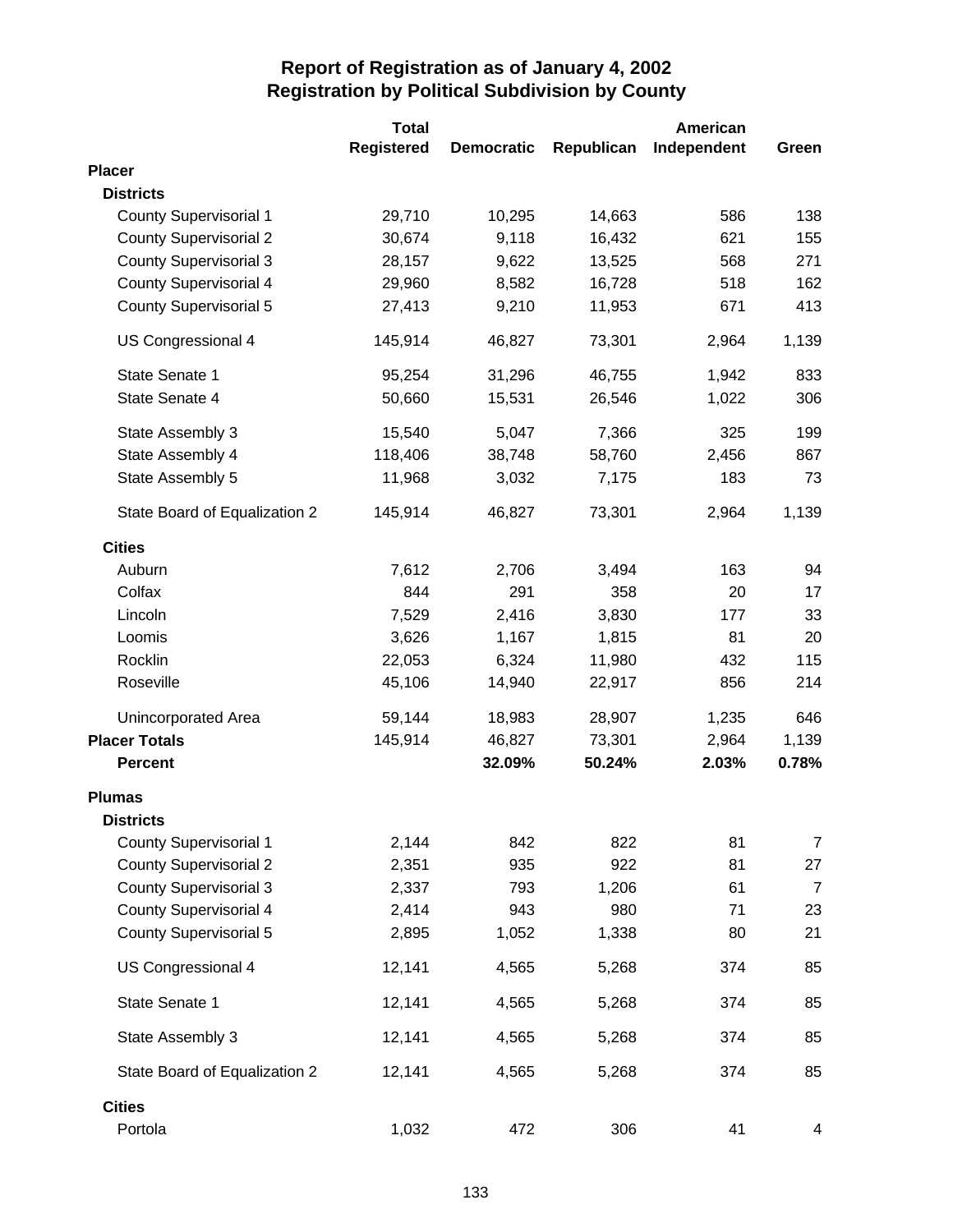|                                                                |                |                         |                |                      | <b>Declined to</b> |
|----------------------------------------------------------------|----------------|-------------------------|----------------|----------------------|--------------------|
|                                                                | Libertarian    | <b>Natural Law</b>      | Reform         | <b>Miscellaneous</b> | <b>State</b>       |
| <b>Placer</b>                                                  |                |                         |                |                      |                    |
| <b>Districts</b>                                               |                |                         |                |                      |                    |
| <b>County Supervisorial 1</b>                                  | 141            | $\overline{7}$          | 85             | 50                   | 3,745              |
| <b>County Supervisorial 2</b>                                  | 161            | 10                      | 94             | 53                   | 4,030              |
| <b>County Supervisorial 3</b><br><b>County Supervisorial 4</b> | 204<br>151     | 11<br>8                 | 206<br>99      | 73<br>42             | 3,677<br>3,670     |
| <b>County Supervisorial 5</b>                                  | 271            | 38                      | 222            | 97                   | 4,538              |
|                                                                | 928            | 74                      | 706            | 315                  | 19,660             |
| US Congressional 4                                             |                |                         |                |                      |                    |
| State Senate 1                                                 | 616            | 58                      | 482            | 211                  | 13,061             |
| State Senate 4                                                 | 312            | 16                      | 224            | 104                  | 6,599              |
| State Assembly 3                                               | 134            | 13                      | 158            | 51                   | 2,247              |
| State Assembly 4                                               | 736            | 57                      | 506            | 248                  | 16,028             |
| State Assembly 5                                               | 58             | 4                       | 42             | 16                   | 1,385              |
| State Board of Equalization 2                                  | 928            | 74                      | 706            | 315                  | 19,660             |
| <b>Cities</b>                                                  |                |                         |                |                      |                    |
| Auburn                                                         | 64             | 5                       | 51             | 17                   | 1,018              |
| Colfax                                                         | 11             | 1                       | 8              | 5                    | 133                |
| Lincoln                                                        | 31             | $\overline{\mathbf{4}}$ | 15             | 16                   | 1,007              |
| Loomis                                                         | 25             | 1                       | 15             | 10                   | 492                |
| Rocklin                                                        | 116            | $\overline{7}$          | 63             | 43                   | 2,973              |
| Roseville                                                      | 223            | 10                      | 129            | 72                   | 5,745              |
| <b>Unincorporated Area</b>                                     | 458            | 46                      | 425            | 152                  | 8,292              |
| <b>Placer Totals</b>                                           | 928            | 74                      | 706            | 315                  | 19,660             |
| <b>Percent</b>                                                 | 0.64%          | 0.05%                   | 0.48%          | 0.22%                | 13.47%             |
| <b>Plumas</b>                                                  |                |                         |                |                      |                    |
| <b>Districts</b>                                               |                |                         |                |                      |                    |
| <b>County Supervisorial 1</b>                                  | 13             | 0                       | 4              | 14                   | 361                |
| <b>County Supervisorial 2</b>                                  | 17             | 1                       | 13             | 6                    | 349                |
| <b>County Supervisorial 3</b>                                  | 10             | $\pmb{0}$               | 10             | 13                   | 237                |
| <b>County Supervisorial 4</b>                                  | 13             | 4                       | $\overline{7}$ | 11                   | 362                |
| <b>County Supervisorial 5</b>                                  | 15             | $\pmb{0}$               | 8              | 15                   | 366                |
| US Congressional 4                                             | 68             | 5                       | 42             | 59                   | 1,675              |
| State Senate 1                                                 | 68             | 5                       | 42             | 59                   | 1,675              |
| State Assembly 3                                               | 68             | 5                       | 42             | 59                   | 1,675              |
| State Board of Equalization 2                                  | 68             | $\sqrt{5}$              | 42             | 59                   | 1,675              |
| <b>Cities</b>                                                  |                |                         |                |                      |                    |
| Portola                                                        | $\overline{7}$ | $\boldsymbol{0}$        | 3              | 8                    | 191                |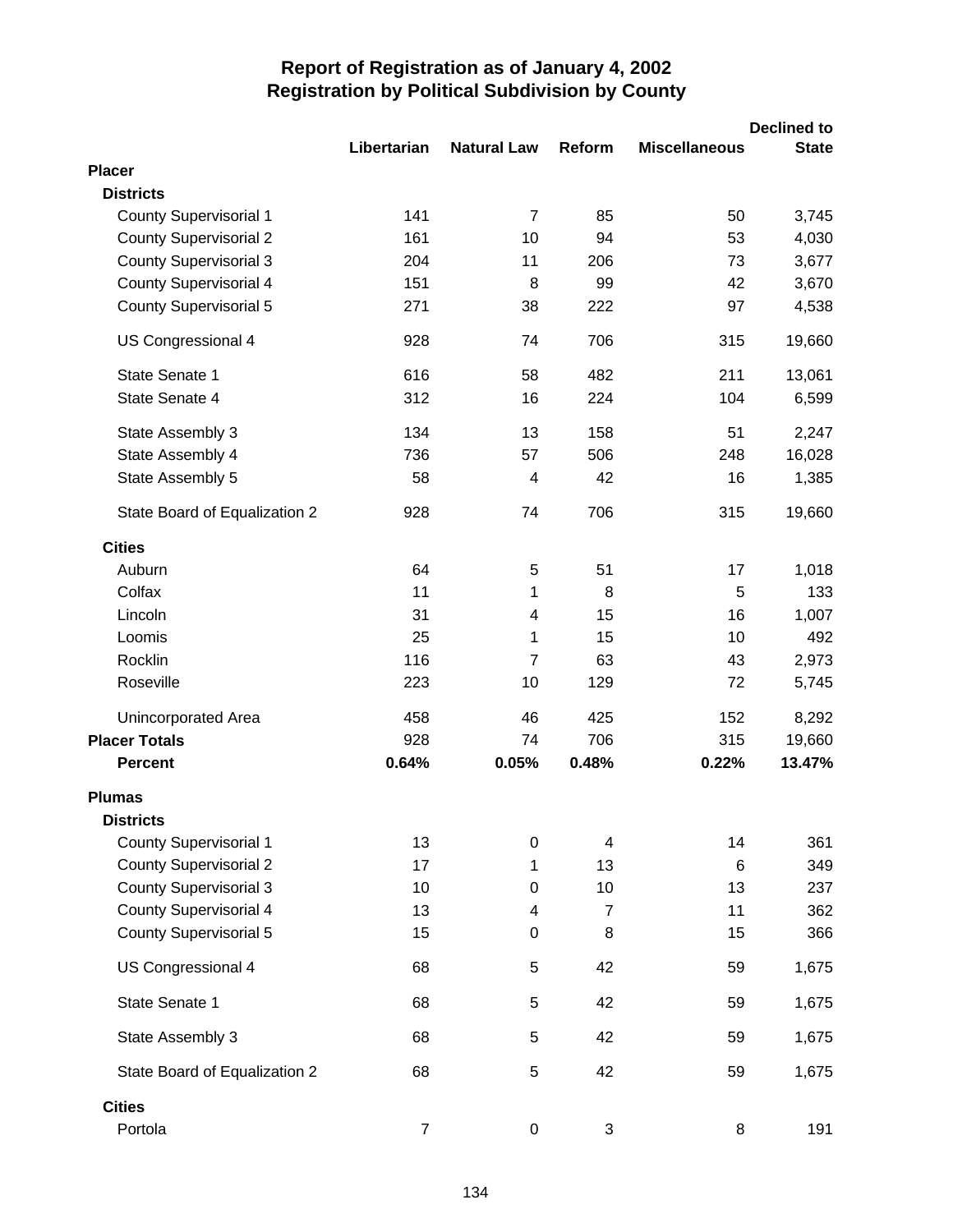|                               | <b>Total</b>      |                   |            | American    |                  |
|-------------------------------|-------------------|-------------------|------------|-------------|------------------|
|                               | <b>Registered</b> | <b>Democratic</b> | Republican | Independent | Green            |
| Unincorporated Area           | 11,109            | 4,093             | 4,962      | 333         | 81               |
| <b>Plumas Totals</b>          | 12,141            | 4,565             | 5,268      | 374         | 85               |
| <b>Percent</b>                |                   | 37.60%            | 43.39%     | 3.08%       | 0.70%            |
| <b>Riverside</b>              |                   |                   |            |             |                  |
| <b>Districts</b>              |                   |                   |            |             |                  |
| <b>County Supervisorial 1</b> | 124,341           | 45,301            | 59,128     | 2,564       | 540              |
| <b>County Supervisorial 2</b> | 116,184           | 41,993            | 55,446     | 2,688       | 483              |
| <b>County Supervisorial 3</b> | 150,536           | 45,983            | 80,865     | 3,585       | 544              |
| <b>County Supervisorial 4</b> | 111,747           | 43,663            | 49,907     | 2,303       | 310              |
| <b>County Supervisorial 5</b> | 109,321           | 46,326            | 44,930     | 2,698       | 315              |
| US Congressional 41           | 47,711            | 18,161            | 21,985     | 1,232       | 134              |
| US Congressional 44           | 212,910           | 78,847            | 100,458    | 4,547       | 917              |
| US Congressional 45           | 251,418           | 94,099            | 117,065    | 5,631       | 812              |
| US Congressional 49           | 100,090           | 32,159            | 50,768     | 2,428       | 329              |
| State Senate 31               | 134,425           | 53,235            | 59,954     | 2,821       | 670              |
| State Senate 36               | 79,953            | 20,667            | 45,588     | 1,875       | 246              |
| State Senate 37               | 356,327           | 128,987           | 170,630    | 8,217       | 1,178            |
| State Senate 40               | 41,424            | 20,377            | 14,104     | 925         | 98               |
| State Assembly 63             | 3,377             | 1,464             | 1,432      | 78          | 9                |
| State Assembly 64             | 186,081           | 65,917            | 90,521     | 3,857       | 914              |
| State Assembly 65             | 133,770           | 51,806            | 61,849     | 3,276       | 378              |
| State Assembly 66             | 134,001           | 43,247            | 68,115     | 3,139       | 421              |
| State Assembly 71             | 66,299            | 21,990            | 33,803     | 1,494       | 204              |
| State Assembly 80             | 88,601            | 38,842            | 34,556     | 1,994       | 266              |
| State Board of Equalization 3 | 612,129           | 223,266           | 290,276    | 13,838      | 2,192            |
| <b>Cities</b>                 |                   |                   |            |             |                  |
| Banning                       | 10,939            | 4,571             | 4,881      | 254         | 16               |
| Beaumont                      | 4,019             | 1,577             | 1,644      | 165         | 14               |
| <b>Blythe</b>                 | 3,990             | 1,954             | 1,385      | 94          | 4                |
| Calimesa                      | 3,643             | 1,248             | 1,853      | 89          | $\boldsymbol{9}$ |
| Canyon Lake                   | 5,589             | 1,288             | 3,524      | 122         | 8                |
| <b>Cathedral City</b>         | 13,543            | 5,821             | 5,173      | 318         | 44               |
| Coachella                     | 3,837             | 2,695             | 565        | 58          | 4                |
| Corona                        | 47,462            | 15,433            | 24,435     | 972         | 152              |
| Desert Hot Springs            | 4,686             | 1,892             | 1,873      | 135         | 18               |
| Hemet                         | 28,838            | 10,714            | 14,247     | 710         | 102              |
| <b>Indian Wells</b>           | 2,692             | 465               | 1,921      | 31          | 3                |
| Indio                         | 11,764            | 5,995             | 4,023      | 238         | 27               |
| La Quinta                     | 11,014            | 3,254             | 5,894      | 268         | 28               |
| Lake Elsinore                 | 10,461            | 3,466             | 4,942      | 299         | 38               |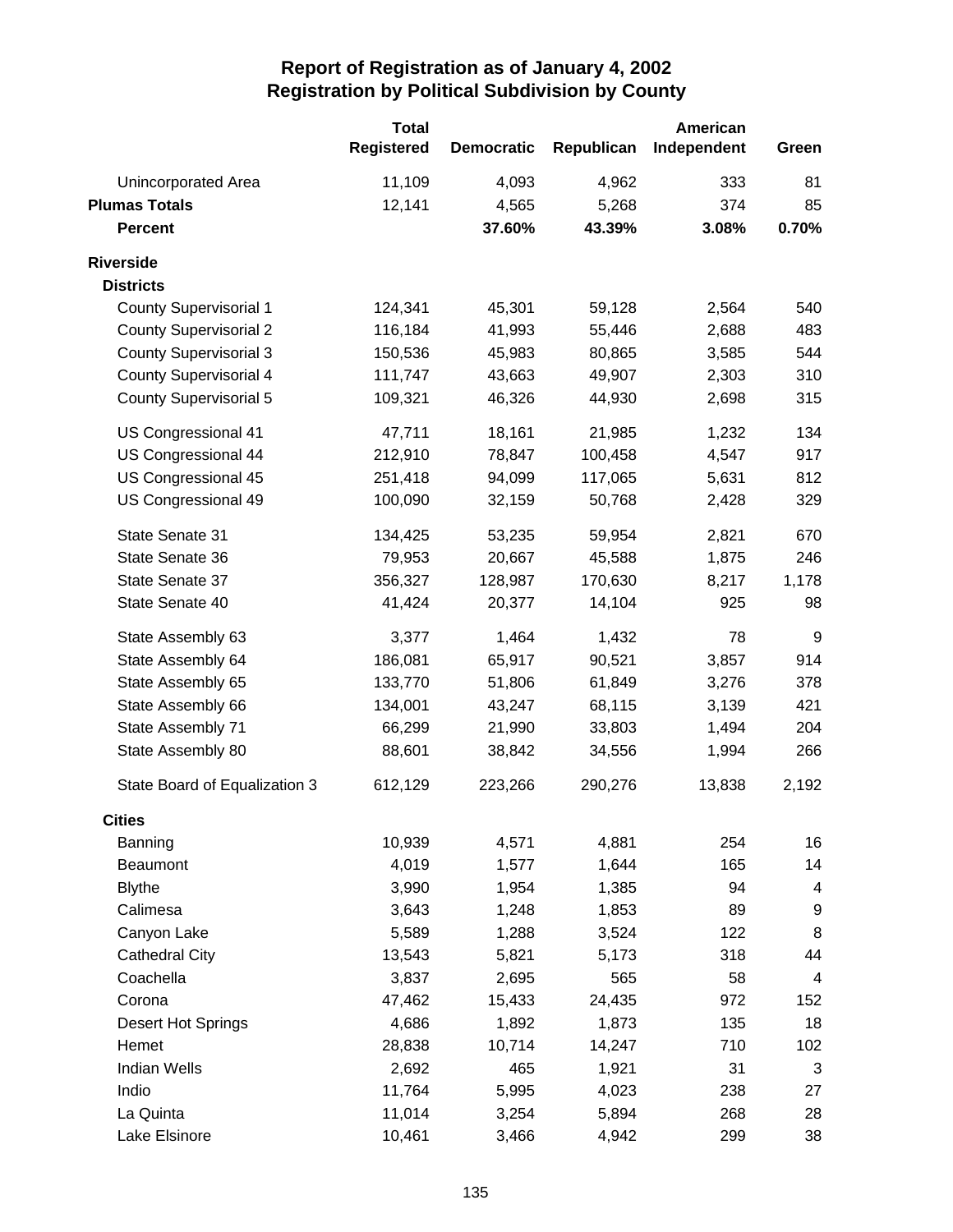|                               |             |                         |               |                      | <b>Declined to</b> |
|-------------------------------|-------------|-------------------------|---------------|----------------------|--------------------|
|                               | Libertarian | <b>Natural Law</b>      | <b>Reform</b> | <b>Miscellaneous</b> | <b>State</b>       |
| Unincorporated Area           | 61          | 5                       | 39            | 51                   | 1,484              |
| <b>Plumas Totals</b>          | 68          | 5                       | 42            | 59                   | 1,675              |
| <b>Percent</b>                | 0.56%       | 0.04%                   | 0.35%         | 0.49%                | 13.80%             |
| <b>Riverside</b>              |             |                         |               |                      |                    |
| <b>Districts</b>              |             |                         |               |                      |                    |
| <b>County Supervisorial 1</b> | 842         | 332                     | 653           | 616                  | 14,365             |
| <b>County Supervisorial 2</b> | 753         | 259                     | 500           | 598                  | 13,464             |
| <b>County Supervisorial 3</b> | 728         | 168                     | 840           | 615                  | 17,208             |
| <b>County Supervisorial 4</b> | 439         | 138                     | 794           | 475                  | 13,718             |
| <b>County Supervisorial 5</b> | 716         | 264                     | 537           | 651                  | 12,884             |
| US Congressional 41           | 217         | 76                      | 265           | 220                  | 5,421              |
| US Congressional 44           | 1,331       | 551                     | 923           | 1,050                | 24,286             |
| US Congressional 45           | 1,294       | 365                     | 1,490         | 1,169                | 29,493             |
| US Congressional 49           | 636         | 169                     | 646           | 516                  | 12,439             |
| State Senate 31               | 907         | 441                     | 592           | 717                  | 15,088             |
| State Senate 36               | 464         | 82                      | 441           | 360                  | 10,230             |
| State Senate 37               | 1,955       | 560                     | 2,030         | 1,605                | 41,165             |
| State Senate 40               | 152         | 78                      | 261           | 273                  | 5,156              |
| State Assembly 63             | 20          | 9                       | 12            | 16                   | 337                |
| State Assembly 64             | 1,238       | 429                     | 1,000         | 848                  | 21,357             |
| State Assembly 65             | 663         | 223                     | 734           | 631                  | 14,210             |
| State Assembly 66             | 837         | 262                     | 714           | 703                  | 16,563             |
| State Assembly 71             | 349         | 92                      | 274           | 283                  | 7,810              |
| State Assembly 80             | 371         | 146                     | 590           | 474                  | 11,362             |
| State Board of Equalization 3 | 3,478       | 1,161                   | 3,324         | 2,955                | 71,639             |
| <b>Cities</b>                 |             |                         |               |                      |                    |
| Banning                       | 31          | 17                      | 47            | 47                   | 1,075              |
| <b>Beaumont</b>               | 29          | 4                       | 30            | 23                   | 533                |
| <b>Blythe</b>                 | 12          | 4                       | 9             | 20                   | 508                |
| Calimesa                      | 18          | 0                       | 18            | 12                   | 396                |
| Canyon Lake                   | 28          | $\overline{\mathbf{4}}$ | 40            | 20                   | 555                |
| <b>Cathedral City</b>         | 52          | 17                      | 111           | 75                   | 1,932              |
| Coachella                     | 11          | 11                      | 14            | 43                   | 436                |
| Corona                        | 233         | 69                      | 165           | 191                  | 5,812              |
| Desert Hot Springs            | 38          | 14                      | 39            | 31                   | 646                |
| Hemet                         | 100         | 31                      | 190           | 106                  | 2,638              |
| <b>Indian Wells</b>           | 8           | $\mathbf 0$             | 12            | 3                    | 249                |
| Indio                         | 41          | 21                      | 83            | 76                   | 1,260              |
| La Quinta                     | 31          | 11                      | 73            | 40                   | 1,415              |
| Lake Elsinore                 | 99          | 16                      | 79            | 62                   | 1,460              |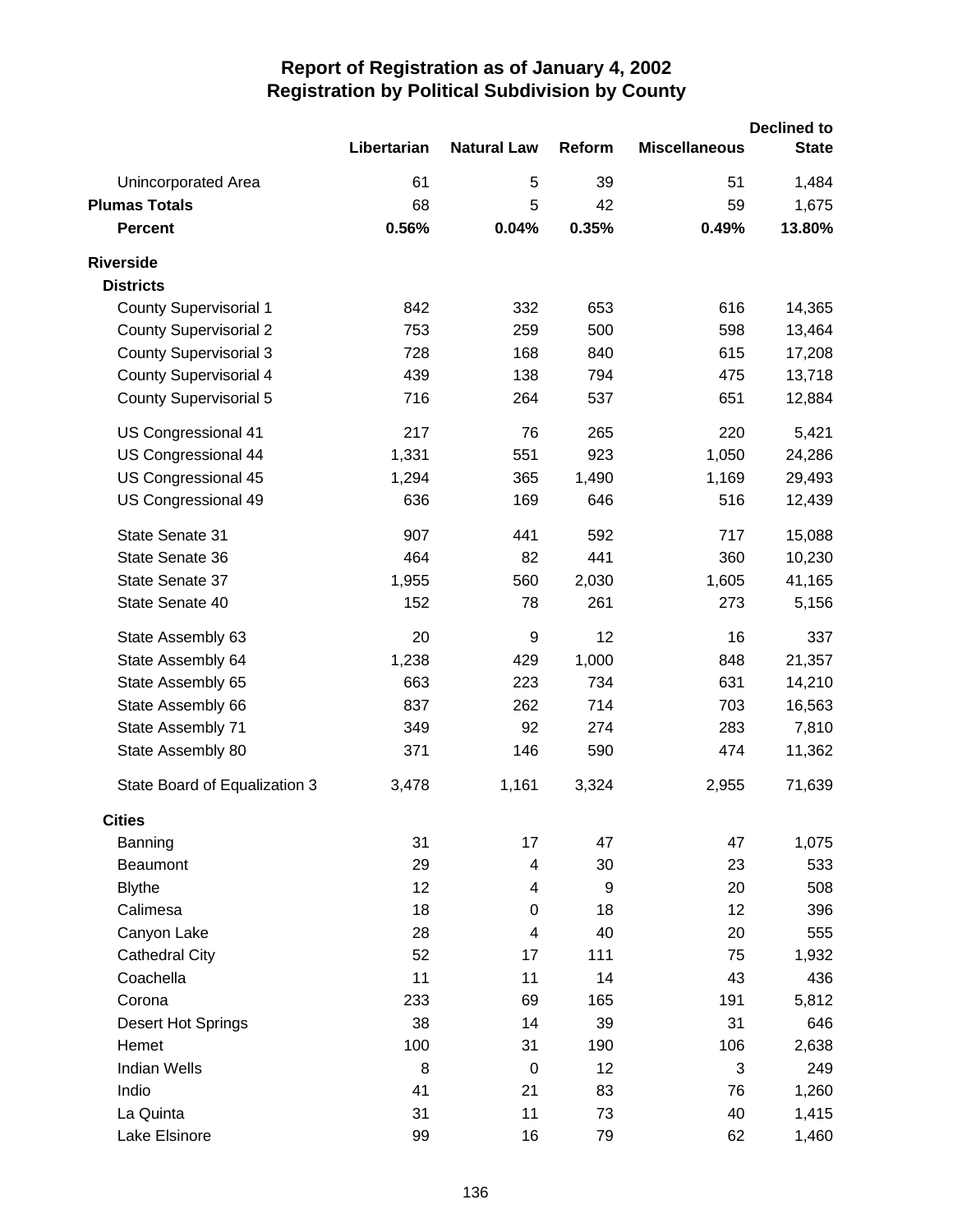|                               | <b>Total</b><br><b>Registered</b> | <b>Democratic</b> | Republican | American<br>Independent | Green       |
|-------------------------------|-----------------------------------|-------------------|------------|-------------------------|-------------|
| Moreno Valley                 | 50,666                            | 21,671            | 20,939     | 1,117                   | 131         |
| Murrieta                      | 26,095                            | 6,749             | 15,094     | 606                     | 52          |
| Norco                         | 10,333                            | 3,112             | 5,614      | 350                     | 26          |
| Palm Desert                   | 20,912                            | 6,169             | 11,398     | 438                     | 58          |
| Palm Springs                  | 21,776                            | 9,539             | 8,281      | 455                     | 93          |
| Perris                        | 10,266                            | 5,139             | 3,217      | 297                     | 36          |
| Rancho Mirage                 | 7,656                             | 2,322             | 4,158      | 93                      | 20          |
| Riverside                     | 100,770                           | 39,459            | 45,469     | 2,021                   | 570         |
| San Jacinto                   | 8,735                             | 3,373             | 4,027      | 219                     | 28          |
| Temecula                      | 28,350                            | 6,935             | 16,411     | 650                     | 93          |
|                               |                                   |                   |            |                         |             |
| Unincorporated Area           | 164,093                           | 58,425            | 79,308     | 3,839                   | 618         |
| <b>Riverside Totals</b>       | 612,129                           | 223,266           | 290,276    | 13,838                  | 2,192       |
| <b>Percent</b>                |                                   | 36.47%            | 47.42%     | 2.26%                   | 0.36%       |
| <b>Sacramento</b>             |                                   |                   |            |                         |             |
| <b>Districts</b>              |                                   |                   |            |                         |             |
| <b>County Supervisorial 1</b> | 106,787                           | 57,644            | 25,086     | 2,863                   | 1,844       |
| <b>County Supervisorial 2</b> | 101,030                           | 59,095            | 24,429     | 2,044                   | 630         |
| <b>County Supervisorial 3</b> | 134,750                           | 59,029            | 51,825     | 2,831                   | 1,456       |
| <b>County Supervisorial 4</b> | 127,789                           | 45,135            | 60,033     | 2,761                   | 793         |
| <b>County Supervisorial 5</b> | 120,185                           | 51,005            | 48,169     | 2,679                   | 616         |
| US Congressional 3            | 290,851                           | 112,049           | 128,649    | 6,227                   | 1,844       |
| US Congressional 4            | 16,721                            | 5,774             | 7,997      | 399                     | 103         |
| US Congressional 5            | 281,304                           | 153,287           | 72,303     | 6,510                   | 3,380       |
| US Congressional 10           | 1,665                             | 798               | 593        | 42                      | 12          |
| State Senate 1                | 193,303                           | 71,522            | 90,066     | 3,807                   | 1,164       |
| State Senate 5                | 15,299                            | 6,914             | 5,830      | 280                     | 67          |
| State Senate 6                | 381,939                           | 193,472           | 113,646    | 9,091                   | 4,108       |
| State Assembly 4              | 37,514                            | 15,733            | 14,292     | 1,001                   | 183         |
| State Assembly 5              | 211,423                           | 82,982            | 89,978     | 4,727                   | 1,710       |
| State Assembly 9              | 183,410                           | 106,379           | 41,067     | 4,033                   | 2,563       |
| State Assembly 10             | 124,613                           | 53,658            | 48,973     | 2,604                   | 754         |
| State Assembly 15             | 33,581                            | 13,156            | 15,232     | 813                     | 129         |
| State Board of Equalization 2 | 590,541                           | 271,908           | 209,542    | 13,178                  | 5,339       |
| <b>Cities</b>                 |                                   |                   |            |                         |             |
| <b>Citrus Heights</b>         | 42,547                            | 16,206            | 18,482     | 1,084                   | 319         |
| <b>Elk Grove</b>              | 38,683                            | 15,935            | 16,447     | 787                     | 160         |
| Folsom                        | 26,737                            | 8,235             | 13,860     | 484                     | 117         |
| Galt                          | 8,230                             | 3,329             | 3,488      | 253                     | 27          |
| Isleton                       | 418                               | 245               | 102        | 16                      | $\mathbf 1$ |
| Sacramento                    | 186,703                           | 105,227           | 44,620     | 4,074                   | 2,674       |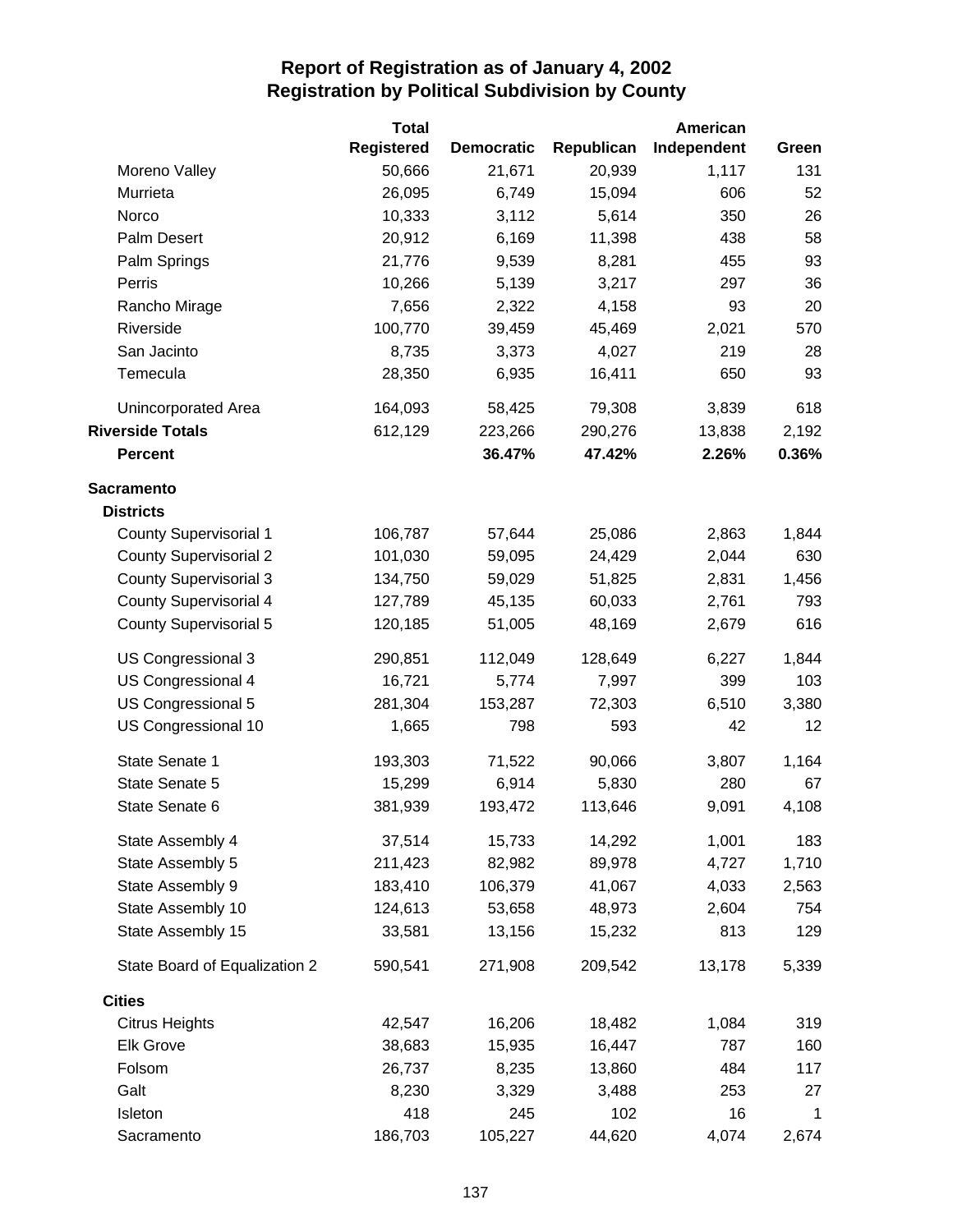|                               |             |                    |        |                      | <b>Declined to</b> |
|-------------------------------|-------------|--------------------|--------|----------------------|--------------------|
|                               | Libertarian | <b>Natural Law</b> | Reform | <b>Miscellaneous</b> | <b>State</b>       |
| Moreno Valley                 | 407         | 117                | 160    | 287                  | 5,837              |
| Murrieta                      | 128         | 24                 | 127    | 107                  | 3,208              |
| Norco                         | 71          | 13                 | 57     | 46                   | 1,044              |
| Palm Desert                   | 89          | 17                 | 180    | 65                   | 2,498              |
| Palm Springs                  | 106         | 33                 | 144    | 85                   | 3,040              |
| Perris                        | 61          | 47                 | 77     | 98                   | 1,294              |
| Rancho Mirage                 | 32          | 4                  | 56     | 18                   | 953                |
| Riverside                     | 719         | 329                | 429    | 509                  | 11,265             |
| San Jacinto                   | 35          | 15                 | 49     | 38                   | 951                |
| Temecula                      | 150         | 24                 | 126    | 125                  | 3,836              |
| Unincorporated Area           | 949         | 319                | 1,009  | 828                  | 18,798             |
| <b>Riverside Totals</b>       | 3,478       | 1,161              | 3,324  | 2,955                | 71,639             |
| <b>Percent</b>                | 0.57%       | 0.19%              | 0.54%  | 0.48%                | 11.70%             |
| <b>Sacramento</b>             |             |                    |        |                      |                    |
| <b>Districts</b>              |             |                    |        |                      |                    |
| <b>County Supervisorial 1</b> | 776         | 286                | 536    | 1,458                | 16,294             |
| <b>County Supervisorial 2</b> | 393         | 183                | 352    | 894                  | 13,010             |
| <b>County Supervisorial 3</b> | 756         | 135                | 539    | 732                  | 17,447             |
| <b>County Supervisorial 4</b> | 760         | 90                 | 641    | 403                  | 17,173             |
| <b>County Supervisorial 5</b> | 563         | 116                | 477    | 555                  | 16,005             |
| US Congressional 3            | 1,565       | 244                | 1,253  | 1,125                | 37,895             |
| US Congressional 4            | 102         | 8                  | 106    | 58                   | 2,174              |
| US Congressional 5            | 1,564       | 557                | 1,179  | 2,851                | 39,673             |
| US Congressional 10           | 17          | 1                  | 7      | 8                    | 187                |
| State Senate 1                | 981         | 147                | 723    | 642                  | 24,251             |
| State Senate 5                | 60          | $\overline{7}$     | 39     | 52                   | 2,050              |
| State Senate 6                | 2,207       | 656                | 1,783  | 3,348                | 53,628             |
| State Assembly 4              | 222         | 52                 | 201    | 241                  | 5,589              |
| State Assembly 5              | 1,290       | 198                | 1,026  | 1,010                | 28,502             |
| State Assembly 9              | 1,016       | 411                | 717    | 2,070                | 25,154             |
| State Assembly 10             | 563         | 118                | 490    | 619                  | 16,834             |
| State Assembly 15             | 157         | 31                 | 111    | 102                  | 3,850              |
| State Board of Equalization 2 | 3,248       | 810                | 2,545  | 4,042                | 79,929             |
| <b>Cities</b>                 |             |                    |        |                      |                    |
| <b>Citrus Heights</b>         | 288         | 41                 | 297    | 166                  | 5,664              |
| <b>Elk Grove</b>              | 127         | 27                 | 108    | 140                  | 4,952              |
| Folsom                        | 142         | 8                  | 68     | 45                   | 3,778              |
| Galt                          | 43          | 15                 | 27     | 27                   | 1,021              |
| Isleton                       | 3           | 0                  | 1      | 3                    | 47                 |
| Sacramento                    | 1,044       | 392                | 725    | 1,987                | 25,960             |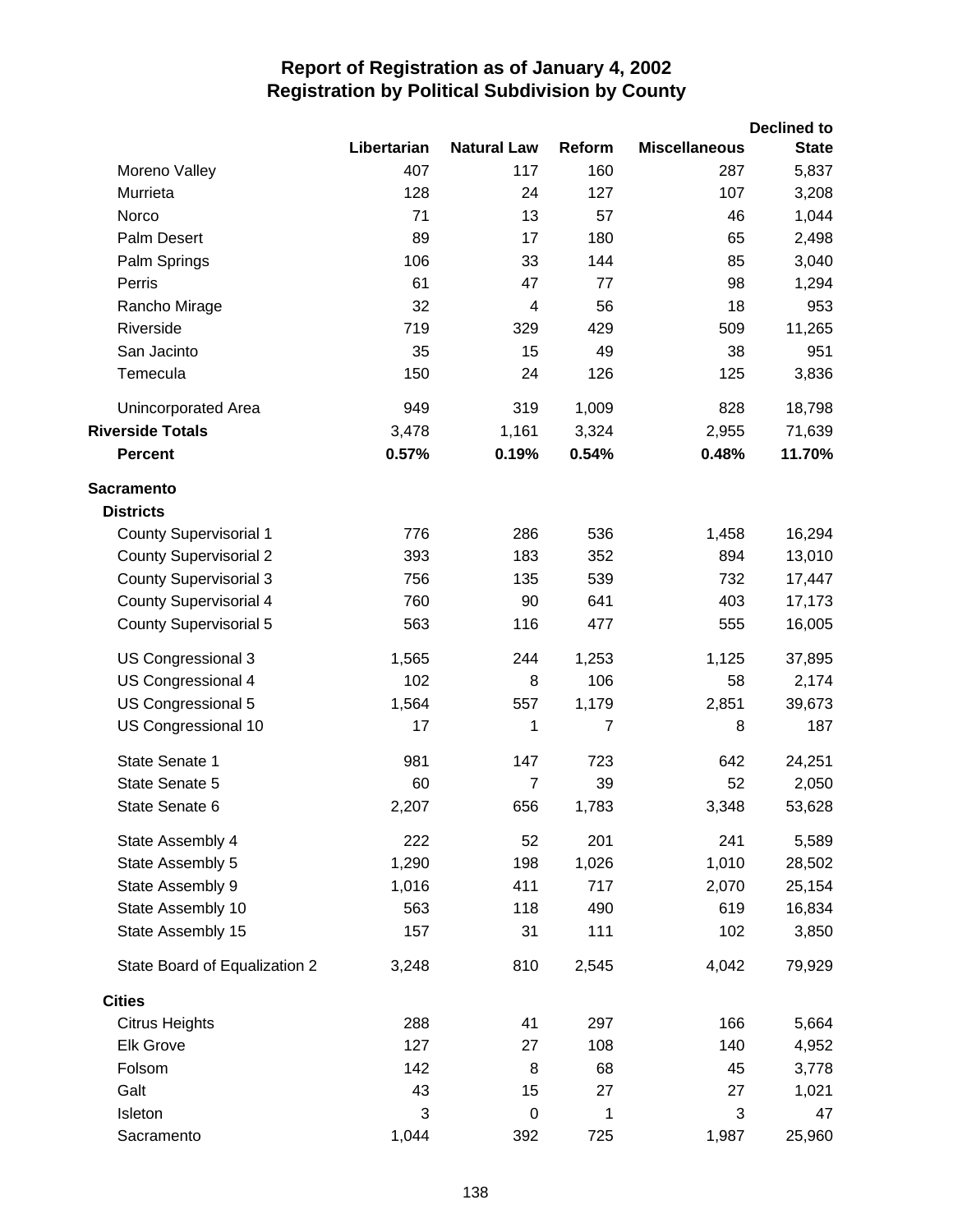|                                       | <b>Total</b><br><b>Registered</b> | <b>Democratic</b> | Republican | American<br>Independent | Green |
|---------------------------------------|-----------------------------------|-------------------|------------|-------------------------|-------|
| <b>Unincorporated Area</b>            | 287,223                           | 122,731           | 112,543    | 6,480                   | 2,041 |
| <b>Sacramento Totals</b>              | 590,541                           | 271,908           | 209,542    | 13,178                  | 5,339 |
| <b>Percent</b>                        |                                   | 46.04%            | 35.48%     | 2.23%                   | 0.90% |
| <b>San Benito</b><br><b>Districts</b> |                                   |                   |            |                         |       |
| <b>County Supervisorial 1</b>         | 5,320                             | 2,164             | 2,127      | 154                     | 24    |
| <b>County Supervisorial 2</b>         | 5,742                             | 2,723             | 1,967      | 127                     | 46    |
| <b>County Supervisorial 3</b>         | 4,661                             | 2,484             | 1,348      | 112                     | 18    |
| <b>County Supervisorial 4</b>         | 6,197                             | 2,232             | 2,895      | 151                     | 21    |
| <b>County Supervisorial 5</b>         | 4,598                             | 2,815             | 913        | 119                     | 16    |
| US Congressional 17                   | 26,518                            | 12,418            | 9,250      | 663                     | 125   |
| State Senate 12                       | 26,518                            | 12,418            | 9,250      | 663                     | 125   |
| State Assembly 28                     | 26,518                            | 12,418            | 9,250      | 663                     | 125   |
| State Board of Equalization 1         | 26,518                            | 12,418            | 9,250      | 663                     | 125   |
| <b>Cities</b>                         |                                   |                   |            |                         |       |
| Hollister                             | 15,572                            | 8,038             | 4,563      | 400                     | 58    |
| San Juan Bautista                     | 981                               | 551               | 247        | 20                      | 9     |
| Unincorporated Area                   | 9,965                             | 3,829             | 4,440      | 243                     | 58    |
| <b>San Benito Totals</b>              | 26,518                            | 12,418            | 9,250      | 663                     | 125   |
| <b>Percent</b>                        |                                   | 46.83%            | 34.88%     | 2.50%                   | 0.47% |
| San Bernardino<br><b>Districts</b>    |                                   |                   |            |                         |       |
| <b>County Supervisorial 1</b>         | 124,041                           | 44,687            | 56,576     | 4,161                   | 348   |
| <b>County Supervisorial 2</b>         | 131,945                           | 52,264            | 57,987     | 2,888                   | 545   |
| <b>County Supervisorial 3</b>         | 150,281                           | 56,592            | 68,611     | 3,871                   | 679   |
| County Supervisorial 4                | 109,175                           | 48,422            | 42,546     | 2,269                   | 353   |
| <b>County Supervisorial 5</b>         | 101,255                           | 59,907            | 26,945     | 2,191                   | 255   |
| US Congressional 25                   | 51,460                            | 20,384            | 21,159     | 1,840                   | 121   |
| US Congressional 26                   | 106,887                           | 39,635            | 49,760     | 2,273                   | 500   |
| US Congressional 41                   | 221,768                           | 79,430            | 104,312    | 6,180                   | 901   |
| US Congressional 42                   | 51,950                            | 19,693            | 23,288     | 1,009                   | 155   |
| US Congressional 43                   | 184,632                           | 102,730           | 54,146     | 4,078                   | 503   |
| State Senate 17                       | 90,464                            | 31,676            | 43,024     | 2,820                   | 276   |
| State Senate 18                       | 45,987                            | 17,316            | 19,069     | 1,828                   | 172   |
| State Senate 29                       | 53,119                            | 20,223            | 23,728     | 1,042                   | 156   |
| State Senate 31                       | 225,288                           | 80,967            | 107,463    | 5,218                   | 998   |
| State Senate 32                       | 201,839                           | 111,690           | 59,381     | 4,472                   | 578   |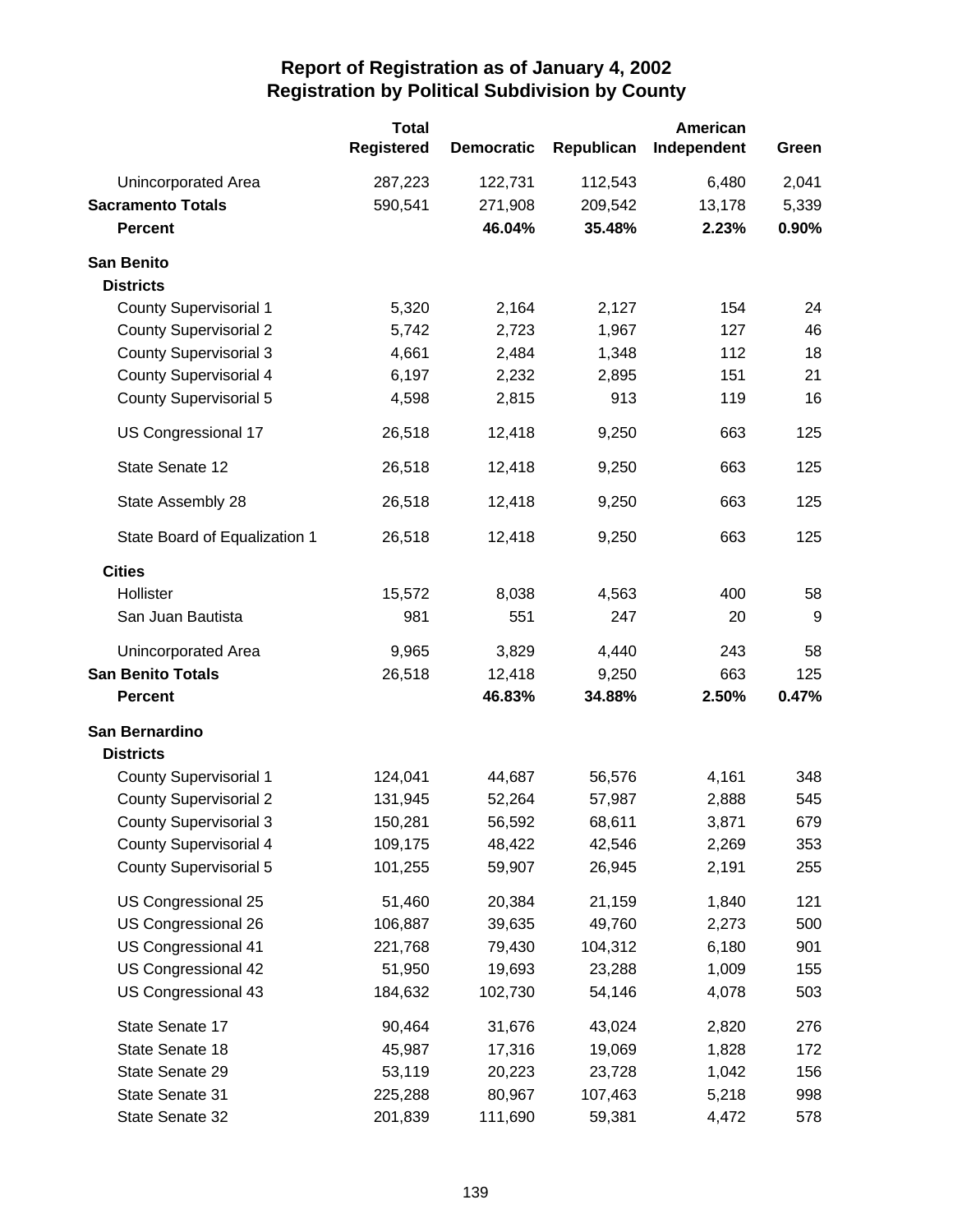|                               |             |                    |        |                      | <b>Declined to</b> |
|-------------------------------|-------------|--------------------|--------|----------------------|--------------------|
|                               | Libertarian | <b>Natural Law</b> | Reform | <b>Miscellaneous</b> | <b>State</b>       |
| <b>Unincorporated Area</b>    | 1,601       | 327                | 1,319  | 1,674                | 38,507             |
| <b>Sacramento Totals</b>      | 3,248       | 810                | 2,545  | 4,042                | 79,929             |
| <b>Percent</b>                | 0.55%       | 0.14%              | 0.43%  | 0.68%                | 13.53%             |
| <b>San Benito</b>             |             |                    |        |                      |                    |
| <b>Districts</b>              |             |                    |        |                      |                    |
| <b>County Supervisorial 1</b> | 35          | $\overline{7}$     | 35     | 24                   | 750                |
| <b>County Supervisorial 2</b> | 43          | 1                  | 18     | 24                   | 793                |
| <b>County Supervisorial 3</b> | 25          | 4                  | 19     | 32                   | 619                |
| <b>County Supervisorial 4</b> | 56          | 3                  | 28     | 20                   | 791                |
| <b>County Supervisorial 5</b> | 28          | 1                  | 16     | 51                   | 639                |
| US Congressional 17           | 187         | 16                 | 116    | 151                  | 3,592              |
| State Senate 12               | 187         | 16                 | 116    | 151                  | 3,592              |
| State Assembly 28             | 187         | 16                 | 116    | 151                  | 3,592              |
| State Board of Equalization 1 | 187         | 16                 | 116    | 151                  | 3,592              |
| <b>Cities</b>                 |             |                    |        |                      |                    |
| Hollister                     | 89          | 10                 | 84     | 109                  | 2,221              |
| San Juan Bautista             | 11          | 0                  | 2      | $\overline{4}$       | 137                |
| Unincorporated Area           | 87          | 6                  | 30     | 38                   | 1,234              |
| <b>San Benito Totals</b>      | 187         | 16                 | 116    | 151                  | 3,592              |
| <b>Percent</b>                | 0.71%       | 0.06%              | 0.44%  | 0.57%                | 13.55%             |
| San Bernardino                |             |                    |        |                      |                    |
| <b>Districts</b>              |             |                    |        |                      |                    |
| <b>County Supervisorial 1</b> | 785         | 102                | 711    | 1,078                | 15,593             |
| <b>County Supervisorial 2</b> | 622         | 185                | 547    | 1,071                | 15,836             |
| <b>County Supervisorial 3</b> | 839         | 208                | 922    | 1,222                | 17,337             |
| <b>County Supervisorial 4</b> | 504         | 291                | 257    | 949                  | 13,584             |
| <b>County Supervisorial 5</b> | 379         | 221                | 436    | 937                  | 9,984              |
| US Congressional 25           | 316         | 45                 | 295    | 450                  | 6,850              |
| US Congressional 26           | 512         | 139                | 388    | 831                  | 12,849             |
| US Congressional 41           | 1,316       | 269                | 1,315  | 1,855                | 26,190             |
| US Congressional 42           | 250         | 192                | 127    | 408                  | 6,828              |
| US Congressional 43           | 735         | 362                | 748    | 1,713                | 19,617             |
| State Senate 17               | 567         | 75                 | 579    | 748                  | 10,699             |
| State Senate 18               | 331         | 46                 | 238    | 462                  | 6,525              |
| State Senate 29               | 257         | 199                | 133    | 421                  | 6,960              |
| State Senate 31               | 1,150       | 293                | 1,122  | 1,719                | 26,358             |
| State Senate 32               | 824         | 394                | 801    | 1,907                | 21,792             |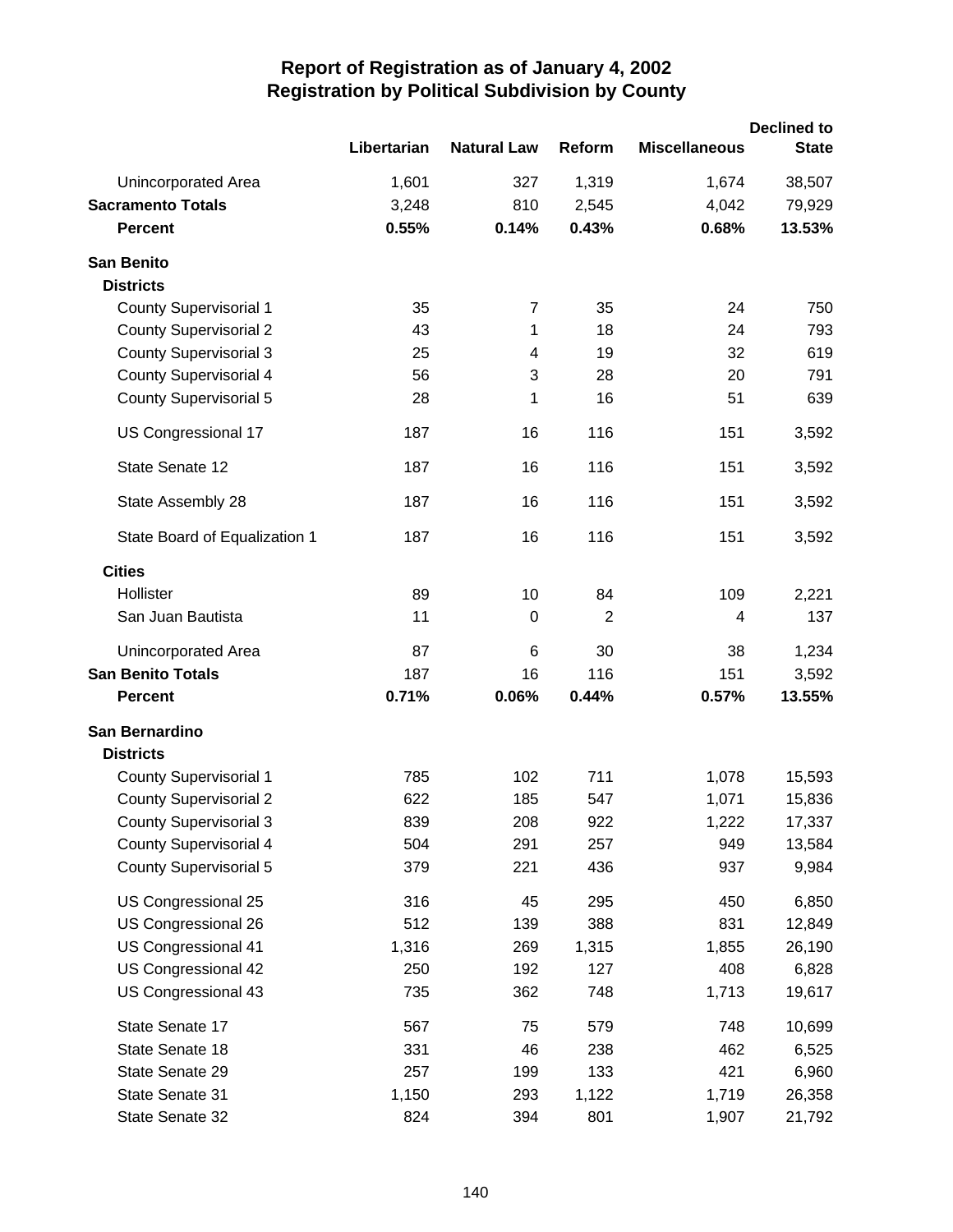|                               | <b>Total</b>      |                   |            | American    |       |
|-------------------------------|-------------------|-------------------|------------|-------------|-------|
|                               | <b>Registered</b> | <b>Democratic</b> | Republican | Independent | Green |
| State Assembly 32             | 744               | 295               | 261        | 57          | 1     |
| State Assembly 34             | 20,057            | 8,318             | 7,542      | 839         | 48    |
| State Assembly 36             | 49,869            | 18,214            | 22,673     | 1,583       | 169   |
| State Assembly 59             | 92,707            | 32,758            | 44,459     | 2,638       | 295   |
| State Assembly 60             | 28,038            | 9,542             | 13,246     | 526         | 62    |
| State Assembly 61             | 81,188            | 38,896            | 29,324     | 1,744       | 291   |
| State Assembly 62             | 118,446           | 69,403            | 31,571     | 2,588       | 285   |
| State Assembly 63             | 177,055           | 68,789            | 79,495     | 3,875       | 762   |
| State Assembly 65             | 48,593            | 15,657            | 24,094     | 1,530       | 267   |
| State Board of Equalization 2 | 241,222           | 123,266           | 80,202     | 5,169       | 672   |
| State Board of Equalization 3 | 375,475           | 138,606           | 172,463    | 10,211      | 1,508 |
| <b>Cities</b>                 |                   |                   |            |             |       |
| Adelanto                      | 4,399             | 1,888             | 1,530      | 169         | 6     |
| Apple Valley                  | 23,710            | 7,631             | 12,194     | 663         | 54    |
| <b>Barstow</b>                | 7,479             | 3,441             | 2,504      | 322         | 11    |
| <b>Big Bear Lake</b>          | 3,110             | 797               | 1,760      | 82          | 15    |
| Chino                         | 22,240            | 9,532             | 9,217      | 451         | 89    |
| Chino Hills                   | 28,038            | 9,542             | 13,246     | 526         | 62    |
| Colton                        | 14,193            | 8,509             | 3,659      | 279         | 41    |
| Fontana                       | 38,334            | 19,956            | 12,177     | 853         | 111   |
| <b>Grand Terrace</b>          | 5,202             | 2,037             | 2,383      | 136         | 12    |
| Hesperia                      | 23,150            | 8,425             | 10,603     | 782         | 55    |
| Highland                      | 16,635            | 7,690             | 6,334      | 395         | 33    |
| Loma Linda                    | 7,826             | 2,422             | 3,732      | 157         | 45    |
| Montclair                     | 9,816             | 5,198             | 2,888      | 231         | 36    |
| Needles                       | 2,075             | 1,023             | 628        | 86          | 3     |
| Ontario                       | 45,204            | 22,485            | 15,584     | 977         | 159   |
| Rancho Cucamonga              | 57,537            | 20,661            | 27,578     | 1,237       | 220   |
| Redlands                      | 30,977            | 11,163            | 14,776     | 681         | 181   |
| Rialto                        | 28,533            | 16,628            | 7,867      | 586         | 50    |
| San Bernardino                | 60,062            | 33,282            | 18,176     | 1,348       | 151   |
| <b>Twenty-nine Palms</b>      | 4,636             | 1,369             | 2,246      | 148         | 14    |
| Upland                        | 30,517            | 10,796            | 14,834     | 572         | 161   |
| Victorville                   | 23,289            | 9,479             | 9,737      | 705         | 51    |
| Yucaipa                       | 18,398            | 6,010             | 9,420      | 511         | 75    |
| <b>Yucca Valley</b>           | 7,649             | 2,577             | 3,794      | 251         | 23    |
| <b>Unincorporated Area</b>    | 103,688           | 39,331            | 45,798     | 3,232       | 522   |
| <b>San Bernardino Totals</b>  | 616,697           | 261,872           | 252,665    | 15,380      | 2,180 |
| <b>Percent</b>                |                   | 42.46%            | 40.97%     | 2.49%       | 0.35% |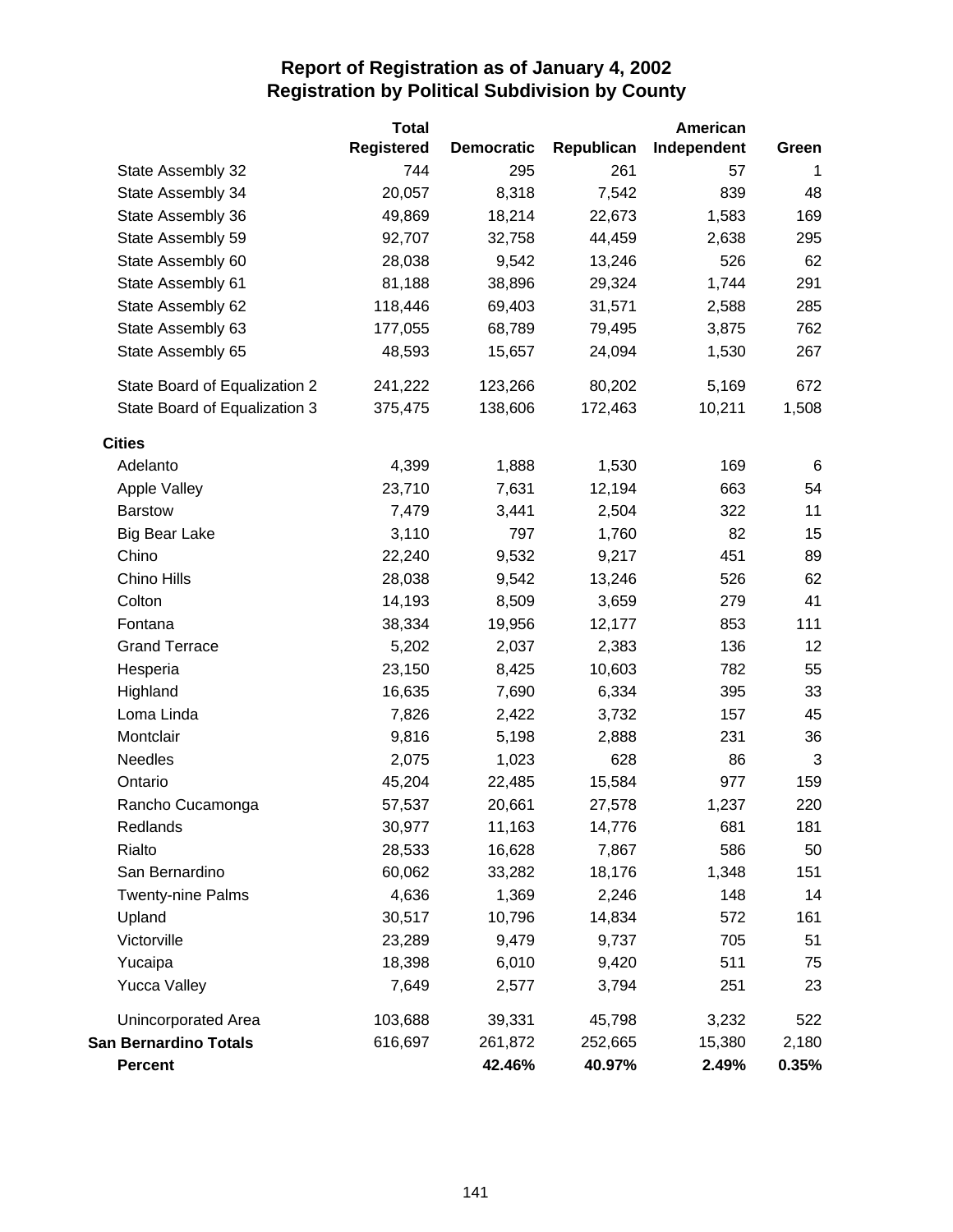|                               |             |                    |        |                      | <b>Declined to</b> |
|-------------------------------|-------------|--------------------|--------|----------------------|--------------------|
|                               | Libertarian | <b>Natural Law</b> | Reform | <b>Miscellaneous</b> | <b>State</b>       |
| State Assembly 32             | 8           | 1                  | 1      | 5                    | 115                |
| State Assembly 34             | 141         | 16                 | 77     | 187                  | 2,889              |
| State Assembly 36             | 328         | 42                 | 346    | 421                  | 6,093              |
| State Assembly 59             | 550         | 110                | 513    | 754                  | 10,630             |
| State Assembly 60             | 141         | 119                | 54     | 235                  | 4,113              |
| State Assembly 61             | 363         | 172                | 203    | 716                  | 9,479              |
| State Assembly 62             | 451         | 235                | 501    | 1,162                | 12,250             |
| State Assembly 63             | 827         | 258                | 860    | 1,340                | 20,849             |
| State Assembly 65             | 320         | 54                 | 318    | 437                  | 5,916              |
| State Board of Equalization 2 | 1,008       | 552                | 827    | 2,184                | 27,342             |
| State Board of Equalization 3 | 2,121       | 455                | 2,046  | 3,073                | 44,992             |
| <b>Cities</b>                 |             |                    |        |                      |                    |
| Adelanto                      | 24          | 5                  | 33     | 50                   | 694                |
| <b>Apple Valley</b>           | 123         | 15                 | 108    | 193                  | 2,729              |
| <b>Barstow</b>                | 28          | 3                  | 22     | 68                   | 1,080              |
| <b>Big Bear Lake</b>          | 28          | 3                  | 20     | 25                   | 380                |
| Chino                         | 97          | 65                 | 68     | 164                  | 2,557              |
| Chino Hills                   | 141         | 119                | 54     | 235                  | 4,113              |
| Colton                        | 36          | 21                 | 32     | 133                  | 1,483              |
| Fontana                       | 162         | 68                 | 168    | 324                  | 4,515              |
| <b>Grand Terrace</b>          | 30          | $6\phantom{1}6$    | 21     | 39                   | 538                |
| Hesperia                      | 137         | 22                 | 161    | 188                  | 2,777              |
| Highland                      | 69          | 23                 | 117    | 123                  | 1,851              |
| Loma Linda                    | 32          | $\,6$              | 58     | 78                   | 1,296              |
| Montclair                     | 42          | 15                 | 16     | 119                  | 1,271              |
| <b>Needles</b>                | 10          | 3                  | 5      | 19                   | 298                |
| Ontario                       | 201         | 76                 | 107    | 399                  | 5,216              |
| Rancho Cucamonga              | 277         | 69                 | 223    | 414                  | 6,858              |
| Redlands                      | 169         | 47                 | 155    | 248                  | 3,557              |
| Rialto                        | 119         | 59                 | 119    | 306                  | 2,799              |
| San Bernardino                | 271         | 129                | 329    | 497                  | 5,879              |
| Twenty-nine Palms             | 34          | 3                  | 18     | 57                   | 747                |
| Upland                        | 113         | 40                 | 90     | 225                  | 3,686              |
| Victorville                   | 119         | 20                 | 136    | 189                  | 2,853              |
| Yucaipa                       | 98          | 18                 | 128    | 132                  | 2,006              |
| <b>Yucca Valley</b>           | 36          | 5                  | 47     | 59                   | 857                |
| Unincorporated Area           | 733         | 167                | 638    | 973                  | 12,294             |
| <b>San Bernardino Totals</b>  | 3,129       | 1,007              | 2,873  | 5,257                | 72,334             |
| <b>Percent</b>                | 0.51%       | 0.16%              | 0.47%  | 0.85%                | 11.73%             |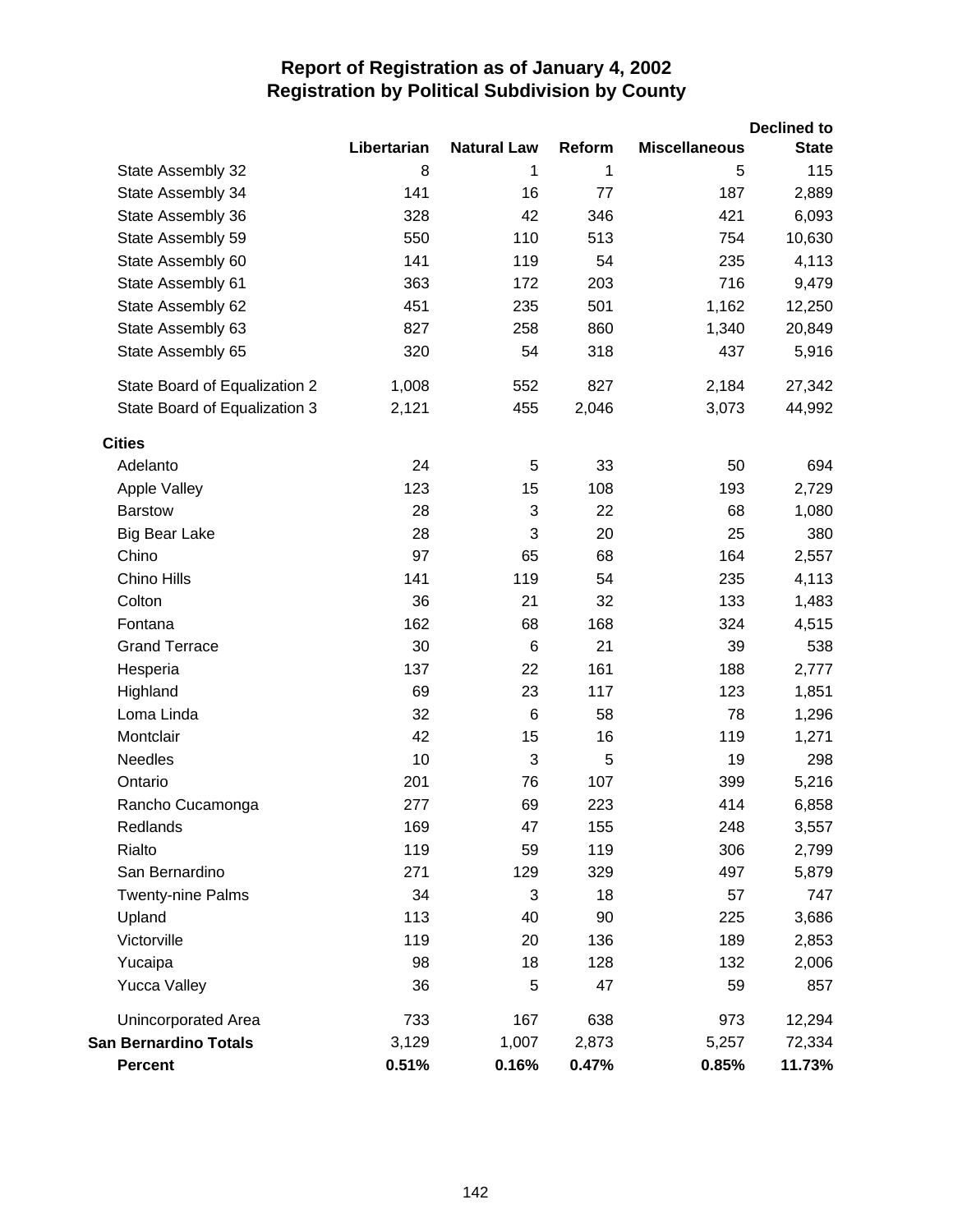|                               | <b>Total</b>      |                   |            | American    |       |
|-------------------------------|-------------------|-------------------|------------|-------------|-------|
|                               | <b>Registered</b> | <b>Democratic</b> | Republican | Independent | Green |
| San Diego                     |                   |                   |            |             |       |
| <b>Districts</b>              |                   |                   |            |             |       |
| <b>County Supervisorial 1</b> | 227,128           | 97,489            | 77,850     | 5,237       | 1,674 |
| <b>County Supervisorial 2</b> | 290,680           | 94,850            | 134,148    | 7,489       | 1,475 |
| <b>County Supervisorial 3</b> | 306,281           | 95,881            | 137,742    | 6,798       | 2,201 |
| <b>County Supervisorial 4</b> | 273,579           | 121,831           | 84,320     | 6,523       | 2,793 |
| <b>County Supervisorial 5</b> | 250,476           | 72,430            | 124,224    | 6,242       | 1,318 |
| US Congressional 49           | 169,855           | 49,728            | 83,585     | 4,367       | 845   |
| US Congressional 50           | 339,633           | 104,603           | 157,165    | 7,568       | 2,259 |
| US Congressional 51           | 199,032           | 94,026            | 61,808     | 4,038       | 732   |
| US Congressional 52           | 341,493           | 109,307           | 158,881    | 8,472       | 1,709 |
| US Congressional 53           | 298,131           | 124,817           | 96,845     | 7,844       | 3,916 |
| State Senate 36               | 362,224           | 110,077           | 175,595    | 8,867       | 1,744 |
| State Senate 38               | 353,817           | 105,651           | 168,275    | 8,629       | 2,223 |
| State Senate 39               | 443,076           | 180,391           | 153,558    | 10,623      | 4,599 |
| State Senate 40               | 189,027           | 86,362            | 60,856     | 4,170       | 895   |
| State Assembly 66             | 39,523            | 9,682             | 22,210     | 943         | 186   |
| State Assembly 73             | 74,921            | 24,196            | 34,053     | 1,950       | 384   |
| State Assembly 74             | 210,838           | 63,426            | 99,785     | 5,197       | 1,569 |
| State Assembly 75             | 224,996           | 66,531            | 105,340    | 4,656       | 1,202 |
| State Assembly 76             | 227,786           | 92,516            | 76,687     | 6,000       | 3,175 |
| State Assembly 77             | 221,192           | 70,488            | 103,446    | 5,885       | 1,162 |
| State Assembly 78             | 201,210           | 85,599            | 71,823     | 4,375       | 1,107 |
| State Assembly 79             | 147,678           | 70,043            | 44,940     | 3,283       | 676   |
| State Board of Equalization 3 | 1,348,144         | 482,481           | 558,284    | 32,289      | 9,461 |
| <b>Cities</b>                 |                   |                   |            |             |       |
| Carlsbad                      | 48,259            | 13,823            | 23,781     | 1,160       | 319   |
| Chula Vista                   | 77,374            | 33,566            | 27,440     | 1,618       | 326   |
| Coronado                      | 11,011            | 2,624             | 6,246      | 232         | 52    |
| Del Mar                       | 3,247             | 1,129             | 1,330      | 71          | 29    |
| El Cajon                      | 41,428            | 13,945            | 18,670     | 1,213       | 167   |
| Encinitas                     | 34,206            | 11,729            | 13,698     | 811         | 551   |
| Escondido                     | 52,114            | 15,181            | 25,284     | 1,359       | 221   |
| Imperial Beach                | 10,226            | 3,967             | 3,642      | 324         | 76    |
| La Mesa                       | 31,313            | 11,753            | 12,958     | 783         | 248   |
| Lemon Grove                   | 12,116            | 5,366             | 4,163      | 299         | 70    |
| <b>National City</b>          | 16,513            | 8,747             | 4,215      | 332         | 41    |
| Oceanside                     | 71,599            | 23,494            | 32,217     | 1,832       | 375   |
| Poway                         | 26,664            | 7,109             | 13,382     | 622         | 114   |
| San Diego                     | 598,157           | 237,545           | 215,933    | 13,690      | 5,294 |
| San Marcos                    | 24,030            | 7,377             | 11,364     | 588         | 119   |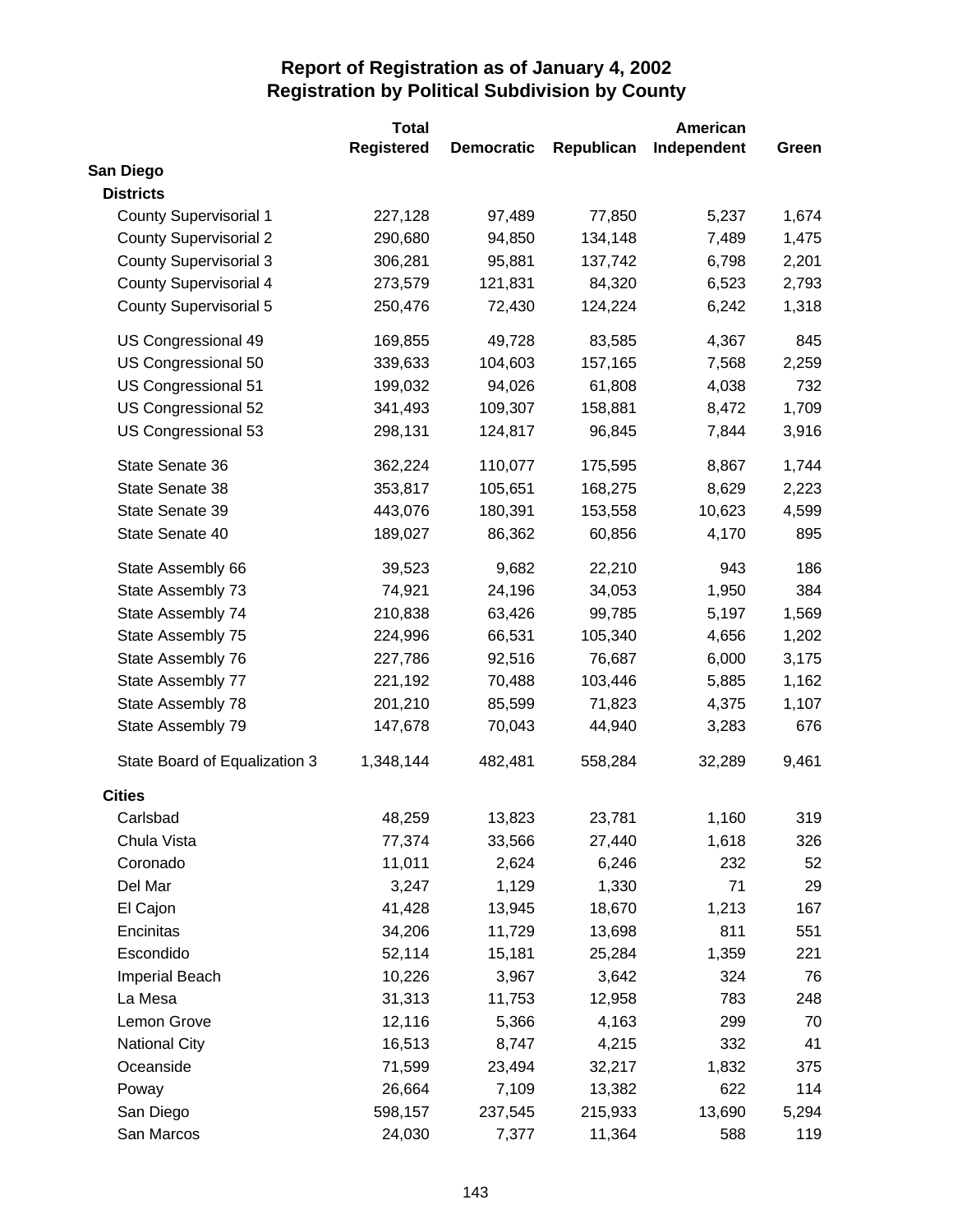|                               |             |                    |        |                      | <b>Declined to</b> |
|-------------------------------|-------------|--------------------|--------|----------------------|--------------------|
|                               | Libertarian | <b>Natural Law</b> | Reform | <b>Miscellaneous</b> | <b>State</b>       |
| San Diego                     |             |                    |        |                      |                    |
| <b>Districts</b>              |             |                    |        |                      |                    |
| <b>County Supervisorial 1</b> | 1,674       | 3,224              | 1,582  | 1,344                | 37,054             |
| <b>County Supervisorial 2</b> | 2,424       | 1,935              | 2,948  | 1,077                | 44,334             |
| <b>County Supervisorial 3</b> | 2,353       | 1,391              | 2,465  | 1,045                | 56,405             |
| <b>County Supervisorial 4</b> | 2,525       | 3,501              | 2,486  | 1,449                | 48,151             |
| <b>County Supervisorial 5</b> | 1,980       | 806                | 2,036  | 939                  | 40,501             |
| US Congressional 49           | 1,353       | 554                | 1,424  | 671                  | 27,328             |
| US Congressional 50           | 2,713       | 1,458              | 2,950  | 1,206                | 59,711             |
| US Congressional 51           | 1,108       | 3,669              | 1,361  | 1,120                | 31,170             |
| US Congressional 52           | 2,665       | 1,962              | 3,258  | 1,121                | 54,118             |
| US Congressional 53           | 3,117       | 3,214              | 2,524  | 1,736                | 54,118             |
| State Senate 36               | 2,786       | 1,887              | 3,320  | 1,182                | 56,766             |
| State Senate 38               | 2,812       | 1,378              | 3,071  | 1,351                | 60,427             |
| State Senate 39               | 4,207       | 4,670              | 3,901  | 2,122                | 79,005             |
| State Senate 40               | 1,151       | 2,922              | 1,225  | 1,199                | 30,247             |
| State Assembly 66             | 331         | 92                 | 273    | 150                  | 5,656              |
| State Assembly 73             | 586         | 252                | 618    | 314                  | 12,568             |
| State Assembly 74             | 1,742       | 860                | 1,823  | 809                  | 35,627             |
| State Assembly 75             | 1,625       | 871                | 1,753  | 639                  | 42,379             |
| State Assembly 76             | 2,548       | 1,889              | 2,240  | 1,243                | 41,488             |
| State Assembly 77             | 1,848       | 1,370              | 2,202  | 773                  | 34,018             |
| State Assembly 78             | 1,389       | 2,777              | 1,609  | 894                  | 31,637             |
| State Assembly 79             | 887         | 2,746              | 999    | 1,032                | 23,072             |
| State Board of Equalization 3 | 10,956      | 10,857             | 11,517 | 5,854                | 226,445            |
| <b>Cities</b>                 |             |                    |        |                      |                    |
| Carlsbad                      | 366         | 148                | 363    | 142                  | 8,157              |
| Chula Vista                   | 441         | 799                | 526    | 352                  | 12,306             |
| Coronado                      | 51          | 43                 | 65     | 23                   | 1,675              |
| Del Mar                       | 27          | 29                 | 16     | 14                   | 602                |
| El Cajon                      | 299         | 342                | 424    | 184                  | 6,184              |
| Encinitas                     | 333         | 216                | 289    | 155                  | 6,424              |
| Escondido                     | 427         | 207                | 609    | 235                  | 8,591              |
| Imperial Beach                | 95          | 120                | 75     | 82                   | 1,845              |
| La Mesa                       | 262         | 189                | 314    | 125                  | 4,681              |
| Lemon Grove                   | 112         | 146                | 123    | 59                   | 1,778              |
| <b>National City</b>          | 87          | 303                | 97     | 167                  | 2,524              |
| Oceanside                     | 580         | 234                | 586    | 303                  | 11,978             |
| Poway                         | 217         | 80                 | 281    | 66                   | 4,793              |
| San Diego                     | 5,038       | 6,348              | 4,823  | 2,812                | 106,674            |
| San Marcos                    | 179         | 83                 | 184    | 102                  | 4,034              |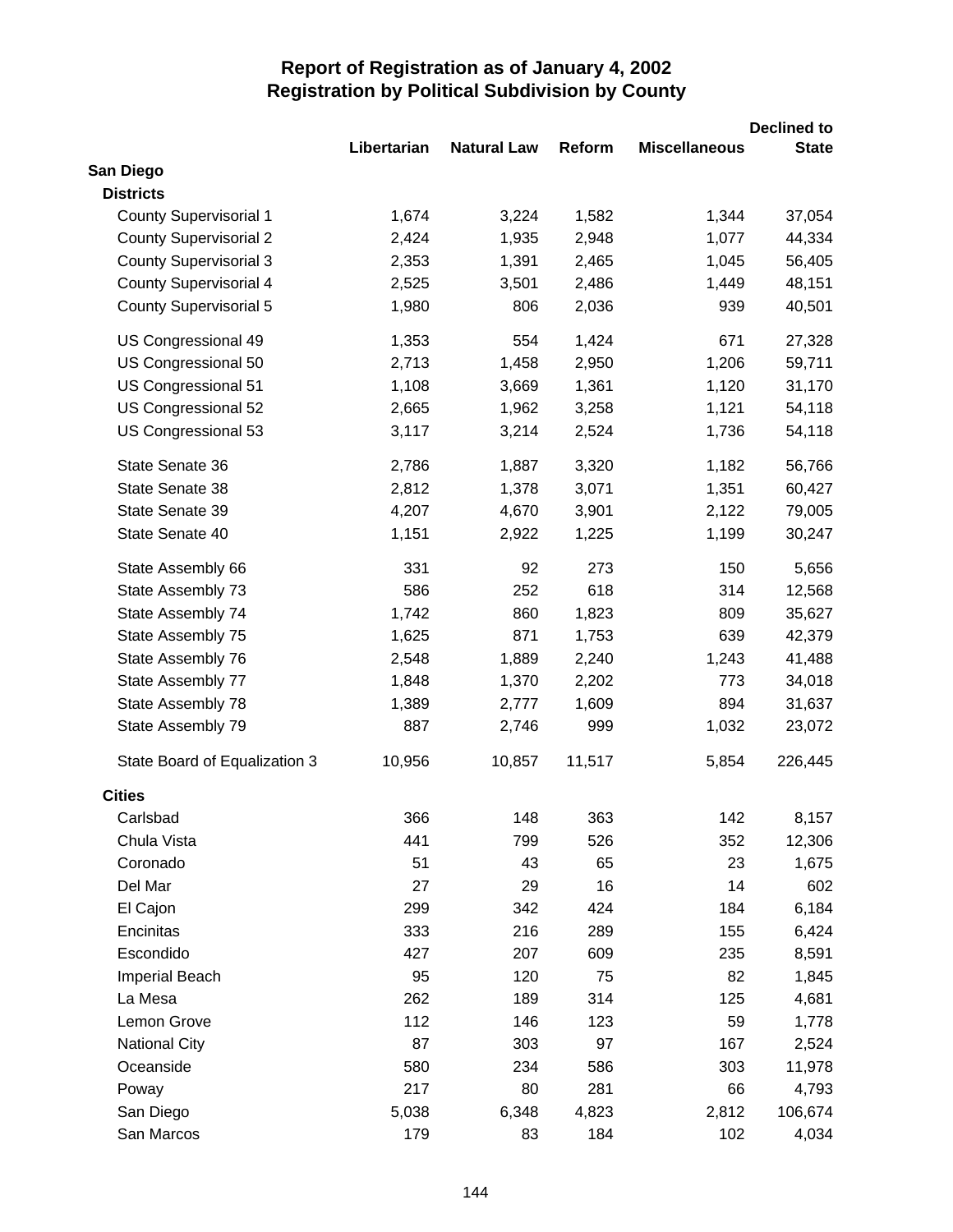|                                | <b>Total</b>      |                   |            | American    |        |
|--------------------------------|-------------------|-------------------|------------|-------------|--------|
|                                | <b>Registered</b> | <b>Democratic</b> | Republican | Independent | Green  |
| Santee                         | 28,883            | 9,207             | 13,151     | 800         | 135    |
| Solana Beach                   | 8,235             | 2,539             | 3,857      | 167         | 83     |
| Vista                          | 33,297            | 10,054            | 15,555     | 958         | 188    |
| Unincorporated Area            | 219,472           | 63,326            | 111,398    | 5,430       | 1,053  |
| <b>San Diego Totals</b>        | 1,348,144         | 482,481           | 558,284    | 32,289      | 9,461  |
| <b>Percent</b>                 |                   | 35.79%            | 41.41%     | 2.40%       | 0.70%  |
| <b>San Francisco</b>           |                   |                   |            |             |        |
| <b>Districts</b>               |                   |                   |            |             |        |
| <b>County Supervisorial 1</b>  | 38,276            | 19,623            | 5,725      | 653         | 1,013  |
| <b>County Supervisorial 2</b>  | 48,831            | 22,618            | 13,453     | 996         | 677    |
| <b>County Supervisorial 3</b>  | 35,391            | 16,901            | 6,153      | 713         | 661    |
| <b>County Supervisorial 4</b>  | 38,141            | 18,882            | 5,733      | 663         | 888    |
| <b>County Supervisorial 5</b>  | 52,027            | 30,647            | 3,776      | 1,027       | 2,674  |
| County Supervisorial 6         | 39,044            | 21,572            | 3,836      | 925         | 1,421  |
| <b>County Supervisorial 7</b>  | 43,141            | 23,301            | 8,535      | 673         | 894    |
| <b>County Supervisorial 8</b>  | 47,838            | 31,258            | 4,024      | 695         | 1,865  |
| County Supervisorial 9         | 33,515            | 20,269            | 2,279      | 531         | 1,932  |
| <b>County Supervisorial 10</b> | 39,897            | 25,904            | 2,847      | 859         | 476    |
| <b>County Supervisorial 11</b> | 37,011            | 22,025            | 3,983      | 645         | 497    |
| US Congressional 8             | 370,967           | 209,122           | 46,252     | 7,040       | 11,128 |
| US Congressional 12            | 82,145            | 43,878            | 14,092     | 1,340       | 1,870  |
| State Senate 3                 | 261,291           | 149,851           | 30,928     | 5,042       | 8,883  |
| State Senate 8                 | 191,821           | 103,149           | 29,416     | 3,338       | 4,115  |
| State Assembly 12              | 191,797           | 102,990           | 29,271     | 3,354       | 3,935  |
| State Assembly 13              | 261,315           | 150,010           | 31,073     | 5,026       | 9,063  |
| State Board of Equalization 1  | 453,112           | 253,000           | 60,344     | 8,380       | 12,998 |
| <b>Cities</b>                  |                   |                   |            |             |        |
| San Francisco                  | 453,112           | 253,000           | 60,344     | 8,380       | 12,998 |
| <b>San Francisco Totals</b>    | 453,112           | 253,000           | 60,344     | 8,380       | 12,998 |
| <b>Percent</b>                 |                   | 55.84%            | 13.32%     | 1.85%       | 2.87%  |
| San Joaquin                    |                   |                   |            |             |        |
| <b>Districts</b>               |                   |                   |            |             |        |
| <b>County Supervisorial 1</b>  | 39,955            | 21,982            | 14,536     | 472         | 128    |
| <b>County Supervisorial 2</b>  | 45,798            | 21,635            | 19,800     | 565         | 206    |
| <b>County Supervisorial 3</b>  | 47,442            | 21,040            | 21,071     | 703         | 145    |
| <b>County Supervisorial 4</b>  | 52,317            | 18,073            | 28,503     | 936         | 148    |
| <b>County Supervisorial 5</b>  | 48,066            | 19,118            | 22,219     | 955         | 119    |
| US Congressional 11            | 169,097           | 67,264            | 82,213     | 2,790       | 554    |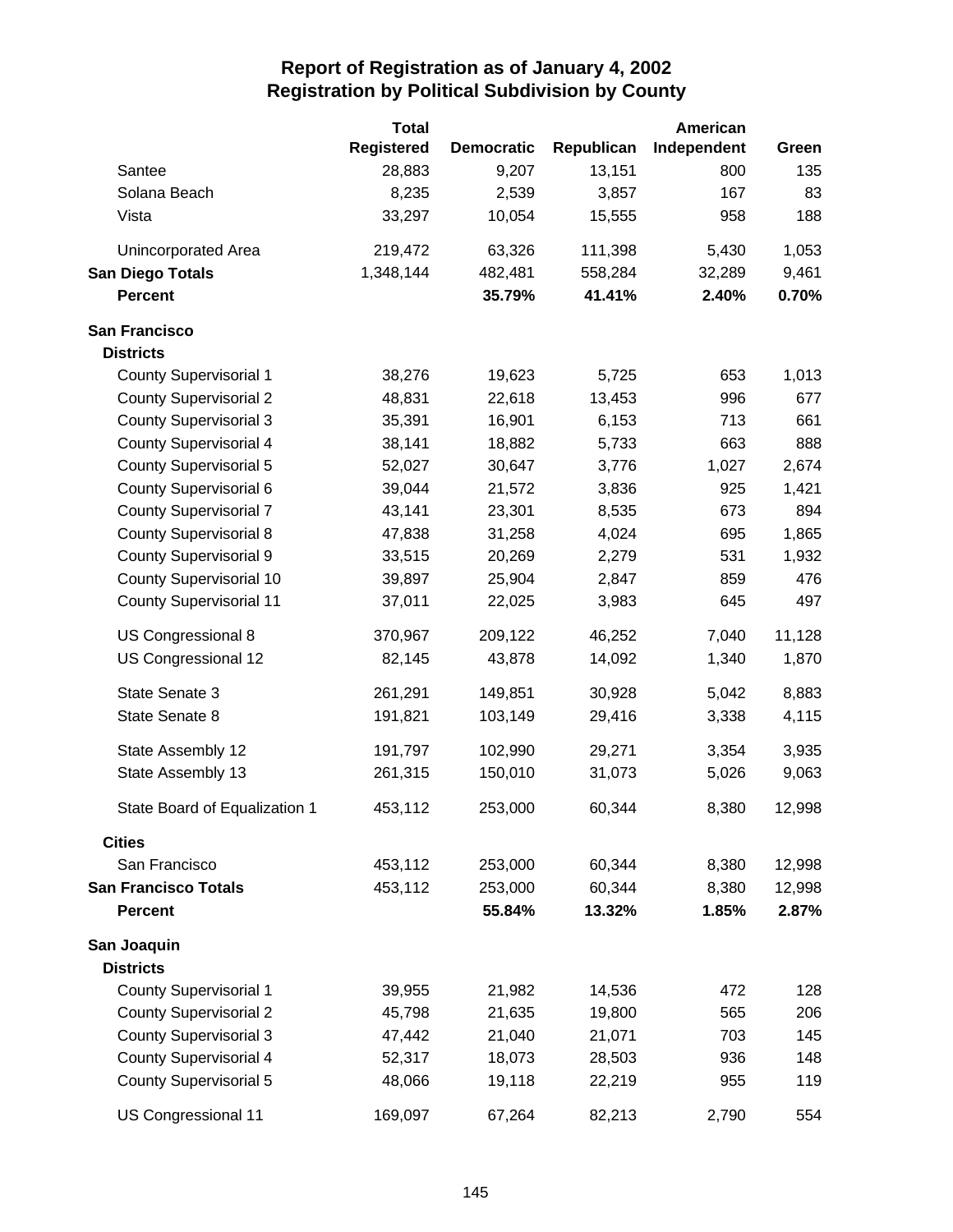|                                |             |                    |        |                      | <b>Declined to</b> |
|--------------------------------|-------------|--------------------|--------|----------------------|--------------------|
|                                | Libertarian | <b>Natural Law</b> | Reform | <b>Miscellaneous</b> | <b>State</b>       |
| Santee                         | 261         | 197                | 338    | 92                   | 4,702              |
| Solana Beach                   | 69          | 41                 | 50     | 21                   | 1,408              |
| Vista                          | 296         | 133                | 335    | 137                  | 5,641              |
| Unincorporated Area            | 1,816       | 1,199              | 2,019  | 783                  | 32,448             |
| <b>San Diego Totals</b>        | 10,956      | 10,857             | 11,517 | 5,854                | 226,445            |
| <b>Percent</b>                 | 0.81%       | 0.81%              | 0.85%  | 0.43%                | 16.80%             |
| <b>San Francisco</b>           |             |                    |        |                      |                    |
| <b>Districts</b>               |             |                    |        |                      |                    |
| <b>County Supervisorial 1</b>  | 233         | 86                 | 81     | 211                  | 10,651             |
| <b>County Supervisorial 2</b>  | 282         | 51                 | 145    | 135                  | 10,474             |
| <b>County Supervisorial 3</b>  | 252         | 50                 | 93     | 181                  | 10,387             |
| <b>County Supervisorial 4</b>  | 207         | 90                 | 79     | 206                  | 11,393             |
| <b>County Supervisorial 5</b>  | 453         | 152                | 220    | 471                  | 12,607             |
| County Supervisorial 6         | 434         | 146                | 155    | 409                  | 10,146             |
| <b>County Supervisorial 7</b>  | 263         | 80                 | 117    | 176                  | 9,102              |
| <b>County Supervisorial 8</b>  | 331         | 71                 | 118    | 301                  | 9,175              |
| <b>County Supervisorial 9</b>  | 222         | 101                | 76     | 415                  | 7,690              |
| <b>County Supervisorial 10</b> | 162         | 236                | 61     | 400                  | 8,952              |
| <b>County Supervisorial 11</b> | 144         | 122                | 72     | 286                  | 9,237              |
| US Congressional 8             | 2,512       | 1,015              | 1,018  | 2,793                | 90,087             |
| US Congressional 12            | 471         | 170                | 199    | 398                  | 19,727             |
| State Senate 3                 | 1,915       | 724                | 812    | 2,106                | 61,030             |
| State Senate 8                 | 1,068       | 461                | 405    | 1,085                | 48,784             |
| State Assembly 12              | 1,032       | 487                | 408    | 1,110                | 49,210             |
| State Assembly 13              | 1,951       | 698                | 809    | 2,081                | 60,604             |
| State Board of Equalization 1  | 2,983       | 1,185              | 1,217  | 3,191                | 109,814            |
| <b>Cities</b>                  |             |                    |        |                      |                    |
| San Francisco                  | 2,983       | 1,185              | 1,217  | 3,191                | 109,814            |
| <b>San Francisco Totals</b>    | 2,983       | 1,185              | 1,217  | 3,191                | 109,814            |
| <b>Percent</b>                 | 0.66%       | 0.26%              | 0.27%  | 0.70%                | 24.24%             |
| San Joaquin                    |             |                    |        |                      |                    |
| <b>Districts</b>               |             |                    |        |                      |                    |
| <b>County Supervisorial 1</b>  | 102         | 24                 | 54     | 374                  | 2,283              |
| <b>County Supervisorial 2</b>  | 146         | 39                 | 75     | 374                  | 2,958              |
| <b>County Supervisorial 3</b>  | 164         | 35                 | 90     | 450                  | 3,744              |
| <b>County Supervisorial 4</b>  | 262         | 18                 | 125    | 425                  | 3,827              |
| <b>County Supervisorial 5</b>  | 244         | 17                 | 112    | 473                  | 4,809              |
| US Congressional 11            | 767         | 78                 | 361    | 1,499                | 13,571             |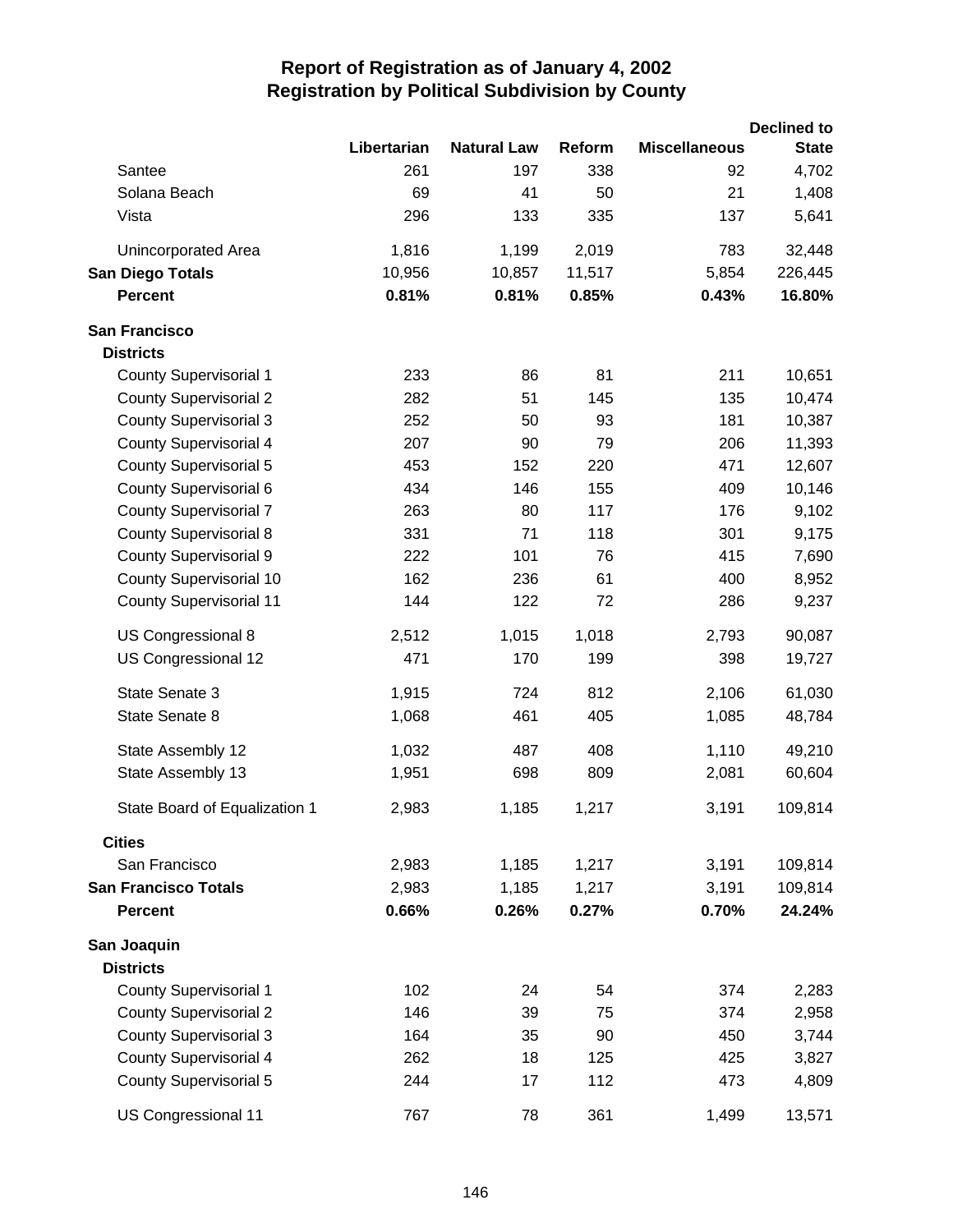|                               | <b>Total</b>      |                   |            | American    |       |
|-------------------------------|-------------------|-------------------|------------|-------------|-------|
|                               | <b>Registered</b> | <b>Democratic</b> | Republican | Independent | Green |
| US Congressional 18           | 64,481            | 34,584            | 23,916     | 841         | 192   |
| State Senate 5                | 168,202           | 79,416            | 70,453     | 2,442       | 562   |
| State Senate 14               | 65,376            | 22,432            | 35,676     | 1,189       | 184   |
| State Assembly 10             | 55,858            | 21,110            | 28,766     | 830         | 176   |
| State Assembly 15             | 6,056             | 2,835             | 2,505      | 106         | 16    |
| State Assembly 17             | 74,559            | 37,487            | 28,625     | 1,127       | 239   |
| State Assembly 26             | 97,105            | 40,416            | 46,233     | 1,568       | 315   |
| State Board of Equalization 2 | 233,578           | 101,848           | 106,129    | 3,631       | 746   |
| <b>Cities</b>                 |                   |                   |            |             |       |
| Escalon                       | 2,763             | 1,041             | 1,382      | 60          | 4     |
| Lathrop                       | 3,894             | 1,946             | 1,419      | 79          | 4     |
| Lodi                          | 25,670            | 8,962             | 13,872     | 436         | 75    |
| Manteca                       | 20,985            | 8,652             | 9,527      | 435         | 39    |
| Ripon                         | 5,007             | 1,396             | 2,974      | 102         | 13    |
| Stockton                      | 97,226            | 47,473            | 40,613     | 1,133       | 364   |
| Tracy                         | 23,667            | 10,170            | 9,777      | 472         | 73    |
| Unincorporated Area           | 54,366            | 22,208            | 26,565     | 914         | 174   |
| <b>San Joaquin Totals</b>     | 233,578           | 101,848           | 106,129    | 3,631       | 746   |
| <b>Percent</b>                |                   | 43.60%            | 45.44%     | 1.55%       | 0.32% |
| San Luis Obispo               |                   |                   |            |             |       |
| <b>Districts</b>              |                   |                   |            |             |       |
| <b>County Supervisorial 1</b> | 25,203            | 7,372             | 13,296     | 637         | 194   |
| <b>County Supervisorial 2</b> | 29,690            | 11,768            | 11,290     | 678         | 732   |
| <b>County Supervisorial 3</b> | 27,222            | 10,438            | 11,008     | 620         | 544   |
| County Supervisorial 4        | 26,735            | 9,662             | 12,127     | 617         | 225   |
| <b>County Supervisorial 5</b> | 25,065            | 8,352             | 11,240     | 603         | 474   |
| US Congressional 22           | 63,930            | 19,764            | 32,238     | 1,473       | 689   |
| US Congressional 23           | 69,985            | 27,828            | 26,723     | 1,682       | 1,480 |
| State Senate 15               | 133,915           | 47,592            | 58,961     | 3,155       | 2,169 |
| State Assembly 33             | 133,915           | 47,592            | 58,961     | 3,155       | 2,169 |
| State Board of Equalization 1 | 133,915           | 47,592            | 58,961     | 3,155       | 2,169 |
| <b>Cities</b>                 |                   |                   |            |             |       |
| Arroyo Grande                 | 9,947             | 3,575             | 4,679      | 212         | 68    |
| Atascadero                    | 14,474            | 4,696             | 6,987      | 337         | 171   |
| El Paso de Robles             | 11,484            | 3,663             | 5,772      | 304         | 89    |
| Grover Beach                  | 6,220             | 2,559             | 2,321      | 170         | 79    |
| Morro Bay                     | 6,661             | 2,619             | 2,512      | 157         | 173   |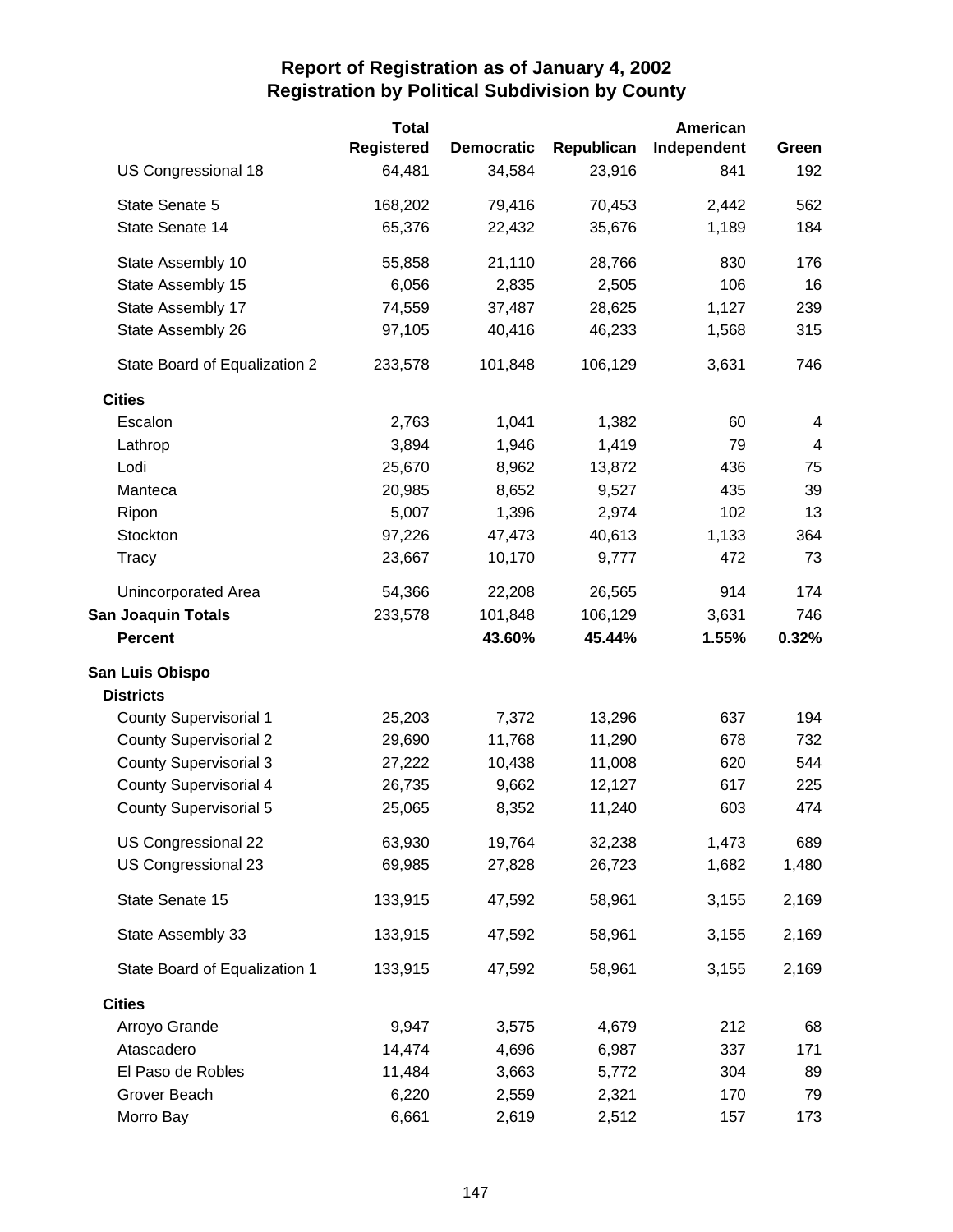|                               |             |                    |        |                      | <b>Declined to</b> |
|-------------------------------|-------------|--------------------|--------|----------------------|--------------------|
|                               | Libertarian | <b>Natural Law</b> | Reform | <b>Miscellaneous</b> | <b>State</b>       |
| US Congressional 18           | 151         | 55                 | 95     | 597                  | 4,050              |
| State Senate 5                | 605         | 113                | 294    | 1,545                | 12,772             |
| State Senate 14               | 313         | 20                 | 162    | 551                  | 4,849              |
| State Assembly 10             | 290         | 26                 | 112    | 464                  | 4,084              |
| State Assembly 15             | 21          | $\overline{4}$     | 13     | 59                   | 497                |
| State Assembly 17             | 264         | 42                 | 130    | 720                  | 5,925              |
| State Assembly 26             | 343         | 61                 | 201    | 853                  | 7,115              |
| State Board of Equalization 2 | 918         | 133                | 456    | 2,096                | 17,621             |
| <b>Cities</b>                 |             |                    |        |                      |                    |
| Escalon                       | 14          | $\mathbf 0$        | 17     | 22                   | 223                |
| Lathrop                       | 10          | $\overline{2}$     | 12     | 44                   | 378                |
| Lodi                          | 149         | 11                 | 56     | 221                  | 1,888              |
| Manteca                       | 96          | 11                 | 49     | 203                  | 1,973              |
| Ripon                         | 14          | $\mathbf 0$        | 10     | 60                   | 438                |
| Stockton                      | 282         | 72                 | 142    | 878                  | 6,269              |
| Tracy                         | 133         | 9                  | 48     | 246                  | 2,739              |
| Unincorporated Area           | 220         | 28                 | 122    | 422                  | 3,713              |
| <b>San Joaquin Totals</b>     | 918         | 133                | 456    | 2,096                | 17,621             |
| <b>Percent</b>                | 0.39%       | 0.06%              | 0.20%  | 0.90%                | 7.54%              |
| San Luis Obispo               |             |                    |        |                      |                    |
| <b>Districts</b>              |             |                    |        |                      |                    |
| <b>County Supervisorial 1</b> | 136         | 16                 | 101    | 347                  | 3,104              |
| <b>County Supervisorial 2</b> | 231         | 61                 | 130    | 503                  | 4,297              |
| <b>County Supervisorial 3</b> | 221         | 47                 | 103    | 398                  | 3,843              |
| <b>County Supervisorial 4</b> | 186         | 33                 | 128    | 402                  | 3,355              |
| <b>County Supervisorial 5</b> | 212         | 47                 | 91     | 372                  | 3,674              |
| US Congressional 22           | 418         | 81                 | 275    | 903                  | 8,089              |
| US Congressional 23           | 568         | 123                | 278    | 1,119                | 10,184             |
| State Senate 15               | 986         | 204                | 553    | 2,022                | 18,273             |
| State Assembly 33             | 986         | 204                | 553    | 2,022                | 18,273             |
| State Board of Equalization 1 | 986         | 204                | 553    | 2,022                | 18,273             |
| <b>Cities</b>                 |             |                    |        |                      |                    |
| Arroyo Grande                 | 64          | 10                 | 44     | 124                  | 1,171              |
| Atascadero                    | 103         | 27                 | 60     | 231                  | 1,862              |
| El Paso de Robles             | 58          | 9                  | 46     | 175                  | 1,368              |
| Grover Beach                  | 50          | 14                 | 28     | 100                  | 899                |
| Morro Bay                     | 46          | 15                 | 24     | 110                  | 1,005              |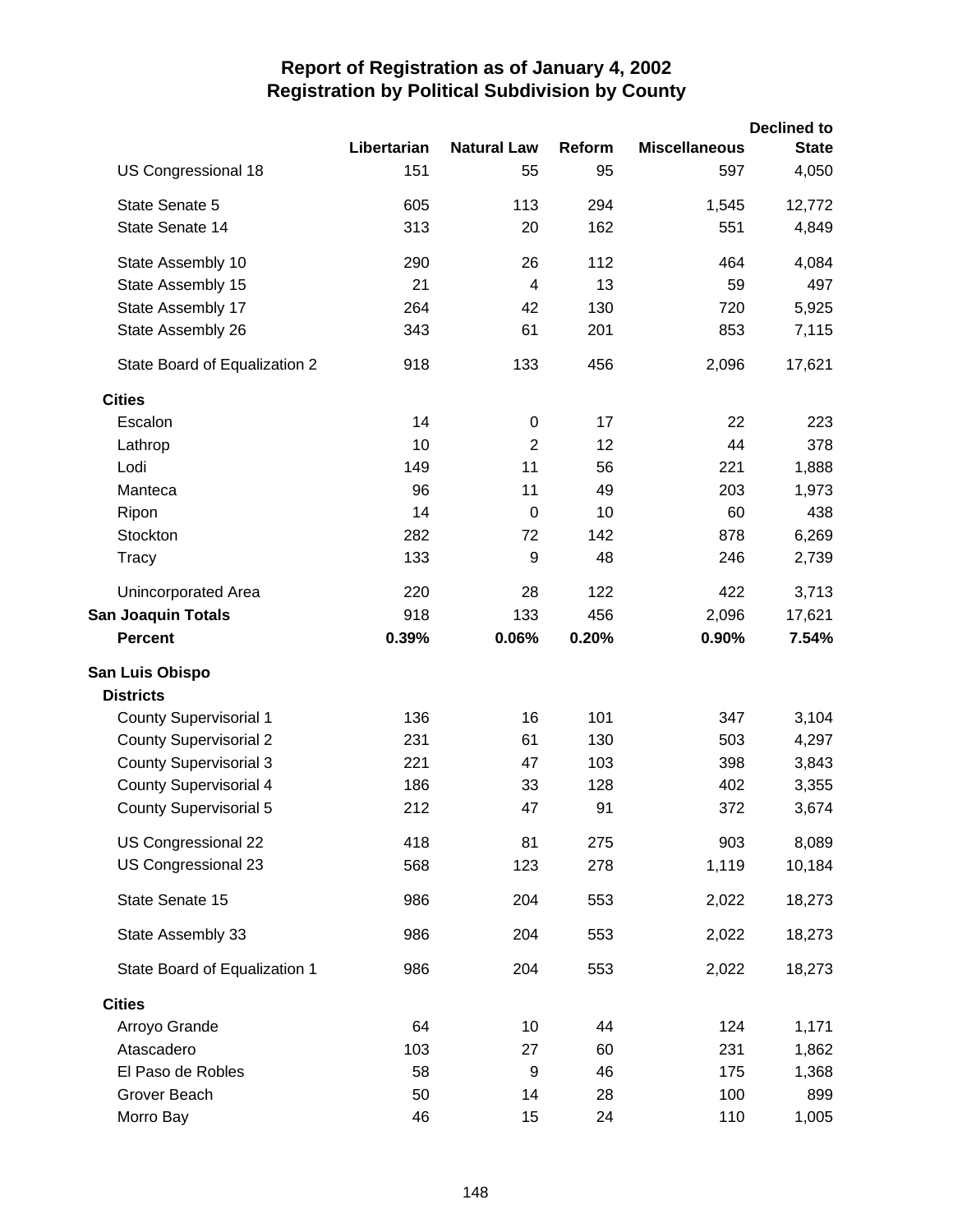|                               | <b>Total</b>      |                   |            | American    |       |
|-------------------------------|-------------------|-------------------|------------|-------------|-------|
|                               | <b>Registered</b> | <b>Democratic</b> | Republican | Independent | Green |
| Pismo Beach                   | 5,396             | 1,825             | 2,545      | 139         | 57    |
| San Luis Obispo               | 23,073            | 9,417             | 8,193      | 538         | 625   |
| Unincorporated Area           | 56,660            | 19,238            | 25,952     | 1,298       | 907   |
| <b>San Luis Obispo Totals</b> | 133,915           | 47,592            | 58,961     | 3,155       | 2,169 |
| <b>Percent</b>                |                   | 35.54%            | 44.03%     | 2.36%       | 1.62% |
| <b>San Mateo</b>              |                   |                   |            |             |       |
| <b>Districts</b>              |                   |                   |            |             |       |
| <b>County Supervisorial 1</b> | 68,522            | 34,305            | 20,186     | 1,251       | 571   |
| <b>County Supervisorial 2</b> | 70,914            | 34,603            | 20,930     | 1,252       | 587   |
| <b>County Supervisorial 3</b> | 82,478            | 38,357            | 25,260     | 1,585       | 1,271 |
| <b>County Supervisorial 4</b> | 56,796            | 29,827            | 14,333     | 1,022       | 769   |
| <b>County Supervisorial 5</b> | 55,451            | 31,796            | 10,171     | 968         | 406   |
| US Congressional 12           | 239,280           | 122,745           | 63,520     | 4,389       | 2,205 |
| US Congressional 14           | 94,881            | 46,143            | 27,360     | 1,689       | 1,399 |
| State Senate 8                | 236,081           | 121,128           | 62,033     | 4,352       | 2,345 |
| State Senate 11               | 98,080            | 47,760            | 28,847     | 1,726       | 1,259 |
| State Assembly 12             | 24,358            | 14,079            | 4,230      | 419         | 203   |
| State Assembly 19             | 207,491           | 105,811           | 55,394     | 3,875       | 2,217 |
| State Assembly 21             | 102,312           | 48,998            | 31,256     | 1,784       | 1,184 |
| State Board of Equalization 1 | 334,161           | 168,888           | 90,880     | 6,078       | 3,604 |
| <b>Cities</b>                 |                   |                   |            |             |       |
| Atherton                      | 4,916             | 1,370             | 2,676      | 55          | 33    |
| <b>Belmont</b>                | 14,024            | 6,787             | 4,159      | 266         | 127   |
| <b>Brisbane</b>               | 2,167             | 1,213             | 381        | 40          | 58    |
| Burlingame                    | 15,438            | 7,241             | 4,987      | 273         | 170   |
| Colma                         | 517               | 287               | 87         | 10          | 3     |
| Daly City                     | 36,729            | 20,954            | 6,505      | 624         | 260   |
| East Palo Alto                | 7,558             | 5,209             | 537        | 159         | 70    |
| <b>Foster City</b>            | 14,647            | 6,419             | 4,724      | 203         | 76    |
| Half Moon Bay                 | 6,122             | 2,745             | 1,885      | 124         | 138   |
| Hillsborough                  | 6,891             | 1,920             | 3,678      | 78          | 29    |
| Menlo Park                    | 17,293            | 8,006             | 5,552      | 249         | 242   |
| Millbrae                      | 10,702            | 5,289             | 3,286      | 182         | 69    |
| Pacifica                      | 20,793            | 11,662            | 4,082      | 481         | 359   |
| Portola Valley                | 3,205             | 1,232             | 1,377      | 46          | 32    |
| <b>Redwood City</b>           | 32,912            | 16,196            | 9,335      | 628         | 411   |
| San Bruno                     | 18,272            | 10,319            | 4,071      | 395         | 170   |
| San Carlos                    | 17,111            | 7,927             | 5,750      | 325         | 140   |
| San Mateo                     | 45,057            | 22,553            | 13,220     | 832         | 408   |
| South San Francisco           | 25,126            | 15,052            | 4,659      | 479         | 143   |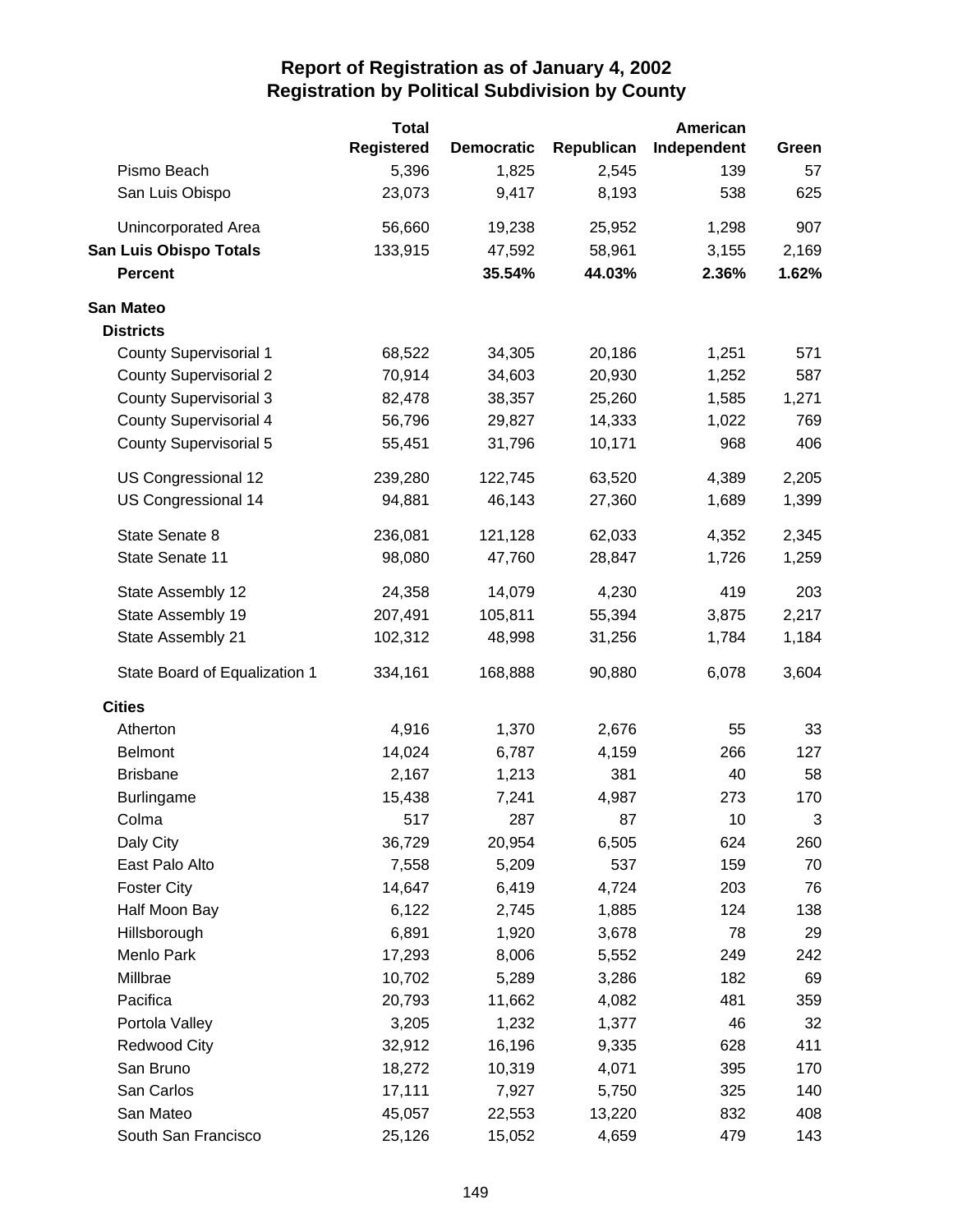|                               |                         |                    |                |                         | <b>Declined to</b> |
|-------------------------------|-------------------------|--------------------|----------------|-------------------------|--------------------|
|                               | Libertarian             | <b>Natural Law</b> | Reform         | <b>Miscellaneous</b>    | <b>State</b>       |
| Pismo Beach                   | 46                      | 5                  | 19             | 95                      | 665                |
| San Luis Obispo               | 200                     | 46                 | 66             | 323                     | 3,665              |
| Unincorporated Area           | 419                     | 78                 | 266            | 864                     | 7,638              |
| <b>San Luis Obispo Totals</b> | 986                     | 204                | 553            | 2,022                   | 18,273             |
| <b>Percent</b>                | 0.74%                   | 0.15%              | 0.41%          | 1.51%                   | 13.65%             |
| <b>San Mateo</b>              |                         |                    |                |                         |                    |
| <b>Districts</b>              |                         |                    |                |                         |                    |
| <b>County Supervisorial 1</b> | 295                     | 130                | 189            | 227                     | 11,368             |
| <b>County Supervisorial 2</b> | 398                     | 131                | 239            | 202                     | 12,572             |
| <b>County Supervisorial 3</b> | 573                     | 105                | 416            | 264                     | 14,647             |
| <b>County Supervisorial 4</b> | 403                     | 88                 | 217            | 309                     | 9,828              |
| <b>County Supervisorial 5</b> | 173                     | 139                | 112            | 250                     | 11,436             |
| US Congressional 12           | 1,161                   | 461                | 756            | 814                     | 43,229             |
| US Congressional 14           | 681                     | 132                | 417            | 438                     | 16,622             |
| State Senate 8                | 1,171                   | 462                | 804            | 845                     | 42,941             |
| State Senate 11               | 671                     | 131                | 369            | 407                     | 16,910             |
| State Assembly 12             | 79                      | 65                 | 38             | 137                     | 5,108              |
| State Assembly 19             | 1,059                   | 398                | 758            | 707                     | 37,272             |
| State Assembly 21             | 704                     | 130                | 377            | 408                     | 17,471             |
| State Board of Equalization 1 | 1,842                   | 593                | 1,173          | 1,252                   | 59,851             |
| <b>Cities</b>                 |                         |                    |                |                         |                    |
| Atherton                      | 31                      | $\pmb{0}$          | 11             | 8                       | 732                |
| <b>Belmont</b>                | 99                      | 22                 | 42             | 36                      | 2,486              |
| <b>Brisbane</b>               | 19                      | $\overline{7}$     | 10             | $\overline{\mathbf{4}}$ | 435                |
| <b>Burlingame</b>             | 87                      | 22                 | 49             | 28                      | 2,581              |
| Colma                         | $\overline{\mathbf{c}}$ | $\pmb{0}$          | $\overline{0}$ | $\overline{7}$          | 121                |
| Daly City                     | 102                     | 94                 | 62             | 182                     | 7,946              |
| East Palo Alto                | 49                      | 35                 | 16             | 97                      | 1,386              |
| <b>Foster City</b>            | 67                      | 21                 | 58             | 30                      | 3,049              |
| Half Moon Bay                 | 42                      | 8                  | 58             | 27                      | 1,095              |
| Hillsborough                  | 30                      | 11                 | 12             | $\overline{7}$          | 1,126              |
| Menlo Park                    | 112                     | 18                 | 53             | 68                      | 2,993              |
| Millbrae                      | 30                      | 19                 | 35             | 27                      | 1,765              |
| Pacifica                      | 143                     | 33                 | 88             | 97                      | 3,848              |
| Portola Valley                | 37                      | $\mathbf 0$        | 9              | 10                      | 462                |
| <b>Redwood City</b>           | 232                     | 33                 | 146            | 114                     | 5,817              |
| San Bruno                     | 87                      | 34                 | 56             | 79                      | 3,061              |
| San Carlos                    | 104                     | 18                 | 58             | 38                      | 2,751              |
| San Mateo                     | 248                     | 94                 | 142            | 137                     | 7,423              |
| South San Francisco           | 73                      | 68                 | 60             | 125                     | 4,467              |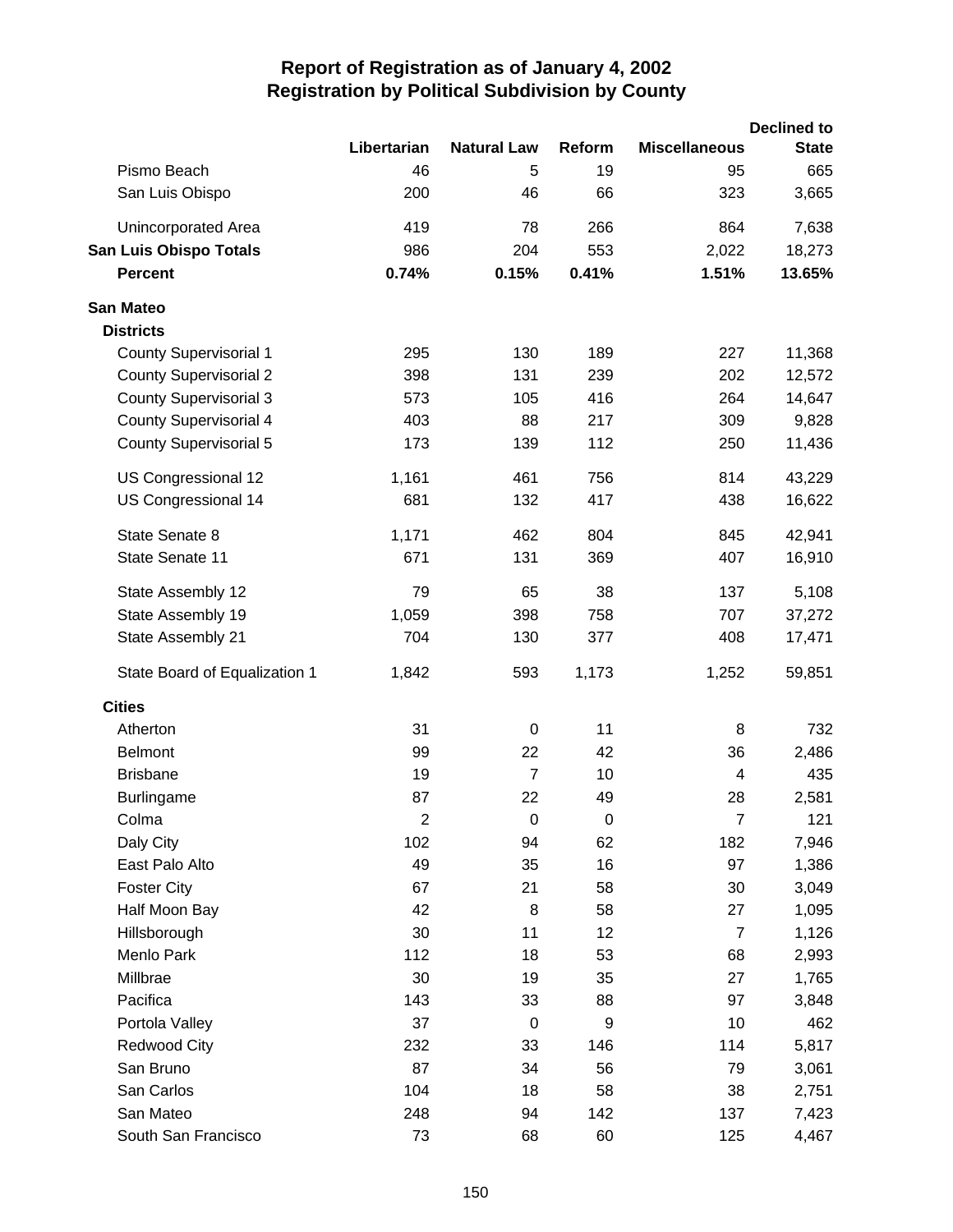|                               | <b>Total</b>      |                   |            | American    |       |
|-------------------------------|-------------------|-------------------|------------|-------------|-------|
|                               | <b>Registered</b> | <b>Democratic</b> | Republican | Independent | Green |
| Woodside                      | 3,734             | 1,211             | 1,718      | 68          | 44    |
| Unincorporated Area           | 30,947            | 15,296            | 8,211      | 561         | 622   |
| <b>San Mateo Totals</b>       | 334,161           | 168,888           | 90,880     | 6,078       | 3,604 |
| <b>Percent</b>                |                   | 50.54%            | 27.20%     | 1.82%       | 1.08% |
| Santa Barbara                 |                   |                   |            |             |       |
| <b>Districts</b>              |                   |                   |            |             |       |
| <b>County Supervisorial 1</b> | 42,386            | 19,383            | 12,667     | 896         | 1,296 |
| <b>County Supervisorial 2</b> | 50,077            | 21,689            | 17,550     | 894         | 1,123 |
| <b>County Supervisorial 3</b> | 43,651            | 15,757            | 16,458     | 953         | 907   |
| <b>County Supervisorial 4</b> | 40,773            | 15,106            | 18,353     | 970         | 169   |
| <b>County Supervisorial 5</b> | 28,096            | 12,155            | 11,066     | 613         | 97    |
| US Congressional 23           | 146,473           | 64,603            | 47,760     | 2,996       | 3,251 |
| US Congressional 24           | 58,510            | 19,487            | 28,334     | 1,330       | 341   |
| State Senate 15               | 42,714            | 17,378            | 18,128     | 912         | 147   |
| State Senate 19               | 162,269           | 66,712            | 57,966     | 3,414       | 3,445 |
| State Assembly 33             | 75,019            | 29,118            | 32,464     | 1,709       | 293   |
| State Assembly 35             | 129,964           | 54,972            | 43,630     | 2,617       | 3,299 |
| State Board of Equalization 1 | 110,532           | 50,470            | 33,218     | 2,345       | 2,645 |
| State Board of Equalization 2 | 94,451            | 33,620            | 42,876     | 1,981       | 947   |
| <b>Cities</b>                 |                   |                   |            |             |       |
| <b>Buellton</b>               | 2,062             | 695               | 968        | 51          | 8     |
| Carpinteria                   | 6,876             | 3,136             | 2,253      | 169         | 129   |
| Guadalupe                     | 1,911             | 1,222             | 366        | 29          | 8     |
| Lompoc                        | 16,683            | 6,974             | 6,297      | 476         | 83    |
| Santa Barbara                 | 50,258            | 24,123            | 13,640     | 1,043       | 1,621 |
| Santa Maria                   | 26,883            | 11,789            | 10,407     | 588         | 95    |
| Solvang                       | 3,280             | 879               | 1,884      | 61          | 14    |
| Unincorporated Area           | 97,030            | 35,272            | 40,279     | 1,909       | 1,634 |
| <b>Santa Barbara Totals</b>   | 204,983           | 84,090            | 76,094     | 4,326       | 3,592 |
| <b>Percent</b>                |                   | 41.02%            | 37.12%     | 2.11%       | 1.75% |
| Santa Clara                   |                   |                   |            |             |       |
| <b>Districts</b>              |                   |                   |            |             |       |
| <b>County Supervisorial 1</b> | 162,684           | 70,492            | 58,744     | 3,094       | 948   |
| <b>County Supervisorial 2</b> | 100,787           | 56,499            | 20,022     | 2,059       | 887   |
| <b>County Supervisorial 3</b> | 127,180           | 58,576            | 34,377     | 2,430       | 740   |
| <b>County Supervisorial 4</b> | 154,786           | 73,479            | 48,025     | 3,024       | 1,263 |
| <b>County Supervisorial 5</b> | 185,264           | 79,664            | 60,006     | 2,366       | 2,144 |
| US Congressional 11           | 19,990            | 8,203             | 7,932      | 401         | 95    |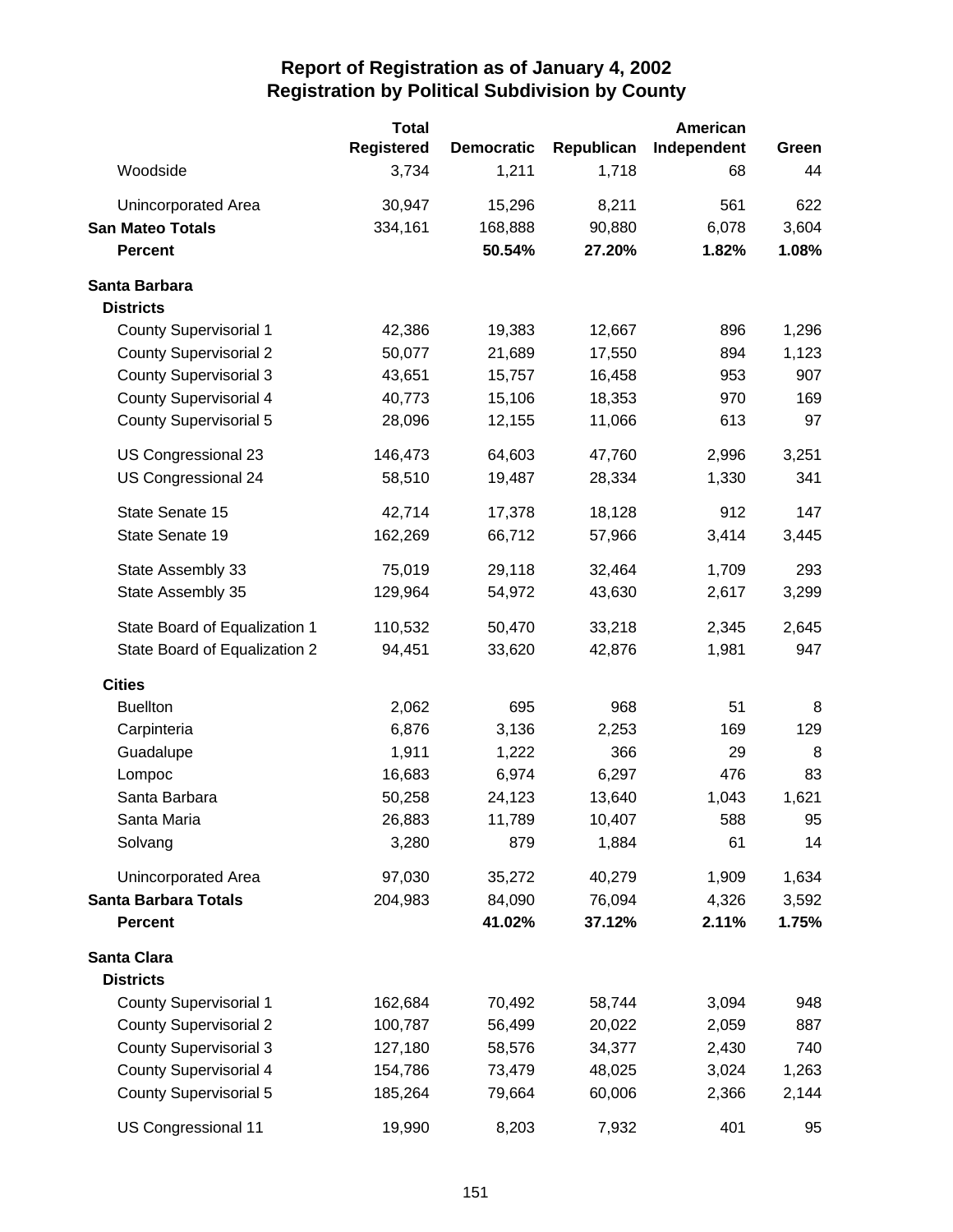|                               |             |                         |        |                      | <b>Declined to</b> |
|-------------------------------|-------------|-------------------------|--------|----------------------|--------------------|
|                               | Libertarian | <b>Natural Law</b>      | Reform | <b>Miscellaneous</b> | <b>State</b>       |
| Woodside                      | 23          | 3                       | 18     | 6                    | 643                |
| Unincorporated Area           | 225         | 53                      | 190    | 125                  | 5,664              |
| <b>San Mateo Totals</b>       | 1,842       | 593                     | 1,173  | 1,252                | 59,851             |
| <b>Percent</b>                | 0.55%       | 0.18%                   | 0.35%  | 0.37%                | 17.91%             |
| Santa Barbara                 |             |                         |        |                      |                    |
| <b>Districts</b>              |             |                         |        |                      |                    |
| <b>County Supervisorial 1</b> | 326         | 92                      | 267    | 761                  | 6,698              |
| <b>County Supervisorial 2</b> | 330         | 93                      | 247    | 708                  | 7,443              |
| <b>County Supervisorial 3</b> | 370         | 69                      | 212    | 605                  | 8,320              |
| <b>County Supervisorial 4</b> | 204         | 36                      | 231    | 466                  | 5,238              |
| <b>County Supervisorial 5</b> | 147         | 31                      | 216    | 336                  | 3,435              |
| US Congressional 23           | 1,066       | 267                     | 858    | 2,212                | 23,460             |
| US Congressional 24           | 311         | 54                      | 315    | 664                  | 7,674              |
| State Senate 15               | 202         | 42                      | 319    | 473                  | 5,113              |
| State Senate 19               | 1,175       | 279                     | 854    | 2,403                | 26,021             |
| State Assembly 33             | 385         | 70                      | 480    | 882                  | 9,618              |
| State Assembly 35             | 992         | 251                     | 693    | 1,994                | 21,516             |
| State Board of Equalization 1 | 855         | 218                     | 705    | 1,745                | 18,331             |
| State Board of Equalization 2 | 522         | 103                     | 468    | 1,131                | 12,803             |
| <b>Cities</b>                 |             |                         |        |                      |                    |
| <b>Buellton</b>               | 11          | $\overline{2}$          | 14     | 26                   | 287                |
| Carpinteria                   | 50          | $\overline{7}$          | 35     | 98                   | 999                |
| Guadalupe                     | 9           | $\mathbf 0$             | 14     | 20                   | 243                |
| Lompoc                        | 85          | 19                      | 79     | 255                  | 2,415              |
| Santa Barbara                 | 391         | 125                     | 321    | 897                  | 8,097              |
| Santa Maria                   | 141         | 31                      | 207    | 326                  | 3,299              |
| Solvang                       | 17          | $\overline{\mathbf{4}}$ | 10     | 33                   | 378                |
| Unincorporated Area           | 673         | 133                     | 493    | 1,221                | 15,416             |
| <b>Santa Barbara Totals</b>   | 1,377       | 321                     | 1,173  | 2,876                | 31,134             |
| <b>Percent</b>                | 0.67%       | 0.16%                   | 0.57%  | 1.40%                | 15.19%             |
| Santa Clara                   |             |                         |        |                      |                    |
| <b>Districts</b>              |             |                         |        |                      |                    |
| <b>County Supervisorial 1</b> | 1,099       | 187                     | 631    | 399                  | 27,090             |
| <b>County Supervisorial 2</b> | 704         | 163                     | 514    | 628                  | 19,311             |
| <b>County Supervisorial 3</b> | 872         | 156                     | 646    | 497                  | 28,886             |
| <b>County Supervisorial 4</b> | 1,316       | 212                     | 819    | 381                  | 26,267             |
| <b>County Supervisorial 5</b> | 1,430       | 219                     | 762    | 534                  | 38,139             |
| US Congressional 11           | 130         | 16                      | 84     | 45                   | 3,084              |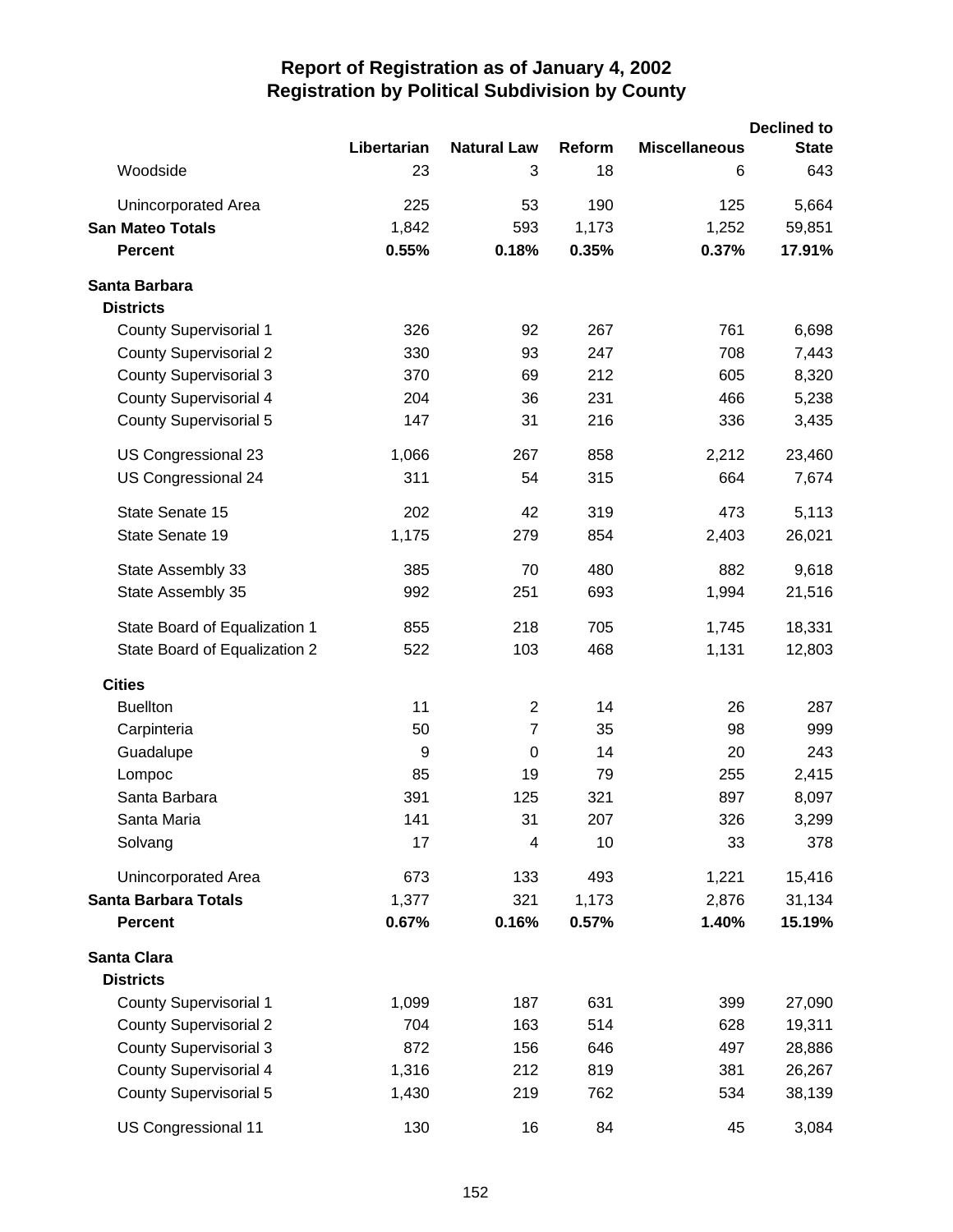|                               | <b>Total</b>      |                   |            | American    |       |
|-------------------------------|-------------------|-------------------|------------|-------------|-------|
|                               | <b>Registered</b> | <b>Democratic</b> | Republican | Independent | Green |
| <b>US Congressional 14</b>    | 187,346           | 83,175            | 58,969     | 2,565       | 2,218 |
| US Congressional 15           | 278,852           | 125,574           | 87,307     | 5,117       | 1,971 |
| US Congressional 16           | 244,513           | 121,758           | 66,966     | 4,890       | 1,698 |
| State Senate 10               | 54,164            | 23,518            | 14,864     | 1,043       | 271   |
| State Senate 11               | 258,816           | 118,130           | 82,946     | 4,334       | 2,435 |
| State Senate 13               | 310,254           | 156,927           | 78,007     | 5,928       | 2,666 |
| State Senate 15               | 107,467           | 40,135            | 45,357     | 1,668       | 610   |
| State Assembly 20             | 23,432            | 9,986             | 6,706      | 464         | 99    |
| State Assembly 21             | 126,432           | 54,503            | 44,370     | 1,705       | 1,462 |
| State Assembly 22             | 179,681           | 79,789            | 53,119     | 2,978       | 1,657 |
| State Assembly 23             | 134,554           | 71,642            | 30,076     | 2,764       | 924   |
| State Assembly 24             | 208,805           | 96,669            | 67,159     | 3,915       | 1,576 |
| State Assembly 27             | 24,658            | 10,122            | 9,710      | 504         | 119   |
| State Assembly 28             | 33,139            | 15,999            | 10,034     | 643         | 145   |
| State Board of Equalization 1 | 730,701           | 338,710           | 221,174    | 12,973      | 5,982 |
| <b>Cities</b>                 |                   |                   |            |             |       |
| Campbell                      | 18,841            | 8,743             | 5,861      | 394         | 180   |
| Cupertino                     | 24,738            | 9,495             | 8,432      | 322         | 173   |
| Gilroy                        | 15,578            | 7,943             | 4,848      | 303         | 65    |
| Los Altos                     | 18,354            | 7,033             | 7,865      | 184         | 153   |
| Los Altos Hills               | 5,396             | 1,690             | 2,518      | 63          | 38    |
| Los Gatos                     | 18,083            | 7,161             | 7,343      | 294         | 128   |
| Milpitas                      | 21,673            | 9,307             | 6,120      | 430         | 85    |
| Monte Sereno                  | 2,305             | 805               | 1,124      | 38          | 13    |
| Morgan Hill                   | 15,813            | 6,539             | 6,128      | 328         | 75    |
| <b>Mountain View</b>          | 34,196            | 16,380            | 8,527      | 544         | 544   |
| Palo Alto                     | 36,681            | 19,122            | 8,749      | 413         | 690   |
| San Jose                      | 354,949           | 170,660           | 101,119    | 6,888       | 2,434 |
| Santa Clara                   | 42,446            | 20,642            | 12,110     | 845         | 341   |
| Saratoga                      | 18,483            | 5,887             | 8,574      | 178         | 99    |
| Sunnyvale                     | 55,425            | 24,835            | 16,826     | 893         | 440   |
| Unincorporated Area           | 47,740            | 22,468            | 15,030     | 856         | 524   |
| <b>Santa Clara Totals</b>     | 730,701           | 338,710           | 221,174    | 12,973      | 5,982 |
| <b>Percent</b>                |                   | 46.35%            | 30.27%     | 1.78%       | 0.82% |
| <b>Santa Cruz</b>             |                   |                   |            |             |       |
| <b>Districts</b>              |                   |                   |            |             |       |
| <b>County Supervisorial 1</b> | 27,233            | 13,616            | 6,994      | 524         | 1,129 |
| <b>County Supervisorial 2</b> | 28,353            | 14,141            | 8,259      | 478         | 831   |
| <b>County Supervisorial 3</b> | 27,169            | 14,991            | 4,022      | 373         | 2,458 |
| <b>County Supervisorial 4</b> | 14,502            | 8,692             | 3,191      | 221         | 141   |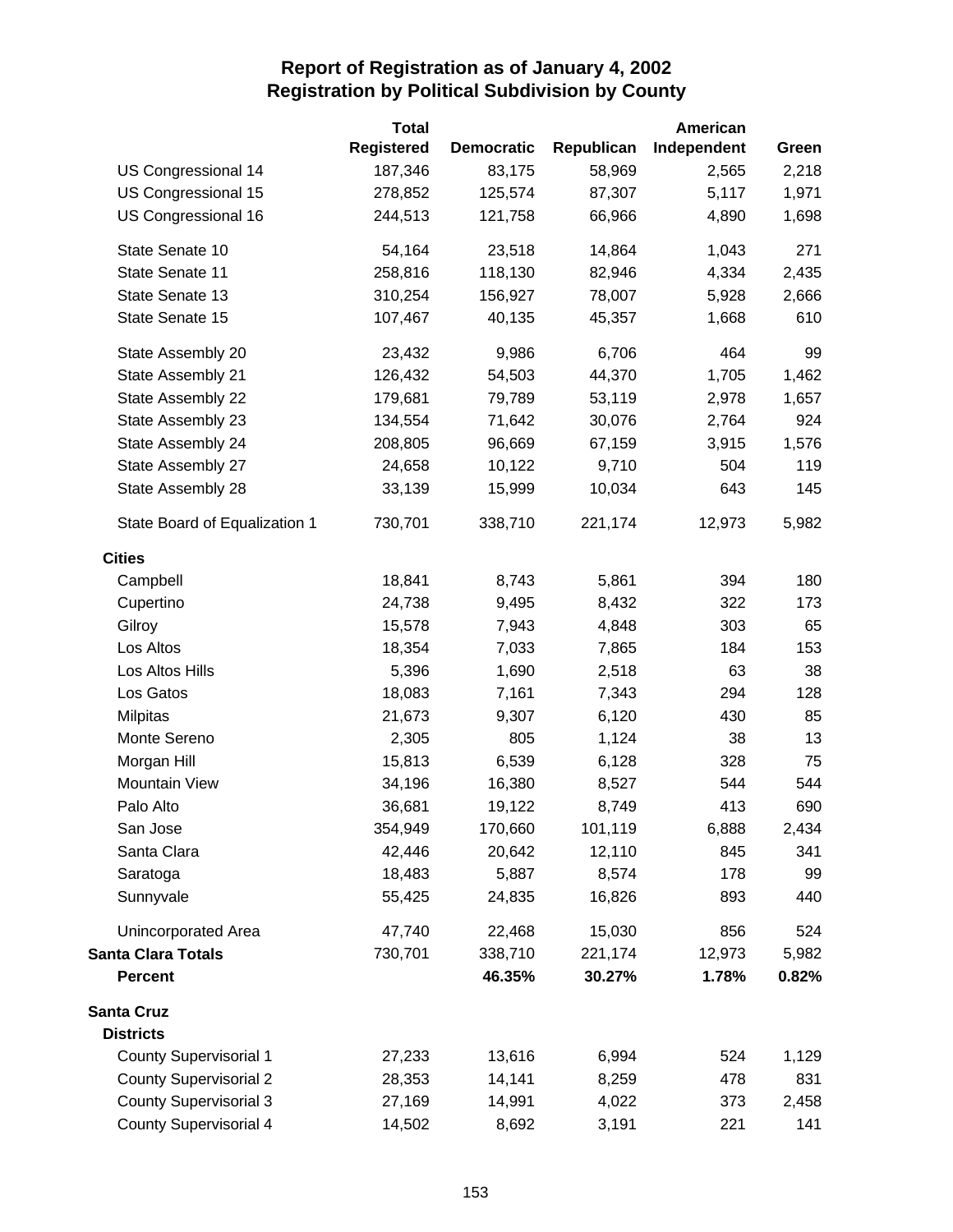|                               |             |                    |        |                      | <b>Declined to</b> |
|-------------------------------|-------------|--------------------|--------|----------------------|--------------------|
|                               | Libertarian | <b>Natural Law</b> | Reform | <b>Miscellaneous</b> | <b>State</b>       |
| US Congressional 14           | 1,506       | 230                | 818    | 574                  | 37,291             |
| US Congressional 15           | 2,117       | 343                | 1,322  | 766                  | 54,335             |
| US Congressional 16           | 1,668       | 348                | 1,148  | 1,054                | 44,983             |
| State Senate 10               | 365         | 70                 | 310    | 220                  | 13,503             |
| State Senate 11               | 1,968       | 330                | 1,167  | 561                  | 46,945             |
| State Senate 13               | 2,406       | 442                | 1,469  | 1,489                | 60,920             |
| State Senate 15               | 682         | 95                 | 426    | 169                  | 18,325             |
| State Assembly 20             | 151         | 24                 | 131    | 92                   | 5,779              |
| State Assembly 21             | 924         | 150                | 479    | 216                  | 22,623             |
| State Assembly 22             | 1,524       | 204                | 873    | 615                  | 38,922             |
| State Assembly 23             | 863         | 214                | 660    | 787                  | 26,624             |
| State Assembly 24             | 1,571       | 279                | 1,010  | 554                  | 36,072             |
| State Assembly 27             | 178         | 24                 | 116    | 63                   | 3,822              |
| State Assembly 28             | 210         | 42                 | 103    | 112                  | 5,851              |
| State Board of Equalization 1 | 5,421       | 937                | 3,372  | 2,439                | 139,693            |
| <b>Cities</b>                 |             |                    |        |                      |                    |
| Campbell                      | 190         | 29                 | 130    | 37                   | 3,277              |
| Cupertino                     | 173         | 16                 | 106    | 43                   | 5,978              |
| Gilroy                        | 110         | 21                 | 34     | 58                   | 2,196              |
| Los Altos                     | 114         | 18                 | 113    | 23                   | 2,851              |
| Los Altos Hills               | 38          | 9                  | 22     | 5                    | 1,013              |
| Los Gatos                     | 126         | 13                 | 79     | 36                   | 2,903              |
| <b>Milpitas</b>               | 141         | 21                 | 109    | 86                   | 5,374              |
| Monte Sereno                  | 13          | $\boldsymbol{0}$   | 8      | 5                    | 299                |
| Morgan Hill                   | 99          | 13                 | 64     | 37                   | 2,530              |
| <b>Mountain View</b>          | 373         | 51                 | 135    | 264                  | 7,378              |
| Palo Alto                     | 306         | 68                 | 115    | 82                   | 7,136              |
| San Jose                      | 2,470       | 494                | 1,660  | 1,333                | 67,891             |
| Santa Clara                   | 328         | 65                 | 214    | 127                  | 7,774              |
| Saratoga                      | 94          | 16                 | 74     | 22                   | 3,539              |
| Sunnyvale                     | 440         | 50                 | 283    | 138                  | 11,520             |
| Unincorporated Area           | 406         | 53                 | 226    | 143                  | 8,034              |
| <b>Santa Clara Totals</b>     | 5,421       | 937                | 3,372  | 2,439                | 139,693            |
| <b>Percent</b>                | 0.74%       | 0.13%              | 0.46%  | 0.33%                | 19.12%             |
| <b>Santa Cruz</b>             |             |                    |        |                      |                    |
| <b>Districts</b>              |             |                    |        |                      |                    |
| <b>County Supervisorial 1</b> | 266         | 45                 | 188    | 269                  | 4,202              |
| <b>County Supervisorial 2</b> | 246         | 52                 | 145    | 259                  | 3,942              |
| <b>County Supervisorial 3</b> | 279         | 69                 | 134    | 357                  | 4,486              |
| <b>County Supervisorial 4</b> | 60          | 24                 | 36     | 147                  | 1,990              |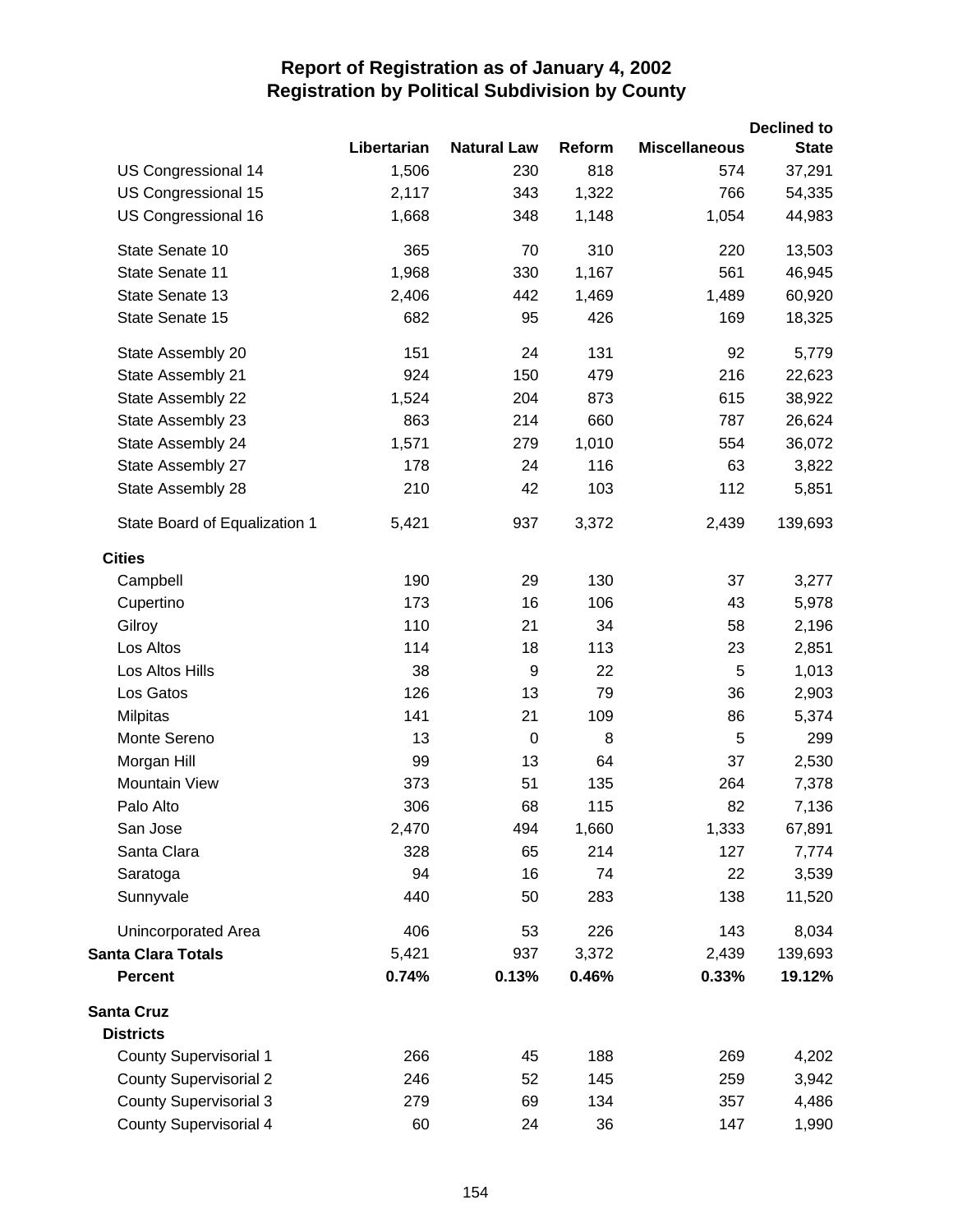|                               | <b>Total</b>      |                   |            | American    |       |
|-------------------------------|-------------------|-------------------|------------|-------------|-------|
|                               | <b>Registered</b> | <b>Democratic</b> | Republican | Independent | Green |
| <b>County Supervisorial 5</b> | 28,688            | 12,923            | 8,190      | 618         | 1,261 |
| US Congressional 14           | 40,043            | 18,093            | 12,033     | 790         | 1,541 |
| US Congressional 17           | 85,902            | 46,270            | 18,623     | 1,424       | 4,279 |
| State Senate 11               | 75,507            | 39,520            | 15,324     | 1,355       | 4,696 |
| State Senate 15               | 50,438            | 24,843            | 15,332     | 859         | 1,124 |
| State Assembly 27             | 108,809           | 54,033            | 26,932     | 1,941       | 5,654 |
| State Assembly 28             | 17,136            | 10,330            | 3,724      | 273         | 166   |
| State Board of Equalization 1 | 125,945           | 64,363            | 30,656     | 2,214       | 5,820 |
| <b>Cities</b>                 |                   |                   |            |             |       |
| Capitola                      | 5,457             | 2,801             | 1,341      | 119         | 176   |
| Santa Cruz                    | 29,583            | 16,262            | 4,549      | 445         | 2,586 |
| <b>Scotts Valley</b>          | 6,366             | 2,452             | 2,590      | 137         | 105   |
| Watsonville                   | 12,069            | 7,444             | 2,477      | 189         | 100   |
| Unincorporated Area           | 72,470            | 35,404            | 19,699     | 1,324       | 2,853 |
| <b>Santa Cruz Totals</b>      | 125,945           | 64,363            | 30,656     | 2,214       | 5,820 |
| <b>Percent</b>                |                   | 51.10%            | 24.34%     | 1.76%       | 4.62% |
| <b>Shasta</b>                 |                   |                   |            |             |       |
| <b>Districts</b>              |                   |                   |            |             |       |
| <b>County Supervisorial 1</b> | 16,189            | 5,668             | 7,736      | 451         | 118   |
| <b>County Supervisorial 2</b> | 16,479            | 5,873             | 7,712      | 471         | 89    |
| <b>County Supervisorial 3</b> | 16,288            | 5,339             | 8,116      | 465         | 66    |
| <b>County Supervisorial 4</b> | 16,300            | 5,546             | 7,700      | 522         | 78    |
| <b>County Supervisorial 5</b> | 16,617            | 5,654             | 8,243      | 453         | 45    |
| US Congressional 2            | 81,873            | 28,080            | 39,507     | 2,362       | 396   |
| State Senate 4                | 81,873            | 28,080            | 39,507     | 2,362       | 396   |
| State Assembly 2              | 81,873            | 28,080            | 39,507     | 2,362       | 396   |
| State Board of Equalization 2 | 81,873            | 28,080            | 39,507     | 2,362       | 396   |
| <b>Cities</b>                 |                   |                   |            |             |       |
| Anderson                      | 3,337             | 1,381             | 1,314      | 113         | 13    |
| Redding                       | 39,254            | 12,949            | 19,648     | 1,026       | 228   |
| Shasta Lake                   | 4,186             | 1,775             | 1,511      | 172         | 19    |
| Unincorporated Area           | 35,096            | 11,975            | 17,034     | 1,051       | 136   |
| <b>Shasta Totals</b>          | 81,873            | 28,080            | 39,507     | 2,362       | 396   |
| <b>Percent</b>                |                   | 34.30%            | 48.25%     | 2.88%       | 0.48% |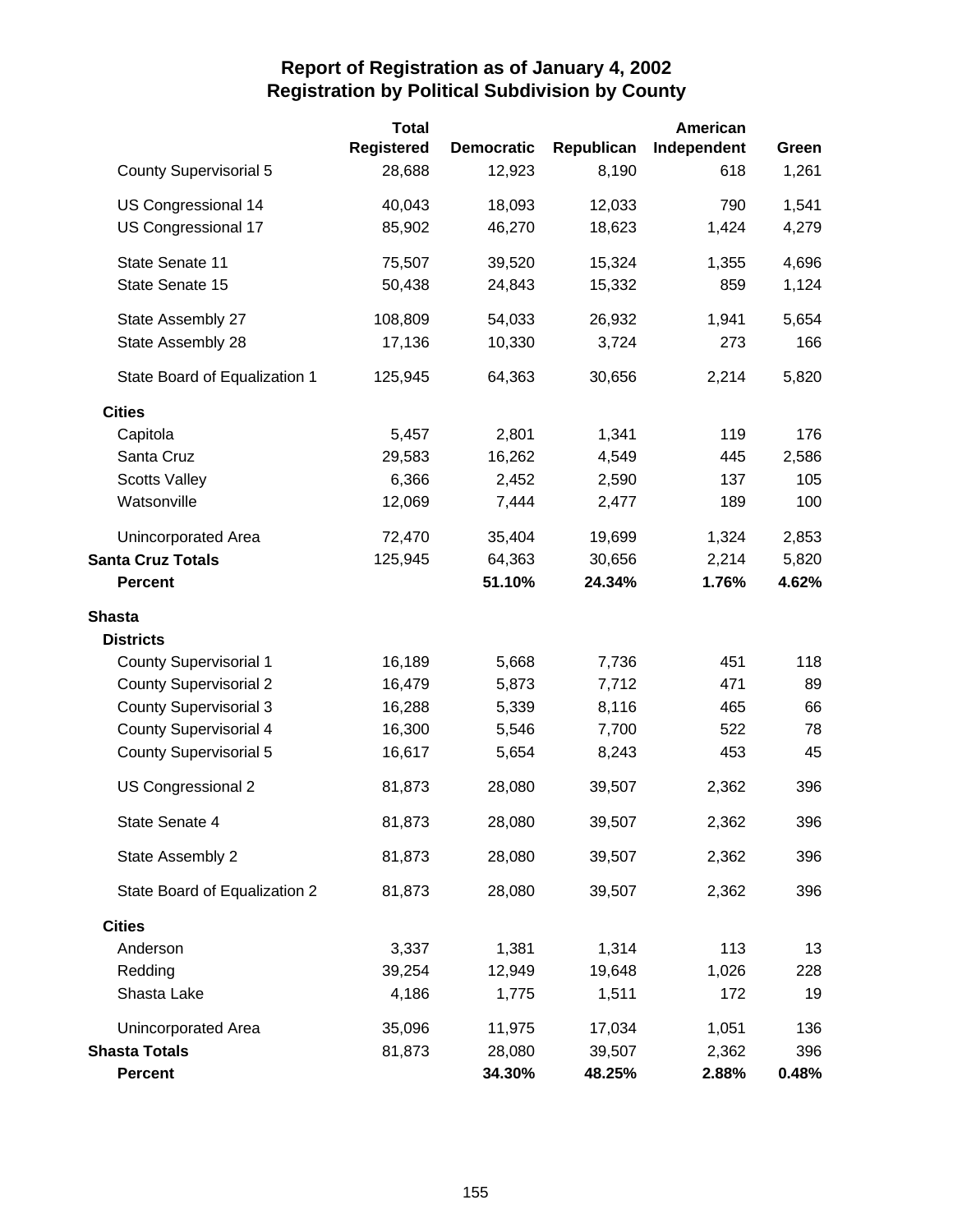|                               | Libertarian | <b>Natural Law</b> | Reform | <b>Miscellaneous</b> | <b>Declined to</b><br><b>State</b> |
|-------------------------------|-------------|--------------------|--------|----------------------|------------------------------------|
| <b>County Supervisorial 5</b> | 476         | 46                 | 174    | 322                  | 4,678                              |
| US Congressional 14           | 586         | 69                 | 253    | 393                  | 6,285                              |
| US Congressional 17           | 741         | 167                | 424    | 961                  | 13,013                             |
| State Senate 11               | 916         | 156                | 444    | 896                  | 12,200                             |
| State Senate 15               | 411         | 80                 | 233    | 458                  | 7,098                              |
| State Assembly 27             | 1,257       | 210                | 629    | 1,177                | 16,976                             |
| State Assembly 28             | 70          | 26                 | 48     | 177                  | 2,322                              |
| State Board of Equalization 1 | 1,327       | 236                | 677    | 1,354                | 19,298                             |
| <b>Cities</b>                 |             |                    |        |                      |                                    |
| Capitola                      | 45          | $\overline{7}$     | 40     | 48                   | 880                                |
| Santa Cruz                    | 297         | 71                 | 134    | 407                  | 4,832                              |
| <b>Scotts Valley</b>          | 57          | $\overline{7}$     | 42     | 39                   | 937                                |
| Watsonville                   | 44          | 15                 | 31     | 120                  | 1,649                              |
| Unincorporated Area           | 884         | 136                | 430    | 740                  | 11,000                             |
| <b>Santa Cruz Totals</b>      | 1,327       | 236                | 677    | 1,354                | 19,298                             |
| <b>Percent</b>                | 1.05%       | 0.19%              | 0.54%  | 1.08%                | 15.32%                             |
| <b>Shasta</b>                 |             |                    |        |                      |                                    |
| <b>Districts</b>              |             |                    |        |                      |                                    |
| <b>County Supervisorial 1</b> | 130         | 10                 | 54     | 54                   | 1,968                              |
| <b>County Supervisorial 2</b> | 127         | 9                  | 48     | 65                   | 2,085                              |
| <b>County Supervisorial 3</b> | 121         | 5                  | 46     | 72                   | 2,058                              |
| <b>County Supervisorial 4</b> | 126         | 13                 | 42     | 65                   | 2,208                              |
| <b>County Supervisorial 5</b> | 118         | 11                 | 44     | 60                   | 1,989                              |
| US Congressional 2            | 622         | 48                 | 234    | 316                  | 10,308                             |
| State Senate 4                | 622         | 48                 | 234    | 316                  | 10,308                             |
| State Assembly 2              | 622         | 48                 | 234    | 316                  | 10,308                             |
| State Board of Equalization 2 | 622         | 48                 | 234    | 316                  | 10,308                             |
| <b>Cities</b>                 |             |                    |        |                      |                                    |
| Anderson                      | 28          | 4                  | 10     | 19                   | 455                                |
| Redding                       | 291         | 25                 | 109    | 141                  | 4,837                              |
| Shasta Lake                   | 28          | 3                  | 12     | 27                   | 639                                |
| Unincorporated Area           | 275         | 16                 | 103    | 129                  | 4,377                              |
| <b>Shasta Totals</b>          | 622         | 48                 | 234    | 316                  | 10,308                             |
| Percent                       | 0.76%       | 0.06%              | 0.29%  | 0.39%                | 12.59%                             |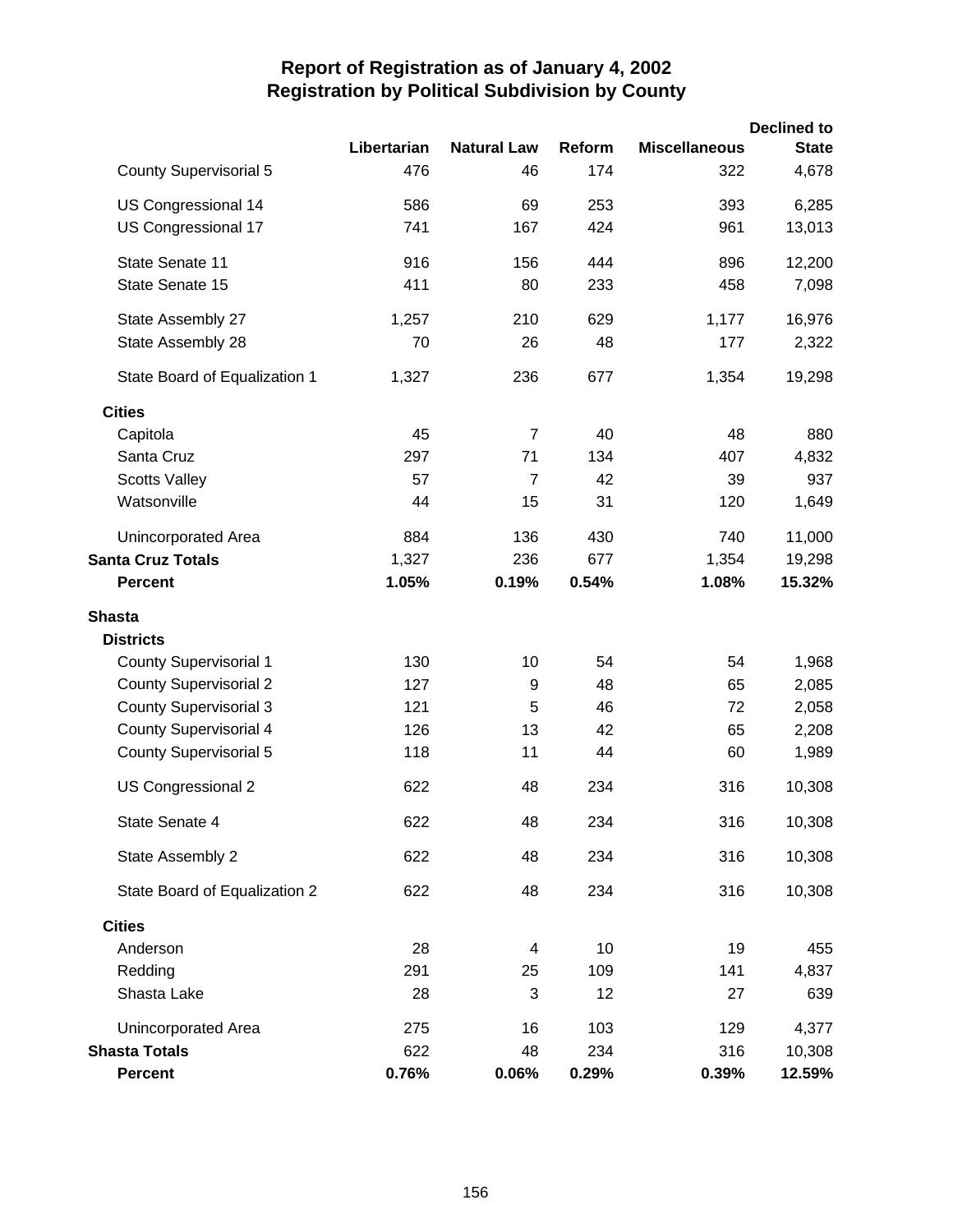|                               | <b>Total</b>      |                   |            | American       |                |
|-------------------------------|-------------------|-------------------|------------|----------------|----------------|
|                               | <b>Registered</b> | <b>Democratic</b> | Republican | Independent    | Green          |
| <b>Sierra</b>                 |                   |                   |            |                |                |
| <b>Districts</b>              |                   |                   |            |                |                |
| <b>County Supervisorial 1</b> | 385               | 141               | 168        | 11             | 4              |
| <b>County Supervisorial 2</b> | 434               | 141               | 176        | 16             | $\overline{7}$ |
| <b>County Supervisorial 3</b> | 526               | 152               | 244        | 18             | 8              |
| <b>County Supervisorial 4</b> | 419               | 164               | 164        | 13             | 0              |
| <b>County Supervisorial 5</b> | 502               | 187               | 186        | 20             | 3              |
| US Congressional 4            | 2,266             | 785               | 938        | 78             | 22             |
| State Senate 1                | 2,266             | 785               | 938        | 78             | 22             |
| State Assembly 3              | 2,266             | 785               | 938        | 78             | 22             |
| State Board of Equalization 2 | 2,266             | 785               | 938        | 78             | 22             |
| <b>Cities</b>                 |                   |                   |            |                |                |
| Loyalton                      | 494               | 201               | 171        | 16             | 0              |
| Unincorporated Area           | 1,772             | 584               | 767        | 62             | 22             |
| <b>Sierra Totals</b>          | 2,266             | 785               | 938        | 78             | 22             |
| <b>Percent</b>                |                   | 34.64%            | 41.39%     | 3.44%          | 0.97%          |
| <b>Siskiyou</b>               |                   |                   |            |                |                |
| <b>Districts</b>              |                   |                   |            |                |                |
| <b>County Supervisorial 1</b> | 4,323             | 1,631             | 1,920      | 160            | 18             |
| <b>County Supervisorial 2</b> | 5,284             | 2,315             | 1,816      | 128            | 88             |
| <b>County Supervisorial 3</b> | 4,791             | 2,065             | 1,787      | 130            | 43             |
| <b>County Supervisorial 4</b> | 4,969             | 1,804             | 2,305      | 141            | 23             |
| <b>County Supervisorial 5</b> | 4,897             | 1,637             | 2,238      | 166            | 53             |
| US Congressional 2            | 24,264            | 9,452             | 10,066     | 725            | 225            |
| State Senate 4                | 24,264            | 9,452             | 10,066     | 725            | 225            |
| State Assembly 2              | 24,264            | 9,452             | 10,066     | 725            | 225            |
| State Board of Equalization 2 | 24,264            | 9,452             | 10,066     | 725            | 225            |
| <b>Cities</b>                 |                   |                   |            |                |                |
| Dorris                        | 398               | 170               | 157        | 15             | $\pmb{0}$      |
| Dunsmuir                      | 989               | 509               | 282        | 13             | 11             |
| Etna                          | 438               | 170               | 189        | 17             | 3              |
| Fort Jones                    | 345               | 142               | 144        | $\overline{7}$ | 1              |
| Montague                      | 621               | 226               | 247        | 31             | $\overline{c}$ |
| Mt. Shasta                    | 2,042             | 912               | 635        | 47             | 45             |
| Tulelake                      | 340               | 103               | 184        | 16             | $\pmb{0}$      |
| Weed                          | 1,392             | 761               | 333        | 49             | 9              |
| Yreka                         | 3,820             | 1,441             | 1,698      | 116            | 20             |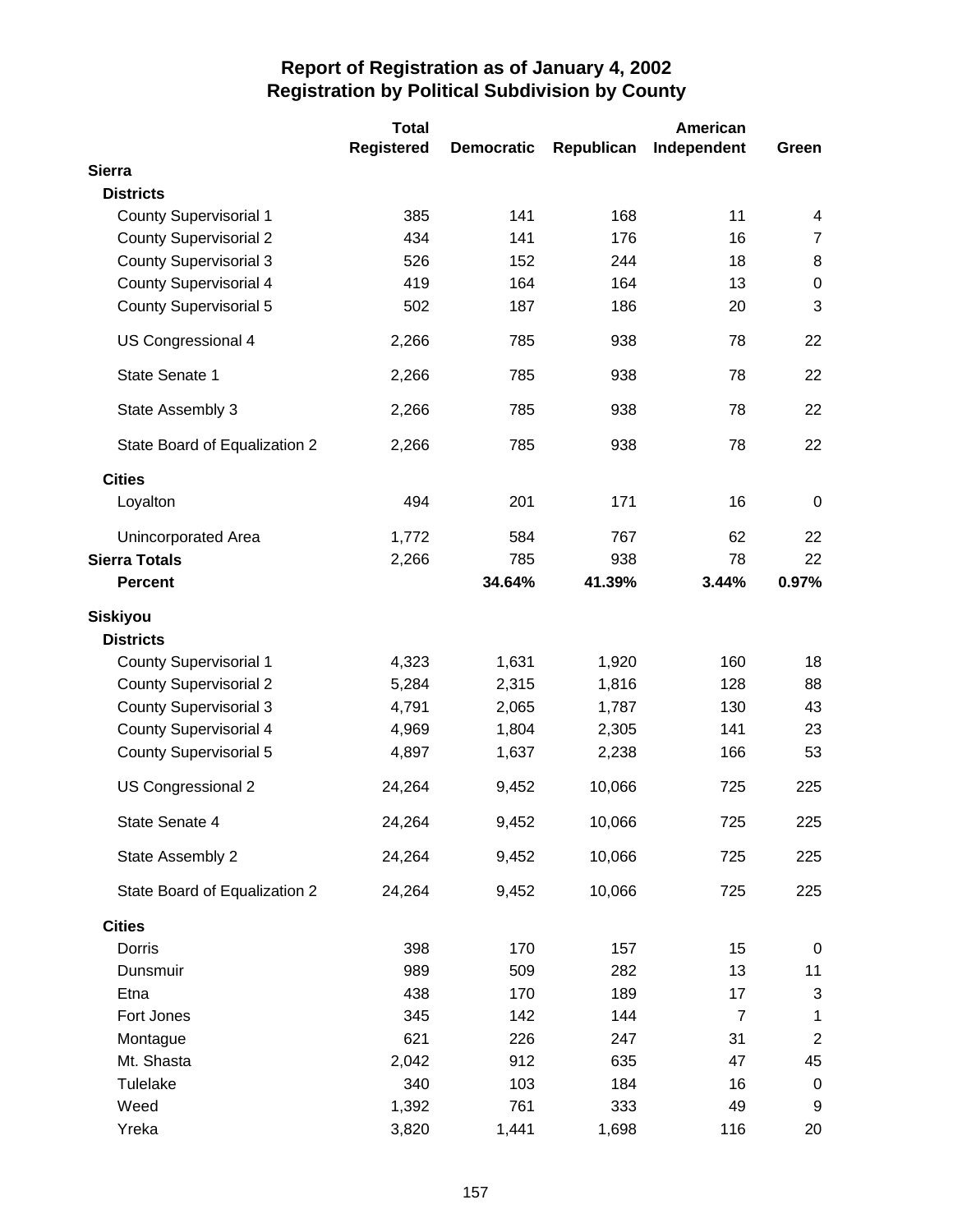|                               |                         |                    |                |                      | <b>Declined to</b> |
|-------------------------------|-------------------------|--------------------|----------------|----------------------|--------------------|
| <b>Sierra</b>                 | Libertarian             | <b>Natural Law</b> | Reform         | <b>Miscellaneous</b> | <b>State</b>       |
| <b>Districts</b>              |                         |                    |                |                      |                    |
| <b>County Supervisorial 1</b> | 4                       | $\pmb{0}$          | 1              | 3                    | 53                 |
| <b>County Supervisorial 2</b> | 10                      | 0                  | $\overline{2}$ | 8                    | 74                 |
| <b>County Supervisorial 3</b> | 8                       | $\pmb{0}$          | 3              | 13                   | 80                 |
| County Supervisorial 4        | 3                       | $\pmb{0}$          | 1              | 3                    | 71                 |
| <b>County Supervisorial 5</b> | $\overline{7}$          | $\pmb{0}$          | 0              | 7                    | 92                 |
| US Congressional 4            | 32                      | $\pmb{0}$          | $\overline{7}$ | 34                   | 370                |
| State Senate 1                | 32                      | $\pmb{0}$          | 7              | 34                   | 370                |
| State Assembly 3              | 32                      | $\boldsymbol{0}$   | $\overline{7}$ | 34                   | 370                |
| State Board of Equalization 2 | 32                      | $\mathbf 0$        | $\overline{7}$ | 34                   | 370                |
| <b>Cities</b>                 |                         |                    |                |                      |                    |
| Loyalton                      | 4                       | $\boldsymbol{0}$   | 1              | 4                    | 97                 |
| Unincorporated Area           | 28                      | 0                  | 6              | 30                   | 273                |
| <b>Sierra Totals</b>          | 32                      | $\mathbf 0$        | $\overline{7}$ | 34                   | 370                |
| <b>Percent</b>                | 1.41%                   | 0.00%              | 0.31%          | 1.50%                | 16.33%             |
| <b>Siskiyou</b>               |                         |                    |                |                      |                    |
| <b>Districts</b>              |                         |                    |                |                      |                    |
| <b>County Supervisorial 1</b> | 46                      | $\overline{7}$     | 14             | 12                   | 515                |
| <b>County Supervisorial 2</b> | 54                      | 79                 | 15             | 27                   | 762                |
| <b>County Supervisorial 3</b> | 43                      | 24                 | 9              | 12                   | 678                |
| <b>County Supervisorial 4</b> | 45                      | 0                  | 10             | 14                   | 627                |
| <b>County Supervisorial 5</b> | 83                      | 3                  | 17             | 19                   | 681                |
| US Congressional 2            | 271                     | 113                | 65             | 84                   | 3,263              |
| State Senate 4                | 271                     | 113                | 65             | 84                   | 3,263              |
| State Assembly 2              | 271                     | 113                | 65             | 84                   | 3,263              |
| State Board of Equalization 2 | 271                     | 113                | 65             | 84                   | 3,263              |
| <b>Cities</b>                 |                         |                    |                |                      |                    |
| Dorris                        | 1                       | $\pmb{0}$          | 1              | 0                    | 54                 |
| Dunsmuir                      | 9                       | 5                  | 6              | 5                    | 149                |
| Etna                          | $\overline{\mathbf{4}}$ | 0                  | 0              | $\overline{2}$       | 53                 |
| Fort Jones                    | $\overline{7}$          | 0                  | 0              | 1                    | 43                 |
| Montague                      | 10                      | $\mathbf 0$        | 4              | $\overline{2}$       | 99                 |
| Mt. Shasta                    | 22                      | 37                 | 5              | 10                   | 329                |
| <b>Tulelake</b>               | $\boldsymbol{0}$        | $\boldsymbol{0}$   | 3              | 4                    | 30                 |
| Weed                          | 12                      | 4                  | 3              | 8                    | 213                |
| Yreka                         | 40                      | $\boldsymbol{0}$   | 8              | 14                   | 483                |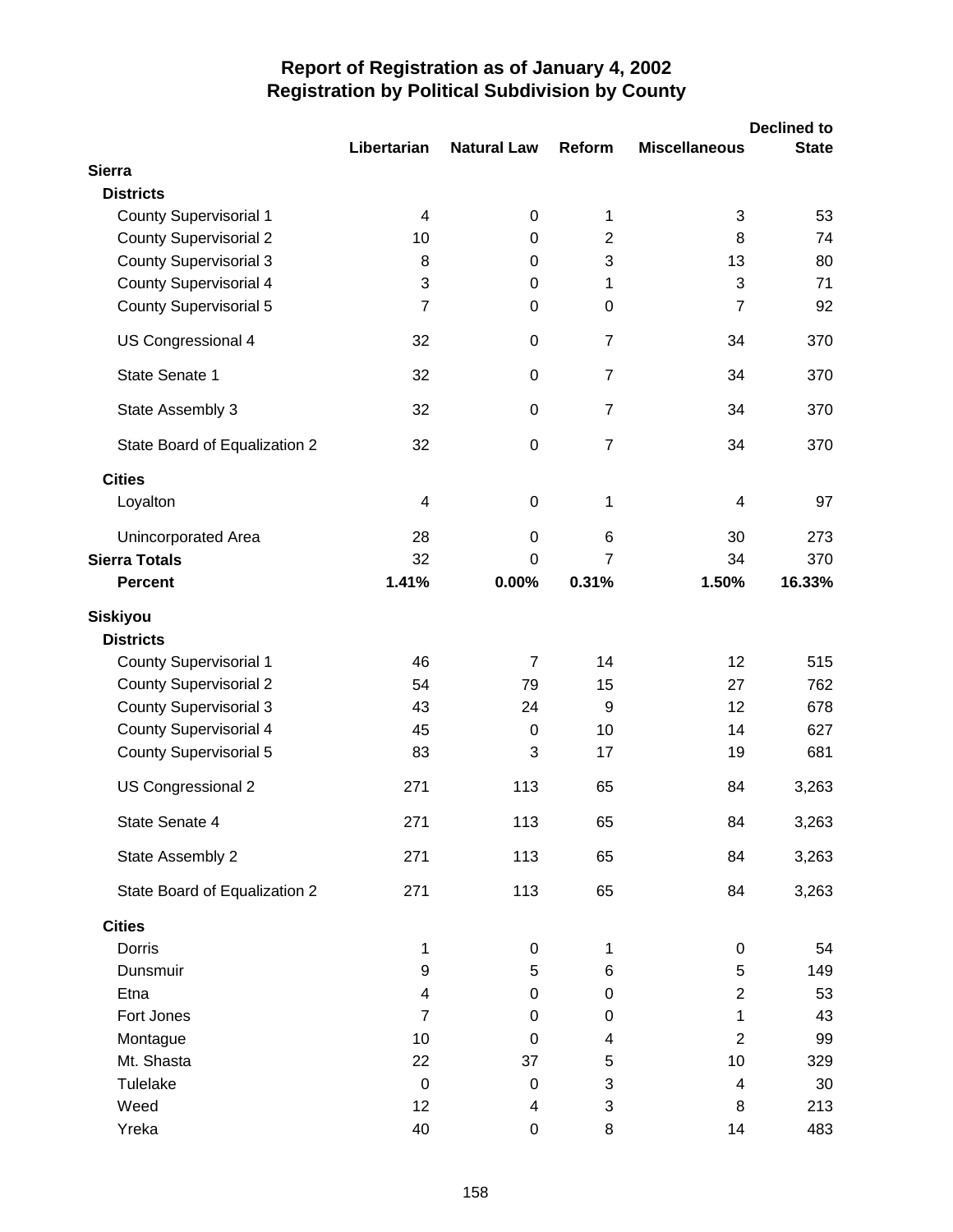|                               | <b>Total</b>      |                   |            | American    |       |
|-------------------------------|-------------------|-------------------|------------|-------------|-------|
|                               | <b>Registered</b> | <b>Democratic</b> | Republican | Independent | Green |
| Unincorporated Area           | 13,879            | 5,018             | 6,197      | 414         | 134   |
| <b>Siskiyou Totals</b>        | 24,264            | 9,452             | 10,066     | 725         | 225   |
| <b>Percent</b>                |                   | 38.95%            | 41.49%     | 2.99%       | 0.93% |
| Solano                        |                   |                   |            |             |       |
| <b>Districts</b>              |                   |                   |            |             |       |
| <b>County Supervisorial 1</b> | 33,218            | 21,290            | 5,986      | 514         | 178   |
| <b>County Supervisorial 2</b> | 38,418            | 20,702            | 10,329     | 734         | 301   |
| <b>County Supervisorial 3</b> | 31,939            | 15,846            | 9,469      | 754         | 147   |
| <b>County Supervisorial 4</b> | 30,971            | 13,194            | 11,599     | 748         | 179   |
| <b>County Supervisorial 5</b> | 35,929            | 15,601            | 13,320     | 809         | 138   |
| US Congressional 3            | 5,904             | 2,338             | 2,544      | 133         | 49    |
| US Congressional 7            | 106,346           | 56,516            | 29,613     | 2,073       | 637   |
| US Congressional 10           | 58,225            | 27,779            | 18,546     | 1,353       | 257   |
| State Senate 2                | 75,592            | 43,301            | 18,441     | 1,352       | 523   |
| State Senate 5                | 94,883            | 43,332            | 32,262     | 2,207       | 420   |
| State Assembly 7              | 56,518            | 34,367            | 11,992     | 927         | 332   |
| State Assembly 8              | 113,957           | 52,266            | 38,711     | 2,632       | 611   |
| State Board of Equalization 1 | 170,475           | 86,633            | 50,703     | 3,559       | 943   |
| <b>Cities</b>                 |                   |                   |            |             |       |
| Benicia                       | 15,085            | 7,241             | 4,807      | 325         | 167   |
| Dixon                         | 6,997             | 2,968             | 2,754      | 154         | 32    |
| Fairfield                     | 38,242            | 18,209            | 12,119     | 904         | 170   |
| Rio Vista                     | 2,522             | 1,084             | 1,040      | 62          | 12    |
| Suisun City                   | 10,607            | 5,584             | 2,768      | 237         | 42    |
| Vacaville                     | 37,082            | 15,796            | 13,822     | 870         | 165   |
| Vallejo                       | 50,020            | 31,728            | 9,278      | 805         | 272   |
| <b>Unincorporated Area</b>    | 9,920             | 4,023             | 4,115      | 202         | 83    |
| <b>Solano Totals</b>          | 170,475           | 86,633            | 50,703     | 3,559       | 943   |
| <b>Percent</b>                |                   | 50.82%            | 29.74%     | 2.09%       | 0.55% |
| Sonoma                        |                   |                   |            |             |       |
| <b>Districts</b>              |                   |                   |            |             |       |
| <b>County Supervisorial 1</b> | 54,464            | 26,336            | 18,306     | 950         | 1,053 |
| <b>County Supervisorial 2</b> | 46,942            | 23,639            | 13,235     | 944         | 1,205 |
| <b>County Supervisorial 3</b> | 43,353            | 22,398            | 11,513     | 945         | 1,230 |
| <b>County Supervisorial 4</b> | 44,966            | 21,554            | 14,838     | 908         | 828   |
| <b>County Supervisorial 5</b> | 45,755            | 25,015            | 10,145     | 818         | 2,329 |
| US Congressional 1            | 35,636            | 17,066            | 11,632     | 699         | 730   |
| US Congressional 6            | 199,844           | 101,876           | 56,405     | 3,866       | 5,915 |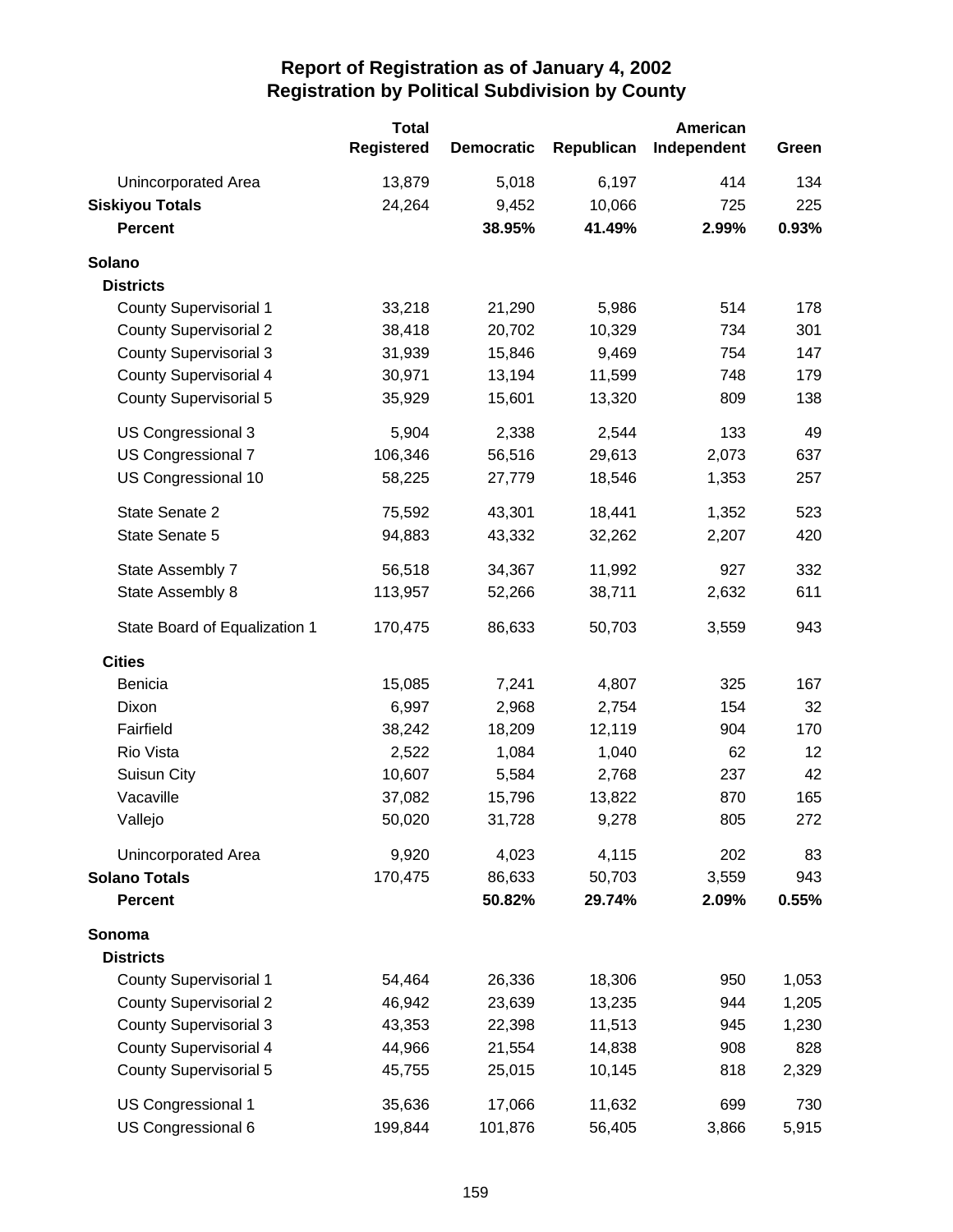|                               |             |                    |        | <b>Declined to</b>   |              |  |
|-------------------------------|-------------|--------------------|--------|----------------------|--------------|--|
|                               | Libertarian | <b>Natural Law</b> | Reform | <b>Miscellaneous</b> | <b>State</b> |  |
| Unincorporated Area           | 166         | 67                 | 35     | 38                   | 1,810        |  |
| <b>Siskiyou Totals</b>        | 271         | 113                | 65     | 84                   | 3,263        |  |
| <b>Percent</b>                | 1.12%       | 0.47%              | 0.27%  | 0.35%                | 13.45%       |  |
| Solano                        |             |                    |        |                      |              |  |
| <b>Districts</b>              |             |                    |        |                      |              |  |
| <b>County Supervisorial 1</b> | 101         | 35                 | 124    | 202                  | 4,788        |  |
| <b>County Supervisorial 2</b> | 202         | 53                 | 167    | 260                  | 5,670        |  |
| <b>County Supervisorial 3</b> | 134         | 33                 | 174    | 211                  | 5,171        |  |
| <b>County Supervisorial 4</b> | 153         | 19                 | 100    | 155                  | 4,824        |  |
| <b>County Supervisorial 5</b> | 174         | 10                 | 129    | 213                  | 5,535        |  |
| US Congressional 3            | 32          | $\overline{2}$     | 23     | 33                   | 750          |  |
| US Congressional 7            | 466         | 98                 | 389    | 639                  | 15,915       |  |
| US Congressional 10           | 266         | 50                 | 282    | 369                  | 9,323        |  |
| State Senate 2                | 328         | 88                 | 316    | 499                  | 10,744       |  |
| State Senate 5                | 436         | 62                 | 378    | 542                  | 15,244       |  |
| State Assembly 7              | 208         | 63                 | 246    | 367                  | 8,016        |  |
| State Assembly 8              | 556         | 87                 | 448    | 674                  | 17,972       |  |
| State Board of Equalization 1 | 764         | 150                | 694    | 1,041                | 25,988       |  |
| <b>Cities</b>                 |             |                    |        |                      |              |  |
| Benicia                       | 97          | 24                 | 57     | 106                  | 2,261        |  |
| Dixon                         | 40          | 1                  | 22     | 50                   | 976          |  |
| Fairfield                     | 161         | 39                 | 172    | 219                  | 6,249        |  |
| Rio Vista                     | 13          | 1                  | 8      | 11                   | 291          |  |
| Suisun City                   | 51          | $\overline{7}$     | 75     | 75                   | 1,768        |  |
| Vacaville                     | 170         | 13                 | 101    | 181                  | 5,964        |  |
| Vallejo                       | 172         | 60                 | 203    | 326                  | 7,176        |  |
| Unincorporated Area           | 60          | 5                  | 56     | 73                   | 1,303        |  |
| <b>Solano Totals</b>          | 764         | 150                | 694    | 1,041                | 25,988       |  |
| <b>Percent</b>                | 0.45%       | 0.09%              | 0.41%  | 0.61%                | 15.24%       |  |
| Sonoma                        |             |                    |        |                      |              |  |
| <b>Districts</b>              |             |                    |        |                      |              |  |
| <b>County Supervisorial 1</b> | 340         | 47                 | 243    | 388                  | 6,801        |  |
| <b>County Supervisorial 2</b> | 376         | 33                 | 228    | 354                  | 6,928        |  |
| <b>County Supervisorial 3</b> | 301         | 66                 | 212    | 343                  | 6,345        |  |
| <b>County Supervisorial 4</b> | 330         | 45                 | 184    | 290                  | 5,989        |  |
| <b>County Supervisorial 5</b> | 372         | 86                 | 262    | 445                  | 6,283        |  |
| US Congressional 1            | 268         | 28                 | 133    | 221                  | 4,859        |  |
| US Congressional 6            | 1,451       | 249                | 996    | 1,599                | 27,487       |  |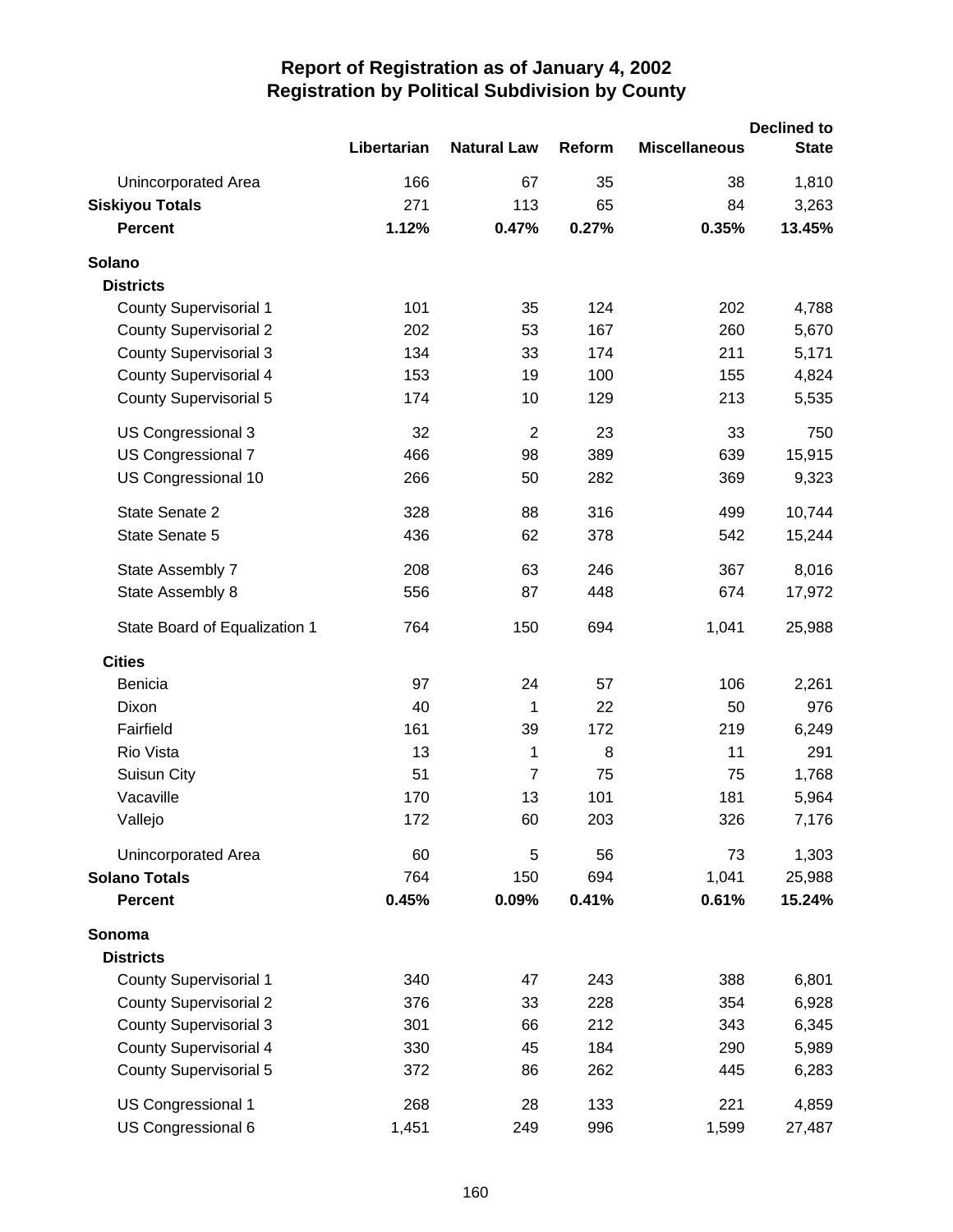|                               | <b>Total</b><br><b>Registered</b> | <b>Democratic</b> | Republican | American<br>Independent | Green |
|-------------------------------|-----------------------------------|-------------------|------------|-------------------------|-------|
| State Senate 2                | 149,554                           | 76,146            | 42,911     | 2,825                   |       |
|                               |                                   |                   |            |                         | 4,467 |
| State Senate 3                | 85,926                            | 42,796            | 25,126     | 1,740                   | 2,178 |
| State Assembly 1              | 61,396                            | 31,121            | 17,189     | 1,086                   | 2,462 |
| State Assembly 6              | 89,163                            | 45,099            | 25,116     | 1,808                   | 2,264 |
| State Assembly 7              | 84,921                            | 42,722            | 25,732     | 1,671                   | 1,919 |
| State Board of Equalization 1 | 235,480                           | 118,942           | 68,037     | 4,565                   | 6,645 |
| <b>Cities</b>                 |                                   |                   |            |                         |       |
| Cloverdale                    | 3,354                             | 1,633             | 1,046      | 75                      | 72    |
| Cotati                        | 3,514                             | 1,852             | 802        | 67                      | 123   |
| Healdsburg                    | 5,756                             | 2,895             | 1,738      | 92                      | 164   |
| Petaluma                      | 27,716                            | 14,203            | 7,740      | 575                     | 611   |
| <b>Rohnert Park</b>           | 18,651                            | 9,223             | 5,329      | 428                     | 347   |
| Santa Rosa                    | 74,231                            | 37,298            | 22,528     | 1,461                   | 1,665 |
| Sebastopol                    | 4,566                             | 2,567             | 893        | 59                      | 335   |
| Sonoma                        | 5,792                             | 2,945             | 1,732      | 115                     | 117   |
| Windsor                       | 11,442                            | 5,394             | 3,902      | 256                     | 100   |
| <b>Unincorporated Area</b>    | 80,458                            | 40,932            | 22,327     | 1,437                   | 3,111 |
| <b>Sonoma Totals</b>          | 235,480                           | 118,942           | 68,037     | 4,565                   | 6,645 |
| <b>Percent</b>                |                                   | 50.51%            | 28.89%     | 1.94%                   | 2.82% |
| <b>Stanislaus</b>             |                                   |                   |            |                         |       |
| <b>Districts</b>              |                                   |                   |            |                         |       |
| <b>County Supervisorial 1</b> | 40,830                            | 16,722            | 17,837     | 1,011                   | 111   |
| <b>County Supervisorial 2</b> | 42,468                            | 17,531            | 18,870     | 880                     | 150   |
| <b>County Supervisorial 3</b> | 34,582                            | 14,846            | 14,554     | 801                     | 91    |
| <b>County Supervisorial 4</b> | 43,637                            | 17,859            | 19,465     | 885                     | 178   |
| <b>County Supervisorial 5</b> | 32,378                            | 15,645            | 11,832     | 819                     | 73    |
| US Congressional 18           | 90,171                            | 41,797            | 34,775     | 2,186                   | 308   |
| US Congressional 19           | 103,724                           | 40,806            | 47,783     | 2,210                   | 295   |
| State Senate 12               | 129,212                           | 58,120            | 51,922     | 2,978                   | 443   |
| State Senate 14               | 64,683                            | 24,483            | 30,636     | 1,418                   | 160   |
| State Assembly 17             | 4,169                             | 2,082             | 1,391      | 112                     | 5     |
| State Assembly 25             | 110,827                           | 45,212            | 49,179     | 2,455                   | 343   |
| State Assembly 26             | 78,899                            | 35,309            | 31,988     | 1,829                   | 255   |
| State Board of Equalization 2 | 193,895                           | 82,603            | 82,558     | 4,396                   | 603   |
| <b>Cities</b>                 |                                   |                   |            |                         |       |
| Ceres                         | 15,358                            | 7,119             | 6,019      | 380                     | 31    |
| Hughson                       | 1,937                             | 837               | 805        | 38                      | 3     |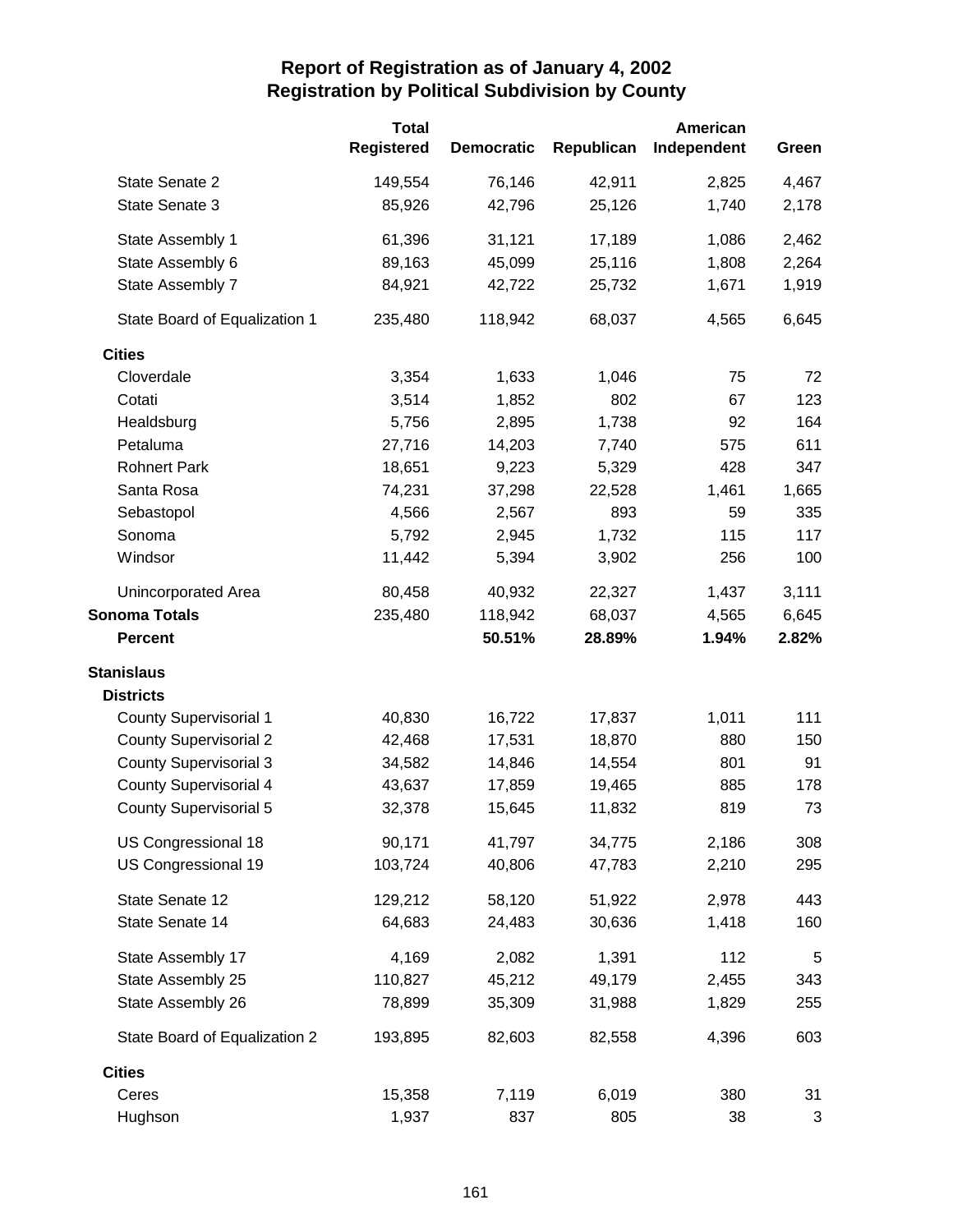|                               |             |                         |                |                      | <b>Declined to</b> |
|-------------------------------|-------------|-------------------------|----------------|----------------------|--------------------|
|                               | Libertarian | <b>Natural Law</b>      | Reform         | <b>Miscellaneous</b> | <b>State</b>       |
| State Senate 2                | 1,099       | 194                     | 690            | 1,182                | 20,040             |
| State Senate 3                | 620         | 83                      | 439            | 638                  | 12,306             |
| State Assembly 1              | 501         | 89                      | 298            | 521                  | 8,129              |
| State Assembly 6              | 664         | 77                      | 438            | 672                  | 13,025             |
| State Assembly 7              | 554         | 111                     | 393            | 627                  | 11,192             |
| State Board of Equalization 1 | 1,719       | 277                     | 1,129          | 1,820                | 32,346             |
| <b>Cities</b>                 |             |                         |                |                      |                    |
| Cloverdale                    | 31          | 3                       | 6              | 14                   | 474                |
| Cotati                        | 41          | $\overline{\mathbf{4}}$ | 23             | 31                   | 571                |
| Healdsburg                    | 38          | $\overline{2}$          | 20             | 48                   | 759                |
| Petaluma                      | 190         | 16                      | 124            | 195                  | 4,062              |
| <b>Rohnert Park</b>           | 123         | 24                      | 125            | 143                  | 2,909              |
| Santa Rosa                    | 481         | 96                      | 346            | 543                  | 9,813              |
| Sebastopol                    | 37          | $\boldsymbol{9}$        | 29             | 41                   | 596                |
| Sonoma                        | 32          | 3                       | 17             | 35                   | 796                |
| Windsor                       | 83          | 11                      | 53             | 74                   | 1,569              |
| Unincorporated Area           | 663         | 109                     | 386            | 696                  | 10,797             |
| <b>Sonoma Totals</b>          | 1,719       | 277                     | 1,129          | 1,820                | 32,346             |
| <b>Percent</b>                | 0.73%       | 0.12%                   | 0.48%          | 0.77%                | 13.74%             |
| <b>Stanislaus</b>             |             |                         |                |                      |                    |
| <b>Districts</b>              |             |                         |                |                      |                    |
| <b>County Supervisorial 1</b> | 168         | 24                      | 218            | 361                  | 4,378              |
| <b>County Supervisorial 2</b> | 169         | 33                      | 131            | 413                  | 4,291              |
| <b>County Supervisorial 3</b> | 144         | 45                      | 176            | 322                  | 3,603              |
| <b>County Supervisorial 4</b> | 205         | 21                      | 244            | 394                  | 4,386              |
| <b>County Supervisorial 5</b> | 178         | 30                      | 116            | 307                  | 3,378              |
| US Congressional 18           | 457         | 79                      | 449            | 893                  | 9,227              |
| US Congressional 19           | 407         | 74                      | 436            | 904                  | 10,809             |
| State Senate 12               | 617         | 108                     | 575            | 1,261                | 13,188             |
| State Senate 14               | 247         | 45                      | 310            | 536                  | 6,848              |
| State Assembly 17             | 35          | 1                       | 10             | 41                   | 492                |
| State Assembly 25             | 482         | 76                      | 573            | 962                  | 11,545             |
| State Assembly 26             | 347         | 76                      | 302            | 794                  | 7,999              |
| State Board of Equalization 2 | 864         | 153                     | 885            | 1,797                | 20,036             |
| <b>Cities</b>                 |             |                         |                |                      |                    |
| Ceres                         | 54          | 14                      | 66             | 132                  | 1,543              |
| Hughson                       | 10          | $\overline{2}$          | $\overline{7}$ | 16                   | 219                |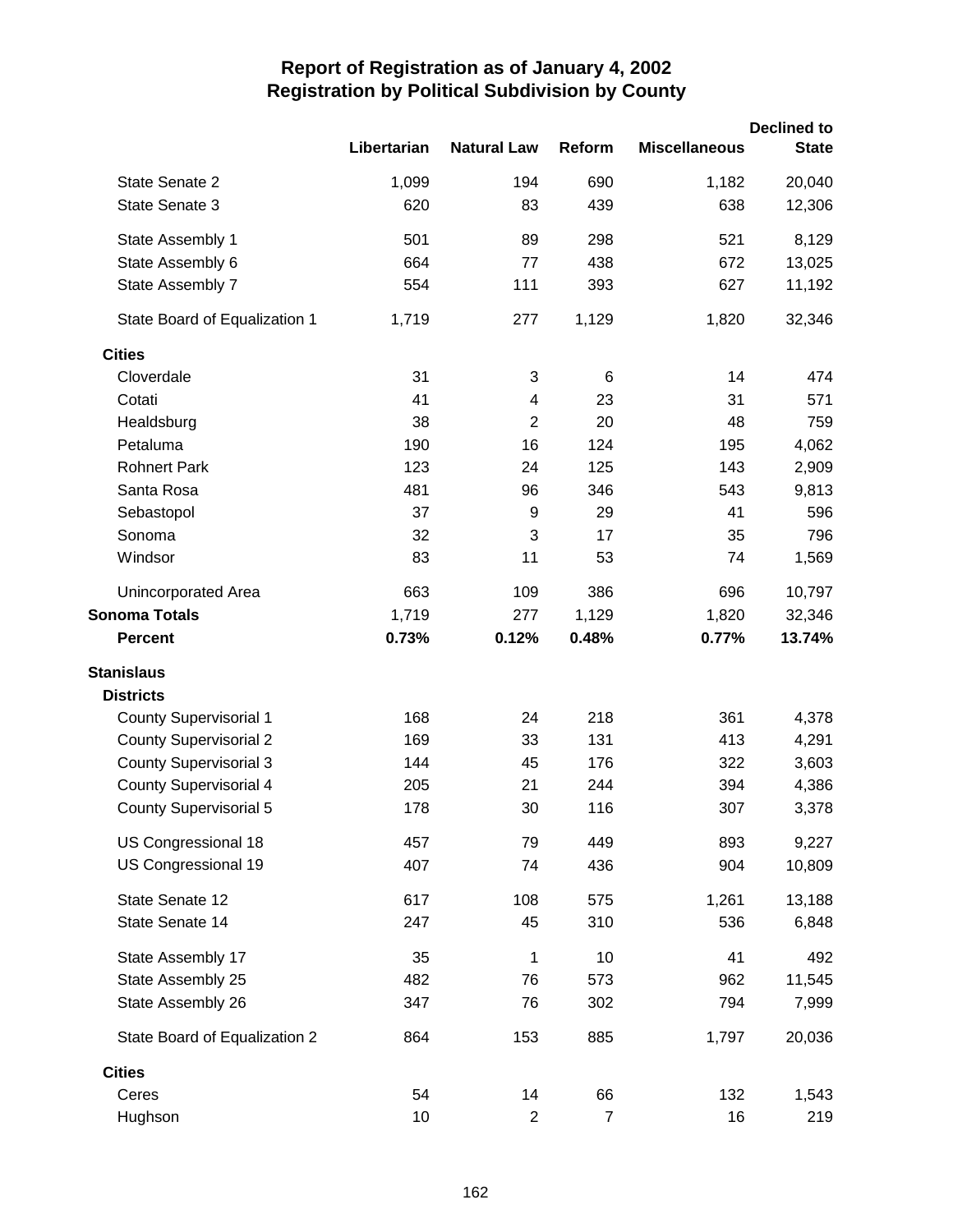|                               | <b>Total</b>      |                   |            | American    |                         |
|-------------------------------|-------------------|-------------------|------------|-------------|-------------------------|
|                               | <b>Registered</b> | <b>Democratic</b> | Republican | Independent | Green                   |
| Modesto                       | 79,713            | 33,654            | 34,223     | 1,720       | 271                     |
| Newman                        | 2,766             | 1,385             | 885        | 83          | $\overline{\mathbf{4}}$ |
| Oakdale                       | 7,212             | 2,861             | 3,159      | 219         | 26                      |
| Patterson                     | 4,259             | 2,194             | 1,353      | 99          | 15                      |
| Riverbank                     | 6,718             | 3,057             | 2,578      | 186         | 16                      |
| <b>Turlock</b>                | 26,627            | 10,903            | 11,831     | 533         | 104                     |
| Waterford                     | 2,857             | 1,191             | 1,143      | 96          | $\overline{7}$          |
| Unincorporated Area           | 46,448            | 19,402            | 20,562     | 1,042       | 126                     |
| <b>Stanislaus Totals</b>      | 193,895           | 82,603            | 82,558     | 4,396       | 603                     |
| <b>Percent</b>                |                   | 42.60%            | 42.58%     | 2.27%       | 0.31%                   |
| <b>Sutter</b>                 |                   |                   |            |             |                         |
| <b>Districts</b>              |                   |                   |            |             |                         |
| <b>County Supervisorial 1</b> | 6,532             | 2,677             | 2,840      | 167         | 18                      |
| <b>County Supervisorial 2</b> | 5,150             | 2,131             | 2,118      | 141         | 20                      |
| <b>County Supervisorial 3</b> | 8,688             | 2,740             | 4,751      | 183         | 25                      |
| <b>County Supervisorial 4</b> | 8,140             | 2,745             | 4,169      | 193         | 19                      |
| <b>County Supervisorial 5</b> | 8,073             | 2,610             | 4,277      | 166         | 19                      |
| US Congressional 2            | 36,583            | 12,903            | 18,155     | 850         | 101                     |
| State Senate 4                | 36,583            | 12,903            | 18,155     | 850         | 101                     |
| State Assembly 2              | 36,583            | 12,903            | 18,155     | 850         | 101                     |
| State Board of Equalization 2 | 36,583            | 12,903            | 18,155     | 850         | 101                     |
| <b>Cities</b>                 |                   |                   |            |             |                         |
| Live Oak                      | 1,997             | 1,053             | 603        | 57          | 4                       |
| <b>Yuba City</b>              | 18,745            | 6,759             | 8,977      | 465         | 55                      |
| Unincorporated Area           | 15,841            | 5,091             | 8,575      | 328         | 42                      |
| <b>Sutter Totals</b>          | 36,583            | 12,903            | 18,155     | 850         | 101                     |
| <b>Percent</b>                |                   | 35.27%            | 49.63%     | 2.32%       | 0.28%                   |
| <b>Tehama</b>                 |                   |                   |            |             |                         |
| <b>Districts</b>              |                   |                   |            |             |                         |
| <b>County Supervisorial 1</b> | 5,968             | 2,179             | 2,784      | 179         | 21                      |
| <b>County Supervisorial 2</b> | 5,030             | 2,034             | 2,109      | 200         | 14                      |
| <b>County Supervisorial 3</b> | 5,168             | 1,941             | 2,360      | 189         | 15                      |
| <b>County Supervisorial 4</b> | 4,542             | 1,832             | 1,900      | 181         | 17                      |
| <b>County Supervisorial 5</b> | 5,267             | 2,140             | 2,172      | 190         | 21                      |
| US Congressional 2            | 25,975            | 10,126            | 11,325     | 939         | 88                      |
| State Senate 4                | 25,975            | 10,126            | 11,325     | 939         | 88                      |
| State Assembly 2              | 25,975            | 10,126            | 11,325     | 939         | 88                      |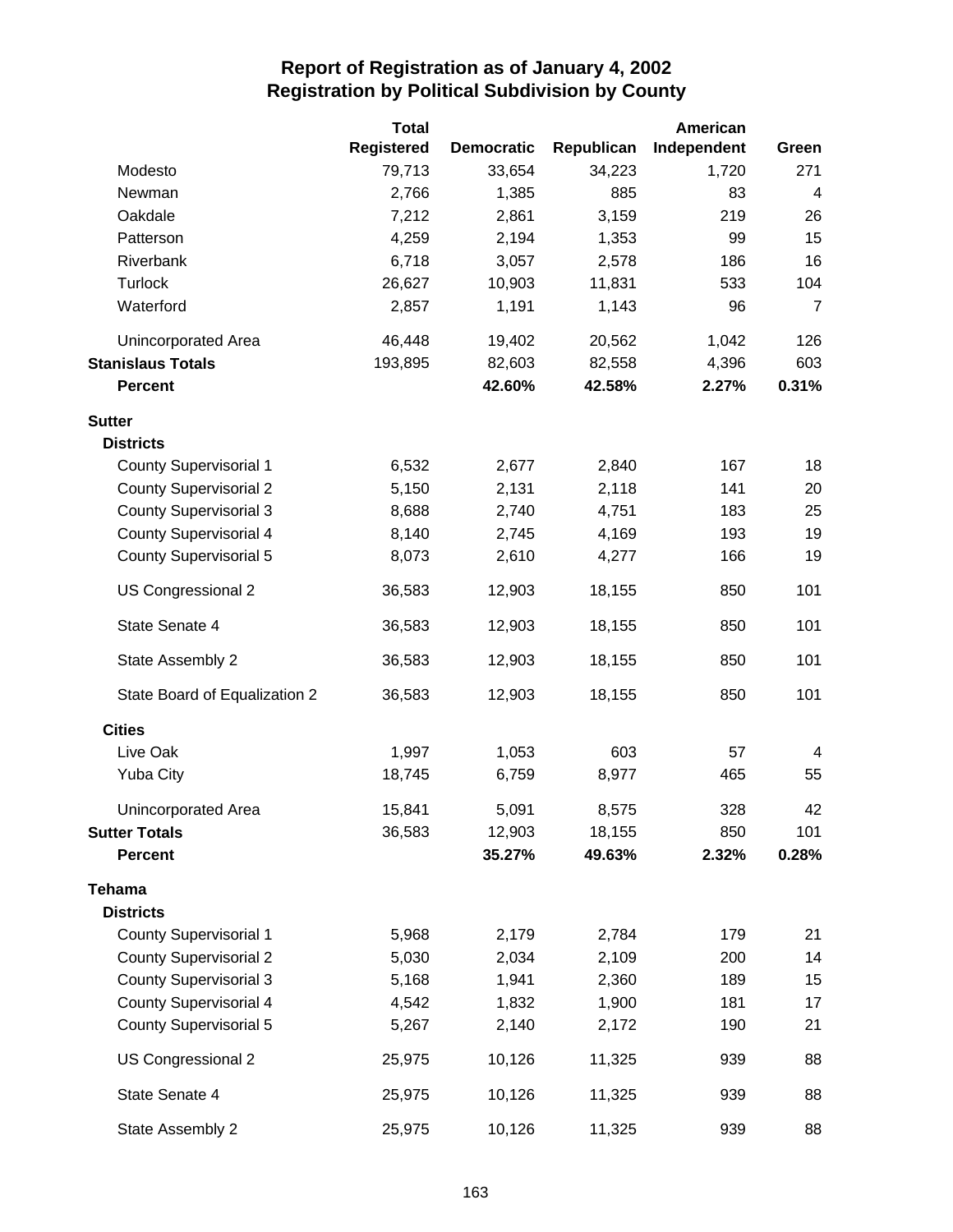|                               |             |                         |                |                      | <b>Declined to</b> |
|-------------------------------|-------------|-------------------------|----------------|----------------------|--------------------|
|                               | Libertarian | <b>Natural Law</b>      | Reform         | <b>Miscellaneous</b> | <b>State</b>       |
| Modesto                       | 365         | 62                      | 437            | 728                  | 8,253              |
| Newman                        | 15          | 1                       | 9              | 24                   | 360                |
| Oakdale                       | 41          | 5                       | 41             | 57                   | 803                |
| Patterson                     | 24          | 1                       | 13             | 46                   | 514                |
| Riverbank                     | 23          | 3                       | 36             | 73                   | 746                |
| <b>Turlock</b>                | 107         | 24                      | 75             | 280                  | 2,770              |
| Waterford                     | 15          | 3                       | 12             | 39                   | 351                |
| Unincorporated Area           | 210         | 38                      | 189            | 402                  | 4,477              |
| <b>Stanislaus Totals</b>      | 864         | 153                     | 885            | 1,797                | 20,036             |
| <b>Percent</b>                | 0.45%       | 0.08%                   | 0.46%          | 0.93%                | 10.33%             |
| <b>Sutter</b>                 |             |                         |                |                      |                    |
| <b>Districts</b>              |             |                         |                |                      |                    |
| <b>County Supervisorial 1</b> | 36          | 1                       | 8              | 269                  | 516                |
| <b>County Supervisorial 2</b> | 57          | 5                       | 10             | 210                  | 458                |
| <b>County Supervisorial 3</b> | 28          | $\mathbf 0$             | 16             | 243                  | 702                |
| <b>County Supervisorial 4</b> | 34          | 5                       | 15             | 290                  | 670                |
| <b>County Supervisorial 5</b> | 43          | 5                       | 17             | 246                  | 690                |
| US Congressional 2            | 198         | 16                      | 66             | 1,258                | 3,036              |
| State Senate 4                | 198         | 16                      | 66             | 1,258                | 3,036              |
| State Assembly 2              | 198         | 16                      | 66             | 1,258                | 3,036              |
| State Board of Equalization 2 | 198         | 16                      | 66             | 1,258                | 3,036              |
| <b>Cities</b>                 |             |                         |                |                      |                    |
| Live Oak                      | 14          | 1                       | $\overline{2}$ | 93                   | 170                |
| <b>Yuba City</b>              | 112         | 12                      | 33             | 686                  | 1,646              |
| <b>Unincorporated Area</b>    | 72          | 3                       | 31             | 479                  | 1,220              |
| <b>Sutter Totals</b>          | 198         | 16                      | 66             | 1,258                | 3,036              |
| <b>Percent</b>                | 0.54%       | 0.04%                   | 0.18%          | 3.44%                | 8.30%              |
| <b>Tehama</b>                 |             |                         |                |                      |                    |
| <b>Districts</b>              |             |                         |                |                      |                    |
| <b>County Supervisorial 1</b> | 39          | 3                       | 18             | 43                   | 702                |
| <b>County Supervisorial 2</b> | 53          | 3                       | 12             | 48                   | 557                |
| <b>County Supervisorial 3</b> | 40          | 3                       | 16             | 46                   | 558                |
| <b>County Supervisorial 4</b> | 36          | 1                       | 11             | 43                   | 521                |
| <b>County Supervisorial 5</b> | 36          | $\overline{\mathbf{4}}$ | 24             | 54                   | 626                |
| US Congressional 2            | 204         | 14                      | 81             | 234                  | 2,964              |
| State Senate 4                | 204         | 14                      | 81             | 234                  | 2,964              |
| State Assembly 2              | 204         | 14                      | 81             | 234                  | 2,964              |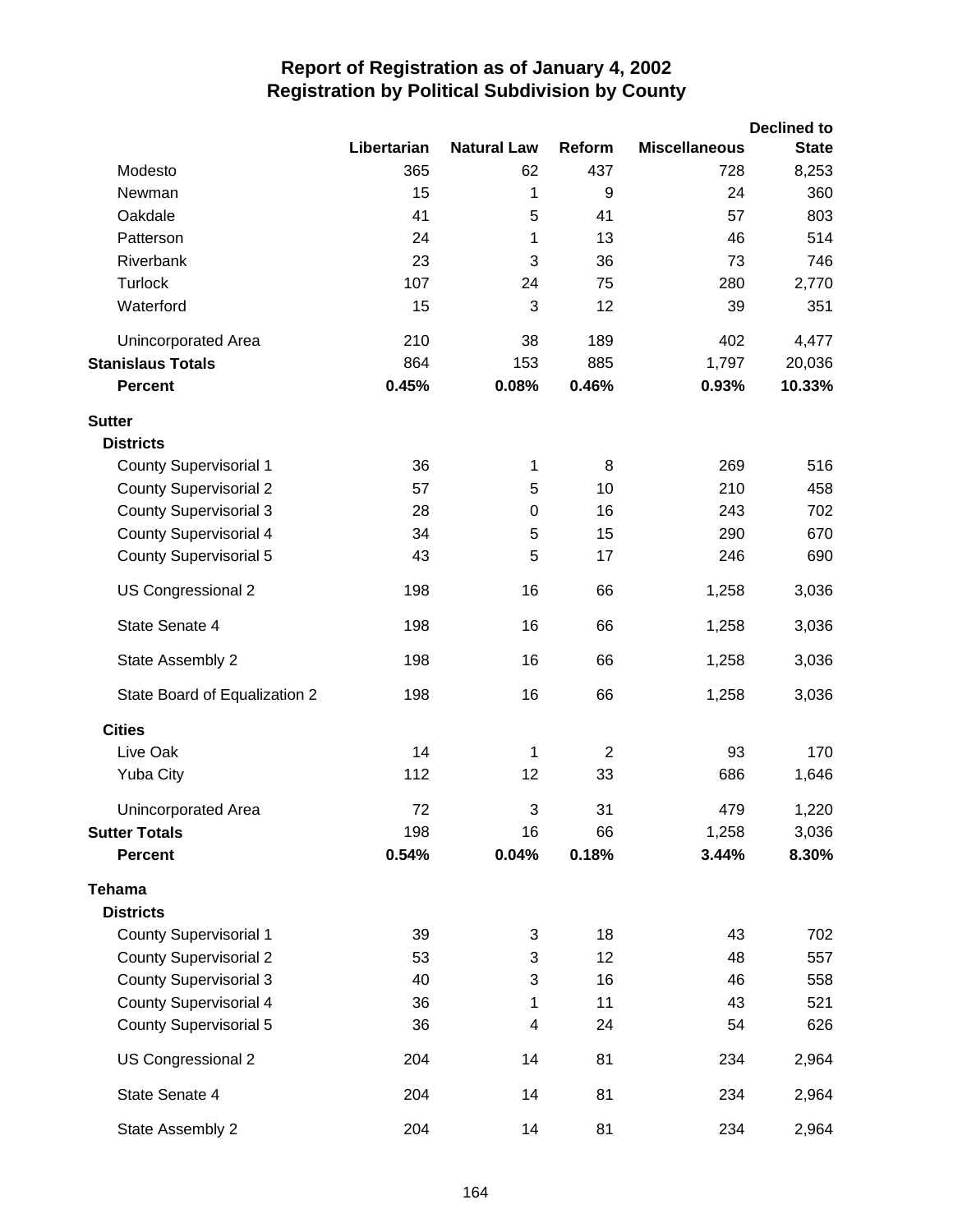|                               | <b>Total</b>      |                   |            | American    |             |
|-------------------------------|-------------------|-------------------|------------|-------------|-------------|
|                               | <b>Registered</b> | <b>Democratic</b> | Republican | Independent | Green       |
| State Board of Equalization 2 | 25,975            | 10,126            | 11,325     | 939         | 88          |
| <b>Cities</b>                 |                   |                   |            |             |             |
| Corning                       | 2,251             | 948               | 856        | 95          | 8           |
| <b>Red Bluff</b>              | 5,053             | 2,166             | 1,960      | 196         | 17          |
| Tehama                        | 229               | 89                | 86         | 11          | $\mathbf 0$ |
| Unincorporated Area           | 18,442            | 6,923             | 8,423      | 637         | 63          |
| <b>Tehama Totals</b>          | 25,975            | 10,126            | 11,325     | 939         | 88          |
| <b>Percent</b>                |                   | 38.98%            | 43.60%     | 3.62%       | 0.34%       |
| <b>Trinity</b>                |                   |                   |            |             |             |
| <b>Districts</b>              |                   |                   |            |             |             |
| <b>County Supervisorial 1</b> | 1,625             | 604               | 754        | 42          | 19          |
| <b>County Supervisorial 2</b> | 1,625             | 556               | 752        | 56          | 20          |
| <b>County Supervisorial 3</b> | 1,352             | 529               | 521        | 60          | 22          |
| <b>County Supervisorial 4</b> | 1,592             | 643               | 623        | 41          | 33          |
| <b>County Supervisorial 5</b> | 1,461             | 618               | 507        | 49          | 37          |
| US Congressional 2            | 7,655             | 2,950             | 3,157      | 248         | 131         |
| State Senate 4                | 7,655             | 2,950             | 3,157      | 248         | 131         |
| State Assembly 1              | 7,655             | 2,950             | 3,157      | 248         | 131         |
| State Board of Equalization 1 | 7,655             | 2,950             | 3,157      | 248         | 131         |
| <b>Cities</b>                 |                   |                   |            |             |             |
| Unincorporated Area           | 7,655             | 2,950             | 3,157      | 248         | 131         |
| <b>Trinity Totals</b>         | 7,655             | 2,950             | 3,157      | 248         | 131         |
| <b>Percent</b>                |                   | 38.54%            | 41.24%     | 3.24%       | 1.71%       |
| <b>Tulare</b>                 |                   |                   |            |             |             |
| <b>Districts</b>              |                   |                   |            |             |             |
| <b>County Supervisorial 1</b> | 24,370            | 8,738             | 11,936     | 595         | 100         |
| <b>County Supervisorial 2</b> | 21,692            | 9,801             | 8,917      | 486         | 32          |
| <b>County Supervisorial 3</b> | 33,503            | 10,981            | 17,615     | 713         | 120         |
| <b>County Supervisorial 4</b> | 18,481            | 7,993             | 8,001      | 343         | 33          |
| <b>County Supervisorial 5</b> | 21,884            | 8,752             | 9,752      | 634         | 77          |
| US Congressional 21           | 119,930           | 46,265            | 56,221     | 2,771       | 362         |
| State Senate 16               | 23,811            | 11,305            | 9,292      | 474         | 31          |
| State Senate 18               | 96,119            | 34,960            | 46,929     | 2,297       | 331         |
| State Assembly 29             | 0                 | $\mathbf 0$       | 0          | $\mathbf 0$ | $\mathbf 0$ |
| State Assembly 30             | 9,045             | 4,377             | 3,444      | 218         | 10          |
| State Assembly 31             | 8,050             | 3,687             | 3,373      | 126         | 13          |
| State Assembly 34             | 102,835           | 38,201            | 49,404     | 2,427       | 339         |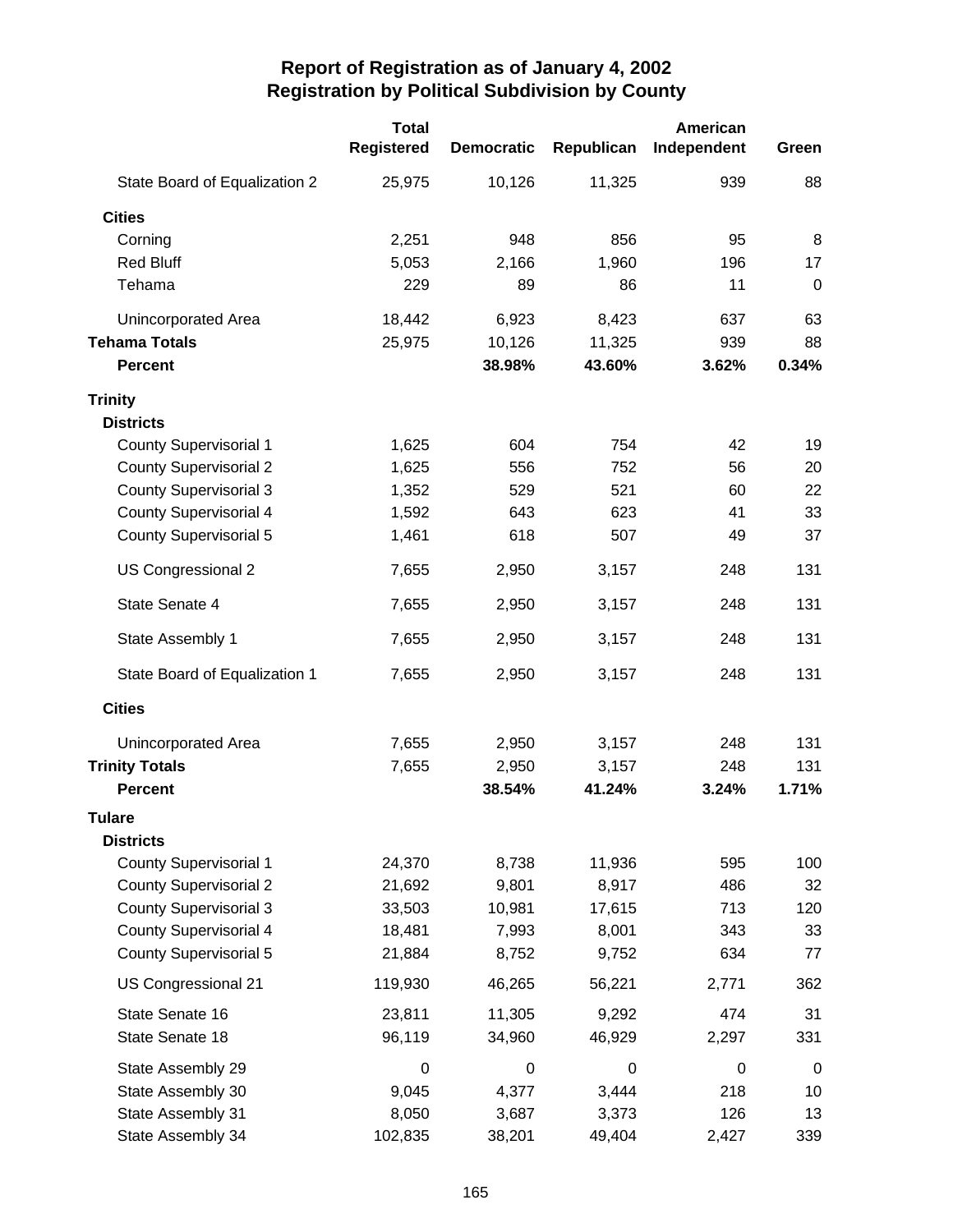|                               |                  |                    |                |                      | <b>Declined to</b> |
|-------------------------------|------------------|--------------------|----------------|----------------------|--------------------|
|                               | Libertarian      | <b>Natural Law</b> | Reform         | <b>Miscellaneous</b> | <b>State</b>       |
| State Board of Equalization 2 | 204              | 14                 | 81             | 234                  | 2,964              |
| <b>Cities</b>                 |                  |                    |                |                      |                    |
| Corning                       | 14               | $\overline{2}$     | 9              | 27                   | 292                |
| <b>Red Bluff</b>              | 41               | $\overline{2}$     | 17             | 48                   | 606                |
| Tehama                        | 1                | $\mathbf 0$        | $\overline{2}$ | 4                    | 36                 |
| Unincorporated Area           | 148              | 10                 | 53             | 155                  | 2,030              |
| <b>Tehama Totals</b>          | 204              | 14                 | 81             | 234                  | 2,964              |
| <b>Percent</b>                | 0.79%            | 0.05%              | 0.31%          | 0.90%                | 11.41%             |
| <b>Trinity</b>                |                  |                    |                |                      |                    |
| <b>Districts</b>              |                  |                    |                |                      |                    |
| <b>County Supervisorial 1</b> | 16               | 4                  | 3              | 24                   | 159                |
| <b>County Supervisorial 2</b> | 16               | 1                  | 5              | 28                   | 191                |
| <b>County Supervisorial 3</b> | 17               | 1                  | 6              | 24                   | 172                |
| <b>County Supervisorial 4</b> | 19               | 3                  | 6              | 35                   | 189                |
| <b>County Supervisorial 5</b> | 27               | $\overline{2}$     | 3              | 30                   | 188                |
| US Congressional 2            | 95               | 11                 | 23             | 141                  | 899                |
| State Senate 4                | 95               | 11                 | 23             | 141                  | 899                |
| State Assembly 1              | 95               | 11                 | 23             | 141                  | 899                |
| State Board of Equalization 1 | 95               | 11                 | 23             | 141                  | 899                |
| <b>Cities</b>                 |                  |                    |                |                      |                    |
| Unincorporated Area           | 95               | 11                 | 23             | 141                  | 899                |
| <b>Trinity Totals</b>         | 95               | 11                 | 23             | 141                  | 899                |
| <b>Percent</b>                | 1.24%            | 0.14%              | 0.30%          | 1.84%                | 11.74%             |
| <b>Tulare</b>                 |                  |                    |                |                      |                    |
| <b>Districts</b>              |                  |                    |                |                      |                    |
| <b>County Supervisorial 1</b> | 95               | 23                 | 49             | 101                  | 2,733              |
| <b>County Supervisorial 2</b> | 67               | 23                 | 41             | 86                   | 2,239              |
| <b>County Supervisorial 3</b> | 152              | 40                 | 58             | 77                   | 3,747              |
| <b>County Supervisorial 4</b> | 61               | 25                 | 40             | 89                   | 1,896              |
| <b>County Supervisorial 5</b> | 92               | 26                 | 61             | 110                  | 2,380              |
| US Congressional 21           | 467              | 137                | 249            | 463                  | 12,995             |
| State Senate 16               | 84               | 34                 | 49             | 129                  | 2,413              |
| State Senate 18               | 383              | 103                | 200            | 334                  | 10,582             |
| State Assembly 29             | $\boldsymbol{0}$ | $\mathbf 0$        | $\mathbf 0$    | $\boldsymbol{0}$     | $\mathbf 0$        |
| State Assembly 30             | 38               | 14                 | 17             | 55                   | 872                |
| State Assembly 31             | 17               | 13                 | 22             | 35                   | 764                |
| State Assembly 34             | 412              | 110                | 210            | 373                  | 11,359             |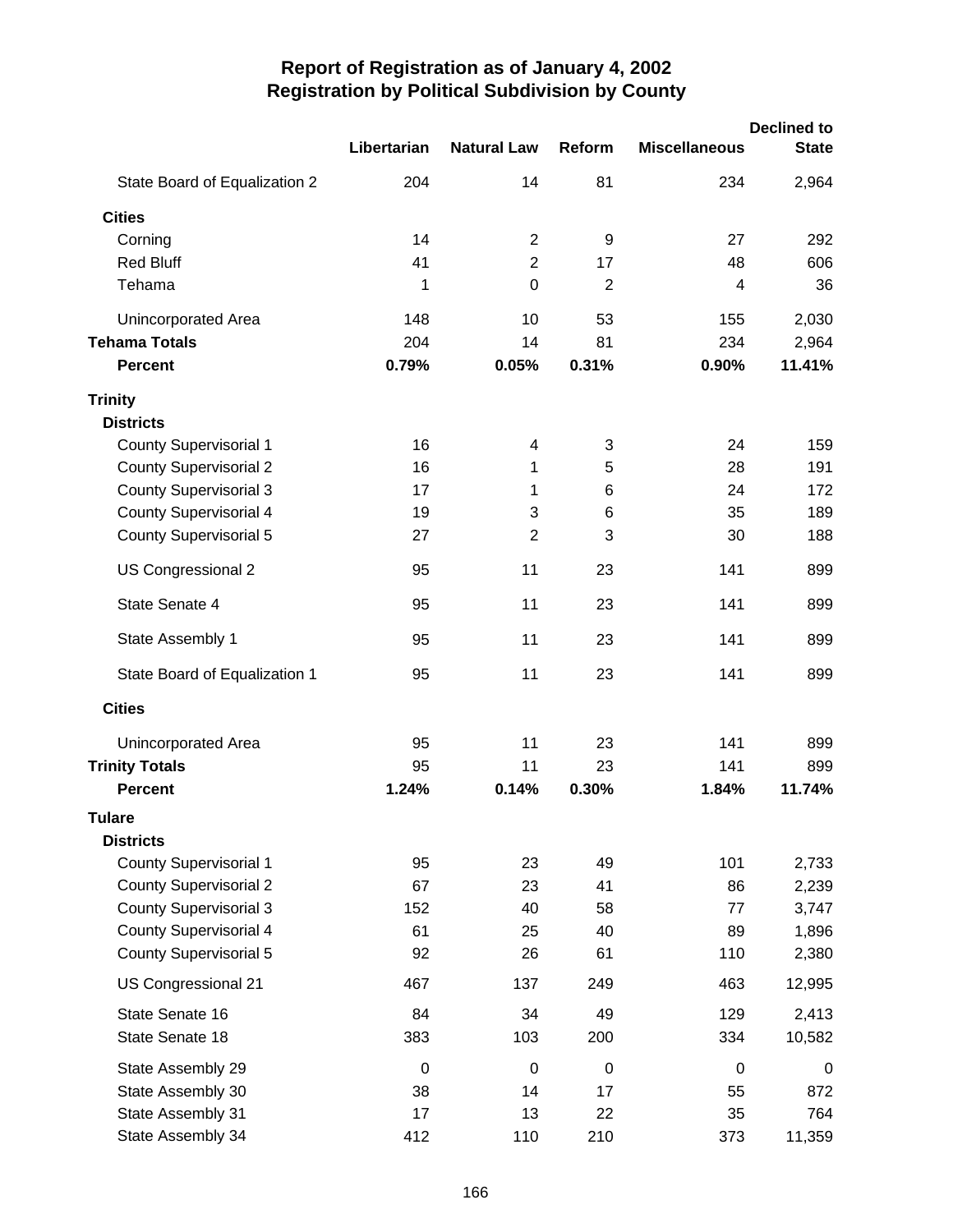|                               | <b>Total</b> | American          |            |             |                |
|-------------------------------|--------------|-------------------|------------|-------------|----------------|
|                               | Registered   | <b>Democratic</b> | Republican | Independent | Green          |
| State Board of Equalization 2 | 119,930      | 46,265            | 56,221     | 2,771       | 362            |
| <b>Cities</b>                 |              |                   |            |             |                |
| Dinuba                        | 4,652        | 2,057             | 2,025      | 80          | $\overline{4}$ |
| Exeter                        | 3,261        | 1,076             | 1,748      | 93          | 12             |
| Farmersville                  | 2,112        | 1,140             | 552        | 85          | $\overline{7}$ |
| Lindsay                       | 2,067        | 1,060             | 673        | 42          | 3              |
| Porterville                   | 11,487       | 4,792             | 4,933      | 327         | 37             |
| Tulare                        | 13,736       | 5,914             | 5,888      | 316         | 22             |
| Visalia                       | 38,699       | 13,016            | 19,916     | 831         | 137            |
| Woodlake                      | 1,359        | 782               | 379        | 15          | $\mathbf 1$    |
| Unincorporated Area           | 42,557       | 16,428            | 20,107     | 982         | 139            |
| <b>Tulare Totals</b>          | 119,930      | 46,265            | 56,221     | 2,771       | 362            |
| <b>Percent</b>                |              | 38.58%            | 46.88%     | 2.31%       | 0.30%          |
| Tuolumne                      |              |                   |            |             |                |
| <b>Districts</b>              |              |                   |            |             |                |
| <b>County Supervisorial 1</b> | 6,118        | 2,614             | 2,491      | 128         | 86             |
| <b>County Supervisorial 2</b> | 6,016        | 2,350             | 2,636      | 190         | 55             |
| <b>County Supervisorial 3</b> | 5,728        | 2,234             | 2,533      | 140         | 45             |
| <b>County Supervisorial 4</b> | 5,869        | 2,262             | 2,690      | 149         | 43             |
| <b>County Supervisorial 5</b> | 6,387        | 2,720             | 2,558      | 193         | 52             |
| US Congressional 19           | 30,118       | 12,180            | 12,908     | 800         | 281            |
| State Senate 14               | 30,118       | 12,180            | 12,908     | 800         | 281            |
| State Assembly 25             | 30,118       | 12,180            | 12,908     | 800         | 281            |
| State Board of Equalization 2 | 30,118       | 12,180            | 12,908     | 800         | 281            |
| <b>Cities</b>                 |              |                   |            |             |                |
| Sonora                        | 2,422        | 1,120             | 852        | 55          | 44             |
| Unincorporated Area           | 27,696       | 11,060            | 12,056     | 745         | 237            |
| <b>Tuolumne Totals</b>        | 30,118       | 12,180            | 12,908     | 800         | 281            |
| <b>Percent</b>                |              | 40.44%            | 42.86%     | 2.66%       | 0.93%          |
| Ventura                       |              |                   |            |             |                |
| <b>Districts</b>              |              |                   |            |             |                |
| <b>County Supervisorial 1</b> | 88,511       | 36,643            | 33,220     | 2,141       | 1,600          |
| <b>County Supervisorial 2</b> | 86,717       | 27,377            | 42,302     | 1,691       | 494            |
| <b>County Supervisorial 3</b> | 74,068       | 30,291            | 30,500     | 1,688       | 426            |
| <b>County Supervisorial 4</b> | 81,558       | 25,898            | 39,288     | 2,120       | 451            |
| <b>County Supervisorial 5</b> | 53,222       | 29,371            | 13,198     | 1,236       | 313            |
| US Congressional 23           | 88,702       | 45,596            | 24,735     | 2,152       | 807            |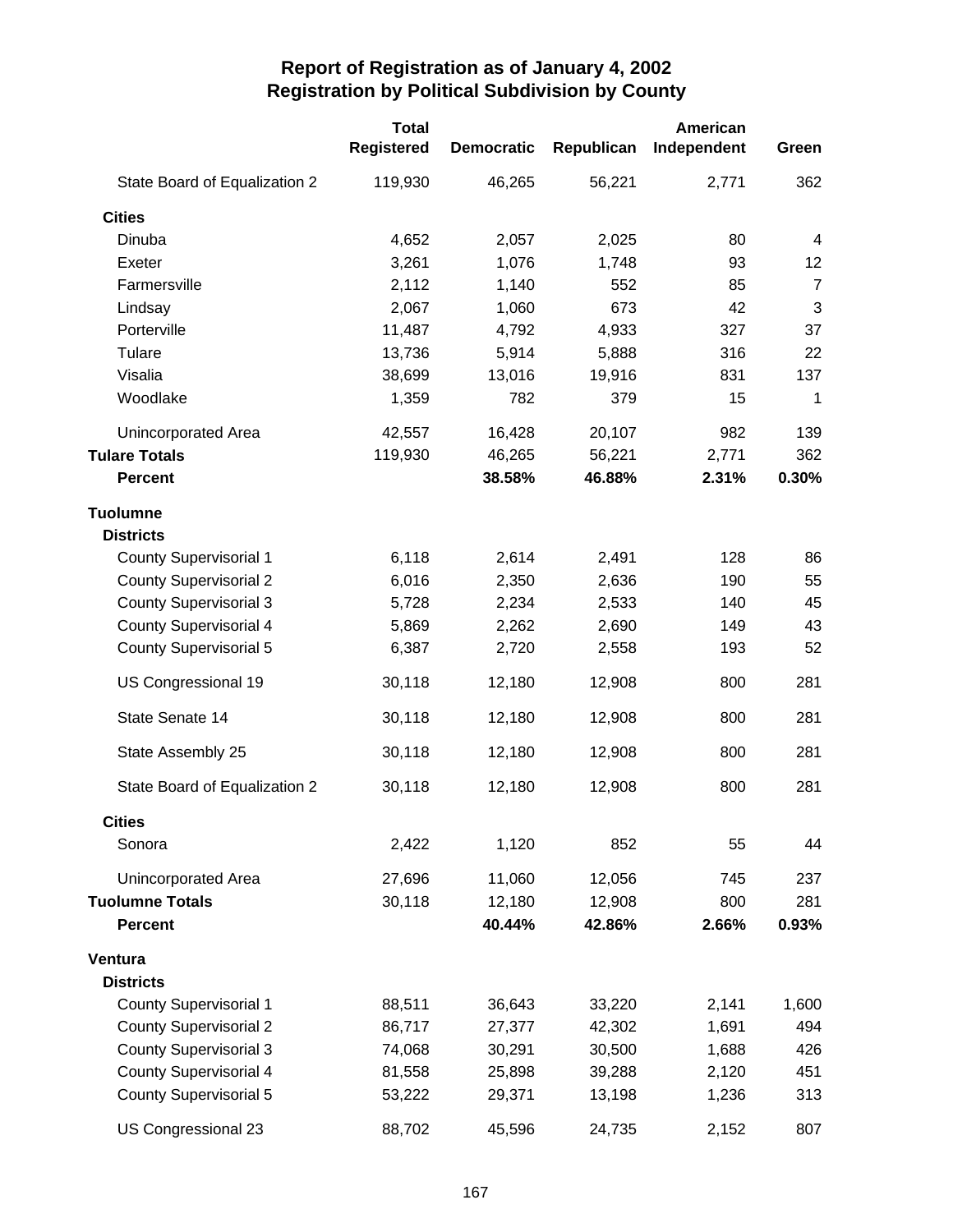|                               |             |                    |                |                      | <b>Declined to</b> |
|-------------------------------|-------------|--------------------|----------------|----------------------|--------------------|
|                               | Libertarian | <b>Natural Law</b> | Reform         | <b>Miscellaneous</b> | <b>State</b>       |
| State Board of Equalization 2 | 467         | 137                | 249            | 463                  | 12,995             |
| <b>Cities</b>                 |             |                    |                |                      |                    |
| Dinuba                        | 8           | 8                  | 14             | 15                   | 441                |
| Exeter                        | 12          | 1                  | 8              | $\overline{7}$       | 304                |
| Farmersville                  | 10          | $\overline{c}$     | 9              | 11                   | 296                |
| Lindsay                       | 12          | $\overline{2}$     | 3              | 14                   | 258                |
| Porterville                   | 42          | 11                 | 25             | 62                   | 1,258              |
| Tulare                        | 40          | 10                 | 27             | 45                   | 1,474              |
| Visalia                       | 160         | 53                 | 66             | 104                  | 4,416              |
| Woodlake                      | 4           | 3                  | $\overline{2}$ | 9                    | 164                |
| Unincorporated Area           | 179         | 47                 | 95             | 196                  | 4,384              |
| <b>Tulare Totals</b>          | 467         | 137                | 249            | 463                  | 12,995             |
| <b>Percent</b>                | 0.39%       | 0.11%              | 0.21%          | 0.39%                | 10.84%             |
| Tuolumne                      |             |                    |                |                      |                    |
| <b>Districts</b>              |             |                    |                |                      |                    |
| <b>County Supervisorial 1</b> | 36          | 8                  | 39             | 20                   | 696                |
| <b>County Supervisorial 2</b> | 39          | 3                  | 33             | 26                   | 684                |
| <b>County Supervisorial 3</b> | 37          | 6                  | 45             | 17                   | 671                |
| <b>County Supervisorial 4</b> | 39          | $\overline{2}$     | 47             | 26                   | 611                |
| <b>County Supervisorial 5</b> | 38          | 5                  | 44             | 23                   | 754                |
| US Congressional 19           | 189         | 24                 | 208            | 112                  | 3,416              |
| State Senate 14               | 189         | 24                 | 208            | 112                  | 3,416              |
| State Assembly 25             | 189         | 24                 | 208            | 112                  | 3,416              |
| State Board of Equalization 2 | 189         | 24                 | 208            | 112                  | 3,416              |
| <b>Cities</b>                 |             |                    |                |                      |                    |
| Sonora                        | 11          | 5                  | 17             | 10                   | 308                |
| Unincorporated Area           | 178         | 19                 | 191            | 102                  | 3,108              |
| <b>Tuolumne Totals</b>        | 189         | 24                 | 208            | 112                  | 3,416              |
| <b>Percent</b>                | 0.63%       | 0.08%              | 0.69%          | 0.37%                | 11.34%             |
| Ventura                       |             |                    |                |                      |                    |
| <b>Districts</b>              |             |                    |                |                      |                    |
| <b>County Supervisorial 1</b> | 673         | 272                | 637            | 902                  | 12,423             |
| <b>County Supervisorial 2</b> | 547         | 137                | 598            | 720                  | 12,851             |
| <b>County Supervisorial 3</b> | 392         | 194                | 339            | 672                  | 9,566              |
| County Supervisorial 4        | 564         | 169                | 371            | 723                  | 11,974             |
| <b>County Supervisorial 5</b> | 257         | 219                | 223            | 656                  | 7,749              |
| US Congressional 23           | 500         | 338                | 450            | 1,045                | 13,079             |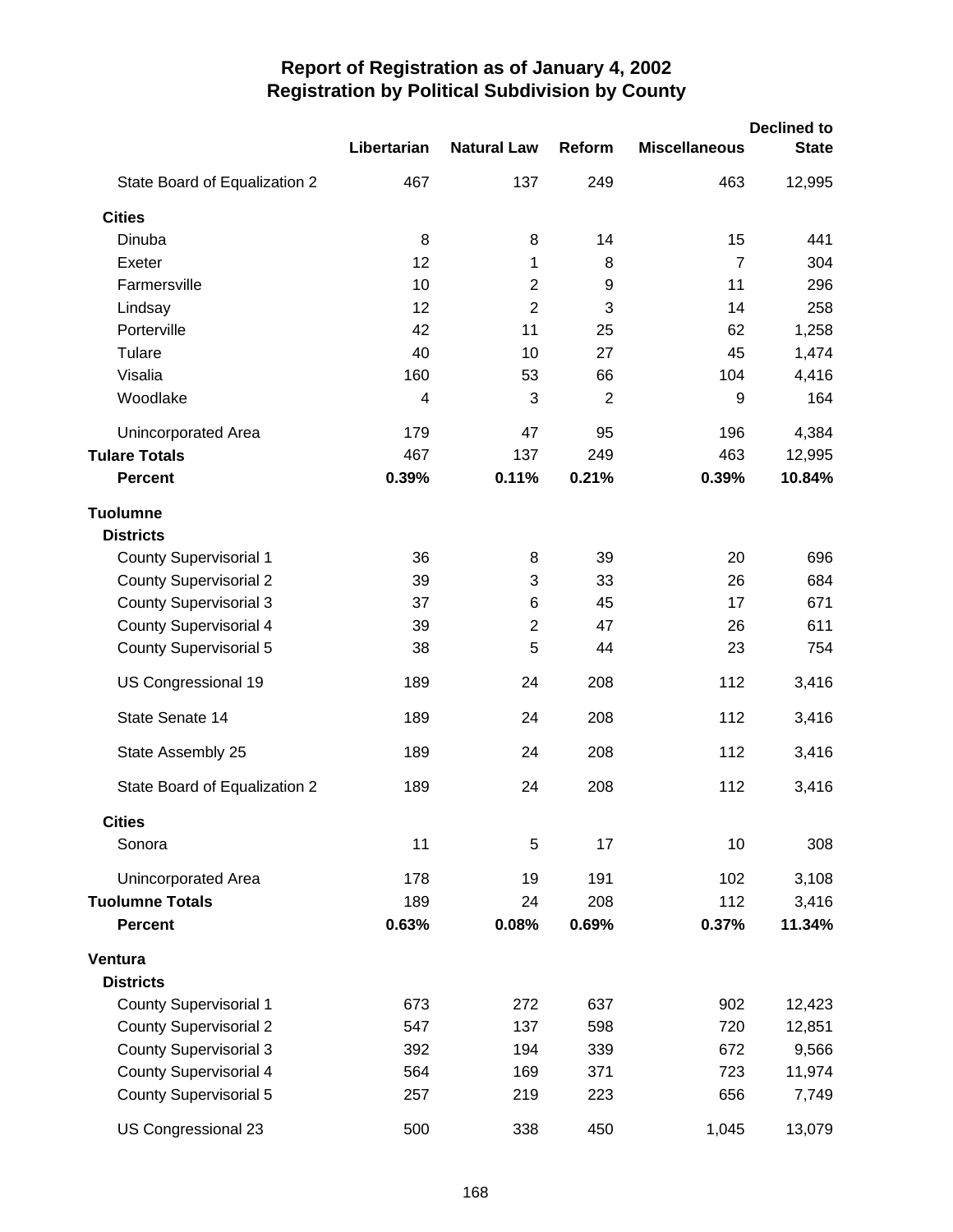|                               | <b>Total</b>      |                   |            | American    |       |
|-------------------------------|-------------------|-------------------|------------|-------------|-------|
|                               | <b>Registered</b> | <b>Democratic</b> | Republican | Independent | Green |
| US Congressional 24           | 295,374           | 103,984           | 133,773    | 6,724       | 2,477 |
| State Senate 17               | 20,953            | 10,811            | 6,398      | 451         | 169   |
| State Senate 19               | 289,041           | 100,224           | 131,477    | 6,673       | 2,644 |
| State Senate 23               | 74,082            | 38,545            | 20,633     | 1,752       | 471   |
| State Assembly 35             | 94,063            | 44,729            | 30,425     | 2,162       | 1,138 |
| State Assembly 37             | 196,548           | 67,288            | 91,227     | 4,334       | 1,540 |
| State Assembly 38             | 40,308            | 13,070            | 19,082     | 1,109       | 226   |
| State Assembly 41             | 53,157            | 24,493            | 17,774     | 1,271       | 380   |
| State Board of Equalization 2 | 384,076           | 149,580           | 158,508    | 8,876       | 3,284 |
| <b>Cities</b>                 |                   |                   |            |             |       |
| Camarillo                     | 35,415            | 11,720            | 17,533     | 816         | 183   |
| Fillmore                      | 5,612             | 2,788             | 1,778      | 116         | 25    |
| Moorpark                      | 15,609            | 5,191             | 7,280      | 338         | 72    |
| Ojai                          | 4,729             | 1,970             | 1,743      | 109         | 155   |
| Oxnard                        | 61,431            | 33,039            | 16,243     | 1,407       | 330   |
| Port Hueneme                  | 9,632             | 4,452             | 3,174      | 259         | 87    |
| San Buenaventura              | 59,221            | 24,513            | 22,398     | 1,414       | 960   |
| Santa Paula                   | 10,748            | 6,087             | 2,904      | 220         | 44    |
| Simi Valley                   | 61,606            | 19,358            | 29,897     | 1,667       | 326   |
| <b>Thousand Oaks</b>          | 70,121            | 21,849            | 34,294     | 1,384       | 409   |
| Unincorporated Area           | 49,952            | 18,613            | 21,264     | 1,146       | 693   |
| <b>Ventura Totals</b>         | 384,076           | 149,580           | 158,508    | 8,876       | 3,284 |
| <b>Percent</b>                |                   | 38.95%            | 41.27%     | 2.31%       | 0.86% |
| Yolo                          |                   |                   |            |             |       |
| <b>Districts</b>              |                   |                   |            |             |       |
| <b>County Supervisorial 1</b> | 14,524            | 7,576             | 3,935      | 380         | 119   |
| <b>County Supervisorial 2</b> | 14,544            | 7,724             | 3,030      | 195         | 684   |
| <b>County Supervisorial 3</b> | 13,699            | 6,428             | 4,828      | 327         | 112   |
| <b>County Supervisorial 4</b> | 17,531            | 8,887             | 4,521      | 266         | 530   |
| <b>County Supervisorial 5</b> | 15,060            | 6,547             | 5,985      | 375         | 113   |
| US Congressional 1            | 65,296            | 33,170            | 17,695     | 1,313       | 1,497 |
| US Congressional 2            | 10,062            | 3,992             | 4,604      | 230         | 61    |
| State Senate 5                | 75,358            | 37,162            | 22,299     | 1,543       | 1,558 |
| State Assembly 2              | 5,183             | 2,224             | 2,125      | 117         | 36    |
| State Assembly 8              | 70,175            | 34,938            | 20,174     | 1,426       | 1,522 |
| State Board of Equalization 1 | 75,358            | 37,162            | 22,299     | 1,543       | 1,558 |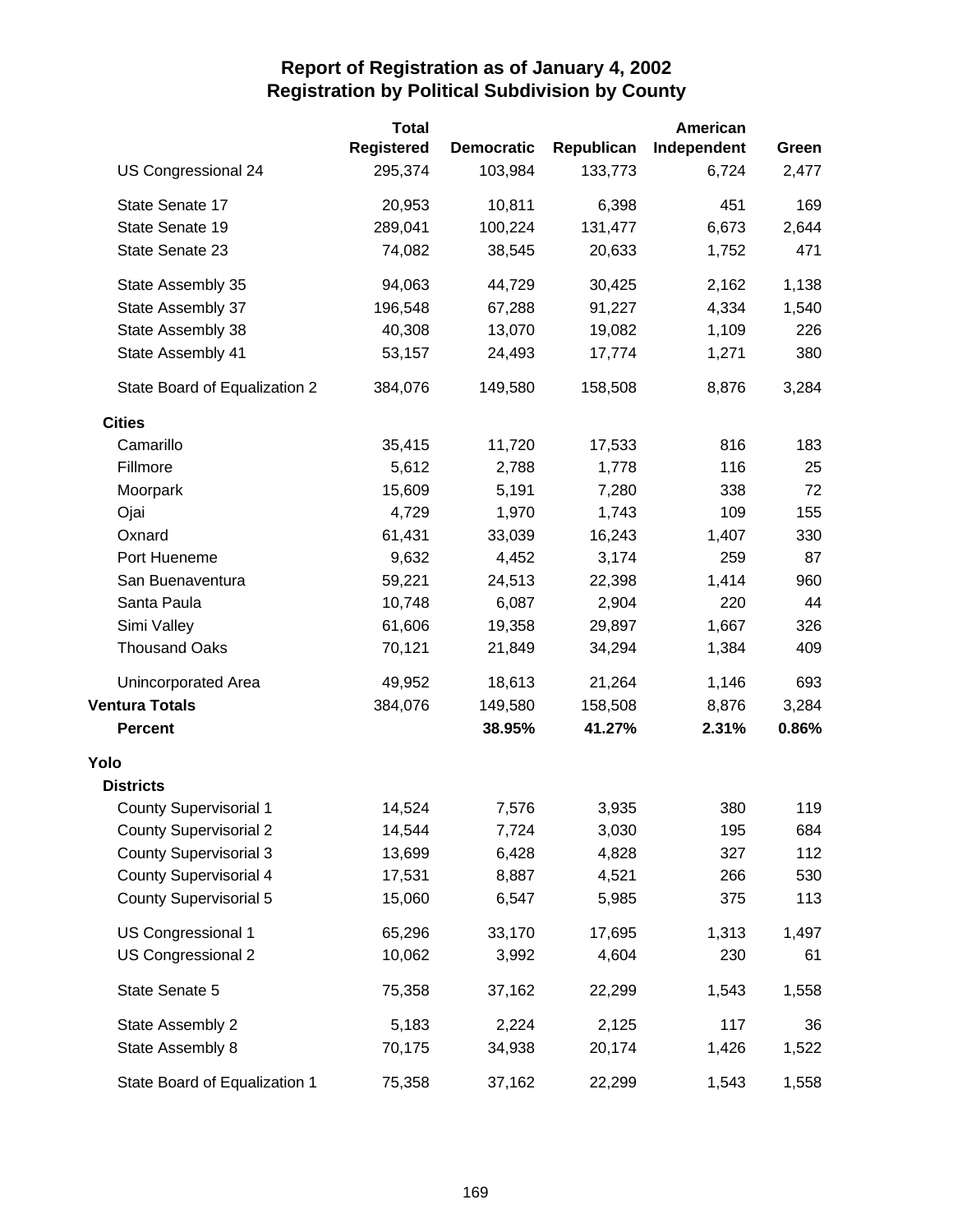|                               |             |                    |        |                      | <b>Declined to</b> |
|-------------------------------|-------------|--------------------|--------|----------------------|--------------------|
|                               | Libertarian | <b>Natural Law</b> | Reform | <b>Miscellaneous</b> | <b>State</b>       |
| US Congressional 24           | 1,933       | 653                | 1,718  | 2,628                | 41,484             |
| State Senate 17               | 126         | 86                 | 81     | 210                  | 2,621              |
| State Senate 19               | 1,938       | 620                | 1,753  | 2,603                | 41,109             |
| State Senate 23               | 369         | 285                | 334    | 860                  | 10,833             |
| State Assembly 35             | 579         | 320                | 562    | 1,035                | 13,113             |
| State Assembly 37             | 1,236       | 432                | 1,154  | 1,741                | 27,596             |
| State Assembly 38             | 318         | 74                 | 184    | 355                  | 5,890              |
| State Assembly 41             | 300         | 165                | 268    | 542                  | 7,964              |
| State Board of Equalization 2 | 2,433       | 991                | 2,168  | 3,673                | 54,563             |
| <b>Cities</b>                 |             |                    |        |                      |                    |
| Camarillo                     | 188         | 60                 | 162    | 284                  | 4,469              |
| Fillmore                      | 24          | 33                 | 18     | 58                   | 772                |
| Moorpark                      | 92          | 45                 | 35     | 157                  | 2,399              |
| Ojai                          | 32          | 17                 | 39     | 52                   | 612                |
| Oxnard                        | 291         | 247                | 258    | 711                  | 8,905              |
| Port Hueneme                  | 49          | 29                 | 54     | 115                  | 1,413              |
| San Buenaventura              | 421         | 172                | 429    | 604                  | 8,310              |
| Santa Paula                   | 57          | 29                 | 44     | 115                  | 1,248              |
| Simi Valley                   | 438         | 115                | 300    | 524                  | 8,981              |
| <b>Thousand Oaks</b>          | 435         | 111                | 495    | 626                  | 10,518             |
| Unincorporated Area           | 406         | 133                | 334    | 427                  | 6,936              |
| <b>Ventura Totals</b>         | 2,433       | 991                | 2,168  | 3,673                | 54,563             |
| <b>Percent</b>                | 0.63%       | 0.26%              | 0.56%  | 0.96%                | 14.21%             |
| Yolo                          |             |                    |        |                      |                    |
| <b>Districts</b>              |             |                    |        |                      |                    |
| <b>County Supervisorial 1</b> | 70          | 30                 | 121    | 283                  | 2,010              |
| <b>County Supervisorial 2</b> | 94          | 14                 | 29     | 154                  | 2,620              |
| <b>County Supervisorial 3</b> | 63          | 12                 | 29     | 135                  | 1,765              |
| <b>County Supervisorial 4</b> | 102         | 18                 | 31     | 171                  | 3,005              |
| <b>County Supervisorial 5</b> | 84          | 15                 | 36     | 149                  | 1,756              |
| US Congressional 1            | 361         | 82                 | 224    | 810                  | 10,144             |
| US Congressional 2            | 52          | $\overline{7}$     | 22     | 82                   | 1,012              |
| State Senate 5                | 413         | 89                 | 246    | 892                  | 11,156             |
| State Assembly 2              | 34          | 5                  | 8      | 50                   | 584                |
| State Assembly 8              | 379         | 84                 | 238    | 842                  | 10,572             |
| State Board of Equalization 1 | 413         | 89                 | 246    | 892                  | 11,156             |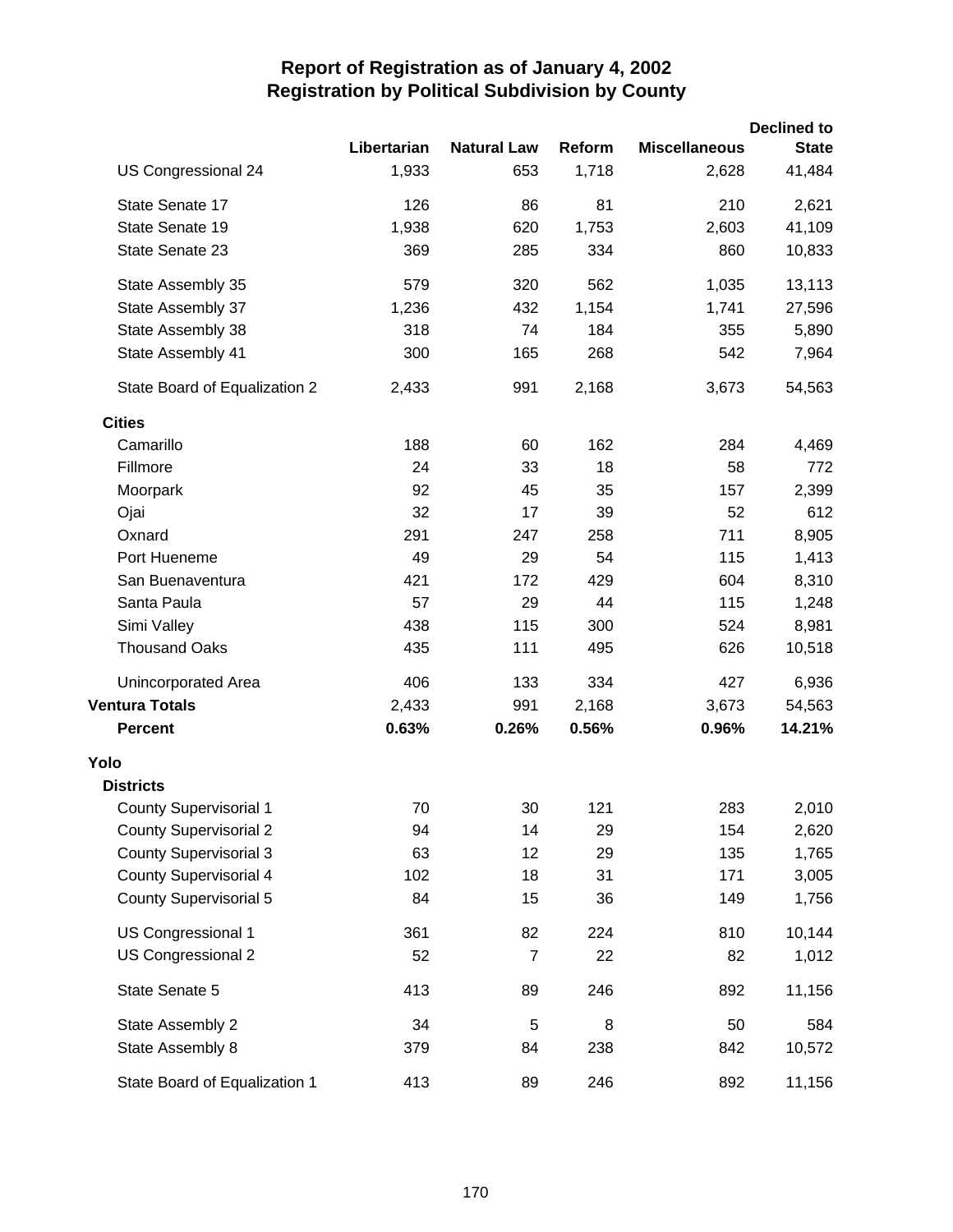|                               | <b>Total</b>      |                   |            | American    |             |
|-------------------------------|-------------------|-------------------|------------|-------------|-------------|
|                               | <b>Registered</b> | <b>Democratic</b> | Republican | Independent | Green       |
| <b>Cities</b>                 |                   |                   |            |             |             |
| Davis                         | 29,593            | 15,660            | 6,608      | 425         | 1,128       |
| <b>West Sacramento</b>        | 13,822            | 7,331             | 3,569      | 367         | 117         |
| Winters                       | 2,545             | 1,196             | 837        | 70          | 27          |
| Woodland                      | 20,727            | 9,460             | 7,700      | 499         | 159         |
| Unincorporated Area           | 8,671             | 3,515             | 3,585      | 182         | 127         |
| <b>Yolo Totals</b>            | 75,358            | 37,162            | 22,299     | 1,543       | 1,558       |
| <b>Percent</b>                |                   | 49.31%            | 29.59%     | 2.05%       | 2.07%       |
| Yuba                          |                   |                   |            |             |             |
| <b>Districts</b>              |                   |                   |            |             |             |
| <b>County Supervisorial 1</b> | 3,494             | 1,515             | 1,252      | 149         | 14          |
| <b>County Supervisorial 2</b> | 4,966             | 2,122             | 2,035      | 145         | 26          |
| <b>County Supervisorial 3</b> | 4,880             | 2,292             | 1,627      | 206         | 15          |
| <b>County Supervisorial 4</b> | 4,519             | 1,626             | 2,096      | 146         | 14          |
| County Supervisorial 5        | 5,972             | 1,926             | 2,845      | 187         | 70          |
| US Congressional 2            | 23,831            | 9,481             | 9,855      | 833         | 139         |
| State Senate 4                | 23,831            | 9,481             | 9,855      | 833         | 139         |
| State Assembly 3              | 23,831            | 9,481             | 9,855      | 833         | 139         |
| State Board of Equalization 2 | 23,831            | 9,481             | 9,855      | 833         | 139         |
| <b>Cities</b>                 |                   |                   |            |             |             |
| Marysville                    | 4,966             | 2,122             | 2,035      | 145         | 26          |
| Wheatland                     | 1,136             | 432               | 477        | 40          | $\mathbf 1$ |
| Unincorporated Area           | 17,729            | 6,927             | 7,343      | 648         | 112         |
| <b>Yuba Totals</b>            | 23,831            | 9,481             | 9,855      | 833         | 139         |
| <b>Percent</b>                |                   | 39.78%            | 41.35%     | 3.50%       | 0.58%       |
| <b>Incorporated Total</b>     | 12,308,992        | 5,682,725         | 4,139,513  | 242,885     | 112,484     |
| <b>Unincorporated Total</b>   | 2,934,608         | 1,203,124         | 1,189,694  | 65,725      | 31,547      |
| <b>State Total</b>            | 15,243,600        | 6,885,849         | 5,329,207  | 308,610     | 144,031     |